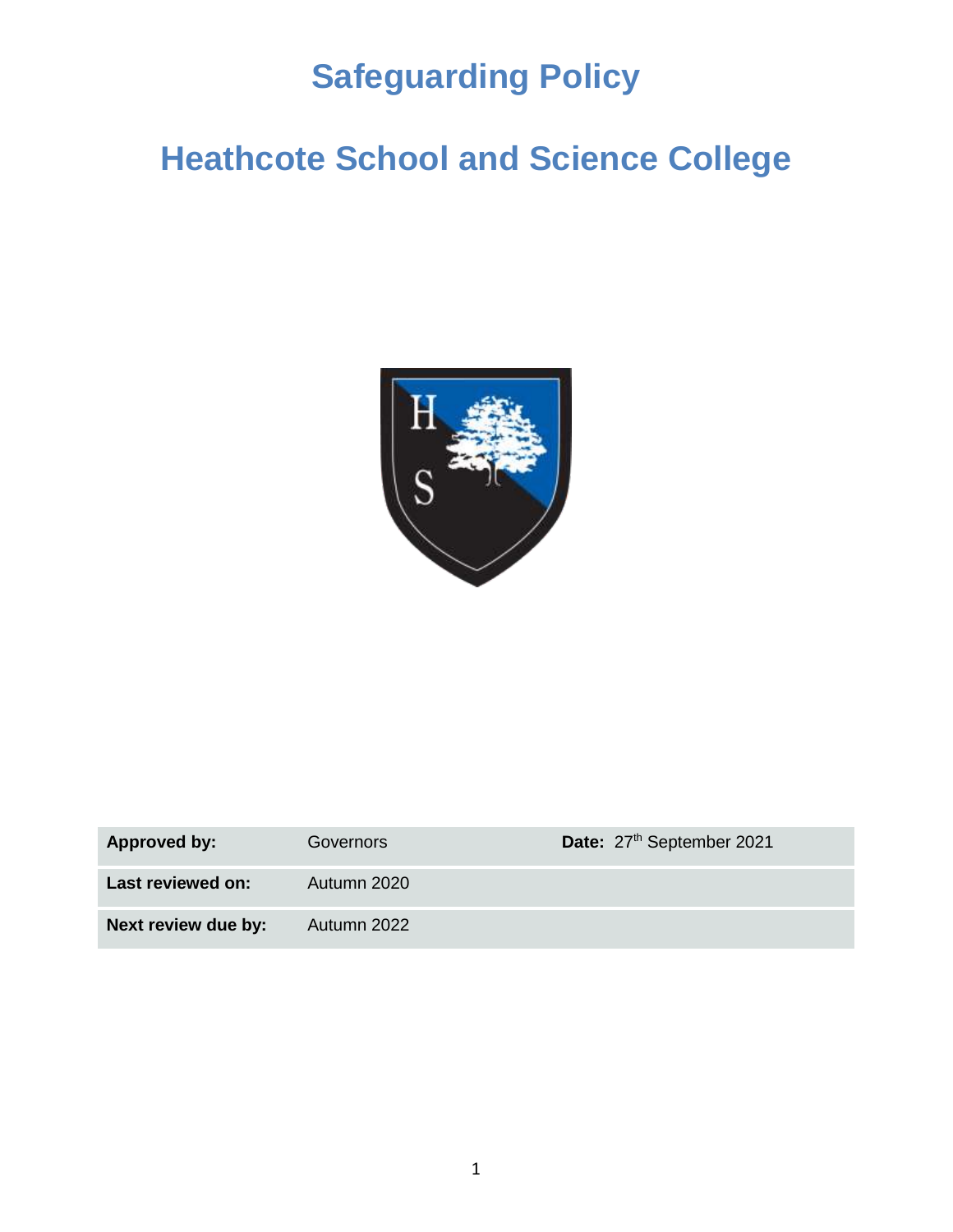#### **Other Documentation**

This Policy should be read in reference with the following Heathcote School documents:

- E Safety Policy
- Peer on Peer Abuse Policy
- Prevent Policy
- Staff Handbook and Code of Conduct
- The Attendance Policy
- The Drugs' Policy
- Whistle Blowing Policy

The School Safeguarding Policy is written in line with the following areas of legislation and guidance.

- *Education Act 2002 and Education Act 2011*
- *Education and Inspections Act 2006*
- *Equality Act 2010*
- *Behaviour and Discipline in Schools –DfE Guidance 2012*
- *The Children Act 1989 (as amended).*
- *The Children and Social Work Act 2017.*
- *The Safeguarding Vulnerable Groups Act 2006.*
- *Working Together to Safeguard Children 2018.*
- *Keeping Children Safe in Education 2019 – statutory guidance for all schools*
- *GDPR and the Data Protection Act 2018.*
- *Information Sharing: Advice for Practitioners 2018.*
- *Sexual Violence and Sexual Harassment between Children in Schools and Colleges (guidance document) 2018.*
- *Childcare Act 2006 (as amended in 2018).*
- *Searching, screening and confiscation: advice for schools*
- *Allegations of abuse against teachers and non-teaching staff*
- *Use of reasonable force in schools*
- *Governance Handbook 2019*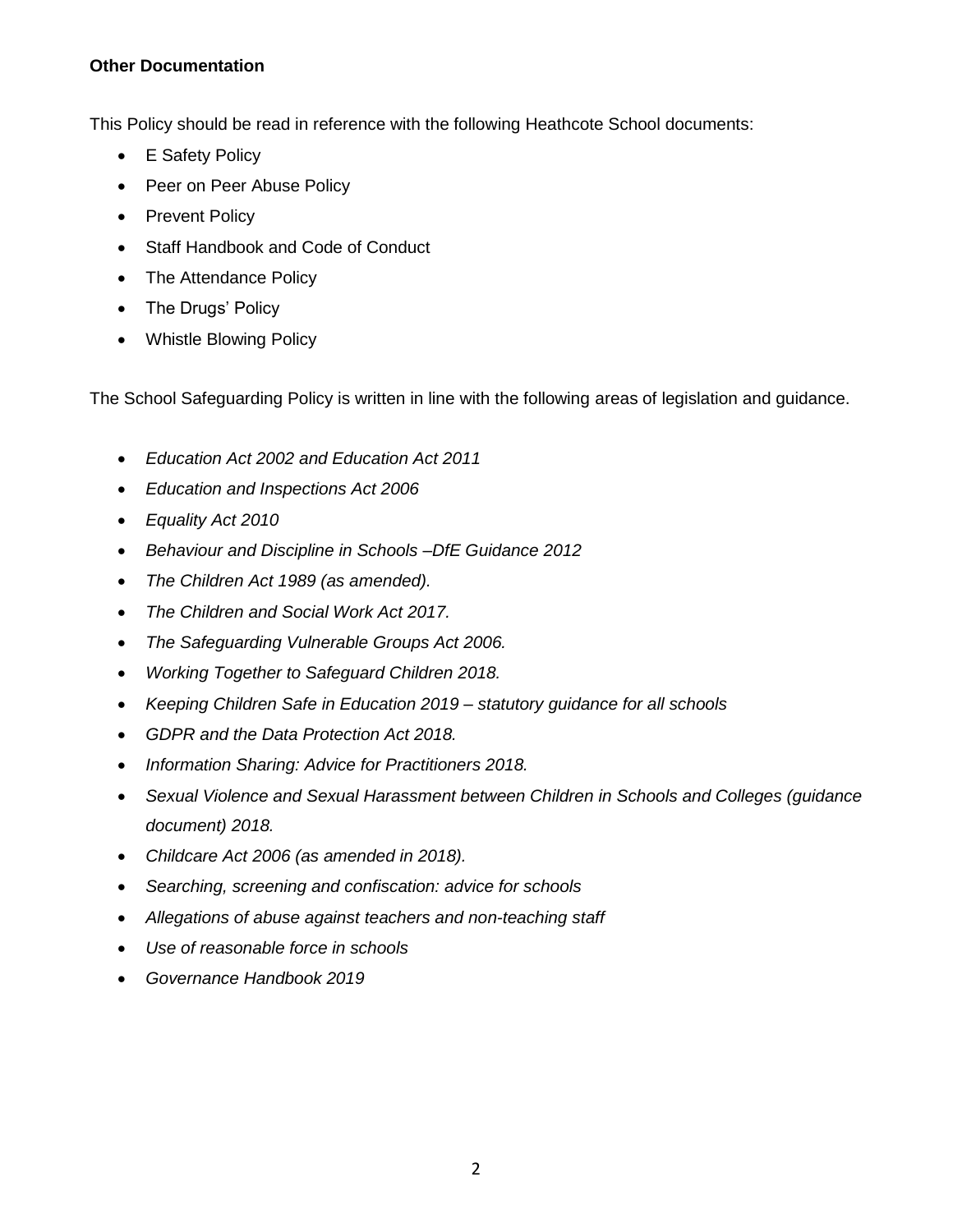### **Contents**

|                                                                              | 5  |
|------------------------------------------------------------------------------|----|
|                                                                              | 5  |
|                                                                              | 6  |
|                                                                              | 7  |
|                                                                              | 7  |
|                                                                              | 9  |
|                                                                              | 9  |
|                                                                              | 9  |
|                                                                              | 11 |
|                                                                              | 12 |
|                                                                              | 13 |
|                                                                              | 13 |
|                                                                              | 13 |
| Ensures Safer Recruitment and Allegations against Staff & Volunteers (ASV)   | 14 |
|                                                                              | 14 |
|                                                                              | 16 |
|                                                                              | 16 |
|                                                                              | 16 |
|                                                                              | 17 |
|                                                                              | 18 |
|                                                                              | 18 |
|                                                                              | 19 |
|                                                                              | 19 |
|                                                                              | 19 |
|                                                                              | 20 |
|                                                                              | 21 |
|                                                                              | 22 |
|                                                                              | 23 |
|                                                                              | 23 |
| Children who need a Social Worker (Child in Need and Child Protection Plans) | 24 |
|                                                                              | 24 |
|                                                                              | 25 |
|                                                                              | 25 |
|                                                                              | 27 |
|                                                                              | 28 |
|                                                                              | 28 |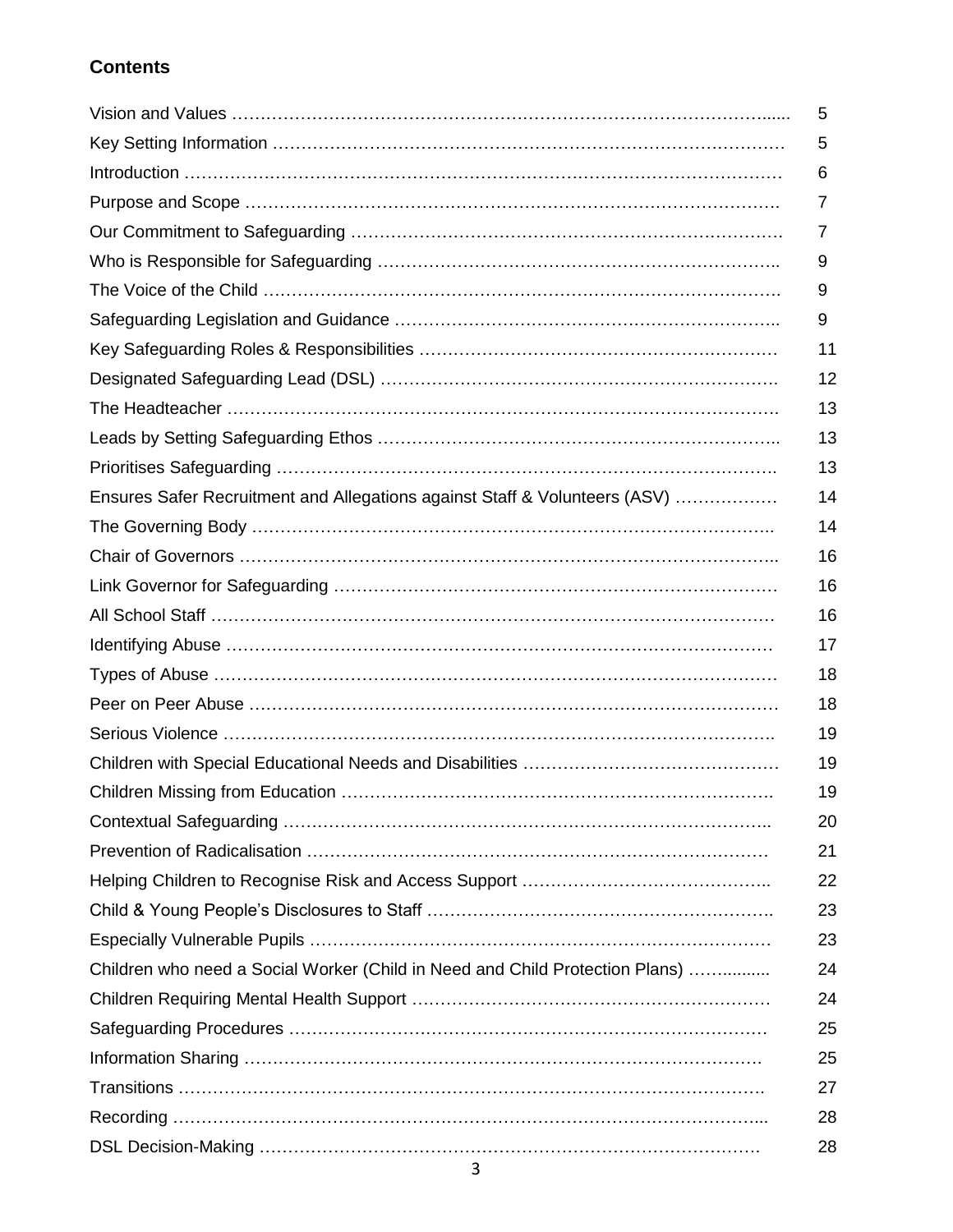|                                                                           | 30 |
|---------------------------------------------------------------------------|----|
|                                                                           | 31 |
|                                                                           | 31 |
|                                                                           | 32 |
|                                                                           | 32 |
|                                                                           | 34 |
|                                                                           | 35 |
|                                                                           | 37 |
|                                                                           | 38 |
|                                                                           | 38 |
|                                                                           | 38 |
|                                                                           | 39 |
|                                                                           | 39 |
|                                                                           | 39 |
|                                                                           | 41 |
|                                                                           | 41 |
|                                                                           | 42 |
|                                                                           | 43 |
|                                                                           | 44 |
|                                                                           | 45 |
|                                                                           | 65 |
|                                                                           | 68 |
| Appendix 4 – Standards for Effective Child Protection Practice in Schools | 74 |
|                                                                           | 77 |
|                                                                           | 84 |
|                                                                           | 92 |
|                                                                           | 93 |
|                                                                           | 94 |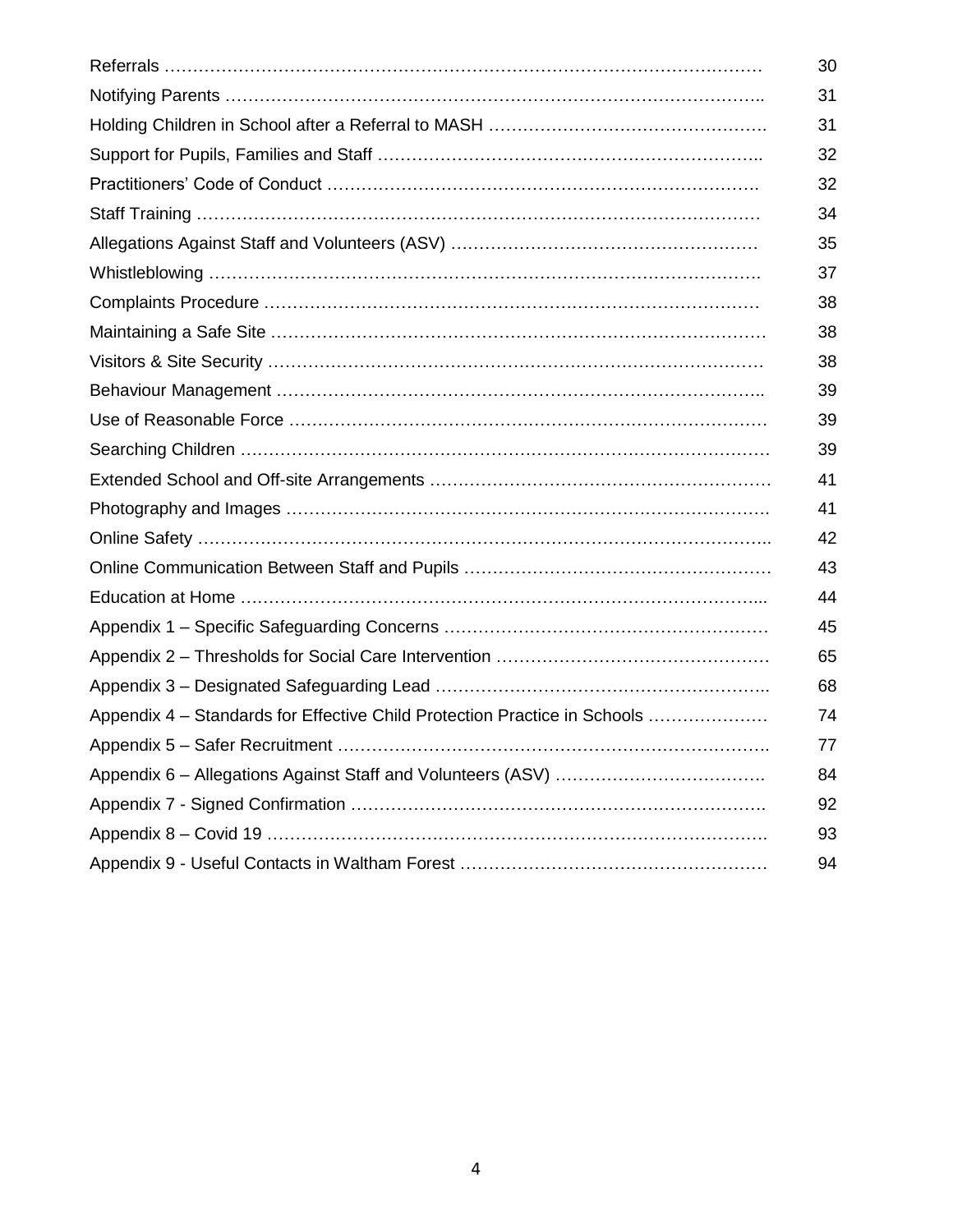#### **Heathcote School Vision and Values**

**Encourage** - We encourage our pupils to take pride in their learning and community, to work hard, be kind, display good manners and achieve to the best of their abilities. Pupils are expected to seek and embrace and show good manners, understanding and mutual respect for each other and display excellent behaviour at all times.

**Challenge** - We challenge our pupils to push themselves, take responsibility for their learning, to be resilient to failure and to self-regulate their behaviour. All our staff and governors are determined that all pupils confidently strive for success, with an inspired drive for the most vulnerable to achieve their goals, and expect them to be present and punctual.

**Succeed** - We succeed when all pupils enjoy their learning and reach their academic potential in all areas; leaving Heathcote as thoughtful, caring and honest citizens fully prepared for the next stage of their life – whether that be in education, training or employment. We succeed by letting them do so in a comfortable and safe environment and culture where they take a proactive role and develop socially.

#### **Key Setting Information**

| Setting Main Phone Number                                                | 0208 498 5110                             |
|--------------------------------------------------------------------------|-------------------------------------------|
| <b>Setting Main Email</b>                                                | Heathcote.school@heathcote.waltham.sch.uk |
| <b>Setting Address</b>                                                   | 96 Normanton Park, London, E4 6ES         |
| Designated Safeguarding Lead                                             | Mr Neil Hutchins                          |
| Deputy Designated Safeguarding Lead                                      | Ms Emma Austin                            |
| Named Person for Allegations against staff<br>& volunteers (Headteacher) | Ms Emma Hillman                           |
| <b>SENDCo / Special Needs Lead</b>                                       | Ms Julia Gardiner                         |
| LAC / PLAC Lead                                                          | Ms Emma Austin                            |
| e-Safety Coordinator                                                     | Mr Neil Hutchins                          |
| Headteacher / Principal                                                  | Ms Emma Hillman                           |
| <b>Chair of Governors / Trustees</b>                                     | Mr Michael Ashwell                        |
| Safeguarding Link Governor                                               | Mr Mitchell Goldie                        |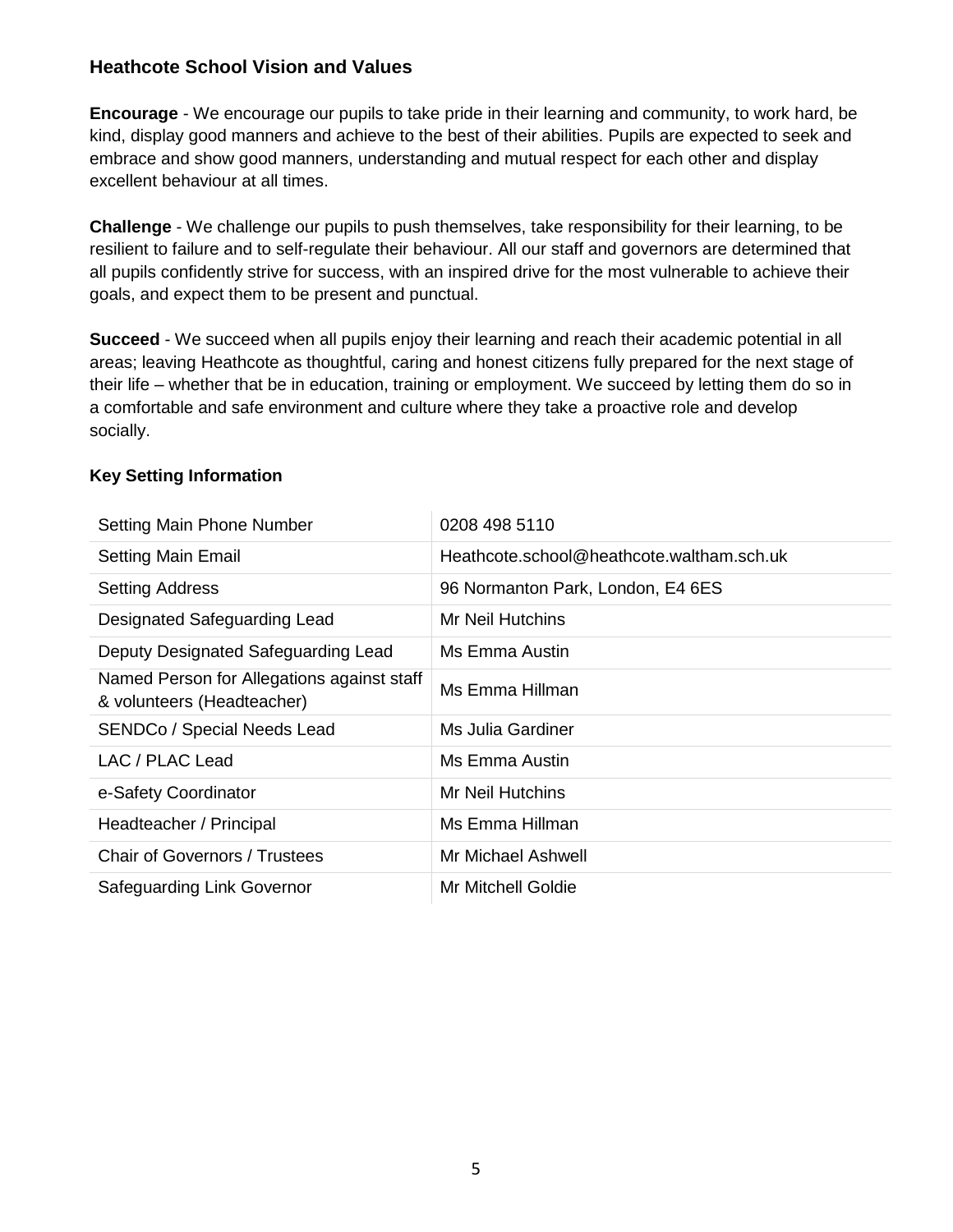#### **Introduction**

The Department for Education (DfE) has published an updated version of the statutory guidance Keeping children safe in education (KCSIE) 2021 which revises the 2020 guidance. This policy has been updated in accordance with the changes. This is a model policy and therefore should be amended to fit your **Heathcote School and Science College**'s specific requirements**.**

Keeping Children Safe in Education 2021 is statutory guidance and applies to all schools and colleges. Schools are defined as "all schools whether maintained, non-maintained or independent schools (including academies, free schools and alternative provision academies), maintained nursery schools and pupil referral units". Colleges means "further education colleges and sixth-form colleges as established under the Further and Higher Education Act 1992 and institutions designated as being within the further education sector" (KCSIE 2021)

There is an expectation that staff have understood rather than just read updated KCSIE -condensed version of part one is now added. School governors and proprietors to decide if staff not working directly with children only need to be given condensed version.

The 2021 guidance includes changes in the following areas:

- Changes to the role of DSL outlining there is now an expectation for the DSL to liaise with mental health professionals where safeguarding concerns are linked to mental health. In addition, it outlines the importance in ensuring that children are heard and understood. Requesting that DSL's are given the opportunity to enhance the skills required to perform this element of their role.
- Peer on Peer abuse, with particular emphasis on sexual abuse and harassment that students experience in school or colleges. The new guidance highlights the importance of responding to concerns like this seriously and appropriately. It also highlights the impact that technology has on sexual abuse and harassment which should be considered by all school and colleges.
- Managing allegations against staff. School and colleges have been asked to take particular note of low-level concerns that are evident in staff. There is a requirement for low- level concerns to be highlighted and recorded and trends of behaviour explored, within the code of conduct policy. Schools/colleges should take account of local safeguarding arrangements and WFSP in terms of making referrals about low level concerns
- Information sharing which highlights the importance of staff sharing all relevant information in order to prevent harm to a child. This is acknowledging that there may be concerns about a child or family that could be considered low- level, however, should still be shared in order to protect.

6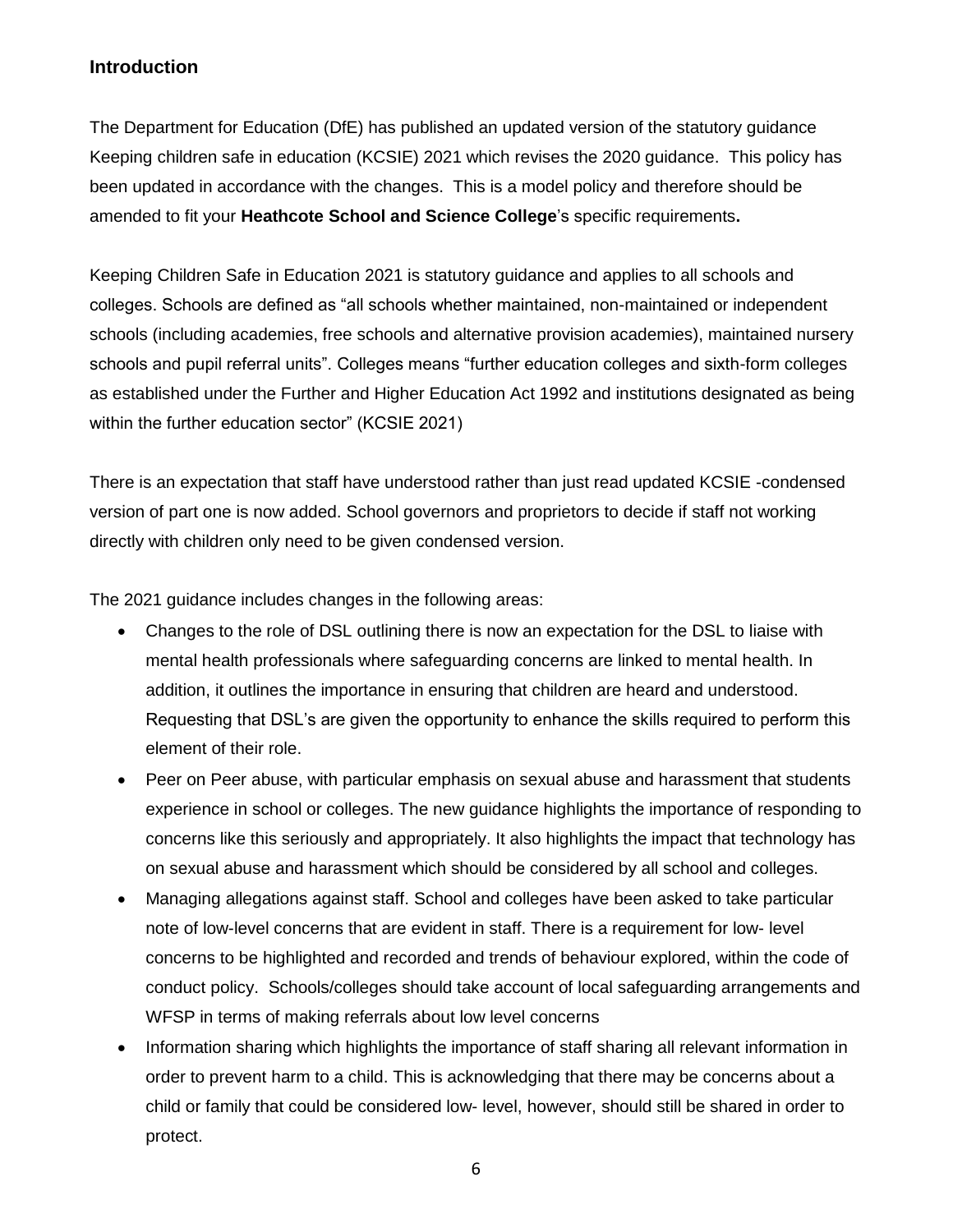- Mental Health; outlining that if staff have concerns about the mental health of a child who already has a safeguarding concern that this should be highlighted to the DSL or DDSL as soon as possible.
- There is an update to online safety; KCSIE has outlined a need for school and colleges to review their online safety policy making it clear about the expectations around use on site. It also states that school and colleges should review their online safety policy at least annually.
- There has been explicit quidance given about non-school activities outlining the need for safeguarding policies and procedures to be maintained even when being used out of school time if it is being provided by the school or proprietor. Where services or activities are provided by an external body, it is the expectation of the school or proprietor to ensure that appropriate safeguarding policies and procedures are in place.
- Guidance has been provided on ensuring that the LA, school and parents engage in a meeting prior to elective home education taking place.
- Ensuring that safeguarding policies highlight and reflect the additional barriers for students with special educational needs and disabilities, physical or mental health difficulties.
- External visitors; contractors. When school and colleges use contractors, they should set out the safeguarding policy and procedures prior to work commencing. Visiting professionals; ensuring that there is a professional capacity check and ensuring that arrangements for external professionals are set out in the safeguarding policy.

#### **Purpose and Scope**

#### **Our Commitment to Safeguarding**

We believe that all children have a right to be safe and should be protected from all forms of abuse and neglect.

Although reporting concerns can be uncomfortable for staff, and be unpleasant for families, as **Heathcote School and Science College,** we recognise that it is better to help children, young people and their families early, before issues escalate and become more damaging.

Because safeguarding is everyone's responsibility, all staff are committed to recognising and reporting all concerns relating to child safety, wellbeing and are vigilant to spot signs of abuse and maltreatment.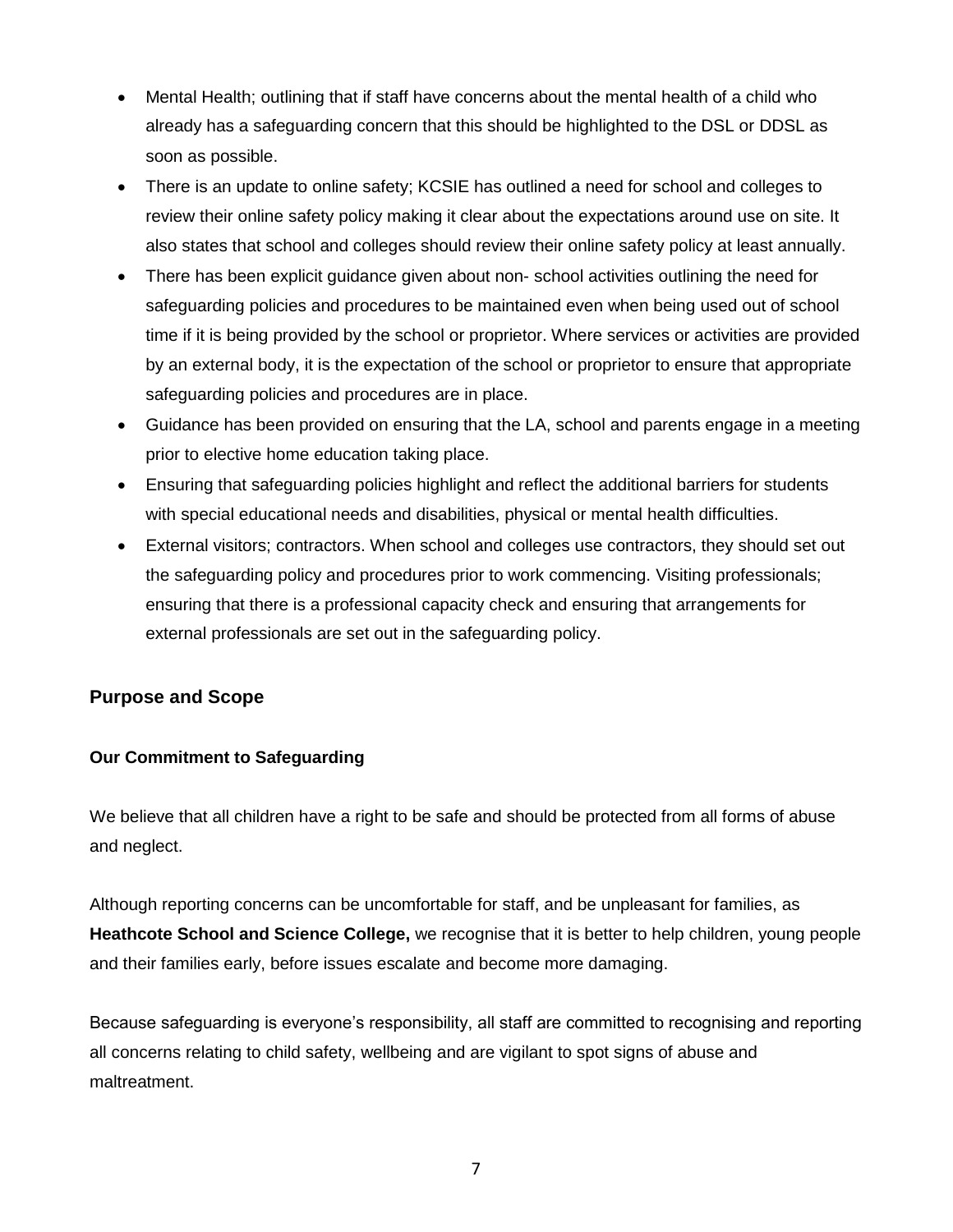As such, we promise to:

- Be observant and alert to signs of abuse
- Be curious and question explanations given by parents / children / staff
- Be compassionate, honest and clear
- Ask for support when we feel at the limit of our experience / patience / skills
- Understand and follow school policies and procedures
- Work together with other agencies when appropriate to make sure that support for children, young people and families is effective and helps improve outcomes.

Children and young people learn and thrive best when they are healthy, safe and secure, when their individual needs are met, and when they have positive relationships with the adults caring for them. Heathcote School and Science College aims to offer an environment where children feel welcome, safe, stimulated and where children are free to enjoy learning and developing in confidence.

The purpose of this policy is to safeguard and promote the welfare of children at Heathcote School and Science College.

Safeguarding and promoting the welfare of children is defined for the purposes of this policy as:

- Protecting children from maltreatment
- Preventing impairment of children's mental and physical health or development
- Ensuring that children grow up in circumstances consistent with the provision of safe and effective care
- Taking action to enable all children to have the best outcomes.

In order to take all necessary steps to keep children safe and well, Heathcote School and Science College will:

- Ensure our approach is child-centered, considering always what is in the best interest of the child
- Safeguard children both preventatively and responsively
- Ensure the suitability of adults who have contact with children
- Promote good health, effective management of medical conditions, and the development of self-care in children & young people
- Have clear standards of behaviour for staff / volunteers and children / young people
- Manage behaviour by anticipating possible concerns, prevention strategies, and clear, fair responses to challenging behaviour
- Maintain records that document safeguarding concerns over time, including low-level worries about a child or young people that together may paint a picture of concern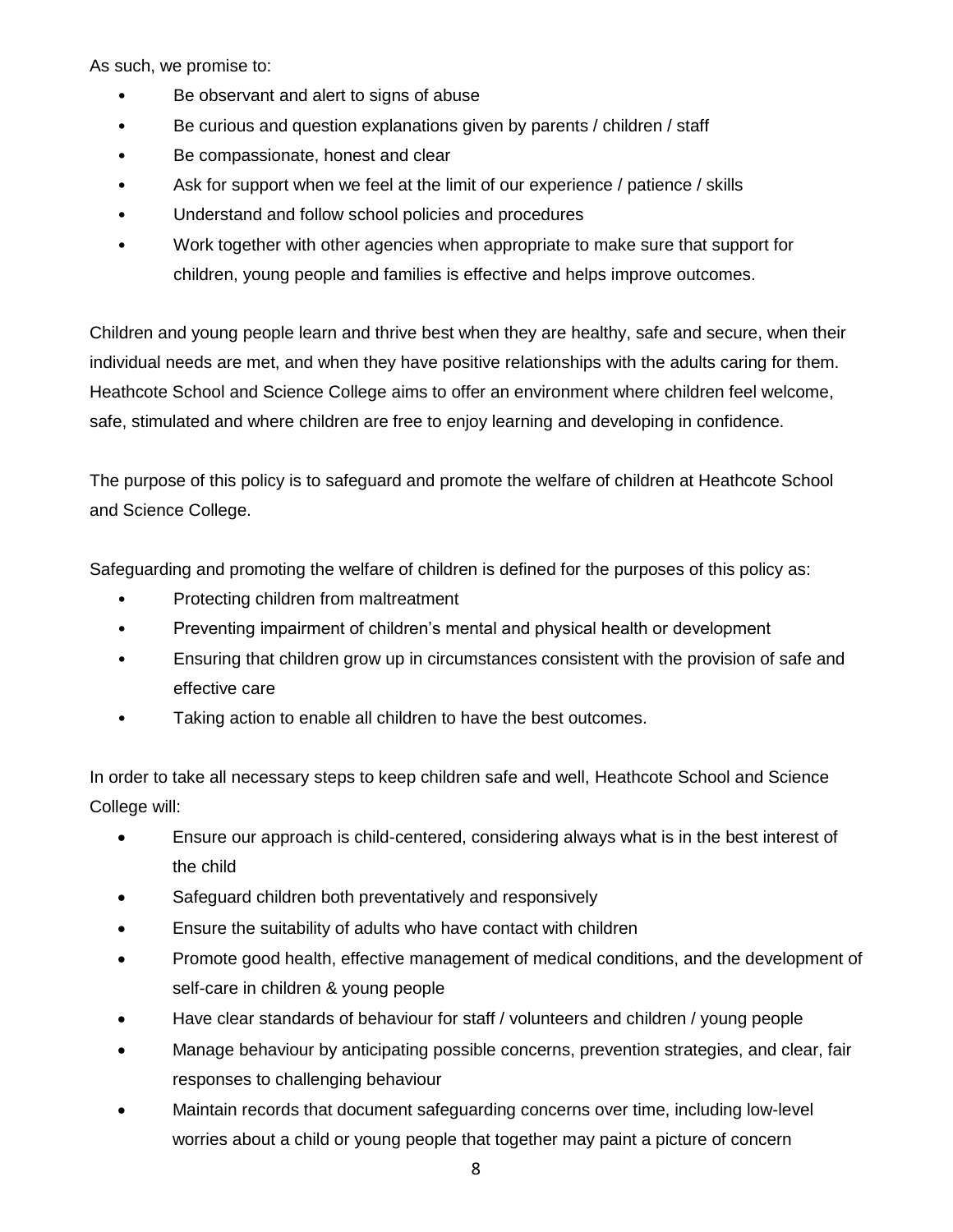• Ensure that all policies and procedures relating to safeguarding and wellbeing are updated annually in collaboration with the board of governors (or similar).

#### **Who is Responsible for Safeguarding?**

No single professional can have a full picture of a child's needs and circumstances. This policy applies to all staff, including paid staff, volunteers and sessional workers, agency staff, organisations contracted to deliver services within Heathcote School and Science College, one-off visitors, students or anyone working on behalf of Heathcote School and Science College. This policy relates to all children (anyone up to their 18th birthday) with whom Heathcote School and Science College works.

This policy is readily available via our website for practitioners, parents and partners and is given to parents prior to children commencing and following each update. Support and consideration will be given to those parents for whom English is not a first language.

#### **The Voice of the Child**

All staff will endeavor to ensure that their approach is child and family-centered. This means that they will consider what is in the best interests of the child, and how to approach families with compassion and respect.

Staff will always seek to understand and give voice to the lived experience of a given child and young person within Heathcote School and Science College, at home and within their wider community, even if children and young people are unable / unwilling to express their experience themselves.

#### **Safeguarding Legislation and Guidance**

**[ Maintained schools - ]** Section 175 of the [Education Act](http://www.legislation.gov.uk/ukpga/2002/32/contents) 2002 requires local education authorities and the governors of maintained schools and further education (FE) colleges to make arrangements to ensure that their functions are carried out with a view to safeguarding and promoting the welfare of children.

The [Teachers' Standards](https://assets.publishing.service.gov.uk/government/uploads/system/uploads/attachment_data/file/665520/Teachers__Standards.pdf) state that teachers, including headteachers, must have regard for the need to safeguard pupils' well-being, in accordance with statutory provisions; and uphold public trust in the teaching profession as part of their professional duties.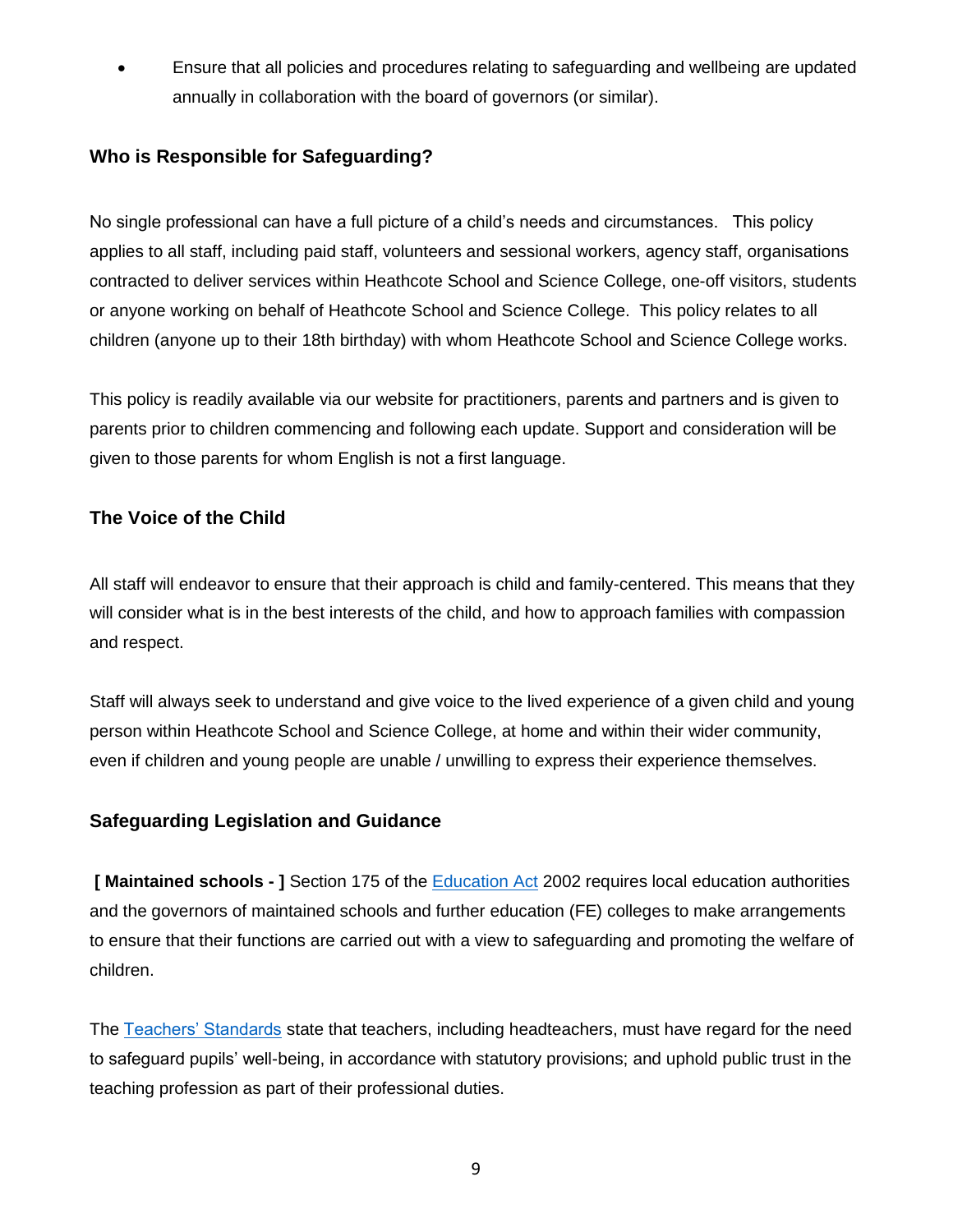The statutory guidance [Working Together to Safeguard Children](https://www.gov.uk/government/publications/working-together-to-safeguard-children--2) 2018 covers the legislative requirements and expectations on individual services (including schools and colleges) to safeguard and promote the welfare of children. It also provides the framework for the three local safeguarding partners (the local authority; a clinical commissioning group for an area, any part of which falls within the local authority; and the chief officer of Police for a Police area, any part of which falls within the local authority area) to make arrangements to work together to safeguard and promote the welfare of local children including identifying and responding to their needs. The guidance confirms that it applies, in its entirety, to all schools.

The statutory guidance [Keeping Children Safe in Education](https://www.gov.uk/government/publications/keeping-children-safe-in-education--2) 2021 is issued under Section 175 of the [Education Act](http://www.legislation.gov.uk/ukpga/2002/32/contents) 2002, the [Education \(Independent School Standards\) Regulations](http://www.legislation.gov.uk/uksi/2014/3283/schedule/made) 2014 and the [Non-](https://www.gov.uk/government/publications/non-maintained-special-schools-regulations-2015)[Maintained Special Schools \(England\) Regulations](https://www.gov.uk/government/publications/non-maintained-special-schools-regulations-2015) 2015.

[What to do if you're worried a child is being abused](https://assets.publishing.service.gov.uk/government/uploads/system/uploads/attachment_data/file/419604/What_to_do_if_you_re_worried_a_child_is_being_abused.pdf) 2015 - Advice for practitioners is non-statutory advice which helps practitioners (everyone who works with children) to identify abuse and neglect and take appropriate action. (specify where staff will find a copy of this advice)

Post-16 education Information has been included in KSCIE 2021 about the Education and Training (Welfare of Children) Act 2021, which extends safeguarding provisions to providers of post-16 education. Some safer recruitment regulations don't apply to these providers but recruitment checks are an essential part of safeguarding and providers should (rather than must) carry out preappointment checks

**All staff** must read Part One of [Keeping Children Safe in Education](https://www.gov.uk/government/publications/keeping-children-safe-in-education--2) 2021. Staff can find a copy on the N Drive**.** In addition, **all staff who work directly with children** must read **Part Five** and **Annex A and C** (schools to make a judgement about which staff this applies to – as a minimum, it is recommended that it includes all school leaders, all classroom-based staff and all staff with defined pastoral responsibilities). All staff are required to provide signed confirmation that they have read Part One of [Keeping Children Safe in Education](https://www.gov.uk/government/publications/keeping-children-safe-in-education--2) 2021 and Part Five and Annex A and C (where appropriate), which will be kept in staff files. A template document has been can be found in Appendix 7.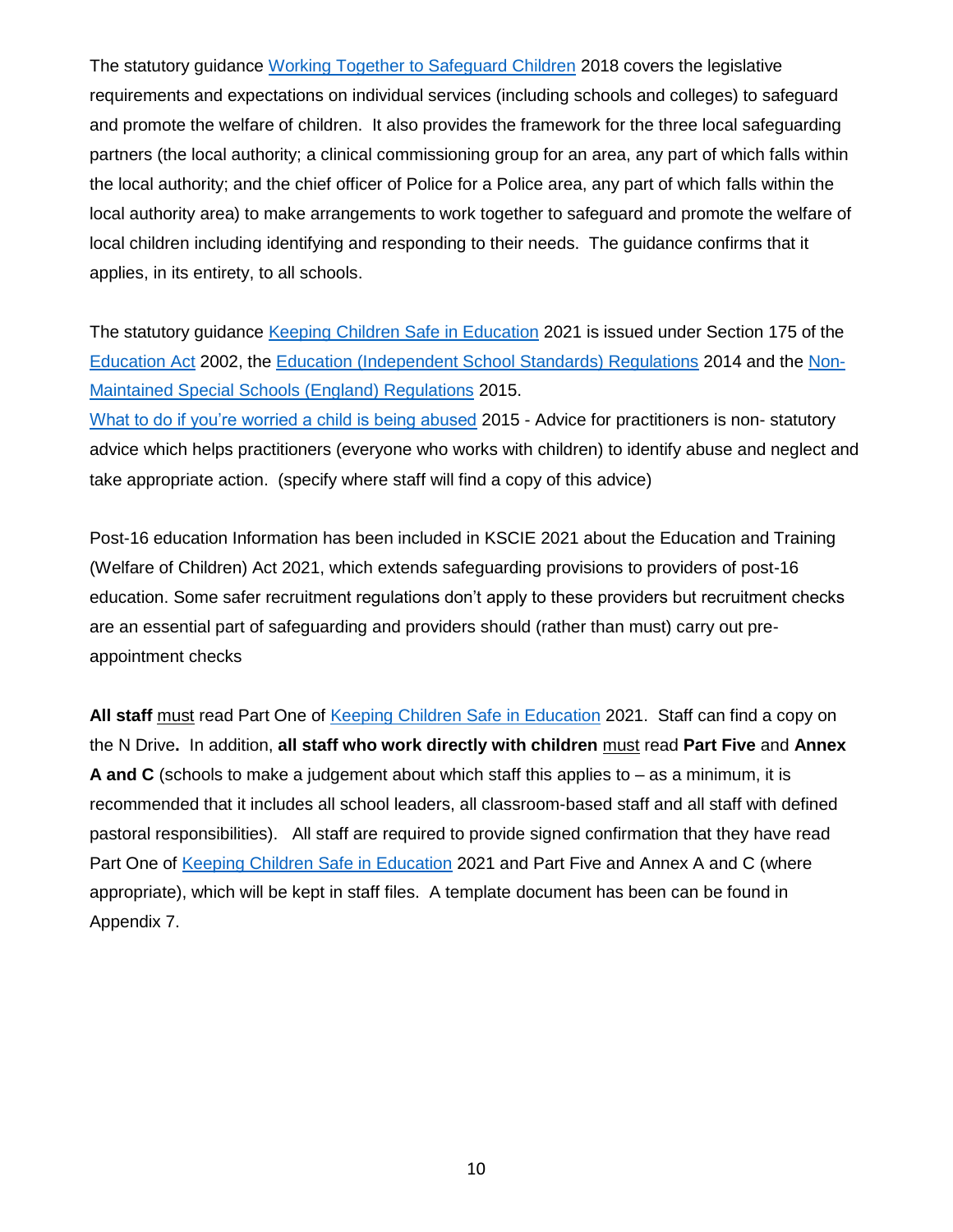# **Key Safeguarding Roles & Responsibilities**

|                                                               | Designated Safeguarding Lead (DSL)             |         |                                    |
|---------------------------------------------------------------|------------------------------------------------|---------|------------------------------------|
| Name:                                                         | <b>Neil Hutchins</b>                           | Email:  | nhutchins@heathcote.waltham.sch.uk |
| Job Title:                                                    | Assistant Head teacher                         |         | 0208 498 5110                      |
|                                                               |                                                | Mobile: |                                    |
|                                                               | Deputy Designated Safeguarding Lead(s) (DDSLs) |         |                                    |
| Name:                                                         | Emma Austin                                    | Email:  | eaustin@heathcote.waltham.sch.uk   |
| Job Title:                                                    | <b>Inclusion Manager</b>                       | Phone:  | 0208 498 5110                      |
|                                                               |                                                | Mobile: |                                    |
|                                                               | Headteacher - managing allegations             |         |                                    |
| Name:                                                         | Emma Hillman                                   | Email:  | ehillman@heathcote.waltham.sch.uk  |
| Job Title:                                                    | Head teacher                                   | Phone:  | 0208 498 5110                      |
|                                                               |                                                | Mobile: |                                    |
| Chair of Governors - managing allegations against Headteacher |                                                |         |                                    |
| Name:                                                         | <b>Michael Ashwell</b>                         | Email:  | mashwell@heathcote.waltham.sch.uk  |
| Job Title:                                                    | <b>Chair of Governors</b>                      | Phone:  |                                    |
|                                                               |                                                | Mobile: |                                    |
| Link Governor for Safeguarding                                |                                                |         |                                    |
| Name:                                                         | <b>Mitchell Goldie</b>                         | Email:  | mgoldie@heathcote.waltham.sch.uk   |
| Job Title:                                                    | Safeguarding link Governor                     | Phone:  |                                    |
|                                                               |                                                | Mobile: |                                    |
|                                                               | Designated Teacher for looked after children   |         |                                    |
| Name:                                                         | <b>Neil Hutchins</b>                           | Email:  | nhutchins@heathcote.waltham.sch.uk |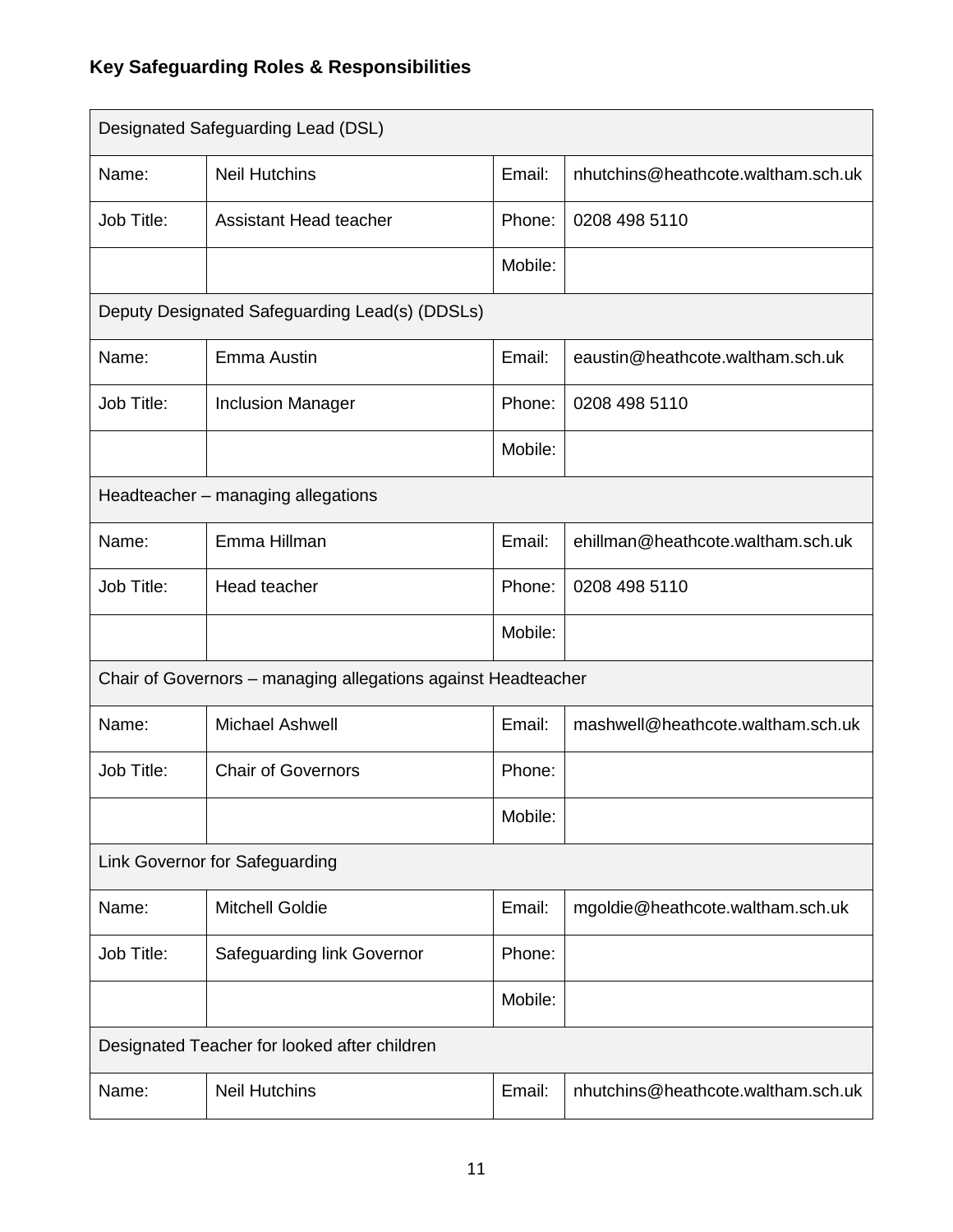| Job Title:    | Assistant Head teacher                                  | Phone:  | 0208 498 5110                      |  |
|---------------|---------------------------------------------------------|---------|------------------------------------|--|
|               |                                                         | Mobile: |                                    |  |
|               | Designated Teacher for previously looked after children |         |                                    |  |
| Name:         | <b>Neil Hutchins</b>                                    | Email:  | nhutchins@heathcote.waltham.sch.uk |  |
| Job Title:    | <b>Assistant Head teacher</b>                           | Phone:  |                                    |  |
|               |                                                         | Mobile: |                                    |  |
| <b>SENDCo</b> |                                                         |         |                                    |  |
| Name:         | <b>Julia Gardiner</b>                                   | Email:  | jgardiner@heathcote.waltham.sch.uk |  |
| Job Title:    | <b>Special Educational Needs</b><br>Coordinator         | Phone:  | 0208 498 5110                      |  |
|               |                                                         | Mobile: |                                    |  |

#### **Designated Safeguarding Lead (DSL)**

The DSL is a senior member of staff, from the Heathcote School and Science College leadership team. During term time the DSL and/or a Deputy Designated Safeguarding Lead (DDSL) will always be available (during Heathcote School and Science College hours) for staff in the school to discuss any safeguarding concerns. A duty rota will be organised to provide staff with advice, information and signposting out of hours and over weekends / school holidays in the event of an emergency.

The broad areas of responsibility for the DSL are:

- Management of referrals
- Provides advice, support and expertise
- Maintains and manages records
- Champions children's wellbeing
- Primary point of contact for safeguarding
- Supports and liaises with parents, carers and families
- Sets communication policy
- Coordinates training and induction
- Ensures Safer Recruitment / Management of Allegations against Staff & Volunteers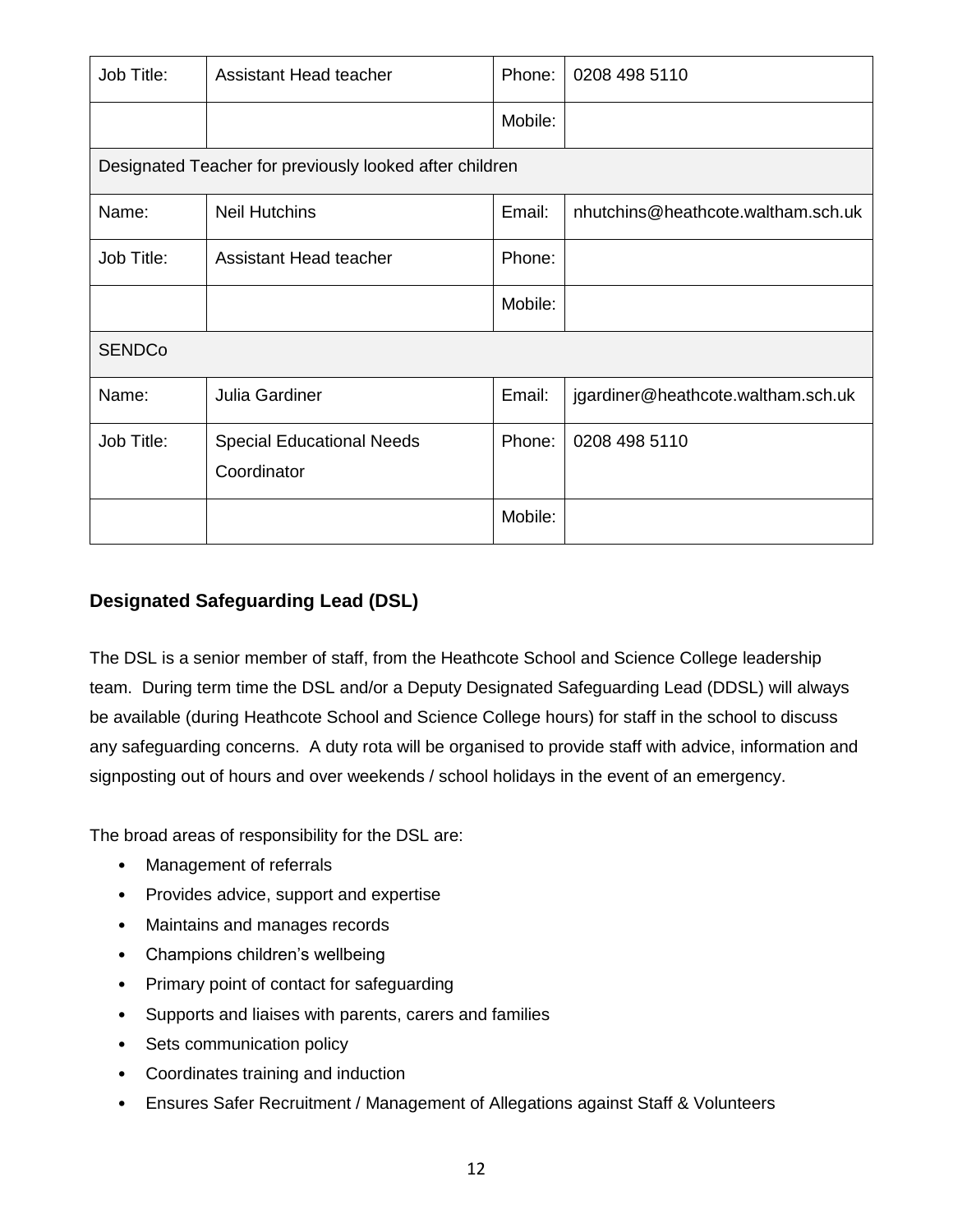It is important that DSLs obtain a full and rich picture of children's experience. As soon as staff identify indicators of concern, they should record all concerns (including lower-level/pastoral, concerns about a child's wellbeing – be it expressed in behaviour, presentation, relationships) on *Safeguard* and if the concerns are serious, they should speak to the DSL without delay.

#### **The Headteacher**

Although DSLs- Mr Hutchins and Ms Austin take responsibility for Safeguarding in Heathcote School and Science College, the Headteacher Ms Hillman is ultimately responsible for all the young people in Heathcote School and Science College.

Our Headteacher, Ms Hillman should be contacted immediately in the event that possible harm (emotional, physical, sexual, neglect) to a child or young person has been caused by a member of staff or volunteer.

#### **Leads by Setting Safeguarding Ethos**

- Ensures that the child protection policy and procedures are understood and implemented by all staff.
- Ensures that all staff feel able to raise concerns about poor or unsafe practice and that such concerns are handled sensitively and in accordance with the whistleblowing procedures.
- Ensures that the culture of the Heathcote School and Science College supports the provision of effective pastoral care and early help, and that staff do everything they can to support social workers when children's social care become involved.
- Ensures that pupils are always provided with opportunities throughout the curriculum to learn about safeguarding and how to keep themselves safe, including when online, as part of a broad and balanced curriculum.

### **Prioritises Safeguarding**

- Allocates enough time, training, support and resources, including cover arrangements when necessary, to enable the DSL and DDSL to carry out their roles effectively, including the assessment of pupils and attendance at strategy discussions and other necessary meetings.
- Supports the designated teacher for looked after children to promote the educational achievement of any pupils who are looked after by the Local Authority and who have left care through adoption, special guardianship or child arrangement orders or who were adopted from state care outside England and Wales.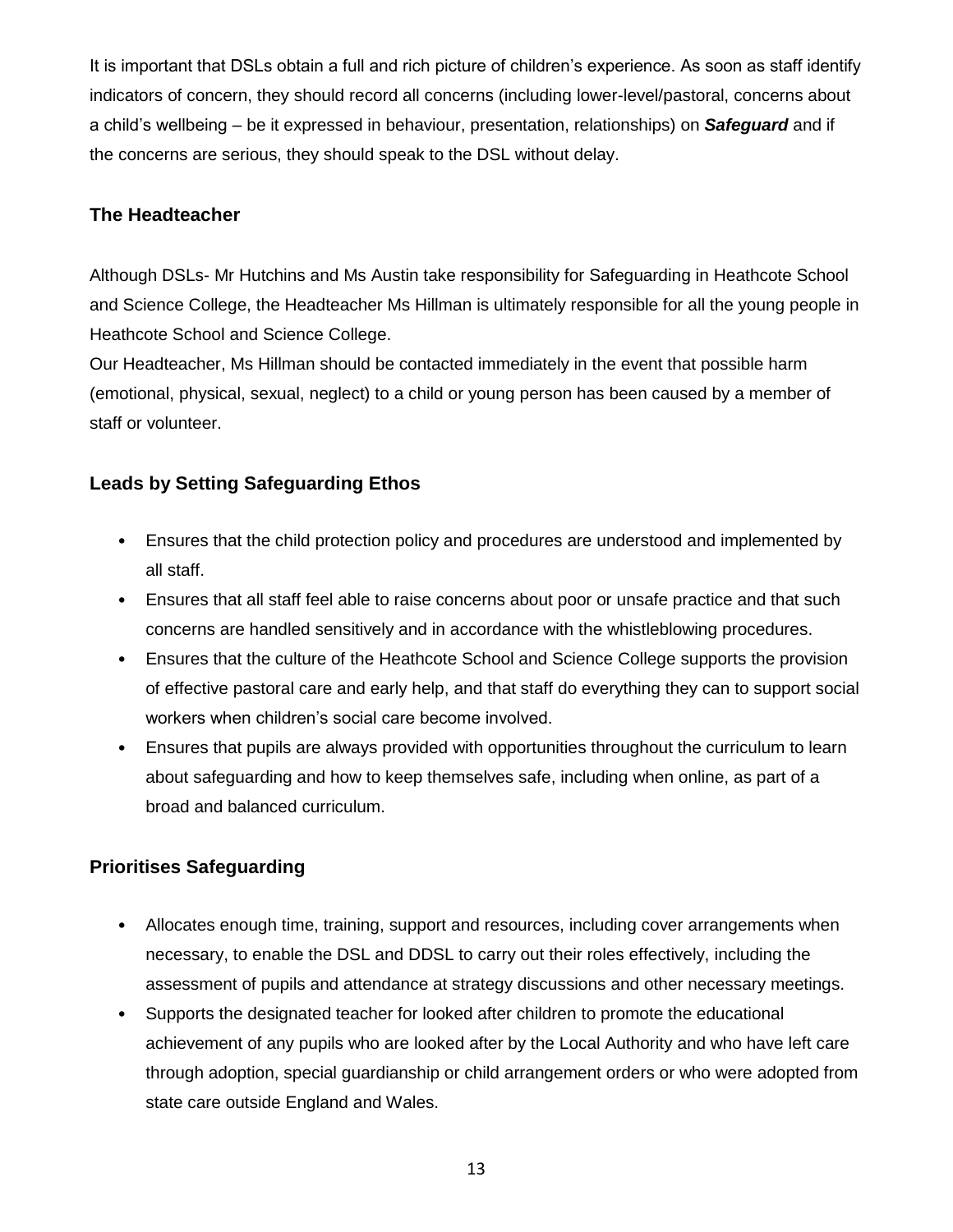#### **Ensures Safer Recruitment and Allegations against Staff & Volunteers (ASV)**

- Refers all allegations that a child has been harmed by or that children may be at risk of harm from a member of staff (including agency staff and supply teacher) or volunteer to the Designated Officer for the Local Authority (LADO) within one working day prior to any internal investigation.
- Ensures that anyone who has harmed or may pose a risk of harm to a child is referred to the Disclosure and Barring Service, as advised by the LADO.
- Appoints a case officer who will be a member of the senior leadership team to investigate allegations concerning members of staff and volunteers and/or act as a point of contact for the member of staff/volunteer against whom the allegation is made*.*

#### **The Governing Body**

Ensures that Heathcote School and Science College:

- Appoints a DSL who is a member of the senior leadership team and who has undertaken training in multi-agency working, in addition to child protection training
- Ensures that the DSL role is explicit in the role holder's job description (and the job description of any DDSL) and that safeguarding responsibilities are identified explicitly in the job/role descriptions of every member of staff and volunteer.
- Ensures that the DSL or a DDSL is always available during school or college hours for staff to discuss any safeguarding concerns. The DSL or a DDSL will generally be expected to be available in person but in exceptional circumstances availability will be via telephone and/or Skype or other such media.
- Ensures that the DSL or a DDDSL is always available at least via telephone or other media as above during any out of hours/out of term school activities.
- Has a child protection policy and procedures, including a staff code of conduct, that are consistent with local safeguarding partnership and statutory requirements, reviewed annually and made available publicly on the school's website or by other means.
- Has procedures for dealing with allegations of abuse made against members of staff (including supply staff) and volunteers including allegations made against the headteacher and allegations against other children.
- Follows safer recruitment procedures that include statutory checks on the suitability of staff to work with children and disqualification from providing childcare regulations.
- Develops an induction strategy that ensures all staff, including the headteacher, and volunteers receive information about the school's safeguarding arrangements, Staff Behaviour Policy (Code of Conduct) and the role of the DSL on induction.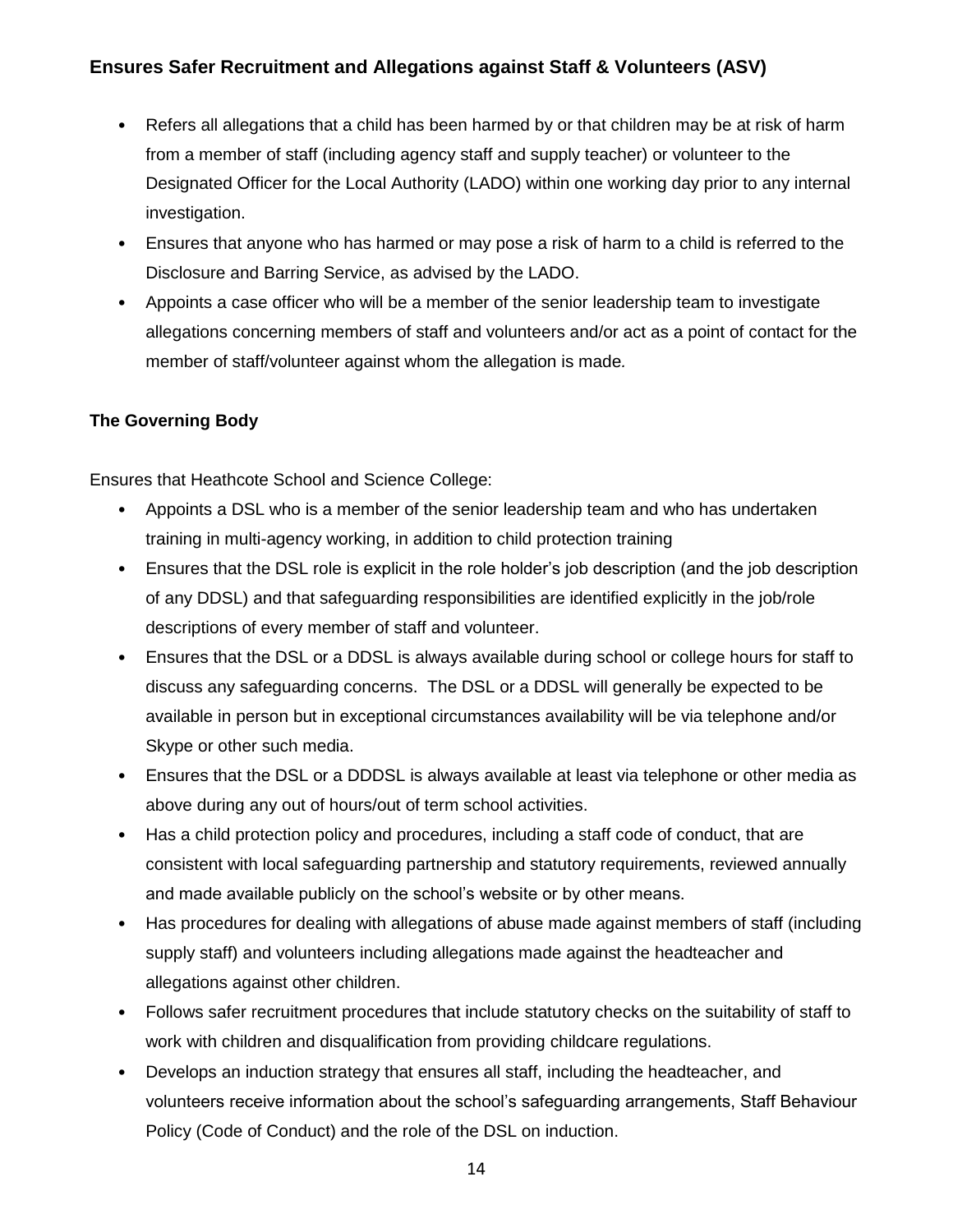- Develops a training strategy that ensures all staff, including the headteacher, and volunteers receive appropriate and regularly updated safeguarding and child protection training and updates as required (at least annually) to provide them with the relevant skills and knowledge to safeguard children effectively. The training strategy will also ensure that the DSL receives refresher training and regular updates as defined under the DSL's duties above.
- Ensures that all staff, including temporary staff and volunteers, have read and understood the school's child protection and safeguarding policy and Staff Behaviour Policy (code of conduct) before they start work at the school.
- Appoints a designated teacher to promote the educational achievement of children who are looked after by the Local Authority and who have left care through adoption, special guardianship or child arrangement orders or who were adopted from state care outside England and Wales; and ensures that the designated teacher has appropriate training.
- Contributes to multi-agency working and plans.
- Ensure there are clear systems and processes in place for identifying possible mental health problems, including routes to escalate and clear referral and accountability systems.
- Ensures an effective pastoral care offer and Early Help offer.
- Ensures that children are taught about how to identify risks, including online, and how to access support and help.
- Ensures that the voice and lived experiences of children are heard and reflected in the life of Heathcote School and Science College.
- Ensure relevant staff have due regard to the relevant data protection principles, which allow them to share (and withhold) personal information as provided for in the [Data Protection Act](https://www.gov.uk/data-protection) 2018 and [General Data Protection Regulations \(GDPR\).](https://gdpr-info.eu/) This includes:
	- $\circ$  Being confident of the processing conditions which allow them to store and share information for safeguarding purposes, including information which is sensitive and personal and should be treated as 'special category personal data'
	- $\circ$  Understanding that safeguarding of children and individuals at risk is a processing condition that allows practitioners to share special category personal data. This includes allowing practitioners to share information without consistent where there is good reason to do so and that the sharing of information will enhance the safeguarding of a child in a timely manner but it is not possible to gain consent, if cannot be reasonably expected that against consent or if to gain consent would place a child at risk
	- $\circ$  For schools, not providing personal data where the serious harm test under the legislation is met. An explanation of the harm test can be found on the [Disclosure and Barring](https://www.gov.uk/guidance/making-barring-referrals-to-the-dbs#what-is-the-harm-test) service website. Where in doubt independent legal advice should be sought.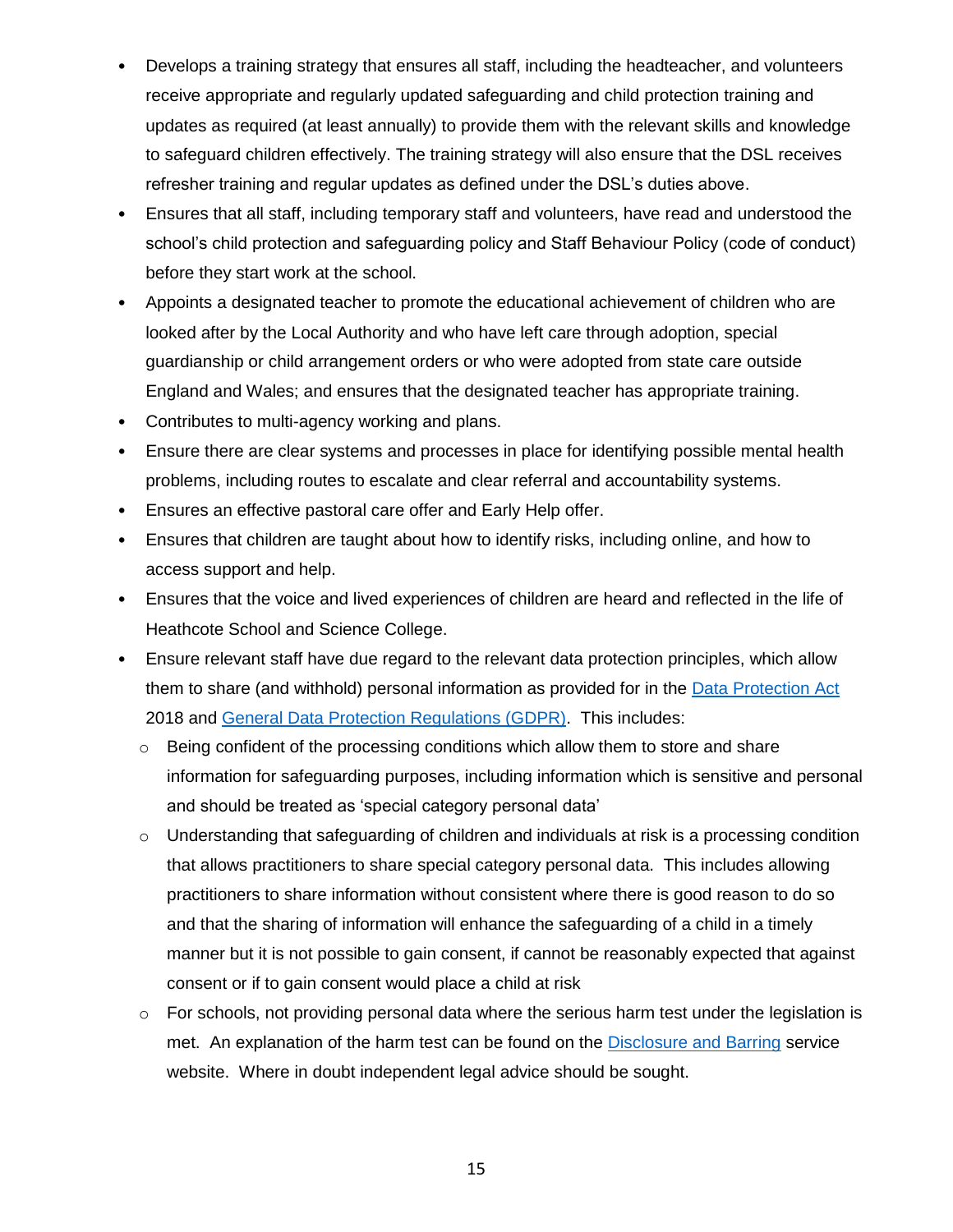#### **Chair of Governors**

The governing body nominates a member (normally the chair) to be responsible for liaising with the Local Authority and other agencies in the event of an allegation being made against the headteacher.

#### **Link Governor for Safeguarding**

The governing body also identifies a named governor to take leadership responsibility for the Heathcote School and Science College's safeguarding arrangements (Link Governor for Safeguarding). That governor will maintain regular contact with the DSL, meeting each half term, and will ensure that the governing body receives regular reports about safeguarding activity at Heathcote School and Science College.

It is the responsibility of the governing body to ensure that the school's safeguarding, recruitment and managing allegations procedures consider the procedures and practice of the Local Authority, local safeguarding partnership and national guidance. The governing body is also responsible for overseeing Safeguarding Audits completed and returned to the Local Authority under s175 of the [Education Act 2002.](http://www.legislation.gov.uk/ukpga/2002/32/contents)

n.b.: *Sole proprietors of schools that do not have a governing body should note and act in accordance with* [Keeping Children Safe in Education](https://www.gov.uk/government/publications/keeping-children-safe-in-education--2) 2021 *in order to ensure that the appointed DSL is able to discharge that role with sufficient independence, particularly in relation to any allegations involving the proprietor or members of the proprietor's family.* 

#### **All School Staff**

All Heathcote School and Science College staff have a responsibility to provide a safe learning environment in which our children can learn. Any child may benefit from early help and all staff members are aware of the local early help process and our role in it. They are aware of signs of abuse and neglect so they are able to identify children who may be in need of help or protection. All staff are aware of and follow school processes (as set out in this policy) and are aware of how to make a referral to Social Care if there is a need to do so. If staff have any concerns about a child's welfare, they must act on them immediately and speak with the DSL or DDSL – they do not assume that others have taken action.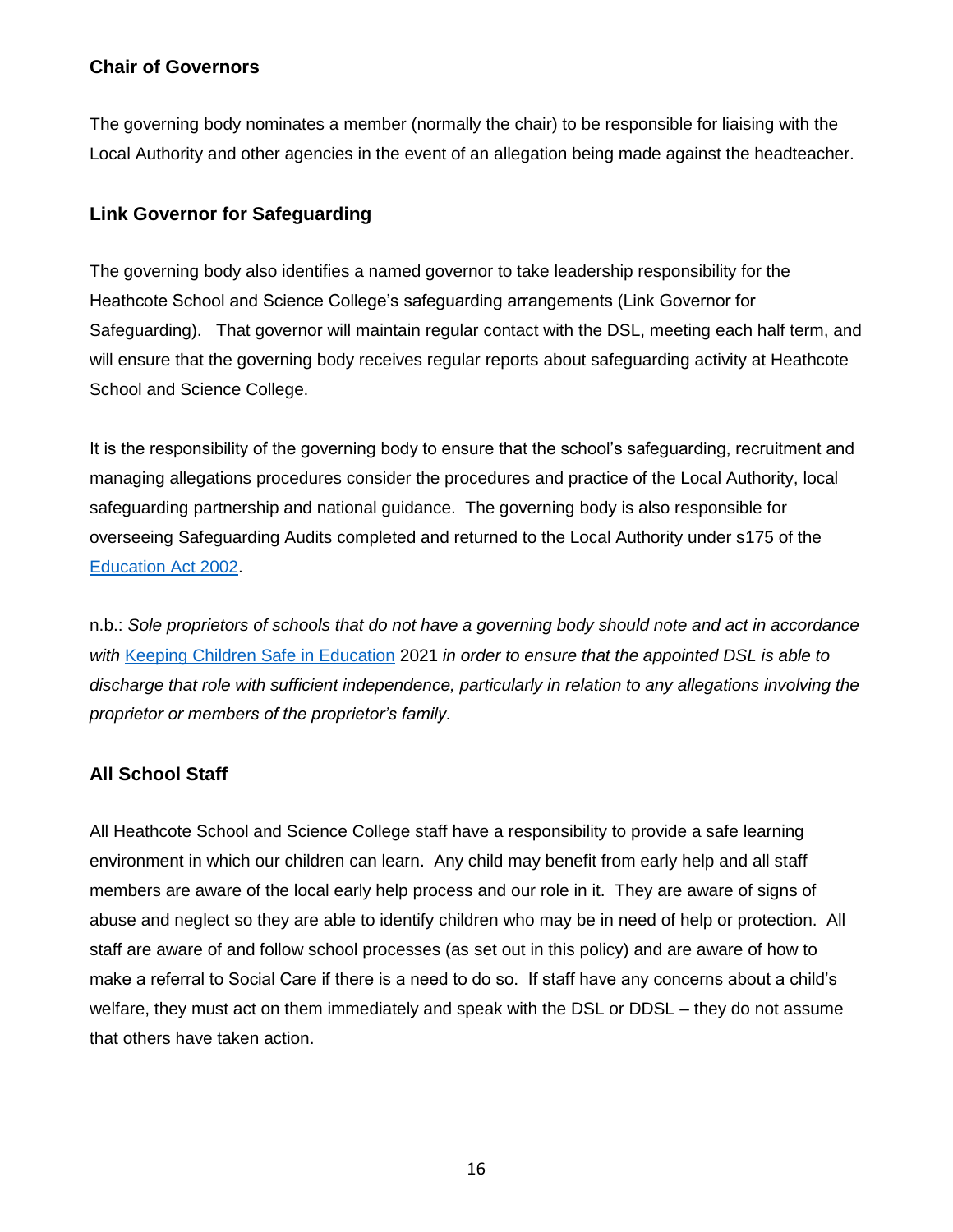#### **Identifying Abuse**

Being alert to abuse and to the fact that 'it could happen here' is crucial to safeguarding. Knowing what to look for is vital for the early identification of abuse and neglect. All staff are aware of the Indicators of abuse and neglect so that they are able to identify cases of children who may be in need of help or protection.

An abused child will often experience more than one type of abuse, as well as other difficulties. Children can be at risk of abuse or exploitation in situations outside their families. Abuse reduces resilience in children and puts them at further risk of abuse throughout their lives. Abuse and neglect can happen over a period but can also be a one-off event. Child abuse and neglect can have major long-term impacts on all aspects of a child's health, development and well-being.

Our Heathcote School and Science College is aware of the signs of abuse and neglect so we are able to identify children who may be in need of help or protection. All staff are aware of environmental factors which may impact on a child's welfare and safety and understand safeguarding in the wider context (contextual safeguarding). Staff are aware of safeguarding issues that can put children at risk of harm and understand that behaviours linked to issues such as drug taking, alcohol abuse, deliberately missing education and sexting put children in danger.

Staff are aware that mental health problems can, in some cases, be an indicator that a child has suffered or is at risk of suffering abuse, neglect or exploitation. Only appropriate trained professionals should attempt to make a diagnosis of a mental health problem. Staff however, are well placed to observe children day-to-day and identify those whose behaviour suggests that they may be experiencing a mental health problem or be at risk of developing one. If staff have a mental health concern about a child that is also a safeguarding concern, immediate

action should be taken by following the procedures in this policy and speaking to the DSL.

Growing up with adverse childhood experiences (ACEs) such as abuse, neglect, community violence, homelessness, parental separation, bereavement or growing up in a household where adults are experiencing mental health issues or harmful alcohol or drug use, can lead to negative, lifelong emotional and physical outcomes. There is potential for (ACEs) to have a significantly harmful effect on the trajectory of a young person's life. The impact can affect their physical and mental health, selfworth and ability to develop healthy relationships.

When the stress of these adverse experiences is so severe or prolonged that a child is unable to process it, what should be a normal survival response becomes "toxic stress". This type of stress

17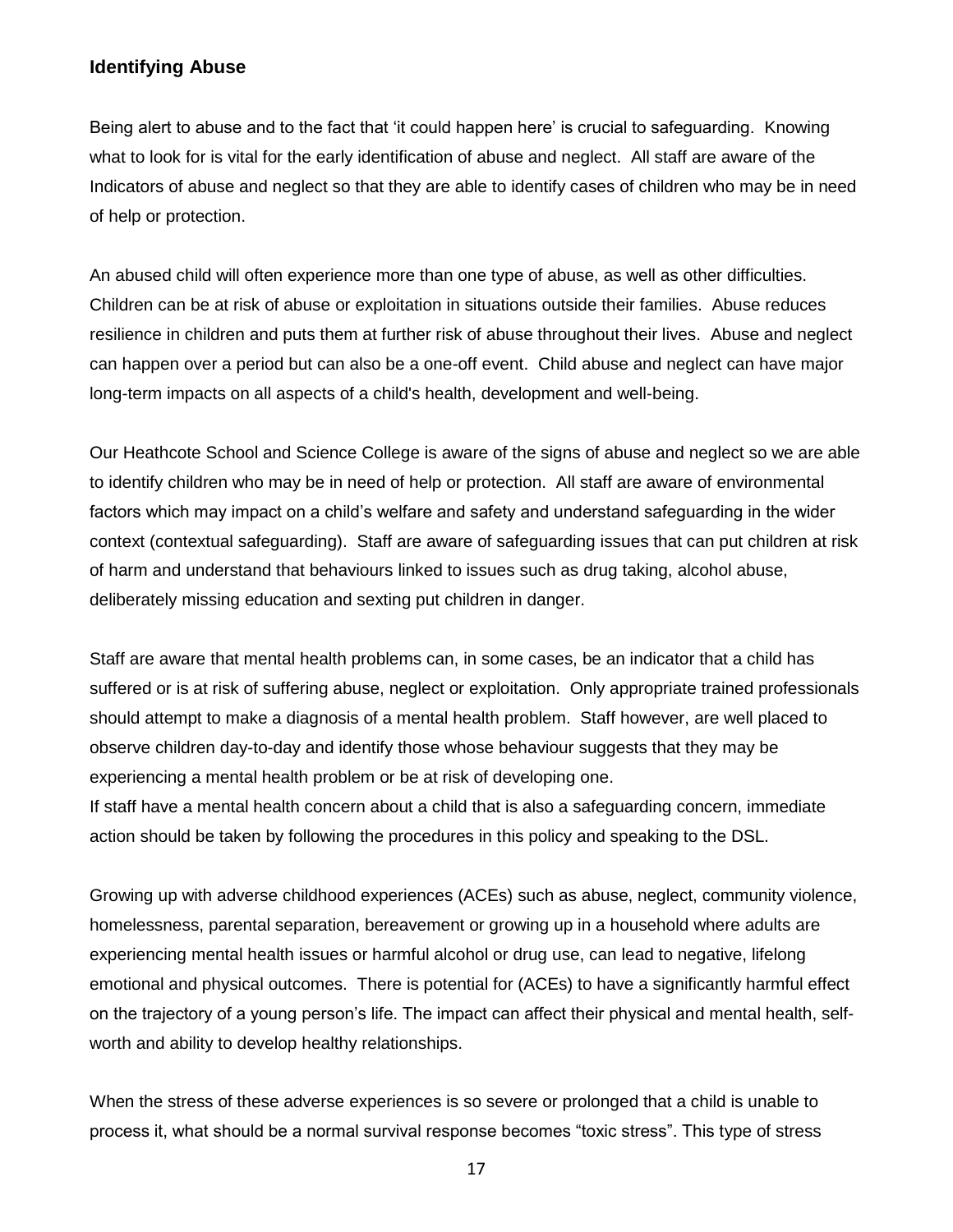alters the functioning of the brain and has a long-lasting and injurious impact on the developing mind, which we call "trauma". This trauma affects the way those suffering it think and act throughout their lives. Understanding such mental and emotional trauma is key to understanding the behaviour of millions of people.

Our Heathcote School and Science College is working in partnership with a wide range of sectors and services to help reduce the incidence and impact of all types of childhood adversity, focusing on:

- support for children, parents and families to prevent ACEs
- mitigating ACEs for children and young people
- training for staff across the workforce in supporting people who have experienced trauma and identification of trauma

#### **Types of Abuse**

There are four main categories of abuse and neglect:

- physical abuse
- emotional abuse
- sexual abuse
- neglect

#### **Peer on Peer Abuse**

Our school may be the only stable, secure and safe element in the lives of children at risk of, or who have suffered harm. Nevertheless, whilst at school, their behaviour may be challenging and defiant, or they may instead be withdrawn, or display abusive behaviours towards other children. Our school recognises that some children may abuse their peers and any incidents of peer on peer abuse will be managed in the same way as any other child protection concern and will follow the same procedures. We will seek advice and support from other agencies as appropriate.

Peer on peer abuse can manifest itself in many ways. This may include bullying (including cyber bullying), physical abuse or initiation / hazing type violence and rituals. We do not tolerate any harmful behaviour in school and will take swift action to intervene where this occurs. We use lessons and assemblies to help children understand, in an age-appropriate way, what abuse is and we encourage them to tell a trusted adult if someone is behaving in a way that makes them feel uncomfortable. Our school understands the different gender issues that can be prevalent when dealing with peer on peer abuse.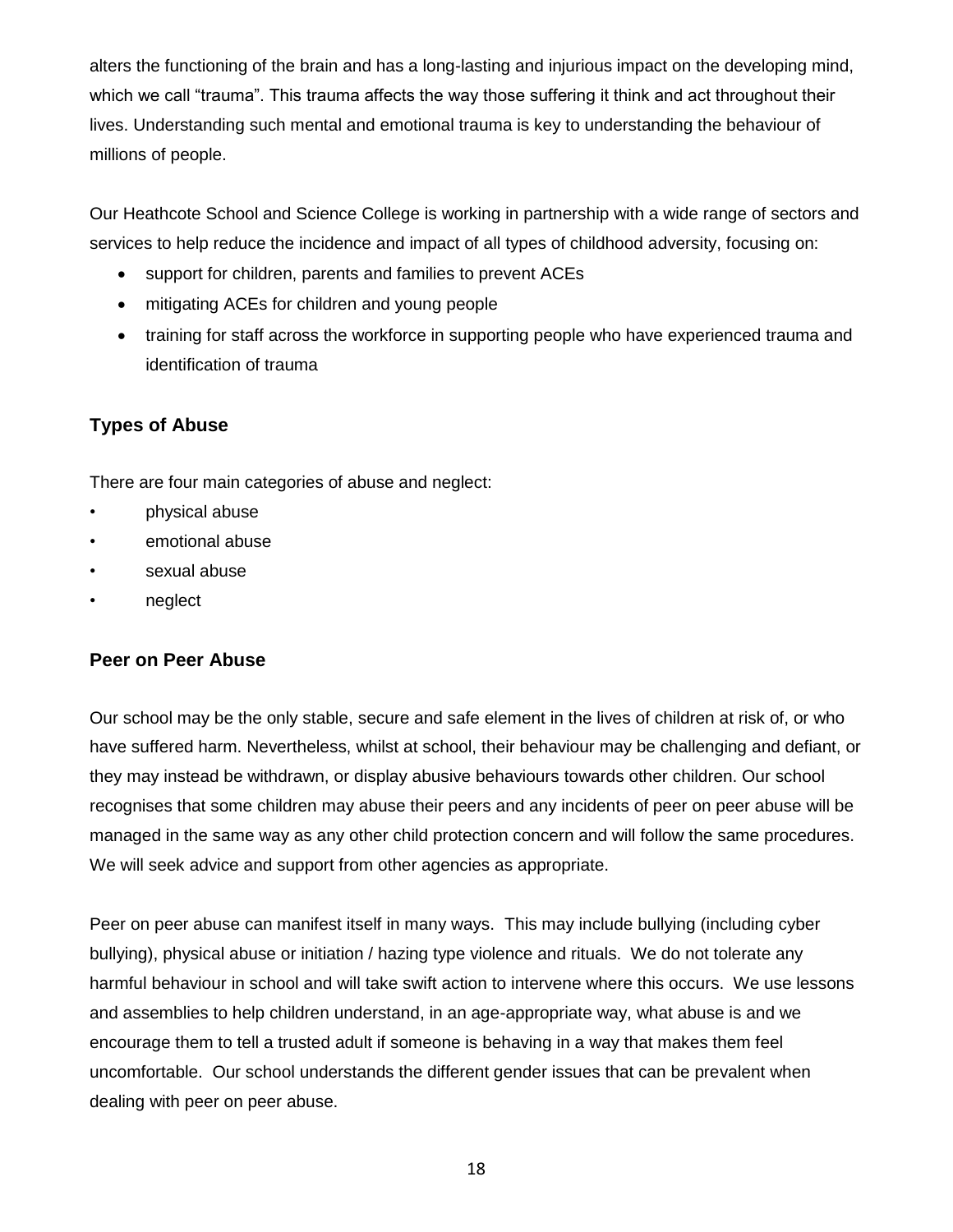We take particular note of sexual violence/harm or harassment that takes place in Heathcote School and Science College ensuring that all disclosures are taken seriously. Making sure that all disclosures are supported and considered when making plans for next steps. This is to maintain that support for the victim is executed whilst acknowledging the disciplinary action that may be required. Where possible, support to the victim and disciplinary action will be maintained at the same time as appropriate and on a case by case basis. This will be determined by risk assessment, liaison with LA, family and with consideration of the victim's needs.

#### **Serious Violence**

All staff are aware of indicators which may signal that children are at risk from or involved with serious violent crime. These may include increased absence from school, a change in friendships or relationships with older individuals or groups, a significant decline in performance, signs of self-harm or a significant change in well-being, or signs of assault or unexplained injuries. Unexplained gifts or new possessions could also indicate that a child has been approached by, or is involved with, individuals associated with criminal networks or gangs.

## **Children with Special Educational Needs and Disabilities, physical or mental health difficulties**

Our school understands that children with special educational needs (SEN) and disabilities can face additional safeguarding challenges. Barriers can exist when recognising abuse and neglect in this group of children. This can include:

- Assumptions that indicators of possible abuse such as behaviour, mood and injury relate to the child's disability, without further exploration
- That they may be more prone to peer group isolation than others
- The potential to be disproportionally impacted by things like bullying, without outwardly showing signs
- Communication difficulties in overcoming these barriers

#### **Children Missing from Education**

All children, regardless of their age, ability, aptitude and any special education needs they may have are entitled to a full-time education. Our school recognises that a child missing education is a potential indicator of abuse or neglect and will follow the school procedures for unauthorised absence and for children missing education. It is also recognised that, when not in school, children may be vulnerable to or exposed to other risks, so we work with parents and other partners to keep children in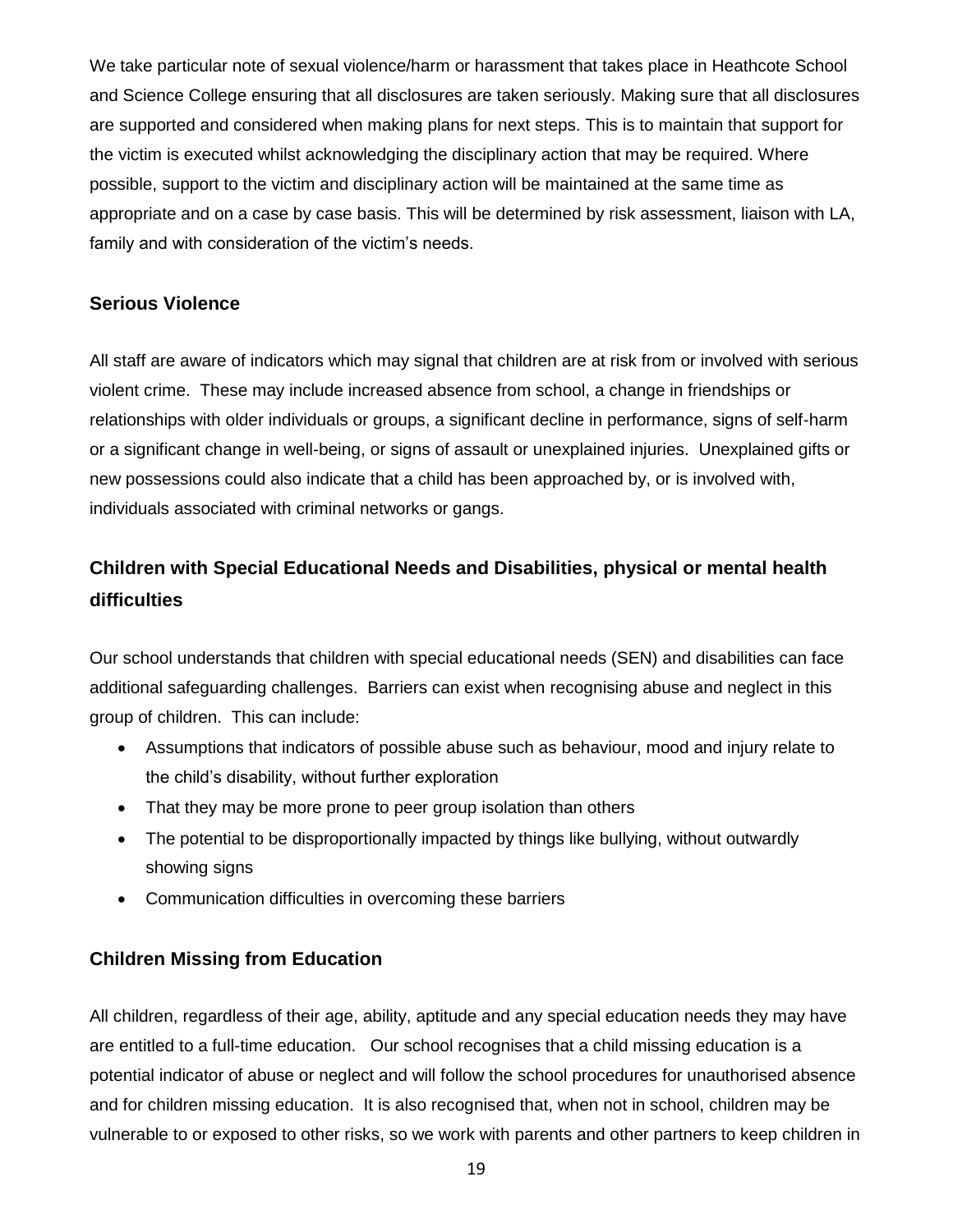school whenever possible. Parents should always inform us of the reason for any absence. Where contact is not made, a referral may be made to another appropriate agency [\(BACME,](https://schools.essex.gov.uk/pupils/Education_Access/Pages/default.aspx) Social Care or Police). Parents are required to provide at least two emergency contact numbers to the school, to enable us to communicate with someone if we need to.

**Child Sexual Exploitation (CSE)** is a form of child abuse, which can happen to boys and girls from any background or community. In Essex, the definition of Child Sexual Exploitation (CSE) from the Department of Education (DfE, 2017) has been adopted:

*"Child Sexual Exploitation is a form of child sexual abuse. It occurs when an individual or group takes advantage of an imbalance of power to coerce, manipulate or deceive a child or young person under the age of 18 into sexual activity (a) in exchange for something the victim needs or wants, and/or (b) for the financial advantage or increased status of the perpetrator or facilitator. The victim may have been sexually exploited even if the sexual activity appears consensual. Child sexual exploitation does not always involve physical contact; it can also occur through the use of technology".*

It is understood that a significant number of children who are victims of CSE go missing from home, care and education at some point. Our school is alert to the signs and indicators of a child becoming at risk of, or subject to, CSE and will take appropriate action to respond to any concerns. The DSL will lead on these issues and work with other agencies as appropriate.

**Child Criminal Exploitation** is a geographically widespread form of harm which is a typical feature of county lines criminal activity (county lines is when drug networks or gangs groom and exploit children to carry drugs and money from urban areas to suburban areas and seaside towns). Our school works with key partners locally to prevent and respond to child criminal exploitation.

#### **Contextual Safeguarding**

Safeguarding incidents and behaviours can be associated with factors outside our school. All staff are aware of contextual safeguarding and the fact they should consider whether wider environmental factors present in a child's life are a threat to their safety and/or welfare. To this end, we will consider relevant information when assessing any risk to a child and share it with other agencies to support better understanding of a child and their family.

20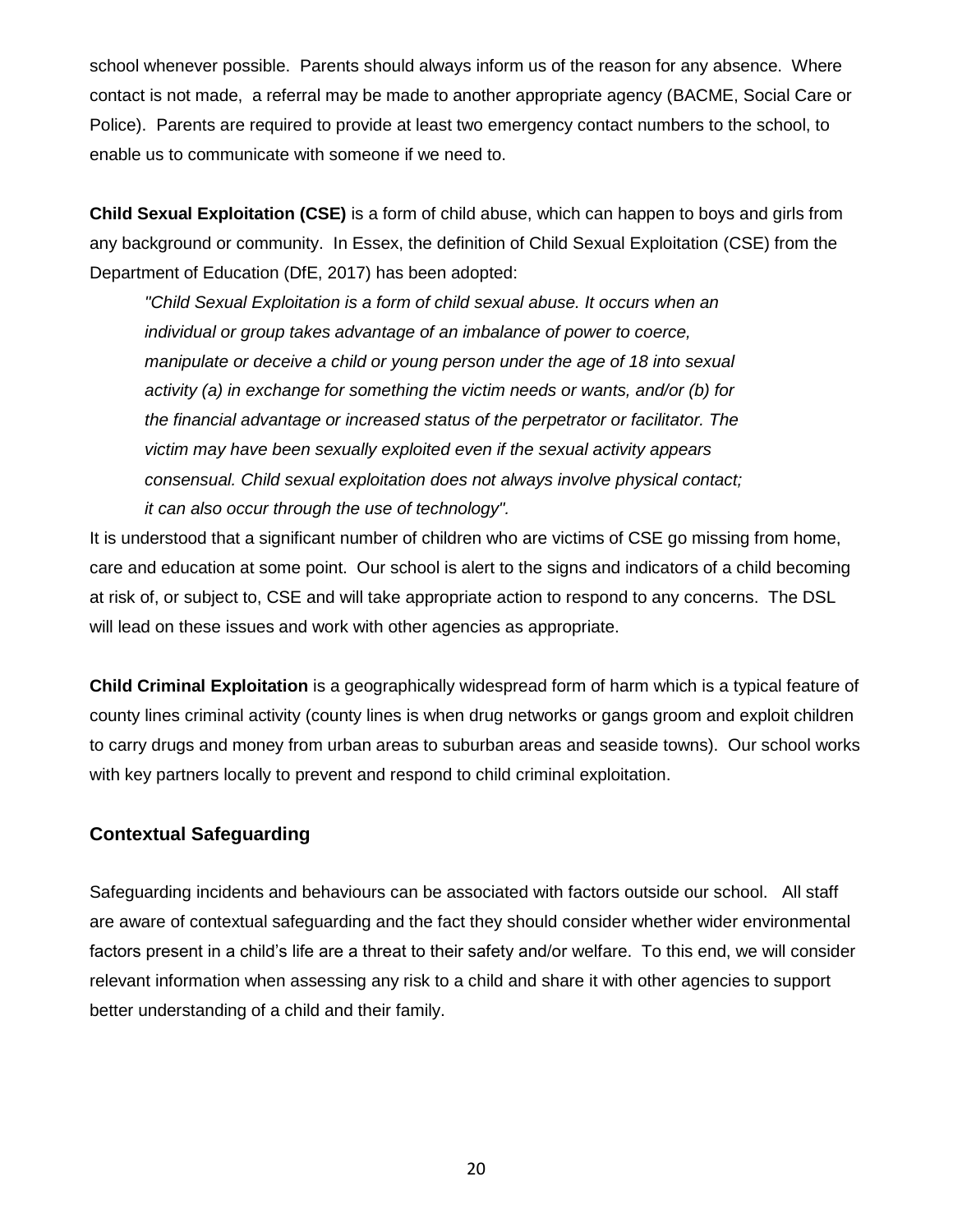**Domestic Abuse** can take many forms, including psychological, physical, sexual, financial and emotional. Our school recognises that exposure to domestic abuse can have a serious, long-term emotional and psychological impact on children. We work with other key partners and will share relevant information where there are concerns that domestic abuse may be an issue for a child or family or be placing a child at risk of harm.

**Female Genital Mutilation (FGM)** comprises all procedures involving partial or total removal of the external female genitalia or other injury to female genital organs. It is illegal in the UK and a form of child abuse. As of October 2015, the Serious Crime Act 2015 (Home Office, 2015) introduced a duty on teachers (and other professionals) to notify the police of known cases of female genital mutilation where it appears to have been carried out on a girl under the age of 18. Our school will operate in accordance with the statutory requirements relating to this issue, and in line with local safeguarding procedures.

**Forced Marriage** is one entered into without the full consent of one or both parties. It is where violence, threats or other forms of coercion is used and is a crime. Our staff understand how to report concerns where this may be an issue.

#### **Prevention of Radicalisation**

As of July 2015, the [Counter-Terrorism and Security Act \(HMG, 2015\)](http://www.legislation.gov.uk/ukpga/2015/6/contents) placed a new duty on schools and other education providers. Under section 26 of the Act, schools are required, in the exercise of their functions, to have "due regard to the need to prevent people from being drawn into terrorism". This duty is known as the Prevent duty. It requires schools to:

- teach a broad and balanced curriculum which promotes spiritual, moral, cultural, mental and physical development of pupils and prepares them for the opportunities, responsibilities and experiences of life and must promote community cohesion
- be safe spaces in which children / young people can understand and discuss sensitive topics, including terrorism and the extremist ideas that are part of terrorist ideology, and learn how to challenge these ideas
- be mindful of their existing duties to forbid political indoctrination and secure a balanced presentation of political issues

CHANNEL is a national programme which focuses on providing support at an early stage to people identified as vulnerable to being drawn into terrorism. Our school works in accordance with local procedures for PREVENT and with other agencies, sharing information and concerns as appropriate.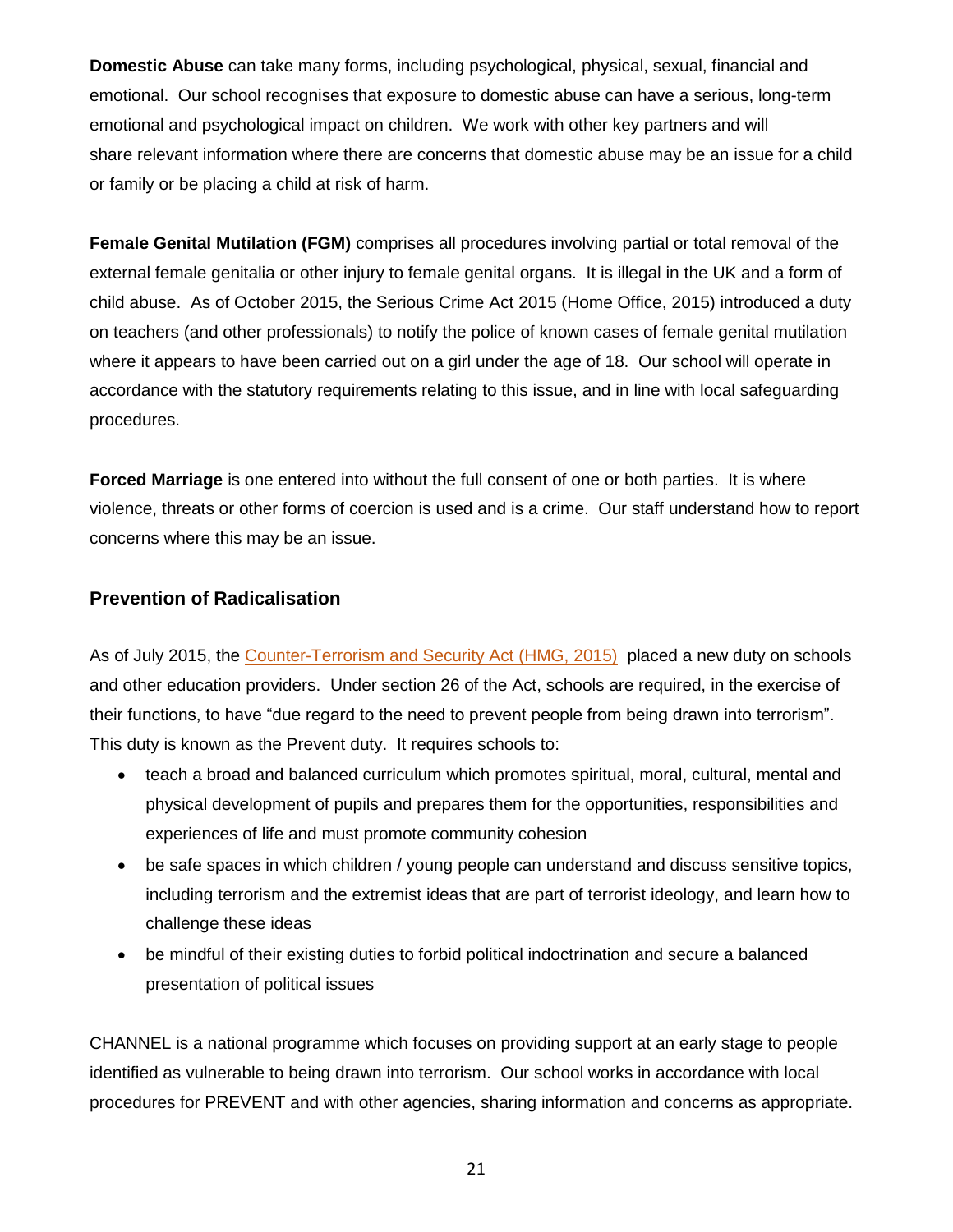#### **Helping Children to Recognise Risk and Access Support**

A key mechanism for keeping children safe in education is ensuring that they are given an understanding of how to recognise risk and where to go for help when they need it. Giving children and young people an understanding of what is and is not appropriate in professional conduct and in their home, care can improve identification of concerns and reporting about themselves and their peers.

Heathcote School and Science College encourages a range of ways for children and young people to report concerns [e.g., including online, via text, worry boxes, and face to face. Using peer support is another way to give children permission to discuss difficult topics and get the help needed.]

[Keeping Children Safe in Education](https://assets.publishing.service.gov.uk/government/uploads/system/uploads/attachment_data/file/892394/Keeping_children_safe_in_education_2020.pdf) 2021 requires governing bodies and proprietors to ensure that children are taught about safeguarding, including online safety, as part of providing a 'broad and balanced curriculum.'

Children are taught to understand and manage risk through our personal, social, health and economic (PSHE) education and sex and relationships lessons and through all aspects of school life. Our approach is designed to help children to think about risks they may encounter and with the support of staff work out how those risks might be reduced or managed. Children are also reminded regularly about online safety, the risks of sharing content and images online and tackling bullying, including cyber bullying procedures. The school continually promotes an ethos of respect for children and pupils are encouraged to speak to a member of staff of their choosing about any worries they may have.

Relationships Education is compulsory for all pupils receiving primary education and Relationships and Sex Education (RSE) compulsory for all pupils receiving secondary education. Health Education compulsory in all schools except independent schools. Personal, Social, Health and Economic Education (PSHE) continues to be compulsory in independent schools. [Statutory guidance:](file:///C:/Users/gnash/AppData/Local/Microsoft/Windows/INetCache/Content.Outlook/37XQZTW6/Relationships%20Education%20compulsory%20for%20all%20pupils%20receiving%20primary%20education%20and%20Relationships%20and%20Sex%20Education%20(RSE)%20compulsory%20for%20all%20pupils%20receiving%20secondary%20education.4%20They%20also%20make%20Health%20Education%20compulsory%20in%20all%20schools%20except%20independent%20schools.%20Personal,%20Social,%20Health%20and%20Economic%20Education%20(PSHE)%20continues%20to%20be%20compulsory%20in%20independent%20schools.)  relationships education [relationships and sex education \(RSE\) and health education](file:///C:/Users/gnash/AppData/Local/Microsoft/Windows/INetCache/Content.Outlook/37XQZTW6/Relationships%20Education%20compulsory%20for%20all%20pupils%20receiving%20primary%20education%20and%20Relationships%20and%20Sex%20Education%20(RSE)%20compulsory%20for%20all%20pupils%20receiving%20secondary%20education.4%20They%20also%20make%20Health%20Education%20compulsory%20in%20all%20schools%20except%20independent%20schools.%20Personal,%20Social,%20Health%20and%20Economic%20Education%20(PSHE)%20continues%20to%20be%20compulsory%20in%20independent%20schools.) has been produced contains information on what schools should do and sets out the legal duties with which schools must comply when teaching Relationships Education, Relationships and Sex Education (RSE) and Health Education.

[Making sense of relationships](https://learning.nspcc.org.uk/research-resources/schools/making-sense-relationships/) is an NSPCC resource to support children and young people's development of healthy relationships through comprehensive PSHE lesson plans for KS2-KS4.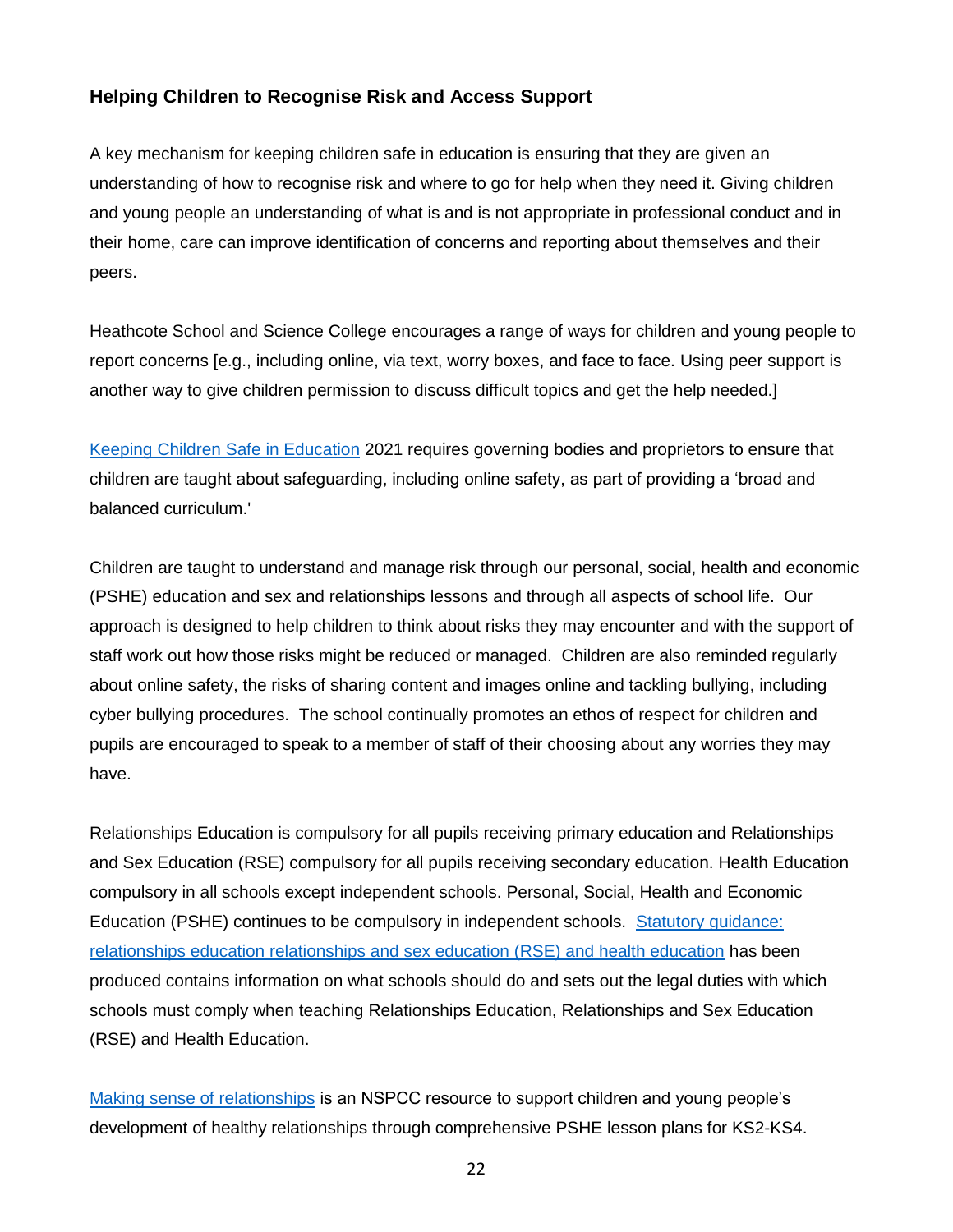#### **Child & Young People's Disclosures to Staff**

Children and young people may disclose concerns to staff and may do so knowing that what they are disclosing is a concern, and sometimes they will be unaware that their disclosure will signal concerns. Wherever possible, staff should make the time and space to listen and understand what the child / young person is disclosing. Staff should not be afraid to respond to children naturally, as they would for any other disclosure, and should respond with compassion and empathy.

If disclosures are concerning but vague, the DSL or other staff may need to speak to the child further in order to obtain enough information to meet threshold. In these circumstances, DSL and staff should agree how this will take place and the practitioner should use open questions (including, questions starting with 'when', 'where', 'why', 'how', etc).

#### **Especially Vulnerable Pupils**

To ensure that all our pupils receive equal protection we will give special consideration to children who are particularly vulnerable.

Children & Young People Especially Vulnerable:

- Mental health concerns
- Young carers
- Transgender children / young people
- Affected by parental substance misuse, domestic violence or parental mental health needs
- Asylum seekers
- Living away from home
- Vulnerable to being bullied, or engaging in bullying
- Living in temporary accommodation
- Live transient lifestyles
- Living in chaotic and unsupportive home situations
- Vulnerable to discrimination on the grounds of race, ethnicity, religion, disability or sexuality
- At risk of sexual exploitation
- Do not have English as a first language
- At risk of female genital mutilation (FGM)
- At risk of forced marriage
- At risk of being drawn into extremism.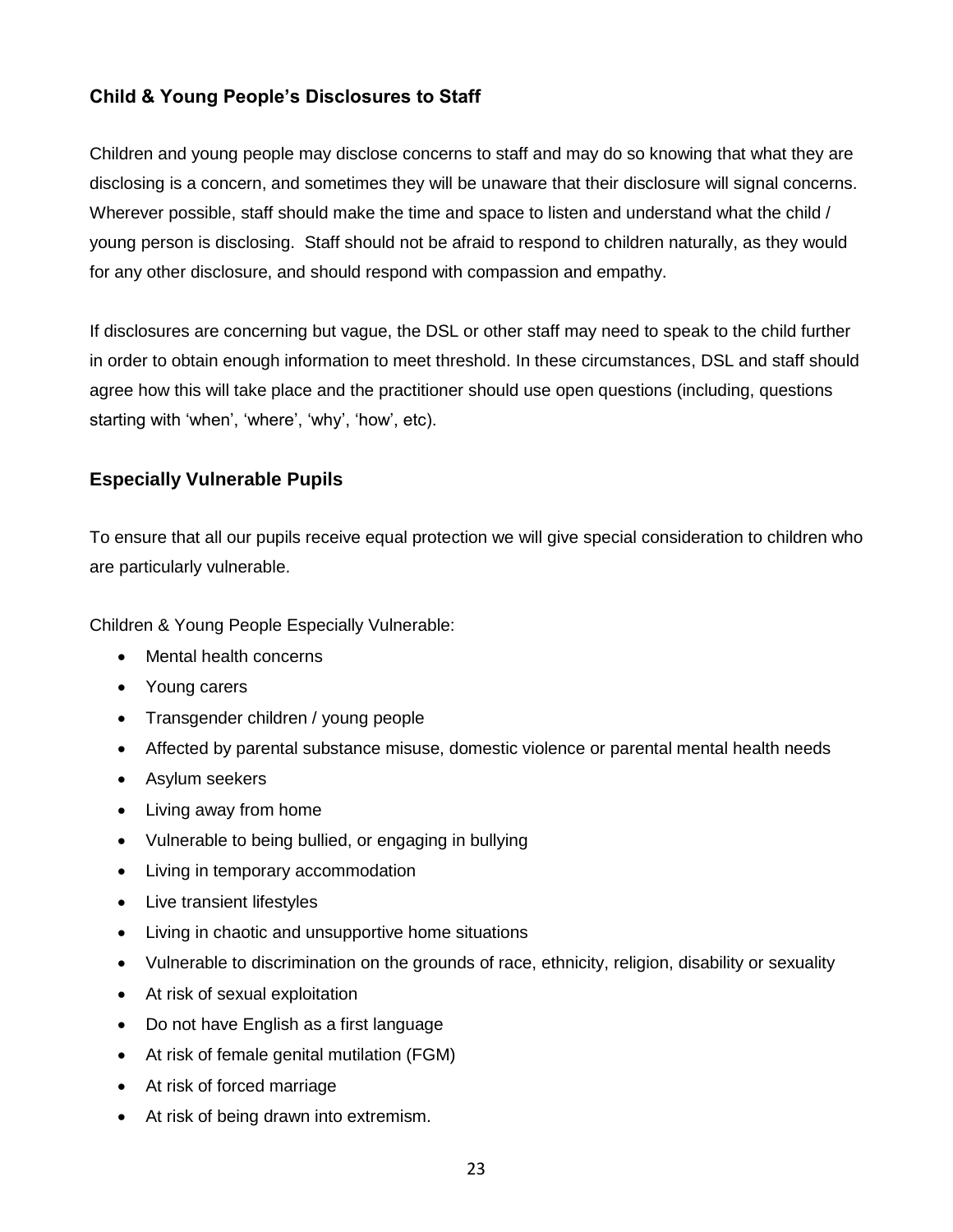This list provides examples of additional vulnerable groups and is not exhaustive.

#### **Children who need a Social Worker (Child in Need and Child Protection Plans)**

Children may need a social worker due to safeguarding or welfare needs. A child's experiences of adversity and trauma can leave them vulnerable to further harm, as well as educationally disadvantaged in facing barriers to attendance, learning, behaviour and mental health.

Local authorities should share the fact a child has a social worker, and the DSL should hold and use this information so that decisions can be made in the best interests of the child's safety, welfare and educational outcomes, which should be considered as a matter of routine. There are clear powers to share this information under existing duties on both local authorities and schools and colleges to safeguard and promote the welfare of children. Where children need a social worker, this should inform decisions in relation to safeguarding and promoting welfare (i.e. responding to unauthorised absences or missing education episodes and the provision for pastoral and/or academic support).

#### **Children Requiring Mental Health Support**

We have an important role to play in supporting the mental health and wellbeing of our pupils. Mental health problems can, in some cases, be an indicator that a child has suffered or is at risk of suffering abuse, neglect or exploitation.

All staff should also be aware that mental health problems can, in some cases, be an indicator that a child has suffered or is at risk of suffering abuse, neglect or exploitation. Where children have suffered abuse and neglect, or other potentially traumatic adverse childhood experiences, this can have a lasting impact throughout childhood, adolescence and into adulthood. It is key that staff are aware of how these children's experiences, can impact on their mental health, behaviour and education.

Only appropriately trained professionals should attempt to make a diagnosis of a mental health problem. Staff, however are well placed to observe children day-to-day and identify those whose behaviour suggests that they may be experiencing a mental health problem or be at risk of developing one.

Immediate action should be taken in response to any mental health concerns about a child. Action will also be taken where there is a safeguarding concern already present, through reporting the concern to the DSL as with any other safeguarding concern. The DSL will respond to the report by consulting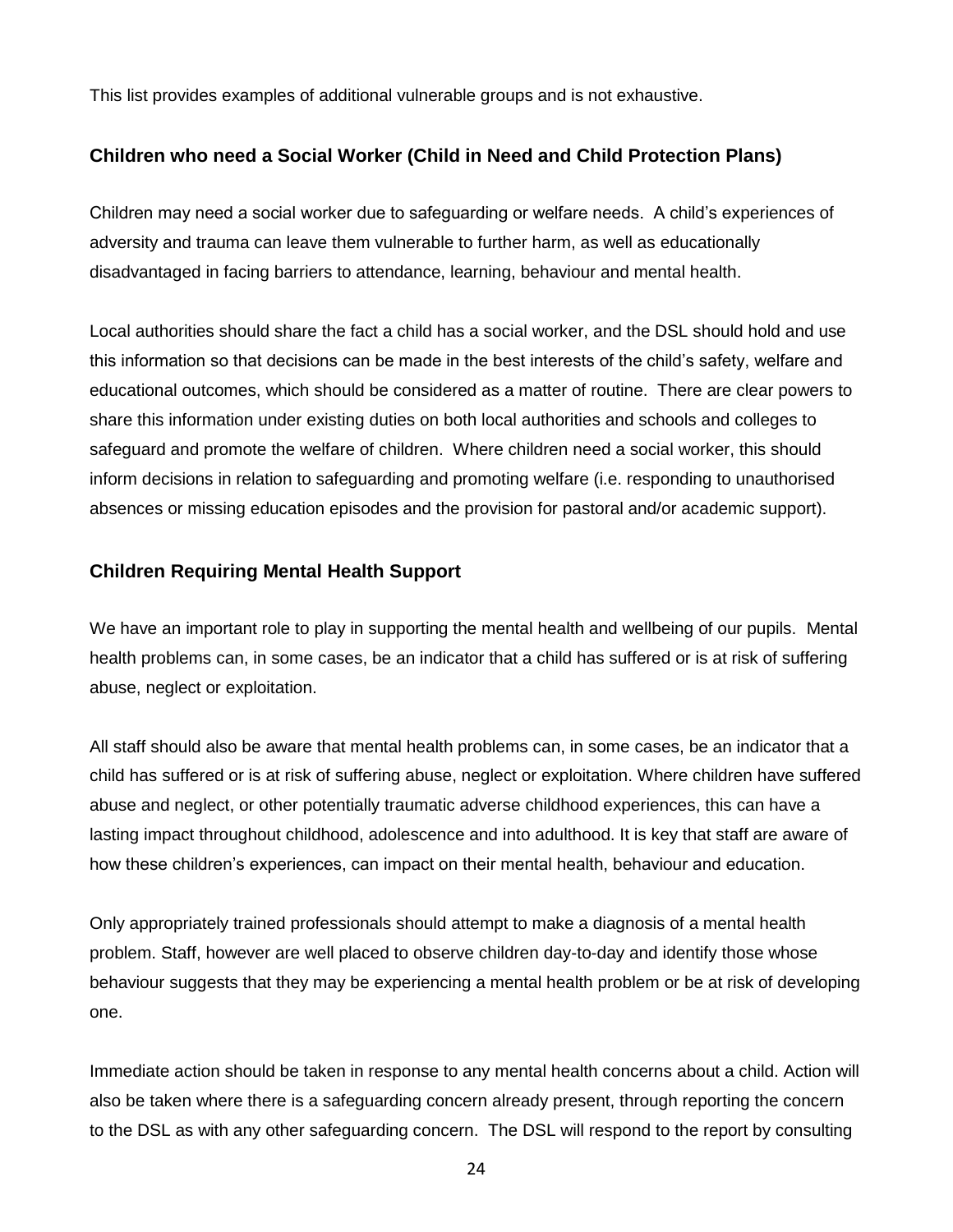Children's Social Care in order to establish whether a referral is required, or the situation should be managed by discussion with parents/carers and possibly the offer of early help.

Advice to help identify children in need of extra mental health support, this includes working with external agencies can be found in the [mental health and behaviour in schools guidance,](https://www.gov.uk/government/publications/mental-health-and-behaviour-in-schools--2) colleges may also wish to follow this guidance as best practice.

Public Health England has produced a range of resources to support secondary school teachers to promote positive health, wellbeing and resilience among young people including its guidance [Promoting children and young people's emotional health and wellbeing.](https://www.gov.uk/government/publications/promoting-children-and-young-peoples-emotional-health-and-wellbeing) Its resources include social media, forming positive relationships, smoking and alcohol. See [Rise Above](https://campaignresources.phe.gov.uk/schools/topics/rise-above/overview) for links to all materials and lesson plans.

#### **Identify** concerns (even minor concerns) Report to DSL Record on safeguarding system Refer to MASH **Multi-agency safeguarding** partnership Monitor Intervene with family with support from school Find out more Signposting

### **Safeguarding Procedures at Heathcote School and Science College**

#### **Information Sharing**

The [Data Protection Act](https://www.gov.uk/data-protection) 2018 and [General Data Protection Regulations \(GDPR\)](https://gdpr-info.eu/) 2016 **do not prevent the sharing of information for the purposes of keeping children safe**. Fears about sharing information must not be allowed to stand in the way of the need to promote the welfare and protect the safety of children. See [Data protection: a toolkit for schools](https://assets.publishing.service.gov.uk/government/uploads/system/uploads/attachment_data/file/747620/Data_Protection_Toolkit_for_Schools_OpenBeta.pdf) 2018, guidance developed to support schools with data protection activity, including compliance with GDPR.

When deciding whether information needs to be shared with practitioners within the setting or with other agencies, practitioners should take account of the following principles, bearing in mind that the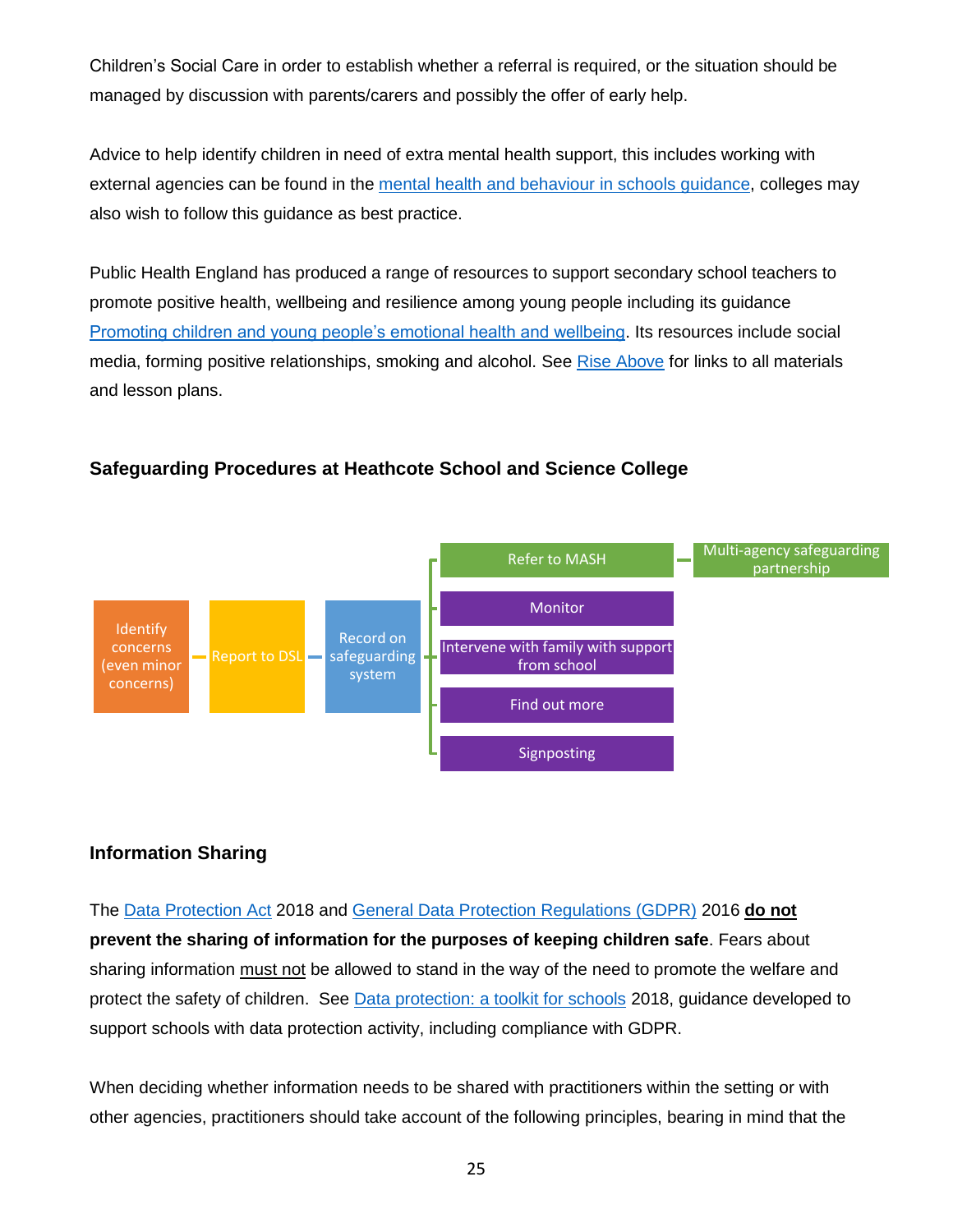most important consideration is whether sharing information is likely to support the safeguarding and protection of a child:

- Necessary & Proportionate
- Relevant
- Adequate
- Accurate
- Timely
- Secure
- Recorded

Practitioners should consider when they share information, how and how much they share, and where possible they should be transparent about the fact that they're sharing. It is important to acknowledge that sharing of all information that could be regarded big or small is essential for the protection of the child.

Although the process for deciding whether to share information is the same within and outside the setting, in terms of proportionality and the need to know, sharing information with practitioners from other agencies (even if based in Heathcote School and Science College) needs to be documented. It is reasonable for staff to discuss day-to-day concerns about pupils with colleagues in order to ensure that children's general needs are met in school. However, staff should report all child protection and safeguarding concerns to the DSL or headteacher or – in the case of concerns about the headteacher – to the chair of governors. The person receiving the referral will then decide who else needs to have the information and they will disseminate it on a 'need-to-know' basis.

The DSL will normally obtain consent from the pupil and/or parents to share sensitive information within the school or with outside agencies. Where there is good reason to do so, the DSL may share information *without* consent, and will record the reason for not obtaining consent. If any member of staff receives a request from a pupil or parent to see child protection records, they will refer the request to the data protection officer [or DSL].

Every effort will be made to prevent unauthorised access to sensitive information. Portable devices such as mobile phones, laptop computers, tablets or on portable media will be fully encrypted and for specific files there will be two-stage authentication. Devices will be kept in locked storage when not in use.

26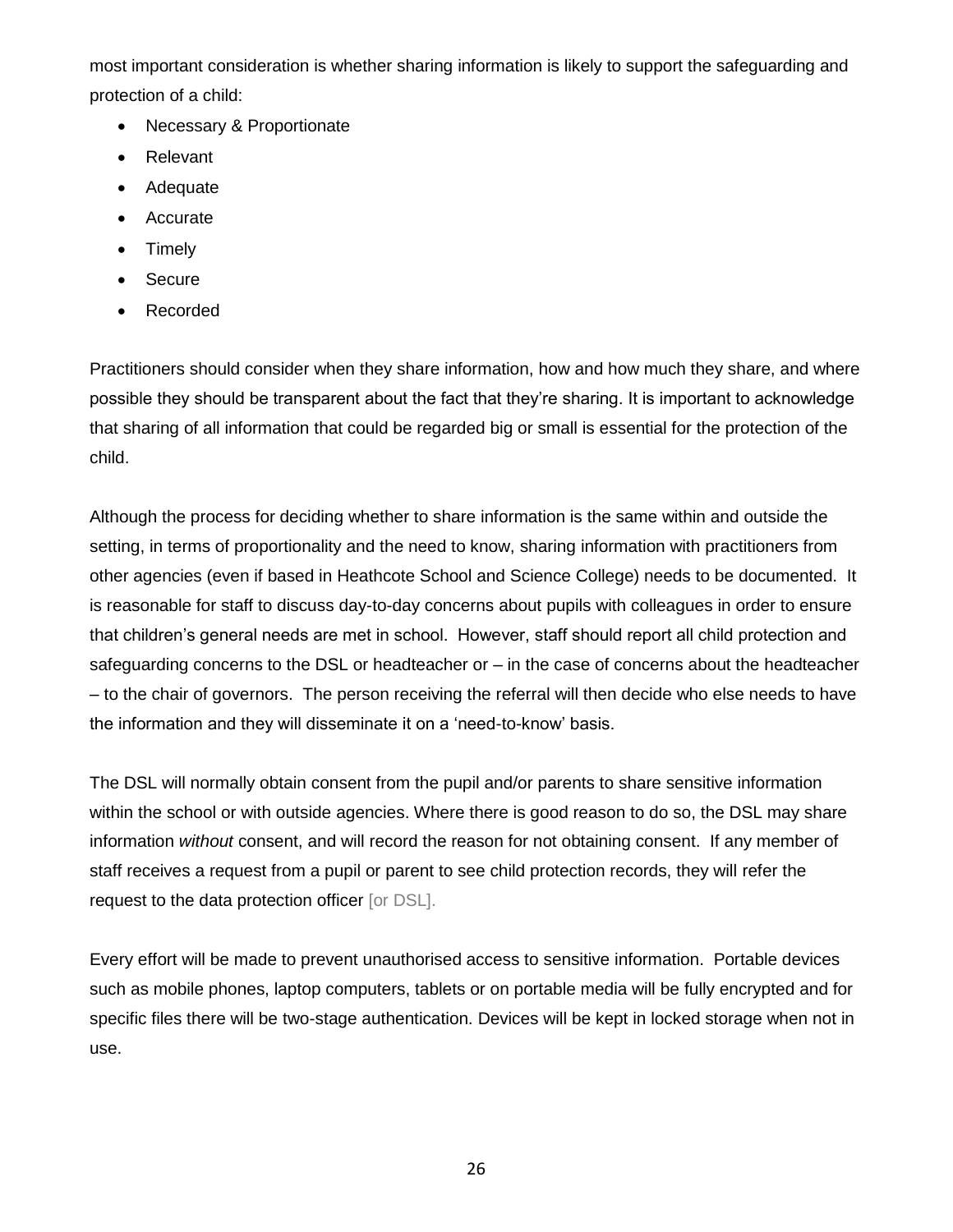## Flowchart of when and how to share information



If in doubt about sharing, see: [Information sharing: Advice for practitioners providing safeguarding](https://assets.publishing.service.gov.uk/government/uploads/system/uploads/attachment_data/file/721581/Information_sharing_advice_practitioners_safeguarding_services.pdf)  [services to children, young people, parents and carers](https://assets.publishing.service.gov.uk/government/uploads/system/uploads/attachment_data/file/721581/Information_sharing_advice_practitioners_safeguarding_services.pdf) 2018.

#### **Transitions**

All schools are responsible for ensuring appropriate transitions from one setting to another. This includes preparing children and welcoming them appropriately and sharing the full pastoral and safeguarding context of a child, required for the new setting to understand behaviours within a full context of experiences by the child – this would also include tried and tested strategies.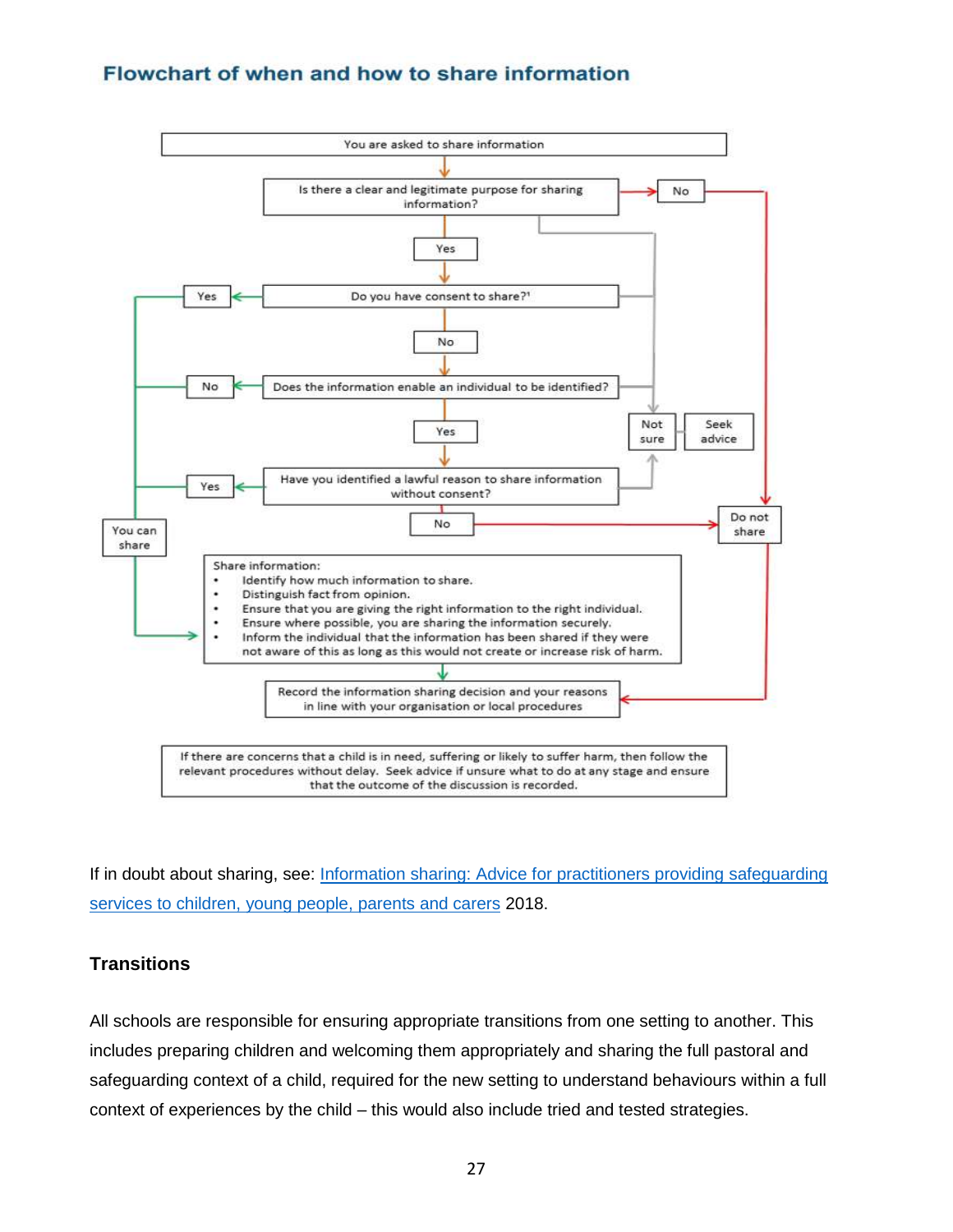Where possible, school transitions teams must endeavour to meet every new child within their primary setting, prior to secondary transfer. The child's safeguarding file should be transmitted electronically via the online safeguarding system. Otherwise, PDF versions can be sent by secure email or by recorded delivery to the named DSL in the new setting.

#### **Recording**

Recording of concerns should take place as close in time to the incident as reasonably possible, by using *Safeguard via* unique log-ons. There are shared computers in place for this purpose for those sessional members of staff who do not have their own computer. Where concerns are serious, in addition to logging concerns, staff should seek to speak to a DSL immediately either in person or by phone.

#### **DSL Decision-Making**

Once concerns are identified and shared with DSLs, DSLs and involved staff will decide together how best to proceed to support the child and to mitigate the risk. DSLs can consult with MASH at any point.

Options for action are:

| <b>Pastoral Care</b> | Keeping Children Safe in Education 2021 acknowledges the casework      |
|----------------------|------------------------------------------------------------------------|
|                      | that schools undertake on a pastoral level. This includes managing any |
|                      | support for the child internally via the school's own pastoral support |
|                      | processes. If pastoral staff are engaged, they must work alongside     |
|                      | safeguarding staff, and DSLs would take the lead on decisions about    |
|                      | progressing a case.                                                    |
|                      |                                                                        |

| <b>Early Help (MASH)</b> | Schools can refer children and families for early help assessment and |
|--------------------------|-----------------------------------------------------------------------|
|                          | support, with the informed consent of parents.                        |

|                        | <b>Referral to statutory</b> A referral must be made to MASH/children's social care (and if |
|------------------------|---------------------------------------------------------------------------------------------|
| <b>Services (MASH)</b> | appropriate the police) immediately if the child is:                                        |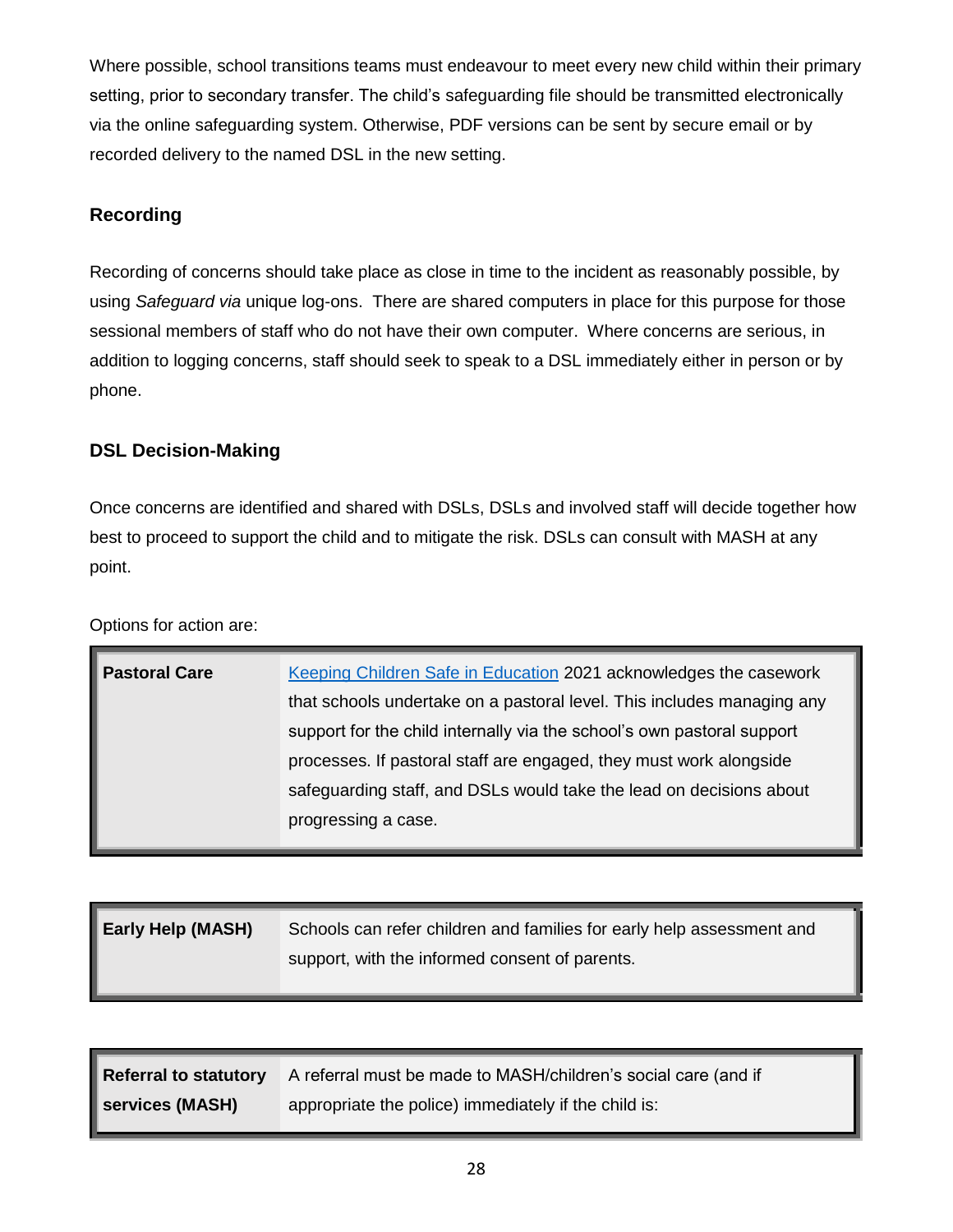| $\bullet$ | A child in need; defined under the Children Act 1989 as a child       |
|-----------|-----------------------------------------------------------------------|
|           | who is unlikely to achieve or maintain a reasonable level of health   |
|           | or development, or whose health and development is likely to be       |
|           | significantly or further impaired, without the provision of services; |
|           | or a child who is disabled                                            |
| $\bullet$ | Suffering, or likely suffering, harm.                                 |

| Allegation of harm          | If the alleged harm to a child is caused by a practitioner or a volunteer, |
|-----------------------------|----------------------------------------------------------------------------|
| $\parallel$ to a child by a | the headteacher should be notified immediately and LADO should be          |
| practitioner                | consulted.                                                                 |

Following a number of cases nationally where senior leaders in schools failed to act upon concerns raised by staff, [Keeping Children Safe in Education](https://www.gov.uk/government/publications/keeping-children-safe-in-education--2) 2021 emphasises that any member of staff must contact and/or make a referral to Children's Social Care if they are concerned about a child, if their DSL does not share their views.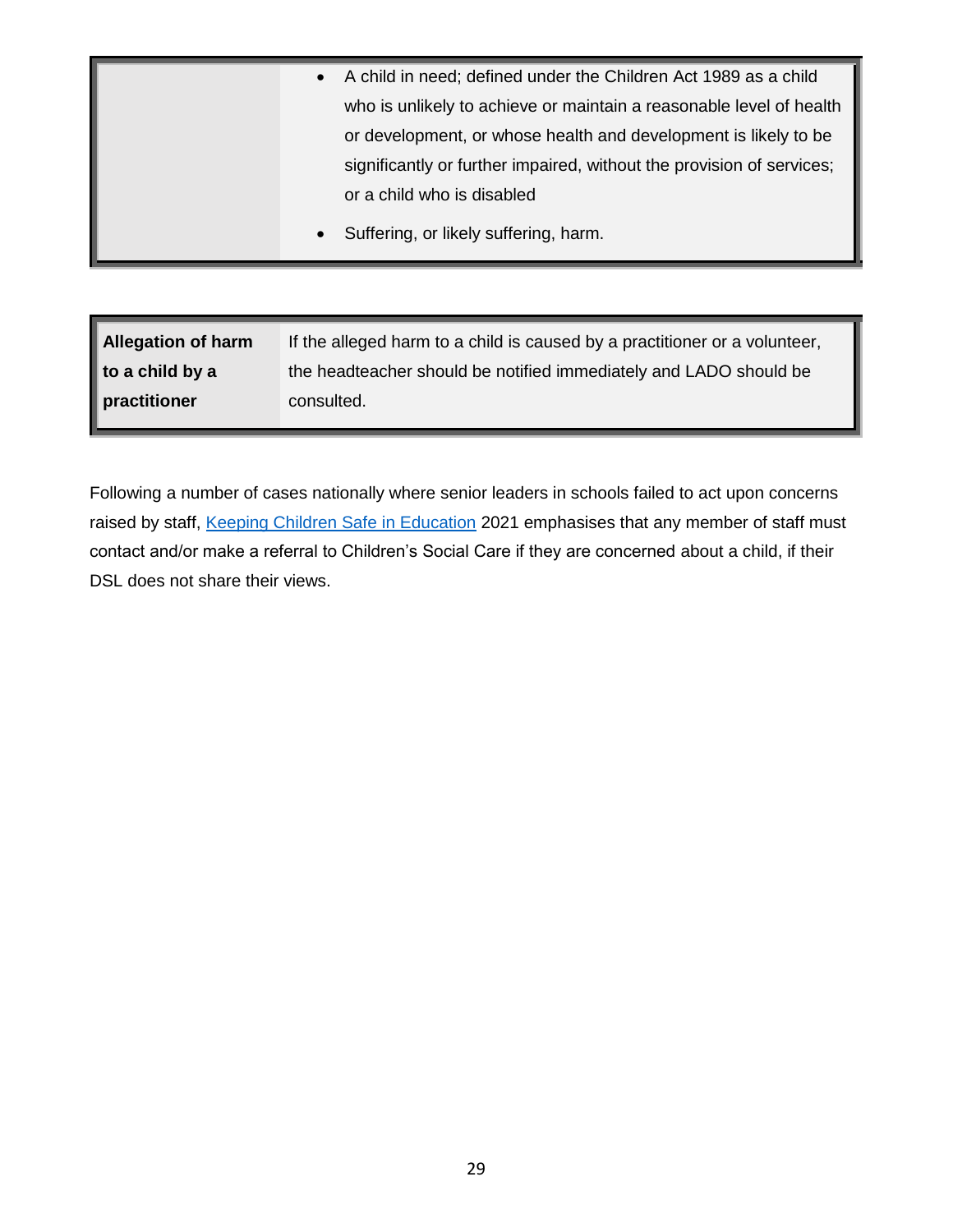#### Actions where there are concerns about a child



**(1) In cases which also involve a concern or an allegation of abuse against a staff member.** 

**(2) Early help means providing support as soon as a problem emerges at any point in a child's life. Where a child would benefit from coordinated early help, an early help inter-agency assessment should be arranged. Chapter one of Working Together to Safeguard Children provides detailed guidance on the early help process.** 

**(3) Referrals should follow the process set out in the local threshold document and local protocol for assessment. Chapter one of Working Together to Safeguard Children.**

**(4) Under the Children Act 1989, local authorities are required to provide services for children in need for the purposes of safeguarding and promoting their welfare. Children in need may be assessed under section 17 of the Children Act 1989. Under section 47 of the Children Act 1989, where a local authority has reasonable cause to suspect that a child is suffering or likely to suffer significant harm, it has a duty to make enquiries to decide whether to take action to safeguard or promote the child's welfare. Full details are in Chapter one of Working Together to Safeguard Children.** 

**(5) This could include applying for an Emergency Protection Order (EPO).**

#### **Referrals**

[Multi-agency Safeguarding Hub \(MASH\)](https://www.walthamforest.gov.uk/node/7660) is Waltham Forest's single point of referral to social care for concerns regarding children, young people and vulnerable adults:

- Early Help (parental consent needed)
- Child in Need
- Child Protection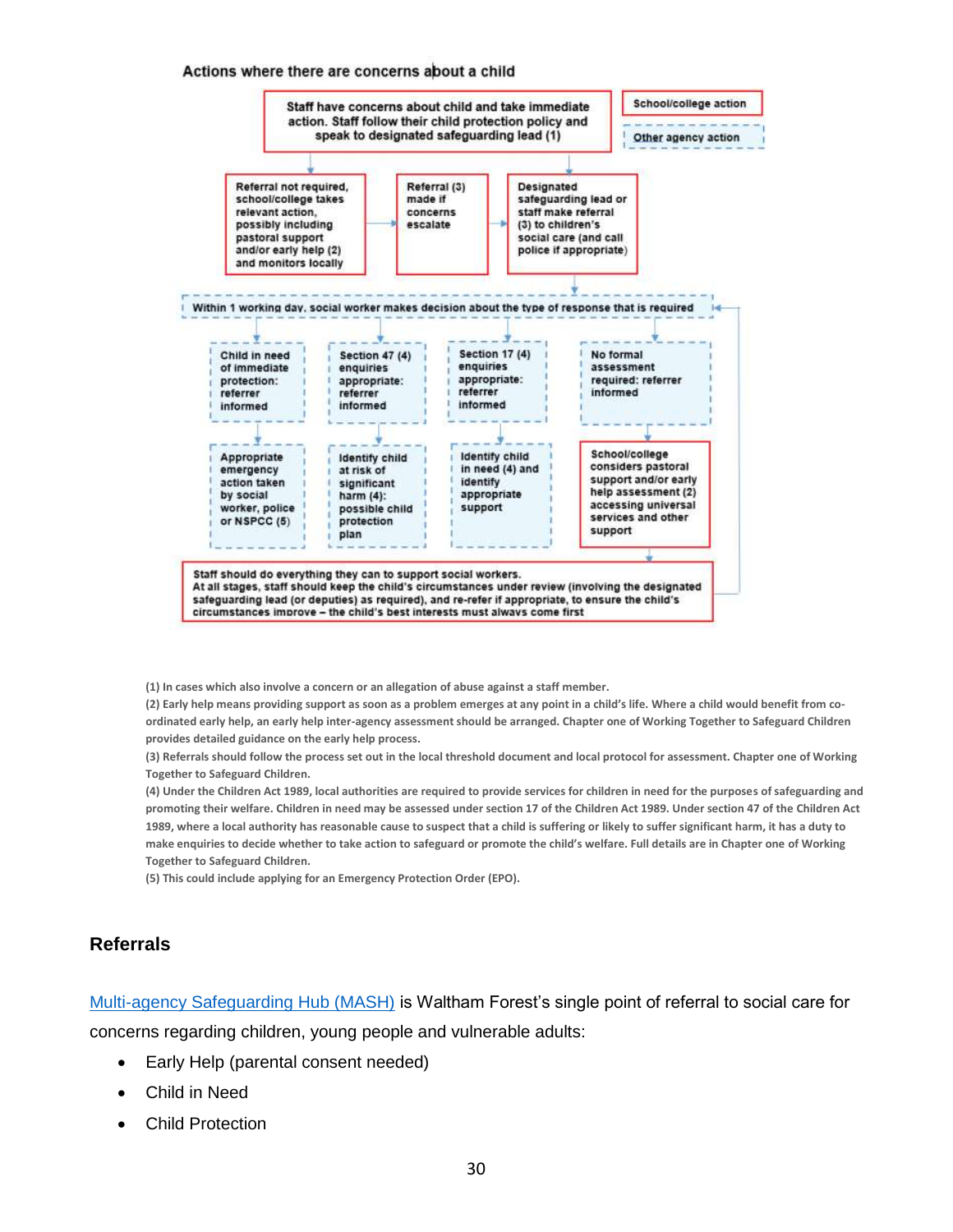• Adult Safeguarding

Referrals to the MASH should be made immediately when there is a concern that the child is suffering significant harm or is likely to do so. It is good practice to notify MASH by phone and/or email to discuss the case prior to sending a written referral. This will help determine the level of intervention and will also give children's social care and the police time to decide to come and see the child that same day in school, if deemed necessary.

In Heathcote School and Science College the DSL ordinarily takes responsibility for the referral process, in consultation with staff who know the child. Still, there are circumstances where another member of staff must refer without delay:

- If for some reason (e.g., during the summer break), the DSL is not available, the referral should be made without delay by any other member of school staff
- If you disagree with your DSL's decision not to refer a case to MASH, it is your responsibility to refer the case, and to respectfully inform the DSL that you are doing so.

Should another member of staff refer instead, the DSL must be consulted and updated as soon as possible.

#### **Notifying Parents**

The school will normally seek to discuss any concerns about a pupil with their parents. This must be handled sensitively, and the DSL will make usually contact with the parent in the event of a concern, suspicion or disclosure. Our focus is the safety and wellbeing of the pupil. Therefore, if the school believes that notifying parents could increase the risk to the child or exacerbate the problem, advice will be sought first from Children's Social Care.

#### **Holding Children in School after a Referral to MASH**

Sometimes MASH social workers and police will want to see a child on the day of referral to ensure that they are safe to go home. In such cases, they will ask you to keep the child in school until the visit has taken place. This is because it can take time to organize the visit with an available social worker and police officer, sometimes families will be asked to wait at school before a child is released to them, and they may be asked not to see their child during this time. This can be stressful and uncomfortable for both schools and families and sometimes all are kept at school until late in the evening. School should prepare families for the length of time this process can take and treat them with compassion and understanding and make every attempt to facilitate this difficult process.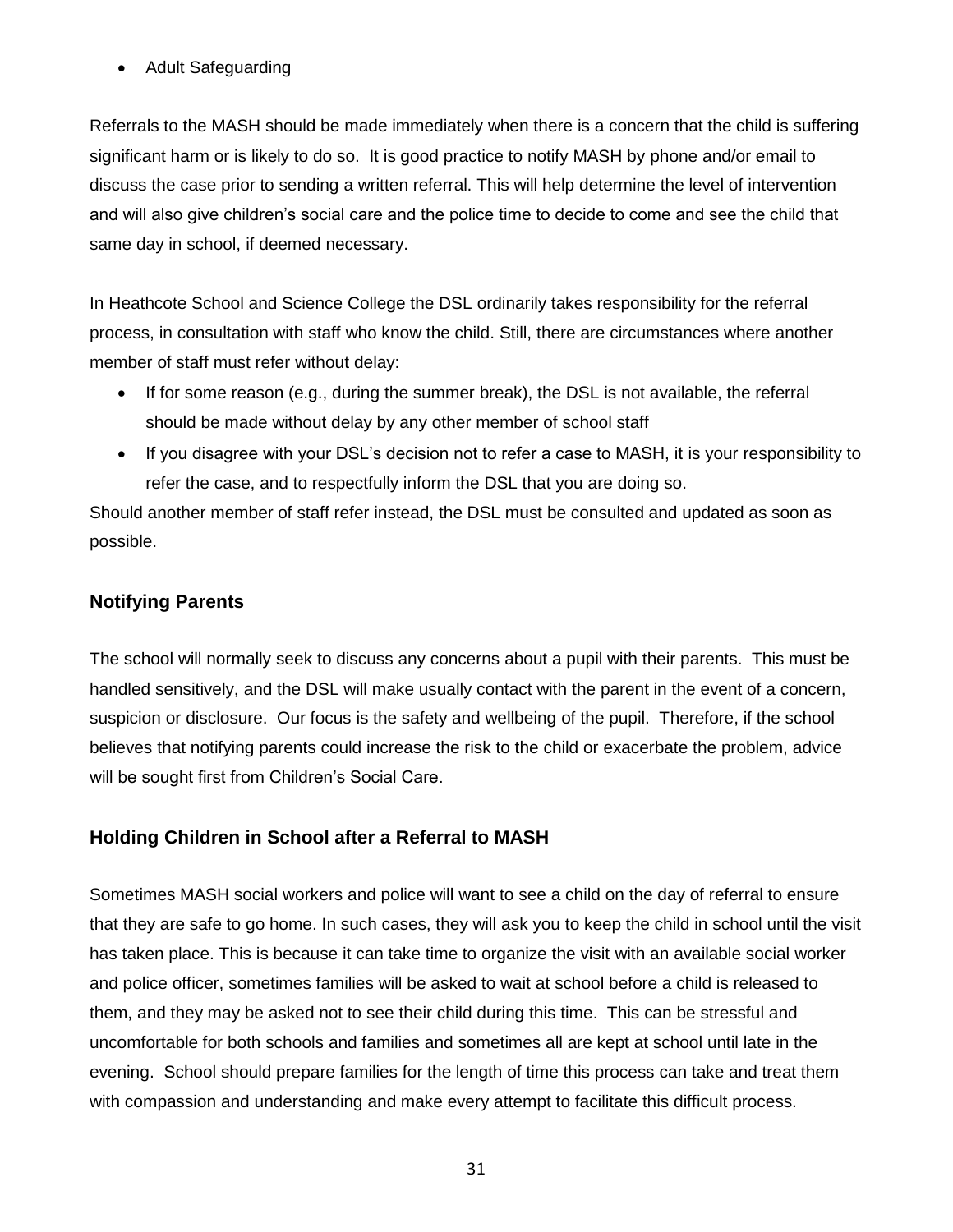Schools do not have powers to prevent a child from leaving their school when a parent arrives. As such, if a parent refuses to comply with the request for their child to remain in school until a professional is able to speak to them, the school should inform the parent that they will be alerting emergency services. The school should then inform the social worker and police immediately.

#### **Support for Pupils, Families and Staff**

Child abuse is devastating and traumatic for children. Even those parents who hurt their children will be distressed. It can also result in secondary trauma in those staff who are involved in these cases. We will support pupils, their families, and staff by:

- Taking all concerns and disclosures seriously
- Nominating a link person *(usually the DSL)* who will keep all parties informed
- Appointing a separate link person where the DSL is the subject of an allegation
- Prioritising mental health and resilience, and accepting that everyone can have a bad day
- Responding sympathetically to any request from pupils or staff for time out to deal with distress
- Maintaining confidentiality and sharing information on a need-to-know basis only with relevant individuals and agencies
- Storing records securely
- Signposting to helplines, counselling or other avenues of external support
- Following procedures in safeguarding, whistleblowing, complaints and disciplinary procedures
- Co-operating fully with relevant statutory agencies.

#### **Practitioners' Code of Conduct**

This policy should be read alongside the **Heathcote School and Science College**'s Code of Conduct. Practitioners are in a position of trust and authority and have a duty of care towards the children and young people we work with.

All practitioners are likely to be a **role model** and are expected to act appropriately; this includes:

- Prioritising the welfare of children and young people
- Providing a safe environment for children and young people
- Following principles, policies and procedures and staying within the law
- Challenging all unacceptable behaviour & reporting any breaches of the Code of Conduct immediately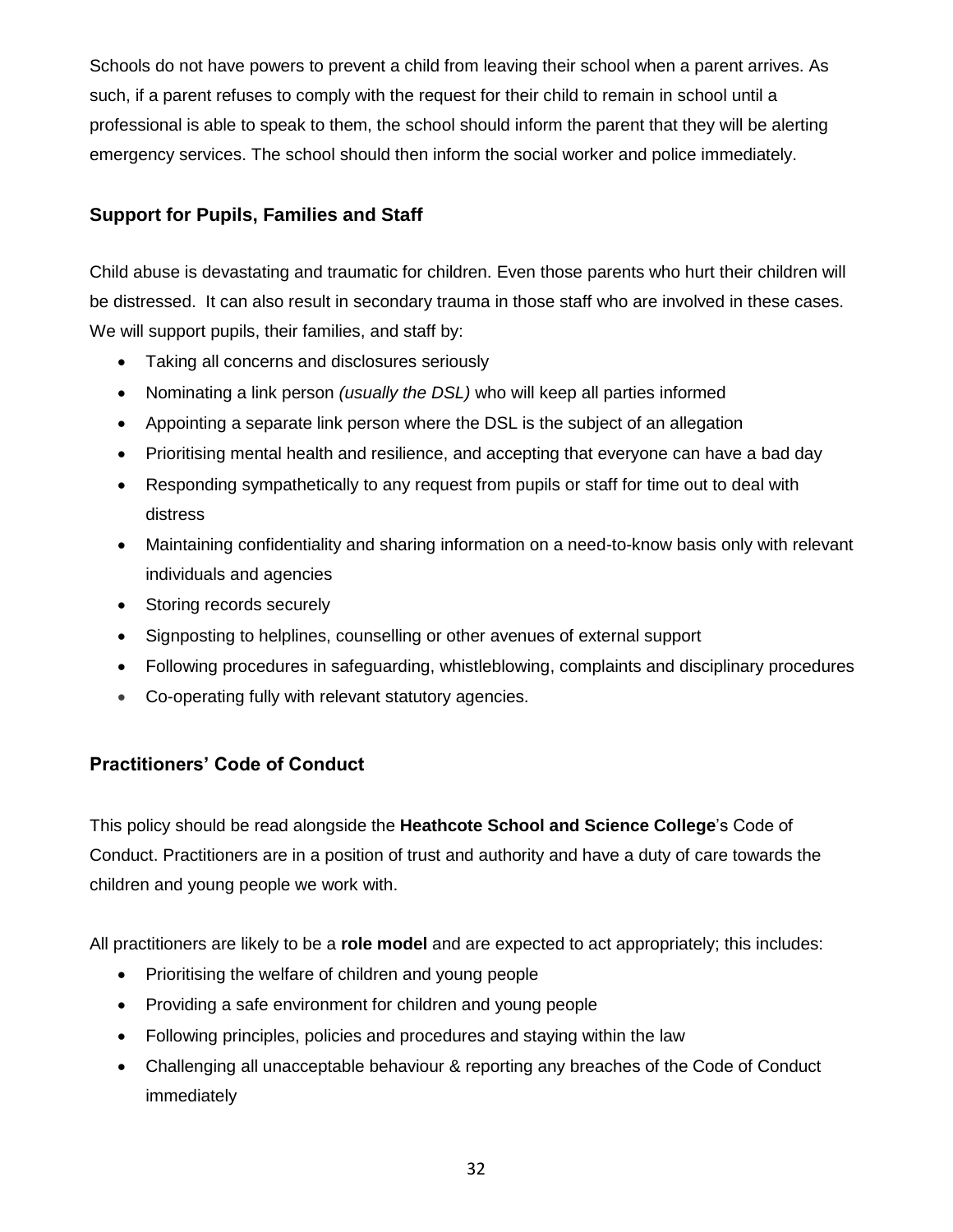All practitioners must ensure that the **rights of the child** are upheld throughout their practice, including:

- Treating children and young people fairly and without prejudice or discrimination
- Understanding that children and young people are individuals with individual needs
- Respecting differences in gender, sexual orientation, culture, race, ethnicity, disability and religious belief systems, and appreciate that all participants bring something valuable and different
- Challenging discrimination and prejudice
- Encouraging young people & adults to speak out about attitudes / behaviour that makes them uncomfortable.
- •

In forming **appropriate relationships** with children, all practitioners should endeavour to:

- Promote relationships that are based on openness, honesty, trust and respect
- Avoid favouritism or forming exclusive relationships with children
- Be patient and considerate of any individual child's developmental capacity
- Exercise caution when you are discussing sensitive issues with children or young people
- Ensure all contact with children and young people is appropriate and relevant to the work
- Ensure that whenever possible, there is more than one adult present during activities with children and young people, or that the practitioner is in sight of others (e.g., classroom doors open, glass walls, etc)
- Only provide personal care in an emergency and make sure there is more than one adult present if possible, unless personal care is explicitly part of your role and you have been trained to do this safely.

Practitioners should always demonstrate respect towards children, including:

- Listening to and respecting children
- Valuing and taking children's contributions seriously, actively involving them in planning activities
- Respecting a young person's right to personal privacy as far as possible
- If breaking confidentiality in order to follow child protection procedures, it is important to explain this to the child or young person at the earliest opportunity, and to keep them updated as to what is happening.

Inappropriate / unacceptable behaviour in practitioners, that must always be reported, includes:

- Allowing concerns or allegations to go unreported
- Taking unnecessary risks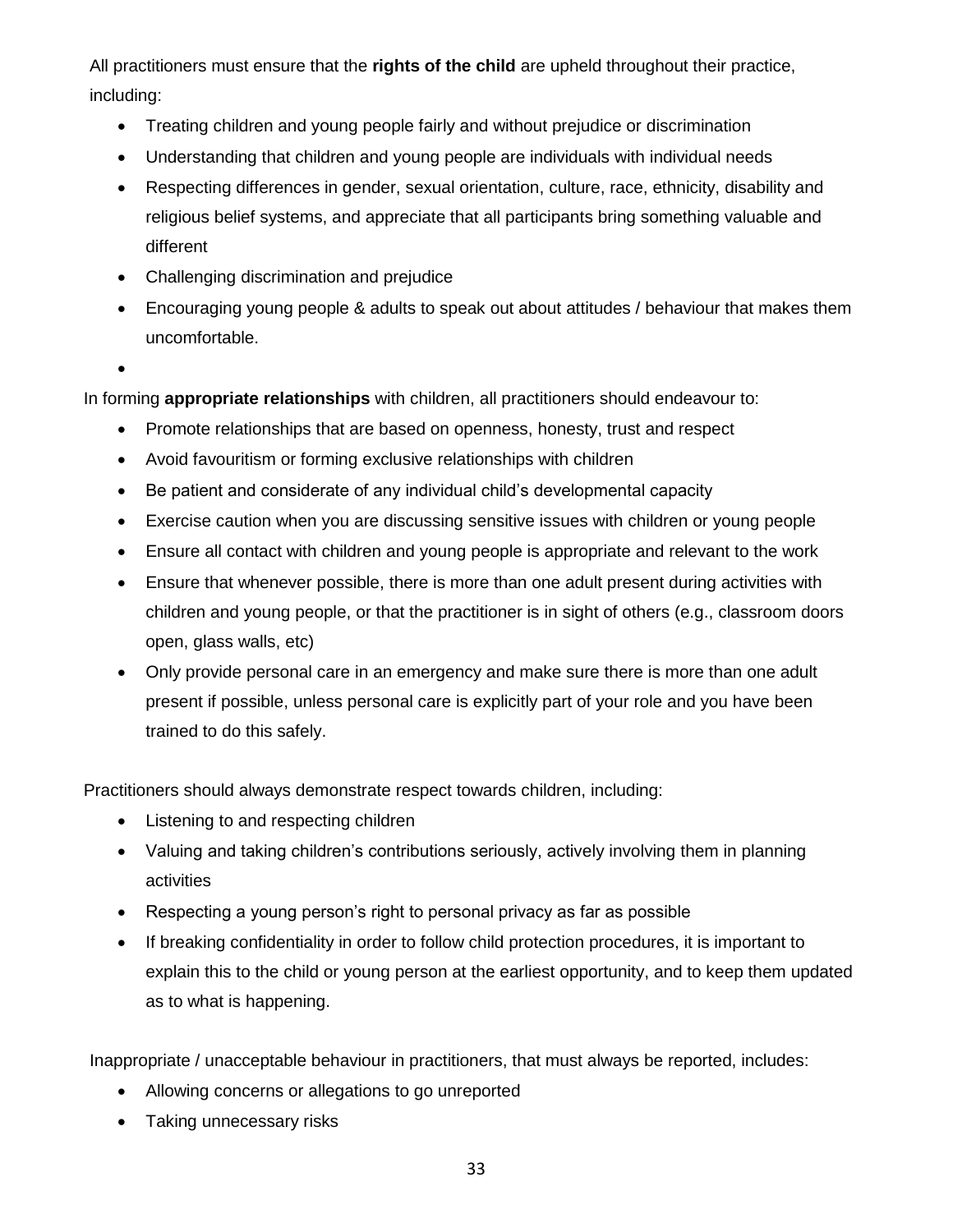- Smoking, consuming alcohol or use illegal substances
- Developing inappropriate relationships with children and young people, including any private communications
- Making inappropriate promises to children and young people
- Engaging in behaviour that is in any way abusive, including having any form of sexual contact with a child or young person.
- Letting children and young people have your personal contact details (mobile number, email or postal address) or have contact with them via a personal social media account
- Acting in a way that can be perceived as threatening or intrusive
- Patronising, belittling children and young people or making sarcastic, insensitive, derogatory or sexually suggestive comments or gestures to, or in front of, children and young people, including sexual staring.

If practitioners fail to act within the above guidelines, or fail to report breaches, they will be subject to disciplinary procedures. Depending on the seriousness of the situation:

- Practitioners may be asked to leave the school, temporarily or permanently
- School may make a report to statutory agencies such as the police and/or the local authority child protection services or LADO.

All reports should be made in confidentiality to the Headteacher/Principal.

### **Staff Training**

It is important that all staff have training to enable them to recognise the possible signs of abuse, neglect, exploitation and radicalisation and to know what to do if they have a concern. New staff, volunteers and governors, including supply staff, will receive a safeguarding induction:

- the school's child protection and safeguarding policy
- the staff behaviour policy (code of conduct)
- the identity and role of the DSL and all Deputy DSLs
- the school's behaviour policy
- the school's safeguarding response to children who go missing from education.

All staff, including the headteacher (unless the headteacher is the DSL), volunteers and governors will receive appropriate and regularly updated safeguarding and child protection training and thematic updates as required (at least annually) during inset days and regular discussions at staff meetings, to provide them with the requisite skills and knowledge to safeguard children effectively in line with statutory guidance and any requirements of the local safeguarding partnership.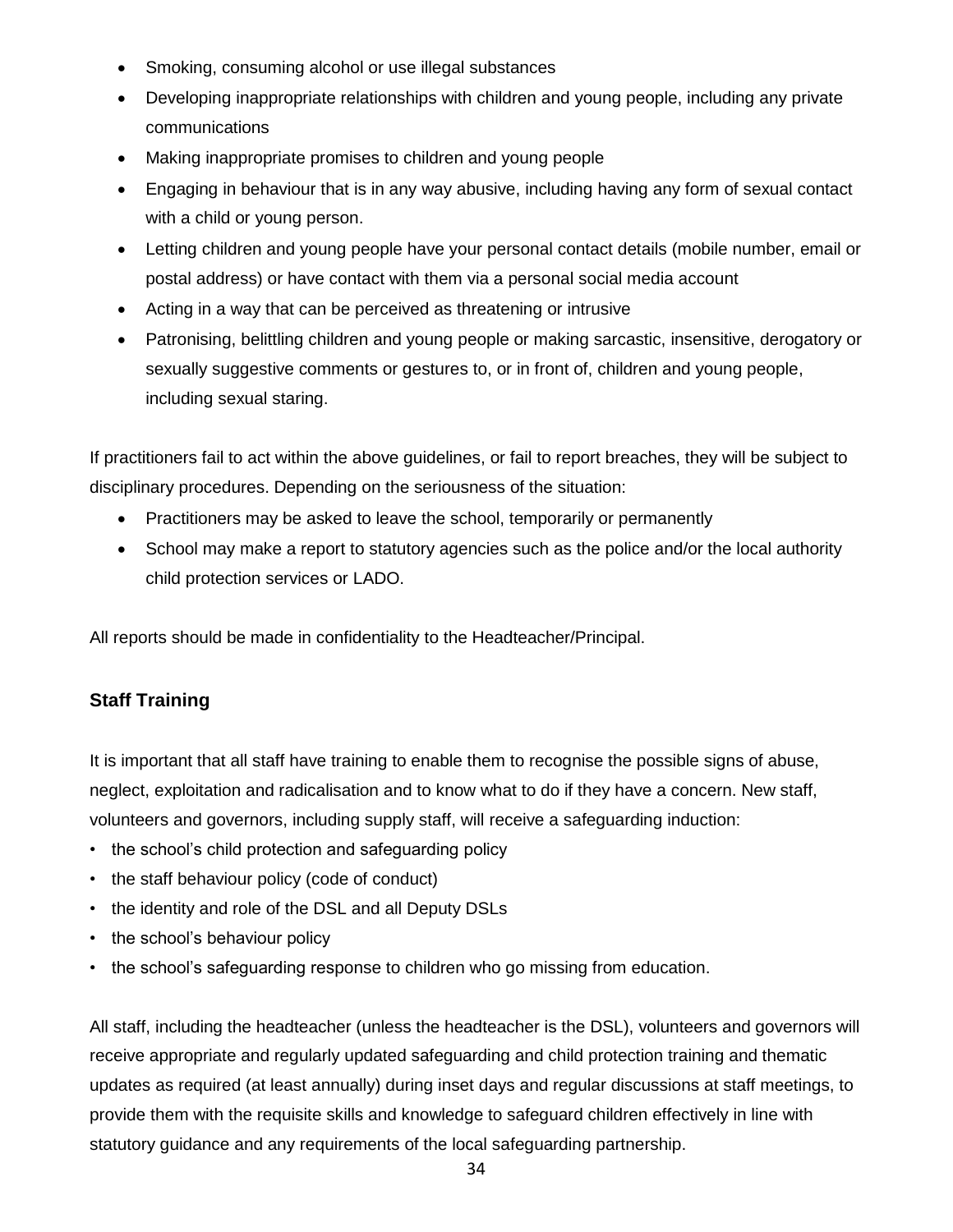The DSL will attend training for newly appointed DSLs and refresher training within a two-year period. In addition, the DSL will update their knowledge and skills at least annually to keep up with any developments relevant to their role and will be supported to access inter-agency training as part of their continuing professional development. This includes attendance at the DSL Forums.

All staff should be aware that abuse, neglect and safeguarding issues are rarely stand-alone events that can be covered by one definition or label. In most cases, multiple issues will overlap one another. All staff should also be aware that safeguarding incidents and/or behaviours can be associated with factors outside the Heathcote School and Science College and/or can occur between children outside of these environments. All staff but especially the DSL and DDSL should consider whether children are at risk of abuse or exploitation in situations outside their families. All staff will be made aware of the increased risk of abuse to certain groups, including children with special educational needs and disabilities, looked after children, previously looked after children, young carers and risks associated with specific safeguarding issues including child sexual exploitation, child criminal exploitation, peer on peer abuse, sexual harassment and sexual violence/harm in school, extremism, female genital mutilation and forced marriage; and will receive training in relation to keeping children safe online.

In addition, the headteacher (and/or other school leaders as appropriate) and at least one governor (usually the chair) will attend safer recruitment training and the school will ensure that there are at least two school leaders and/or governors that have attended safer recruitment training within the past three years.

#### **Allegations Against Staff and Volunteers (ASV)**

To manage allegations against professionals, every Local Authority appoints a Designated Officer (LADO). The LADO should be alerted to all cases in which it is alleged that a person who works with children has:

- Behaved in a way that has harmed a child, or may have harmed a child
- Possibly committed a criminal offence against or related to a child
- Behaved towards a child or children in a way that indicates they may pose a risk of harm to children
- Behaved or may have behaved in a way that indicates they may not be suitable to work with children

The term "professional" in this context includes paid employees, volunteers, casual/agency staff and self-employed workers who will have contact with children as a part of their role. The LADO ensures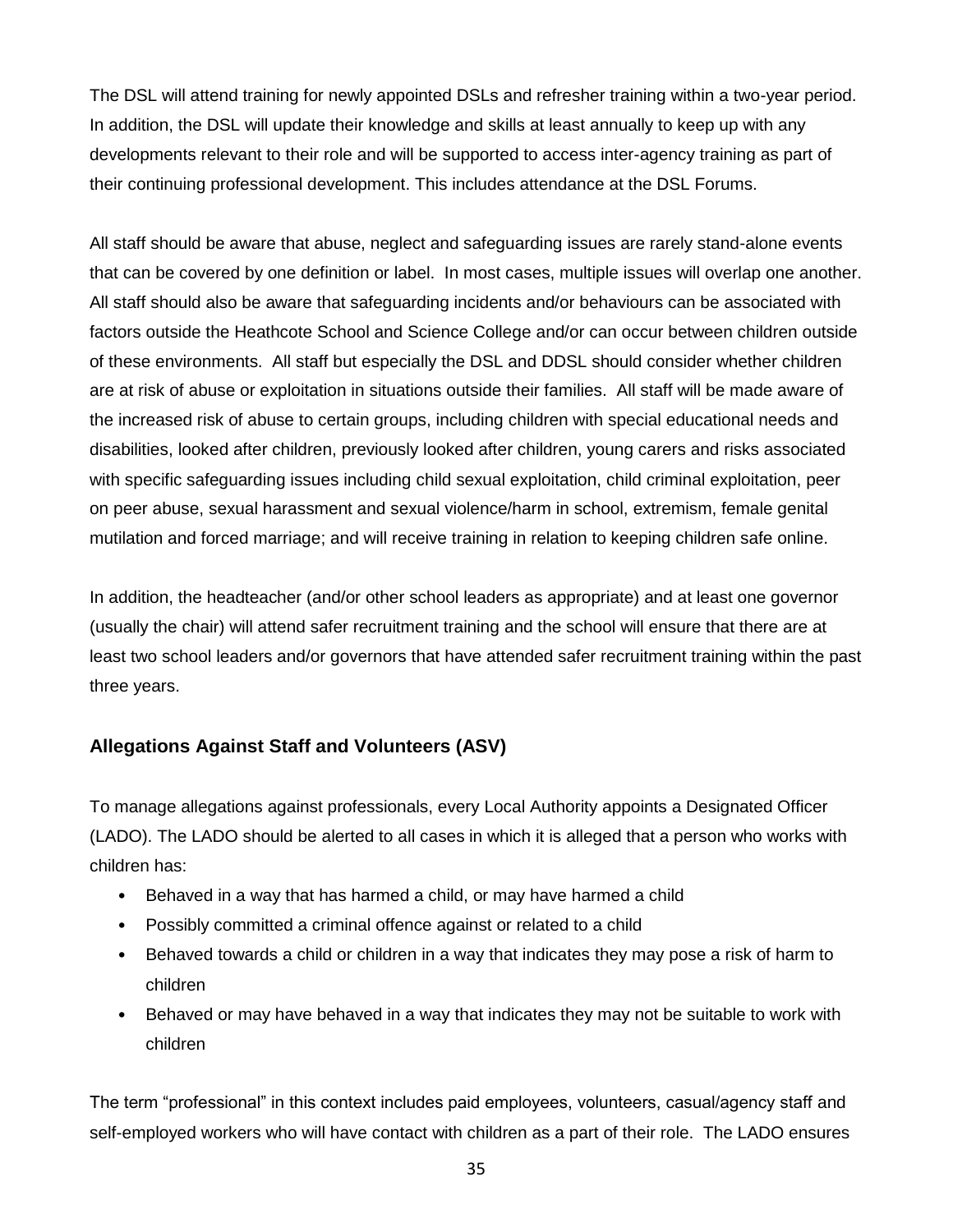that all allegations or concerns about professionals or adults working or volunteering with children are recorded appropriately, monitored and progressed in a timely and confidential way. The LADO is involved from the initial phase of the allegation through to the conclusion of the case. The LADO provides advice and guidance to employers and voluntary organisations, liaising with the police and other agencies and monitoring the progress of cases to ensure that they are dealt with as quickly as possible, consistent with a thorough and fair process.

The LADO is available for consultation via email [lado@walthamforest.gov.uk](mailto:lado@walthamforest.gov.uk) or by telephone discussion 0208 496 3646 for anyone who has a concern that a person who works or volunteers in a capacity that brings them into contact with children in Waltham Forest, may pose a safeguarding risk. Any allegations or concerns MUST be reported to the LADO within 24 hours (or one working day) of it coming to notice.

Low level concerns should always be undertaken in consultation with the LADO in congruence with local procedures and guidance. The consultation process allows for concerns to be evaluated objectively and to ascertain whether or not similar concerns may have been raised by a previous employer but not met the threshold for investigation. Whilst the LADO will only record those allegations which appear to meet the threshold for consideration within these procedures, the employer should record any concern that arises in respect of a member of their staff.

In normal circumstances the LADO will be contacted by the Headteacher. It is important to note that anyone can contact the LADO if they are concerned about a person's conduct with children. In Waltham Forest the LADO will accept a referral from any person who wishes to report a concern that meets the criteria above.

If there are any concerns that a member of staff (including supply teachers) or volunteer has caused harm (emotional, physical, sexual, neglect) to a child, this represents an allegation against staff and volunteers. All allegations against staff (including supply teachers) and volunteers must be reported to the Headteacher / Principal in the first instance. The person against whom the allegation is made should not be notified at this point. If the allegations is against the Headteacher the concerns must be reported to the chair of governors and the LADO.

You should:

- report it to the Headteacher within your organisation as soon as possible, however trivial it may seem;
- maintain confidentiality and guard against publicity while an allegation is being considered or investigated and follow local information sharing protocols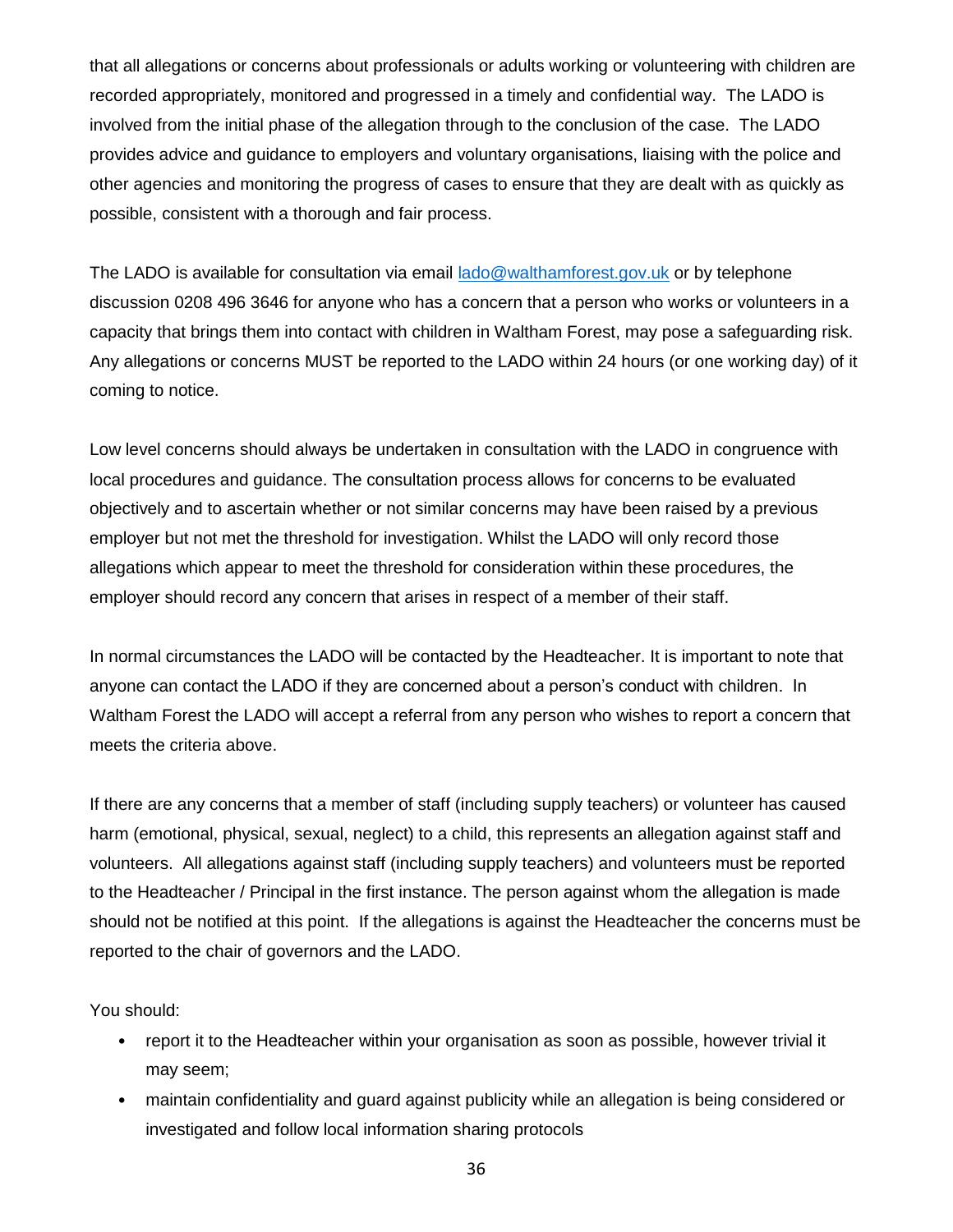You should not:

- attempt to deal with the situation yourself;
- make assumptions, offer alternative explanations or diminish the seriousness of the behaviour or alleged incidents;
- keep the information to yourself or promise confidentiality;
- take any action that might undermine any future investigation or disciplinary procedure, such as interviewing the alleged victim or potential witnesses, or informing the alleged perpetrator or parents or carers.

The full procedures for dealing with allegations against staff can be found in Part 4 of [Keeping](https://www.gov.uk/government/publications/keeping-children-safe-in-education--2)  [Children Safe in Education](https://www.gov.uk/government/publications/keeping-children-safe-in-education--2) 2020, and Part 7 of the [London Child Protection Procedures](https://www.londoncp.co.uk/chapters/alleg_staff.html) 2017.

## **Whistleblowing**

The school's whistleblowing policy enables staff to raise concerns or allegations, initially in confidence, and for a sensitive enquiry to take place. Whistleblowing is 'making a disclosure in the public interest' and occurs when a worker (or member of the wider school community) raises a concern about danger or illegality that affects others.

All staff are made aware of the duty to raise concerns about the attitude or actions of staff in line with the school's Code of Conduct / Whistleblowing policy. Staff are expected to report all concerns about poor practice or possible child abuse by colleagues - including what may seem minor contraventions of the school's staff behaviour policy (code of conduct) – to the headteacher / principal; to facilitate proactive and early intervention in order to maintain appropriate boundaries and a safe culture that protect children and reduce the risk of serious abuse in school.

Concerns or complaints about the headteacher should be reported to the chair of governors / trustees. For those who feel unable to raise these concerns internally, for whatever reason, they can contact the local authority designated officers (LADOs) who have oversight of allegations against practitioners and volunteers in the borough: lado@walthamforest.gov.uk or 0208 496 3646. Alternatively, staff can call the NSPCC whistleblowing helpline on: 0800 028 0285 (line is available from 8:00 AM to 8:00 PM, Monday to Friday) or email: [help@nspcc.org.uk.](mailto:help@nspcc.org.uk)

The NSPCC whistleblowing helpline is also available for staff who do not feel able to raise concerns regarding child protection failures internally. Staff can call 0800 028 0285 between 8.00a.m. and 8.00p.m., Monday to Friday or email [help@nspcc.org.uk.](mailto:help@nspcc.org.uk)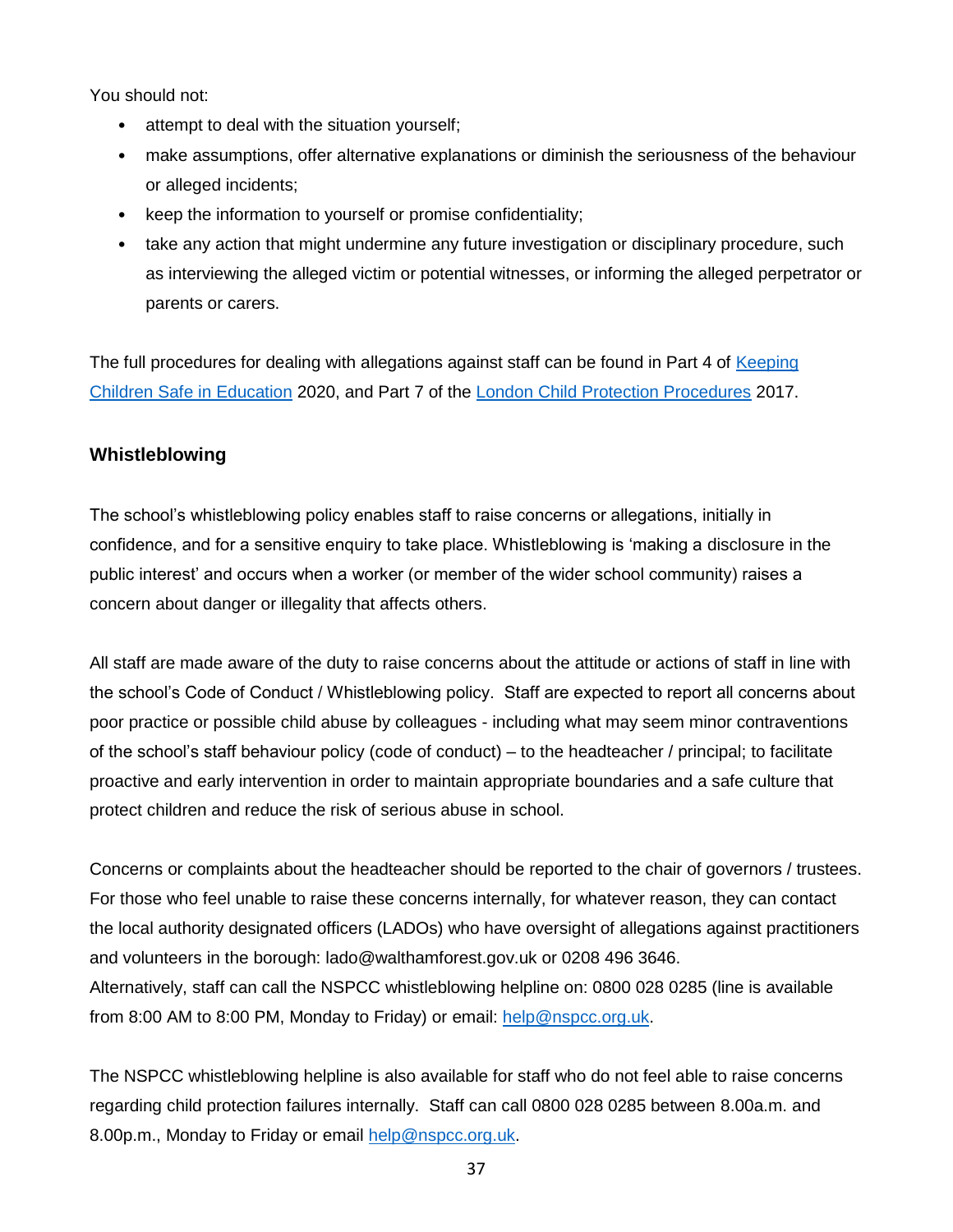## **Complaints Procedure**

Heathcote School and Science College's complaints procedure will be followed where a pupil or parent raises a concern about poor practice towards a pupil that initially does not reach the threshold for child protection / LADO action.

Poor practice examples include unfairly singling out a pupil or attempting to humiliate them, bullying or belittling a pupil or discriminating against them in some way. Complaints are managed by the Headteacher Principal, or an allocated member of the senior leadership team and governors.

An explanation of the complaint's procedure is included in the safeguarding information for parents and pupils. Complaints from staff are dealt with under the school's complaints and disciplinary and grievance procedures. Complaints which escalate into a child protection concern / LADO referral will automatically be managed under these procedures in school.

### **Maintaining a Safe Site**

## **Visitors & Site Security**

Visitors to Heathcote School and Science College, including contractors, are asked to sign in and are given an identity badge, which confirms they have permission to be on site. Parents who are simply delivering or collecting their children do not need to sign in. All visitors are expected to observe the school/ college's safeguarding and health and safety regulations to ensure children in school/college are kept safe.

The headteacher will exercise professional judgement in determining whether any visitor should be escorted or supervised while on site. Social workers attending school to carry out statutory work with children must be allowed to do so, if they supply appropriate identification. Should the school have concerns about their identity, they should speak to the social worker's manager and request an email confirmation.

If schools require other visitors to show DBS certificates as a condition to entry, they must give visitors adequate notice of this requirement. Having sight of DBS certificate is not enough reason for allowing a visitor full, unsupervised access to Heathcote School and Science College and pupils – this must be done in conjunction with other reasonable checks and vetting.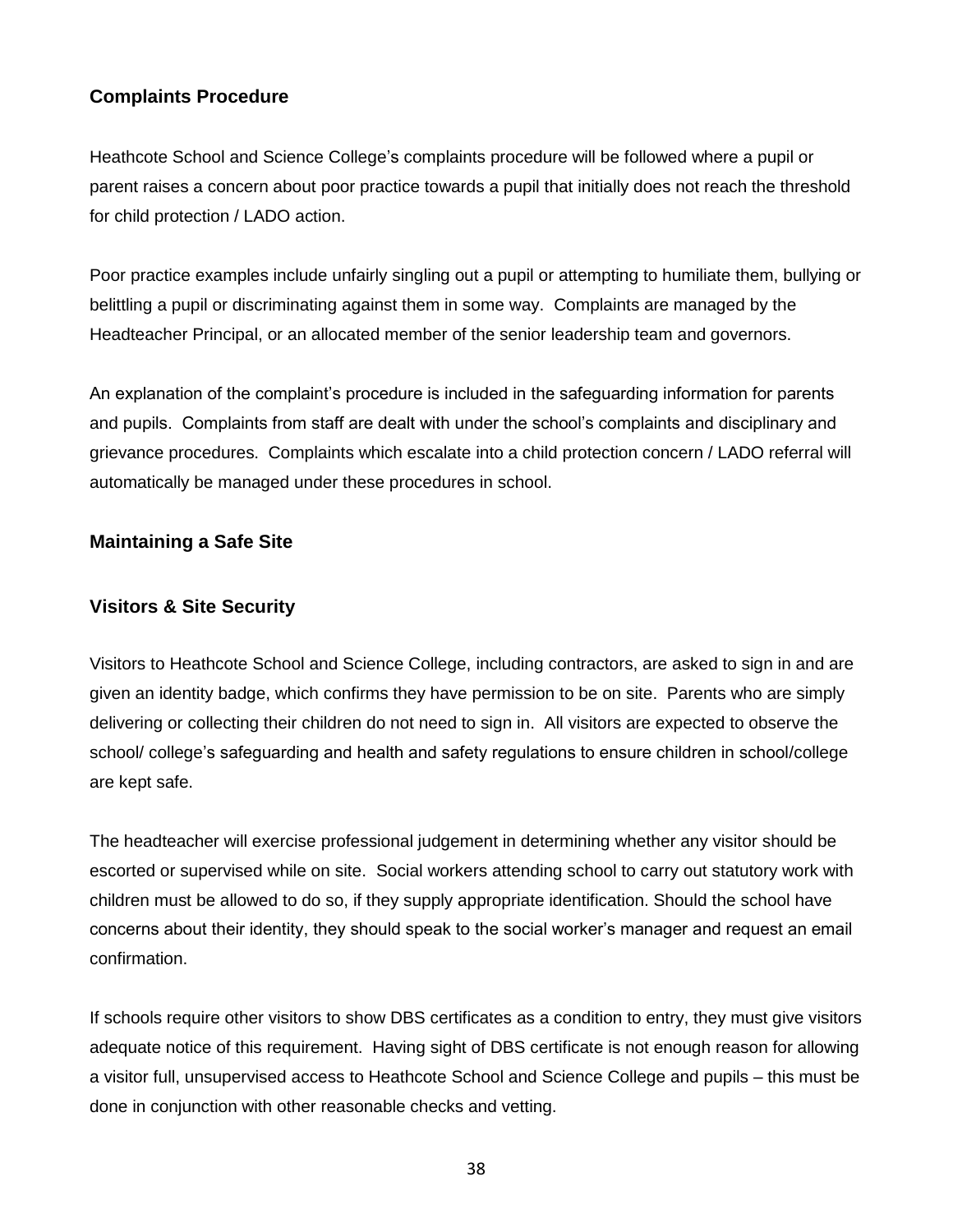#### **Behaviour Management**

Our behaviour policy is set out in a separate document and is reviewed regularly by the governing body. It is shared with all staff before they start working with children as part of their induction. The policy is transparent to staff, parents and pupils.

#### **Use of Reasonable Force**

All staff should be familiar with the statutory guidance for schools on [The Use of Force in Schools](https://www.gov.uk/government/publications/use-of-reasonable-force-in-schools) 2015. When working with children with SEND, staff should have a full working knowledge of Reducing [the Need for Restraint and Physical Intervention with Children with SEND](https://assets.publishing.service.gov.uk/government/uploads/system/uploads/attachment_data/file/812435/reducing-the-need-for-restraint-and-restrictive-intervention.pdf) 2019. [Keeping Children](https://www.gov.uk/government/publications/keeping-children-safe-in-education--2)  [Safe in Education](https://www.gov.uk/government/publications/keeping-children-safe-in-education--2) 2019 highlights that there are circumstances when it is appropriate for staff in schools and colleges to use reasonable force to safeguard children and young people. This can range from guiding a child to safety by the arm, to more extreme circumstances such as breaking up a fight or where a young person needs to be restrained to prevent violence or injury. 'Reasonable' in these circumstances means 'using no more force than is needed'. The use of force may involve either passive physical contact, such as standing between pupils or blocking a pupil's path, or active physical contact such as leading a pupil by the arm out of the classroom.

Staff should deploy every possible strategy to prevent the need for physical intervention. Those strategies would include de-escalation whenever there is a threat of violence or aggression towards an individual or property; communicating calmly with children; using non-threatening verbal and body language; helping children to recognise their own 'triggers' and 'early warning signs', and distracting or helping children to see a positive way out of a difficult situation. However, the school supports staff to intervene physically and to use reasonable force when all those strategies are unsuccessful in calming a situation and a risk of violence, serious damage to property or disruption to the school remains. Staff should always be able to demonstrate that any such intervention is reasonable, proportionate and necessary in the circumstances, is used for the shortest possible period, deploys the minimum force that is necessary and is never used as a sanction.

#### **Searching Children**

In accordance with DfE guidance [Searching, screening and confiscation -](https://assets.publishing.service.gov.uk/government/uploads/system/uploads/attachment_data/file/674416/Searching_screening_and_confiscation.pdf) Advice for headteachers, [school staff and governing bodies,](https://assets.publishing.service.gov.uk/government/uploads/system/uploads/attachment_data/file/674416/Searching_screening_and_confiscation.pdf) school staff can search a pupil for any item if the pupil agrees.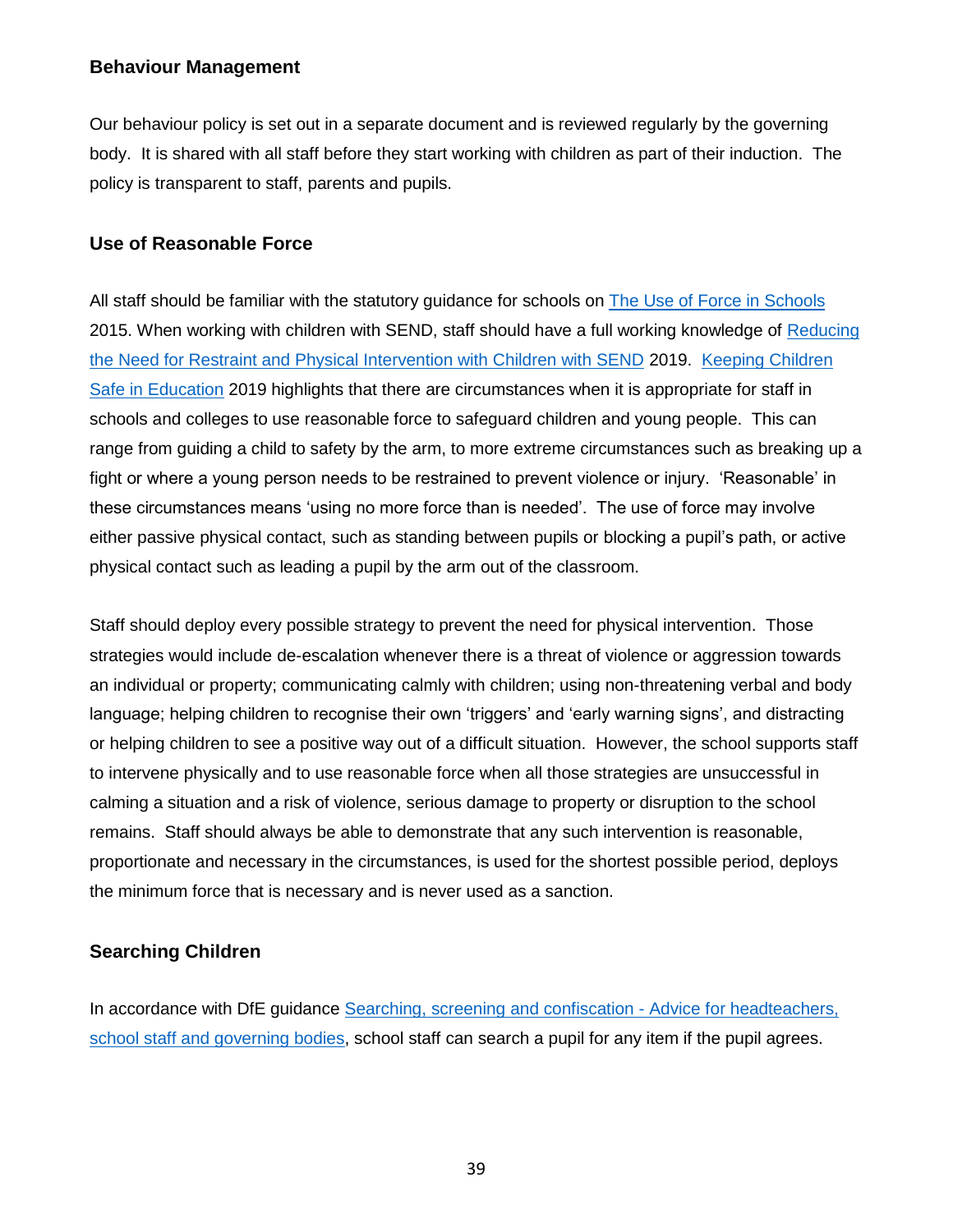The headteacher and any member of staff authorised by the headteacher also has a statutory power to search pupils or their possessions, where they have reasonable grounds for suspecting that the pupil may have one or more of the following prohibited items in their possession:

- knives or weapons;
- alcohol;
- illegal drugs;
- stolen items;
- tobacco and cigarette papers;
- fireworks;
- pornographic images;
- indecent images of children;
- any article that a member of staff reasonably suspects has been, or is likely to be, used to commit an offence, or to cause personal injury to, or damage to the property of, any person (including the pupil).

The headteacher and authorised staff can also search for any item banned by the school rules which has been identified in the rules as an item which may be searched for. When designating a member of staff to undertake searches under these powers, the headteacher should consider whether the member of staff requires any additional training to enable them to carry out their responsibilities. School staff can confiscate any prohibited item found as a result of a search. They can also confiscate any item they consider harmful or detrimental to school discipline.

Searching staff must be the same gender as the pupil being searched; and there must be a witness (also a staff member) and, if possible, they should be the same sex as the pupil being searched. There is a limited exception to this rule. You can carry out a search of a pupil of the opposite sex to you and / or without a witness present, but only where you reasonably believe that there is a risk that serious harm will be caused to a person if you do not conduct the search immediately and where it is not reasonably practicable to summon another member of staff.

What the law says:

- The person conducting the search may not require the pupil to remove any clothing other than outer clothing.
- 'Outer clothing' means clothing that is not worn next to the skin or immediately over a garment that is being worn as underwear but 'outer clothing' includes hats; shoes; boots; gloves and scarves.
- 'Possessions' means any goods over which the pupil has or appears to have control this includes desks, lockers and bags.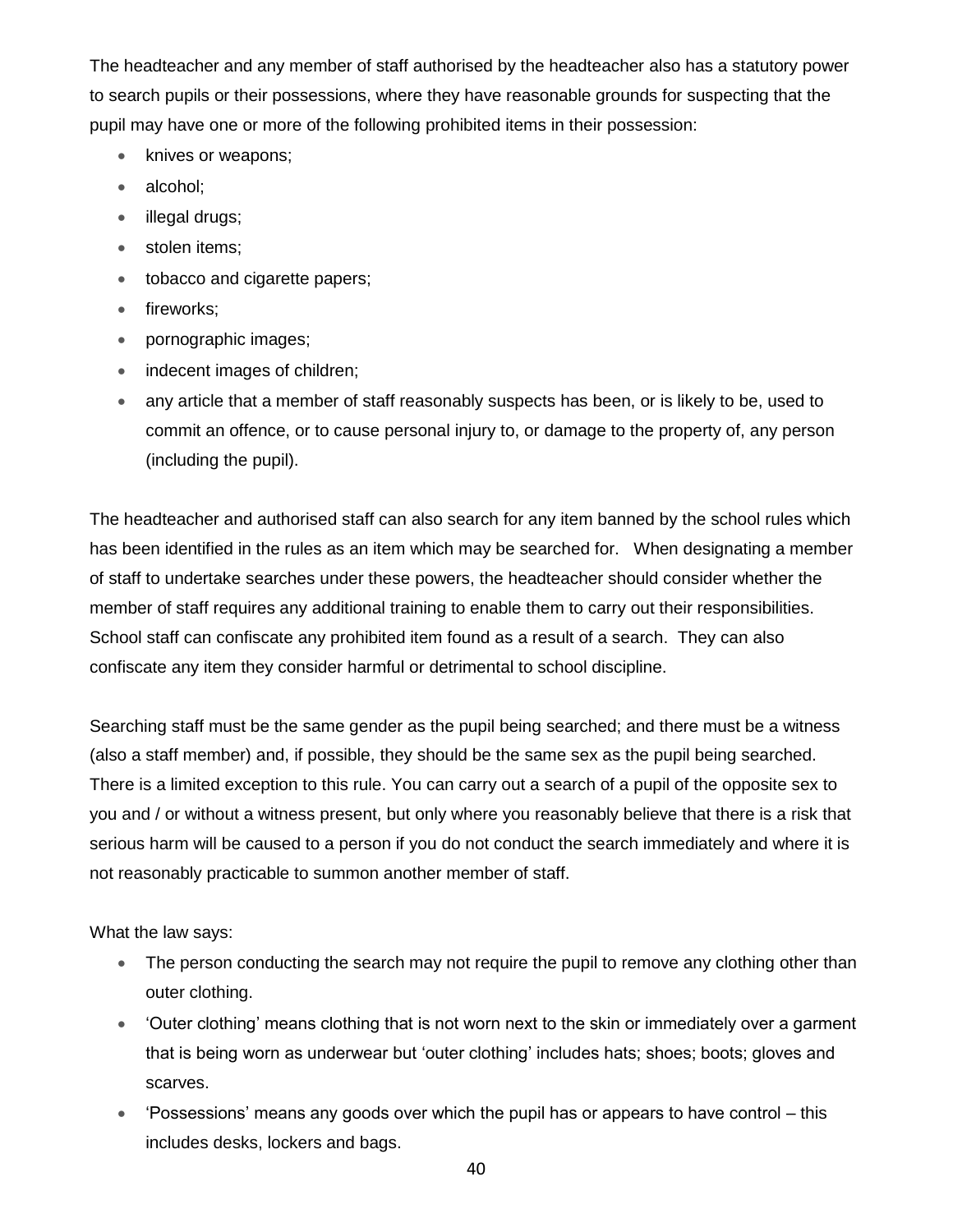- A pupil's possessions can only be searched in the presence of the pupil and another member of staff, except where there is a risk that serious harm will be caused to a person if the search is not conducted immediately and where it is not reasonably practicable to summon another member of staff.
- The power to search without consent enables a personal search, involving removal of outer clothing and searching of pockets; but not an intimate search going further than that, which only a person with more extensive powers (e.g. a police officer) can do.

## **Extended School and off-site Arrangements**

All extended and of- site activities are subject to a risk assessment to satisfy health and safety and safeguarding requirements. When our pupils attend off-site activities, including day and residential visits and work-related activities, we will check that effective child protection, Health & safety, and whistleblowing arrangements are in place.

Where extended school activities are provided by and managed by the school, the Heathcote School and Science College's child protection policy and procedures apply. If another body provide services or activities on the school site, school should seek assurance that the provider's child protection policy and procedures are robust and sufficient. Good practice indicates schools should seek written copies of external providers child protection policies and procedures. In addition, ensuring there are appropriate arrangements in place to liaise should there be any child protection concerns raised.

#### **Photography and Images**

To protect pupils, we will:

- Seek their consent for photographs or video images to be taken, including consent for the reasons for which photos will be used and how long they will be kept as per Data Protection legislation.
- Seek parental consent for the same.
- Ensure pupils are appropriately dressed
- Encourage pupils to tell us if they are worried about any photographs/images that are taken of them.

Furthermore, when using images for publicity purposes (e.g. on our website or in newspapers or publications), we will:

- Avoid naming children when possible
- If it is necessary to name children, use first names rather than surnames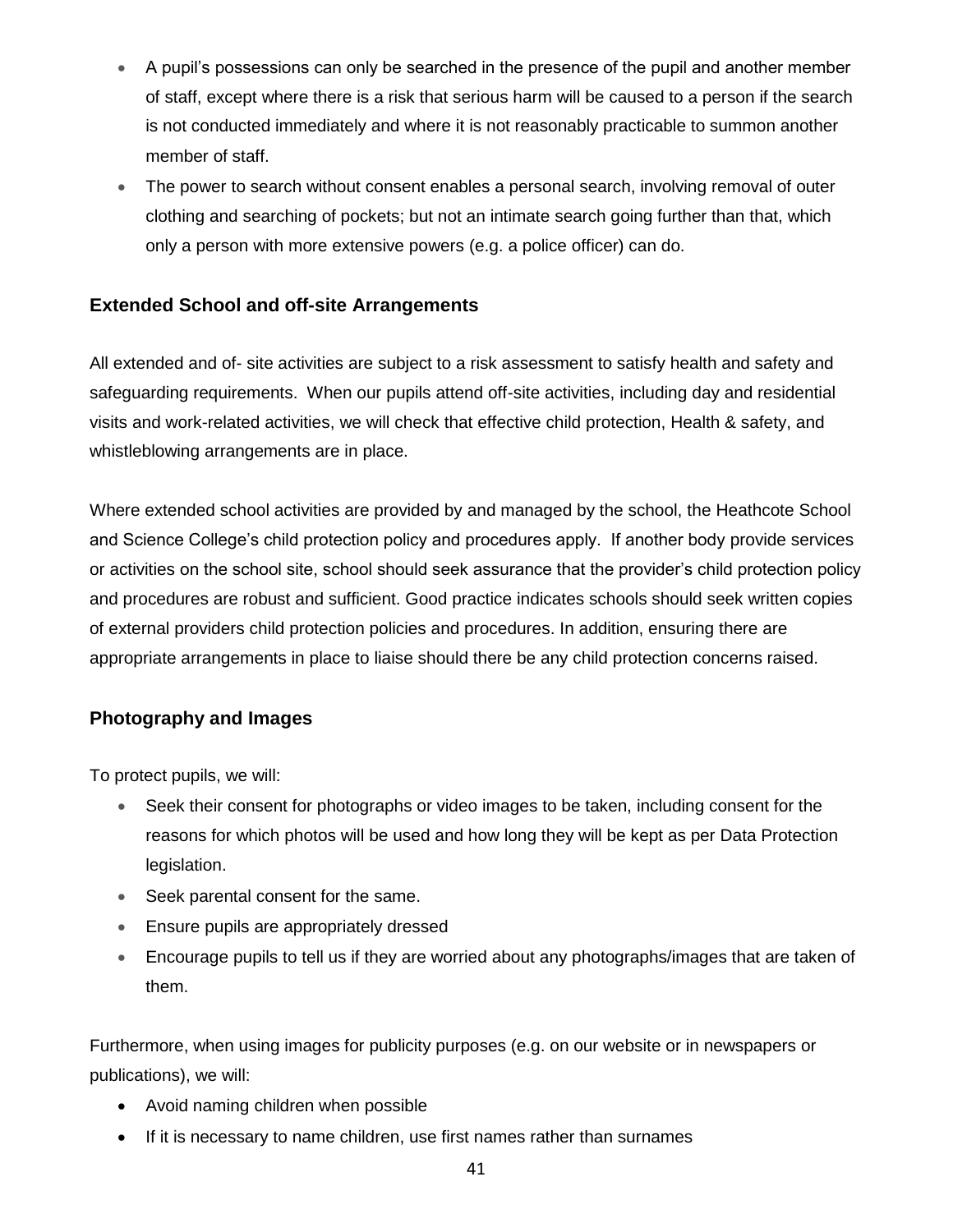- If children are named, avoid using their image
- Establish whether the image will be retained for further use, where and for how long
- Ensure that images are stored securely and used only by those authorised to do so.

For the protection of pupils and staff, only school owned equipment will be used to record, and store images taken by staff or volunteers on the school site or during offsite school activities including residential visits.

Parents are not welcome to take photographs of their own children during school activities. This is to ensure all safeguarding protocols are upkept. Parents must not publish (including on social media) photographs of other children inadvertently captured during school events without the express permission of the parents of those children.

Parents are not welcome to video record their own children during school activities, subject to the same terms and conditions as for photographs above.

Visiting practitioners who work directly with children are subject to the same restrictions as school staff and volunteers in respect of recording and storing images of children. However, some visiting professionals are permitted to record images of the premises only specifically for professional purposes only and in order to support the school, e.g. professionals providing advice or preparing quotations for work such as maintenance, health and safety and building.

## **Online Safety**

Children and young people commonly use electronic equipment including mobile phones, tablets and computers daily to access the internet and share content and images via social networking sites such as Facebook, Twitter, MSN, Tumblr, Snapchat, Tik Tok and Instagram. Those technologies and the internet are a source of fun, entertainment, communication and education. Unfortunately, however, some adults and young people will use those technologies to harm children and the use of technology has become a significant component of many safeguarding issues. Child sexual exploitation; radicalisation; sexual predation: technology often provides the platform that facilitates harm.

The breadth of issues within online safety is considerable, but can be categorised into three areas of risk:

- content: being exposed to illegal, inappropriate or harmful material; for example, pornography, fake news, racist or radical and extremist views;
- contact: being subjected to harmful online interaction with other users; for example, commercial advertising as well as adults posing as children or young adults; and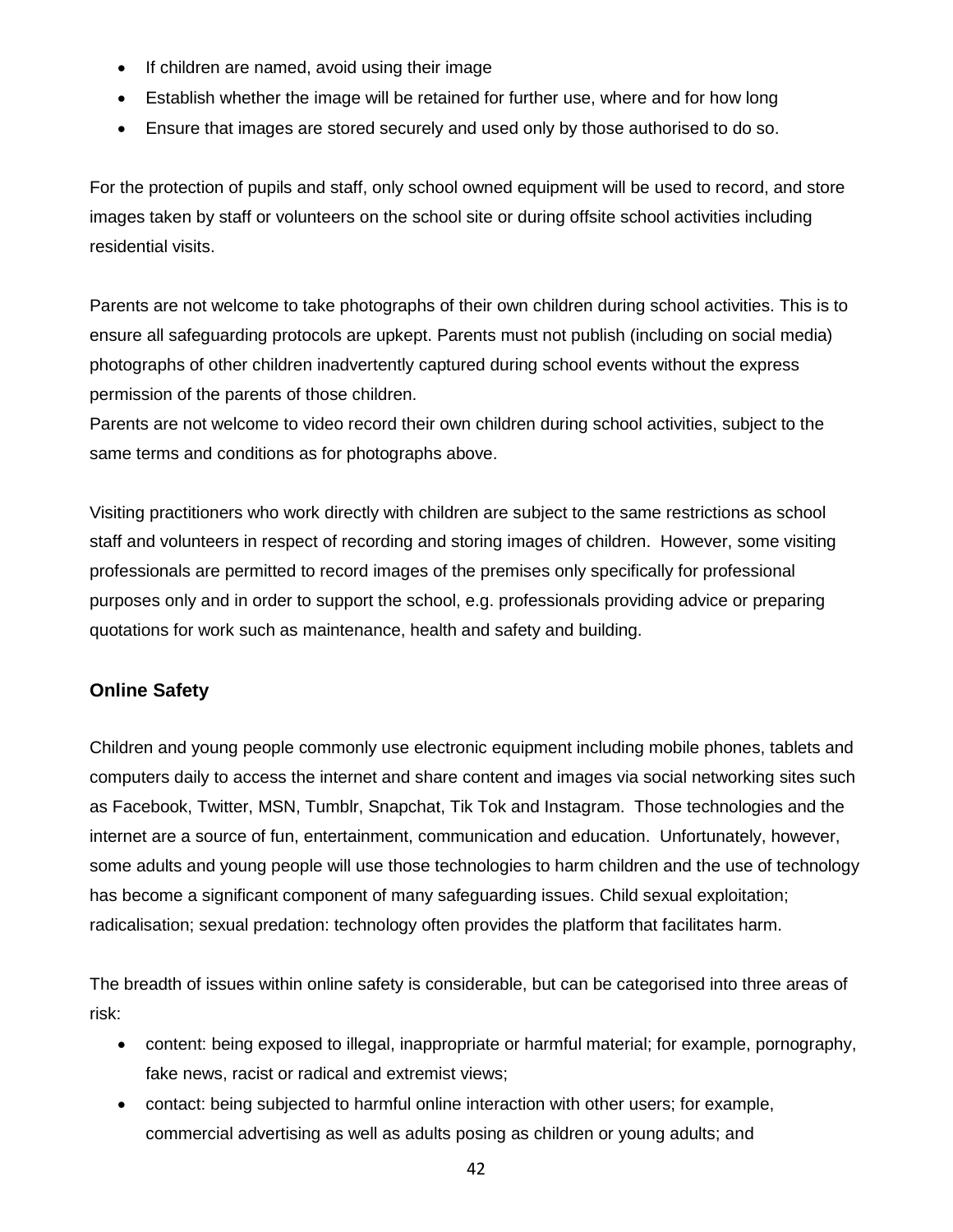• conduct: personal online behaviour that increases the likelihood of, or causes, harm; for example, making, sending and receiving explicit images, or online bullying.

Chatrooms and social networking sites are the more obvious sources of inappropriate and harmful behaviour and pupils are not allowed to access those sites in school. Many pupils own or have access to hand held devices and parents are encouraged to consider measures to keep their children safe when using the internet and social media at home and in the community. Pupils are not allowed to use their own hand-held devices in school, the only exception is those devices such as Chromebook or laptops which have been issued through the school's ICT management provider, currently Joskos. In addition, all school devices owned and managed through the IT management provider are monitored and filtered with secure firewalls in place across the school. All policies are available to parents and pupils through the school websites policy section.

The school's online safety policy explains how we try to keep pupils safe in school and protect and educate pupils in the safe use of technology. The school has appropriate filters and monitoring systems in place to protect children from potentially harmful online material. We will complete an annual review of our online safety policy which will be supported by an annual risk assessment. This will consider and evaluate any emerging risks our students face when participating in online activity.

Cyberbullying and sexting by pupils will be treated as seriously as any other type of bullying and will be managed through our anti-bullying procedures (see 'Sexting' below). Serious incidents may be managed in line with our sexual exploitation policy or child protection procedures.

All staff receive online safety training and are trained to be vigilant about and to report any concerns about risk to children online in the same way that they notice and report offline concerns. The school's online safety coordinator is: Mr Neil Hutchins/ Mr Andre Henry

#### **Online Communication Between Staff and Pupils**

Staff must be aware of the acceptable use policy and this should give advice regarding personal online activity, use of social networking and electronic communication. Under no circumstances is it acceptable for staff to communicate via personal devices / social media with pupils. Staff found to be in breach of these rules may the subject of a referral to the Designated Officer in the Local Authority and/or may be subject to disciplinary action.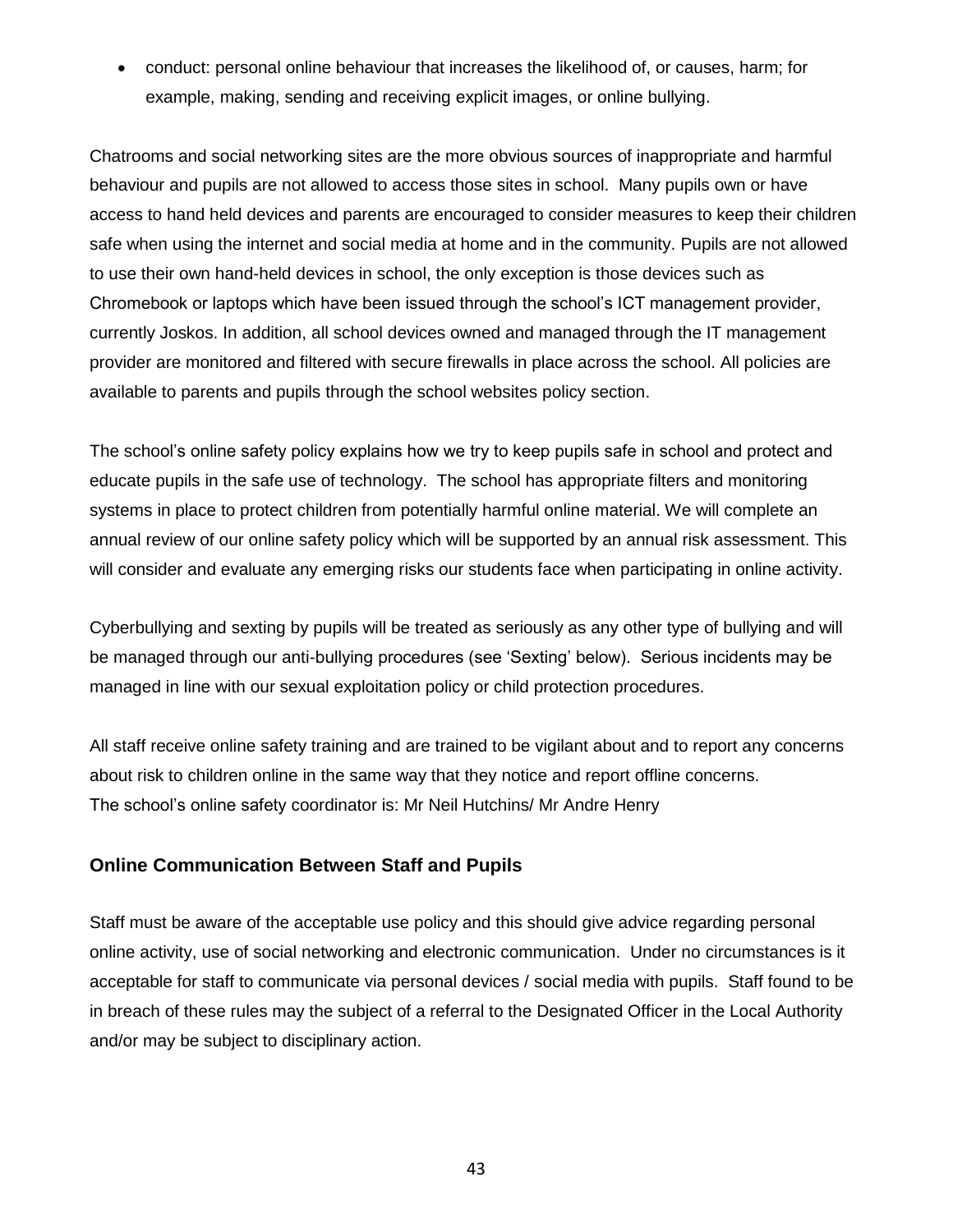### **Education at Home**

Wherever possible the school will seek to have a meeting with the family and LA when there is a request for elective home education to ensure that there is a smooth transition for the pupil. Schools will notify the Local Authority when parents inform them a child is to be home educated.

**Advice to support schools and colleges has been produced for online learning at home: [safeguarding-in-schools-colleges-and-other-providers](https://www.gov.uk/government/publications/covid-19-safeguarding-in-schools-colleges-and-other-providers/coronavirus-covid-19-safeguarding-in-schools-colleges-and-other-providers) and [safeguarding-and-remote](https://www.gov.uk/guidance/safeguarding-and-remote-education-during-coronavirus-covid-19)[education](https://www.gov.uk/guidance/safeguarding-and-remote-education-during-coronavirus-covid-19)**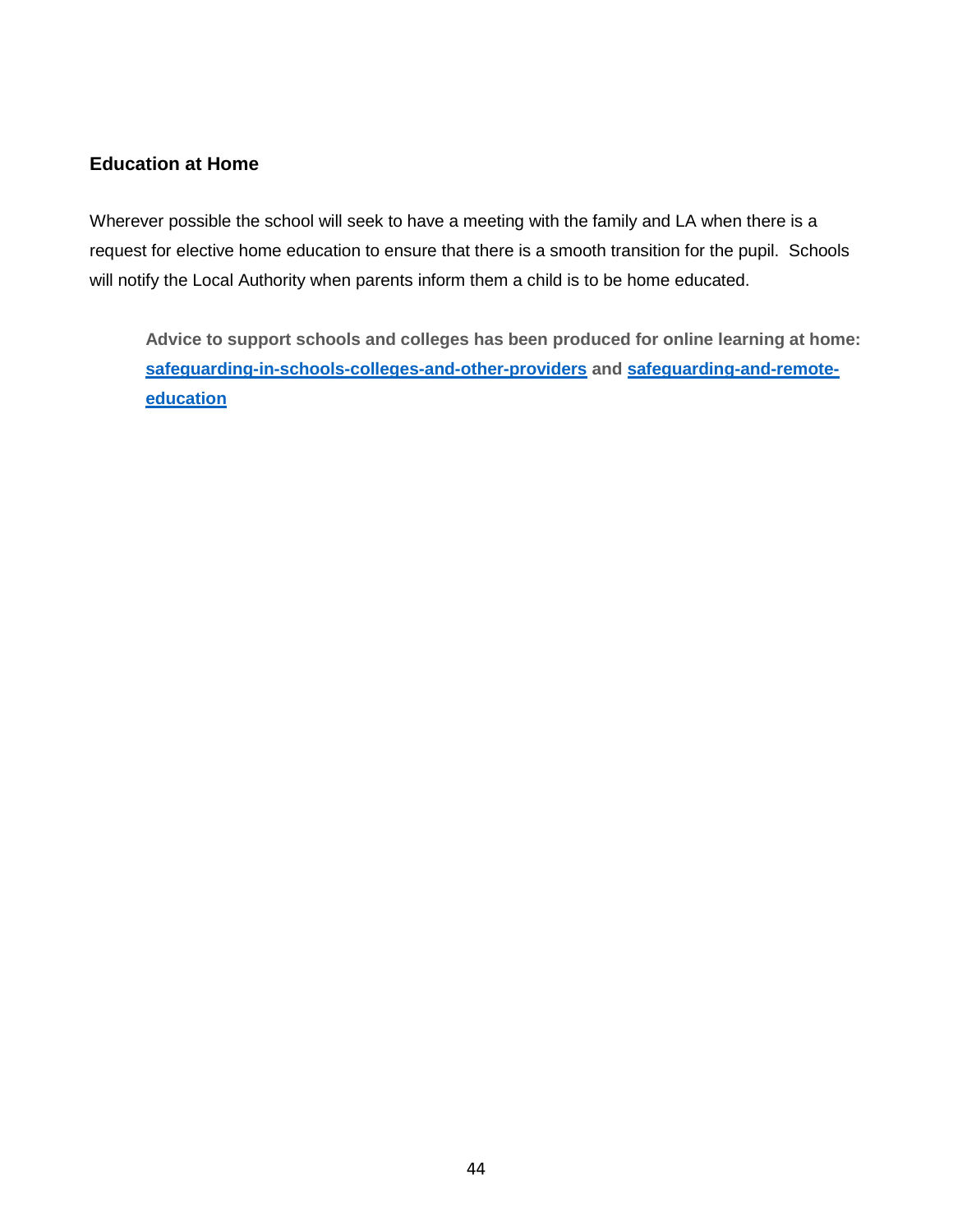## **Appendix 1**

## **Specific Safeguarding Concerns**

#### Physical Abuse

Physical abuse is deliberately physically hurting a child. It might take a variety of different forms, including hitting, pinching, shaking, throwing, poisoning, burning or scalding, drowning or suffocating a child. Physical abuse can happen in any family, but children may be more at risk if their parents have problems with drugs, alcohol and mental health or if they live in a home where domestic abuse happens.

Babies and disabled children also have a higher risk of suffering physical abuse, and physical abuse in young children is more likely to lead to permanent injury or fatality.

Physical harm may also be caused when a parent or carer fabricates the symptoms of, or deliberately induces, illness in a child. Physical abuse can also occur outside of the family environment.

#### **Emotional Abuse**

Emotional abuse is the persistent emotional maltreatment of a child. It is also sometimes called psychological abuse and it can have severe and persistent adverse effects on a child's emotional development. Although the effects of emotional abuse might take a long time to be recognisable, practitioners will be able to observe it, for example, in the way that a parent interacts with their child.

Emotional abuse may involve deliberately telling a child that they are worthless, or unloved and inadequate. It may include not giving the child opportunities to express their views, deliberately silencing them or 'making fun' of what they say or how they communicate. It may feature age or developmentally inappropriate expectations being imposed on children. These may include interactions that are beyond a child's developmental capability as well as overprotection and limitation of exploration and learning or preventing the child from participating in normal social interaction.

It may involve seeing or hearing the ill-treatment of another, which includes coercive control and domestic abuse. It may also involve serious bullying (including cyberbullying), causing children frequently to feel frightened or in danger, or the exploitation or corruption of children. Some level of emotional abuse is involved in all types of maltreatment of a child, although it may occur alone.

45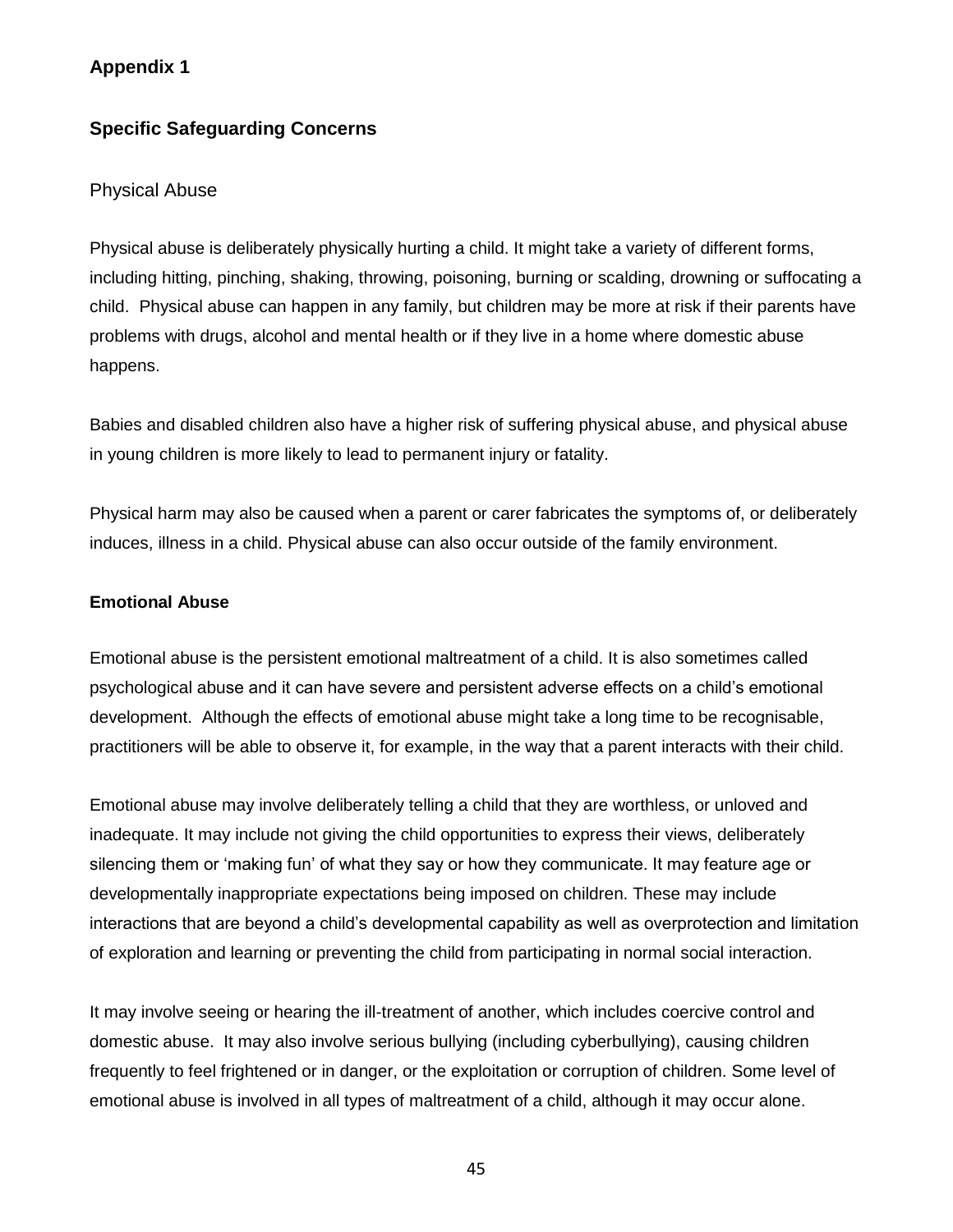#### **Sexual Abuse & Exploitation**

Sexual abuse is any sexual activity with a child. You should be aware that many children and young people who are victims of sexual abuse do not recognise themselves as such. A child may not understand what is happening and may not even understand that it is wrong.

Sexual abuse can have a long-term impact on mental health. Sexual abuse may involve physical contact, including assault by penetration (for example, rape or oral sex) or non-penetrative acts such as masturbation, kissing, rubbing and touching outside clothing. It may include non-contact activities, such as involving children in the production of sexual images, forcing children to look at sexual images or watch sexual activities, encouraging children to behave in sexually inappropriate ways or grooming a child in preparation for abuse (including via the internet). Sexual abuse is not solely perpetrated by adult males; women and children are also perpetrators.

Child sexual exploitation is a form of sexual abuse where children are sexually exploited for Money, power or status. It can involve violent, humiliating and degrading sexual assaults. In some cases, young people are persuaded or forced into exchanging sexual activity for money, drugs, gifts, affection or status. Consent cannot be given, even where a child may believe they are voluntarily engaging in sexual activity with the person who is exploiting them. Child sexual exploitation doesn't always involve physical contact and can happen online. A significant number of children who are victims of sexual exploitation go missing from home, care and education at some point.

#### **Neglect**

Neglect is a pattern of failing to provide for a child's basic needs, whether it be adequate food, clothing, hygiene, supervision or shelter. It is likely to result in the serious impairment of a child's health or development. Children who are neglected often also suffer from other types of abuse. Neglect usually indicates a relationship issue between the parent and child.

A key task for staff and volunteers is to record all instances of neglect, however minor. This builds up a picture of the child's lived experience and provides the crucial evidence required at point of referral. There are many different aspects in which neglect can manifest:

- Physical Neglect or Deprivation of Needs
- Medical Neglect
- Supervisory Neglect
- Environmental Neglect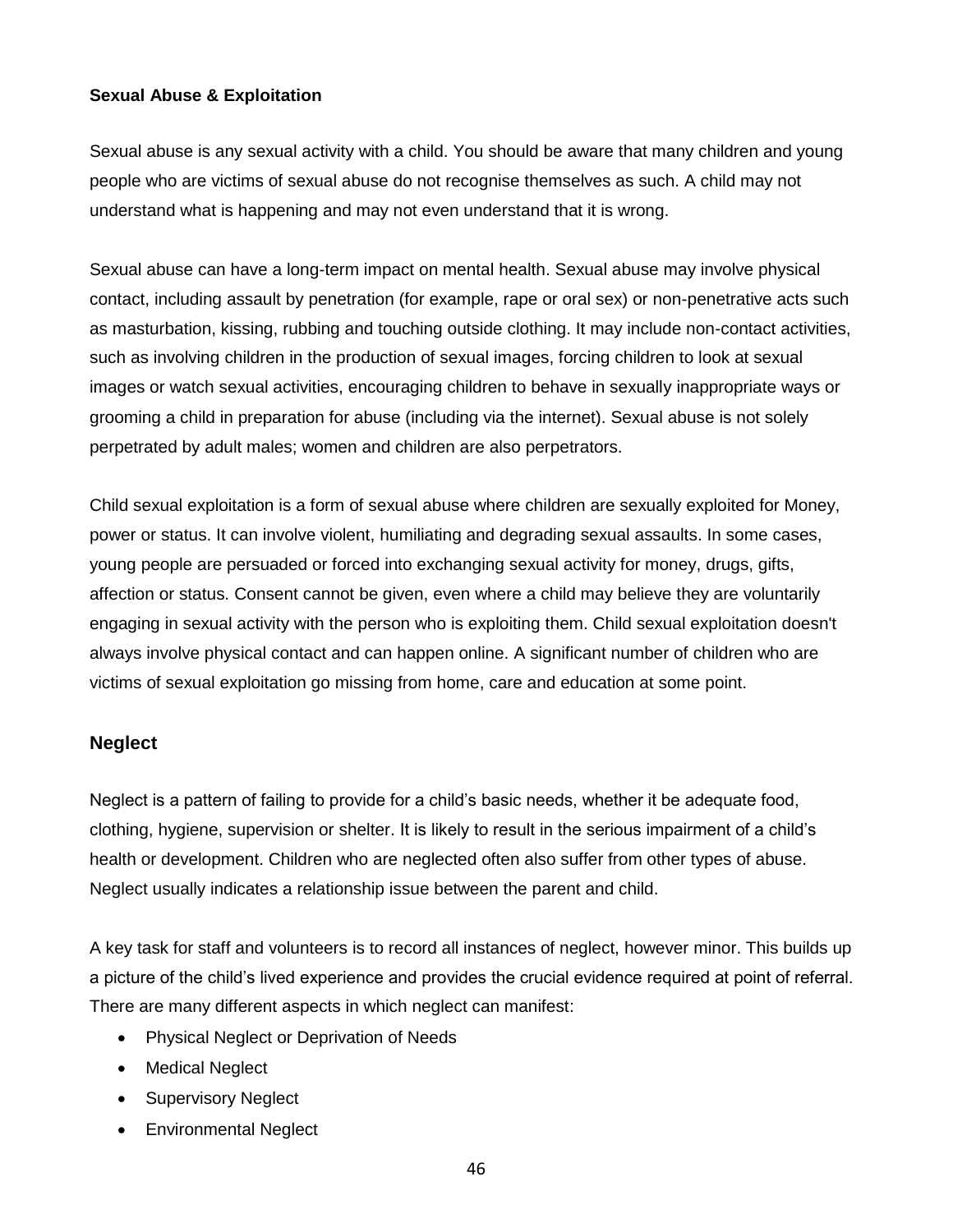- Educational Neglect
- Emotional Neglect

### **Domestic Abuse**

Waltham Forest has adopted the Safe & Together model of working with children affected by domestic abuse. This includes working in partnership with the abused parent and holding the perpetrating parent to account. Domestic abuse is defined as any incident or pattern of incidents of controlling, coercive, threatening behaviour, violence or abuse between those aged 16 or over who are, or have been, intimate partners or family members regardless of gender or sexuality. The abuse can encompass, but is not limited to:

- psychological
- physical
- sexual
- financial
- emotional abuse

All children can witness and be adversely affected by domestic abuse in the context of their home life where domestic abuse occurs between family members. Exposure to domestic abuse and/or violence can have a serious, long lasting emotional and psychological impact on children. In some cases, a child may blame themselves for the abuse or may have had to leave the family home as a result. Domestic abuse affecting young people can also occur within their personal relationships, as well as in the context of their home life.

All concerns about children being affected by domestic abuse will be reported to the DSL as with any other safeguarding concern. The DSL will respond to the report by consulting Children's Social Care in order to establish whether a referral is required, or the situation should be managed by discussion with parents/carers and possibly the offer of early help.

The school works in partnership with Police and Children's Services to support pupils who are affected by incidents of domestic violence and abuse. This scheme is called [Operation Encompass.](https://www.operationencompass.org/) It helps police and schools work together to provide emotional and practical help to children. The system ensures that when police are called to an incident of domestic abuse, where there are children in the household who have experienced the domestic incident, the police will forward the information securely to the DSL before the child or children arrive at school the following day.

On receipt of any such notification, the headteacher and/or DSL will ensure that teachers and other staff directly in contact with affected children support them with due care and sensitivity. This ensures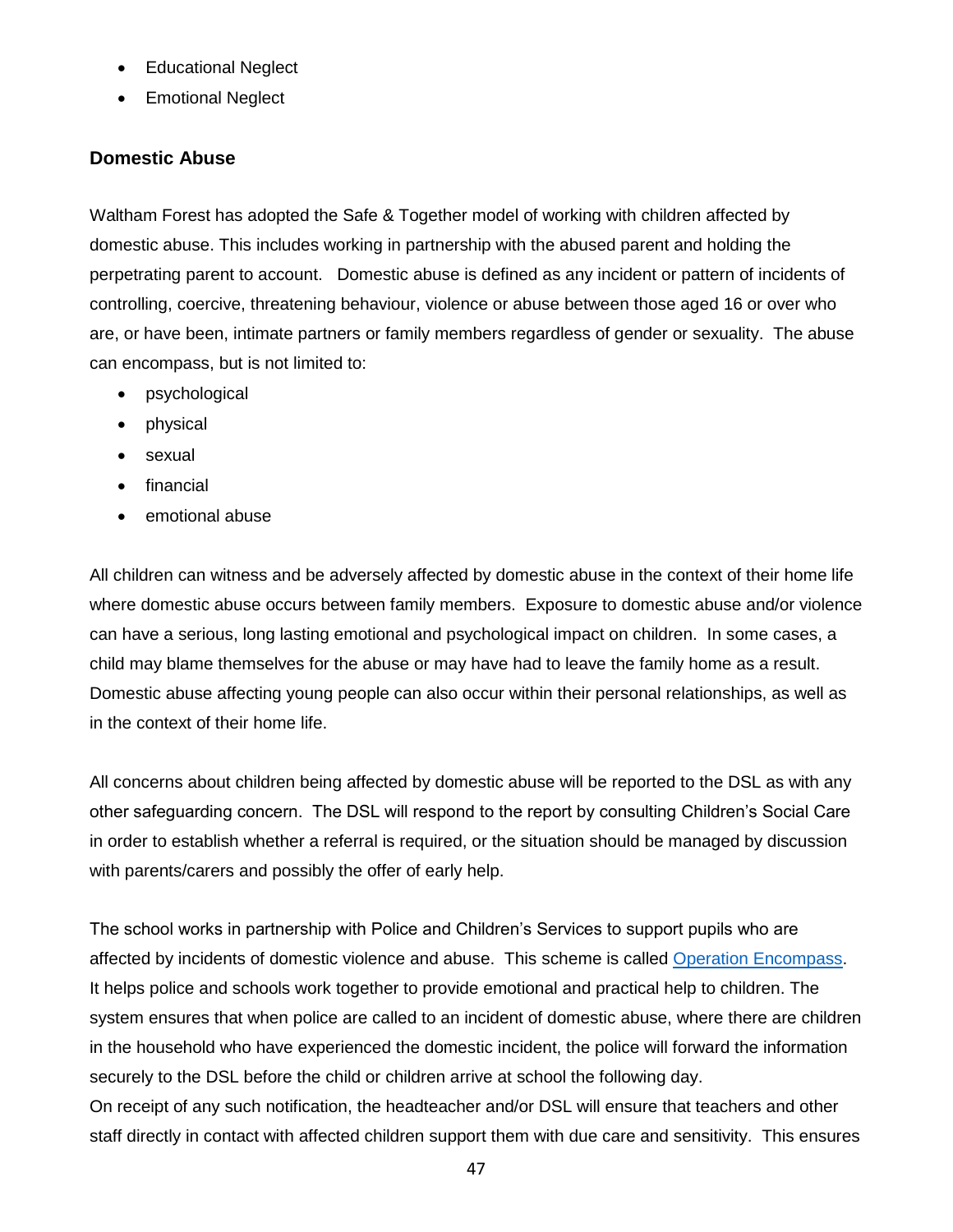that the school has up to date relevant information about the child's circumstances and can enable support to be given to the child according to their needs. This information is managed and stored with the utmost sensitivity and discretion consistent with all other confidential safeguarding records.

Refuge runs the National Domestic Abuse Helpline, which can be called free of charge and in confidence, 24 hours a day on 0808 2000 247.

Additional advice on identifying children who are affected by domestic abuse and how they can be helped is available at:

- NSPCC- [UK domestic-abuse Signs Symptoms Effects](https://www.nspcc.org.uk/what-is-child-abuse/types-of-abuse/domestic-abuse/)
- [Refuge what is domestic violence/effects of domestic violence on children](http://www.refuge.org.uk/get-help-now/support-for-women/what-about-my-children/)
- [Safe Lives: young people and domestic abuse.](SafeLives:%20young%20people%20and%20domestic%20abuse.)

### **Children who are looked after or were previously looked after**

Children who were previously looked after, such as those adopted or under Special Guardianship Orders, potentially remain vulnerable. The school ensures that staff have the necessary skills and understanding to keep children who are looked after and children who were previously looked after safe and ensures that appropriate staff have information about a child's looked after status and care arrangements, including the level of authority delegated to the carer by the authority looking after the child.

The designated teacher for children who are looked after and previously looked after and the DSL hold details of the social workers for all children who are looked after or were previously looked after; and the name and contact details of the Local Authority's virtual head for children who are looked after.

## **Care Experienced Young People**

Local authorities have ongoing responsibilities to young people who cease to be looked after and become care leavers. That includes keeping in touch with them, preparing an assessment of their needs and appointing a Personal Advisor who develops a pathway plan with the young person. This plan describes how the local authority will support the care leaver to participate in education or training. The DSL will have details of the local authority Leaving Care Coach appointed to guide and support all care leavers; and should liaise with them as necessary regarding any issues of concern affecting an experienced young person.

48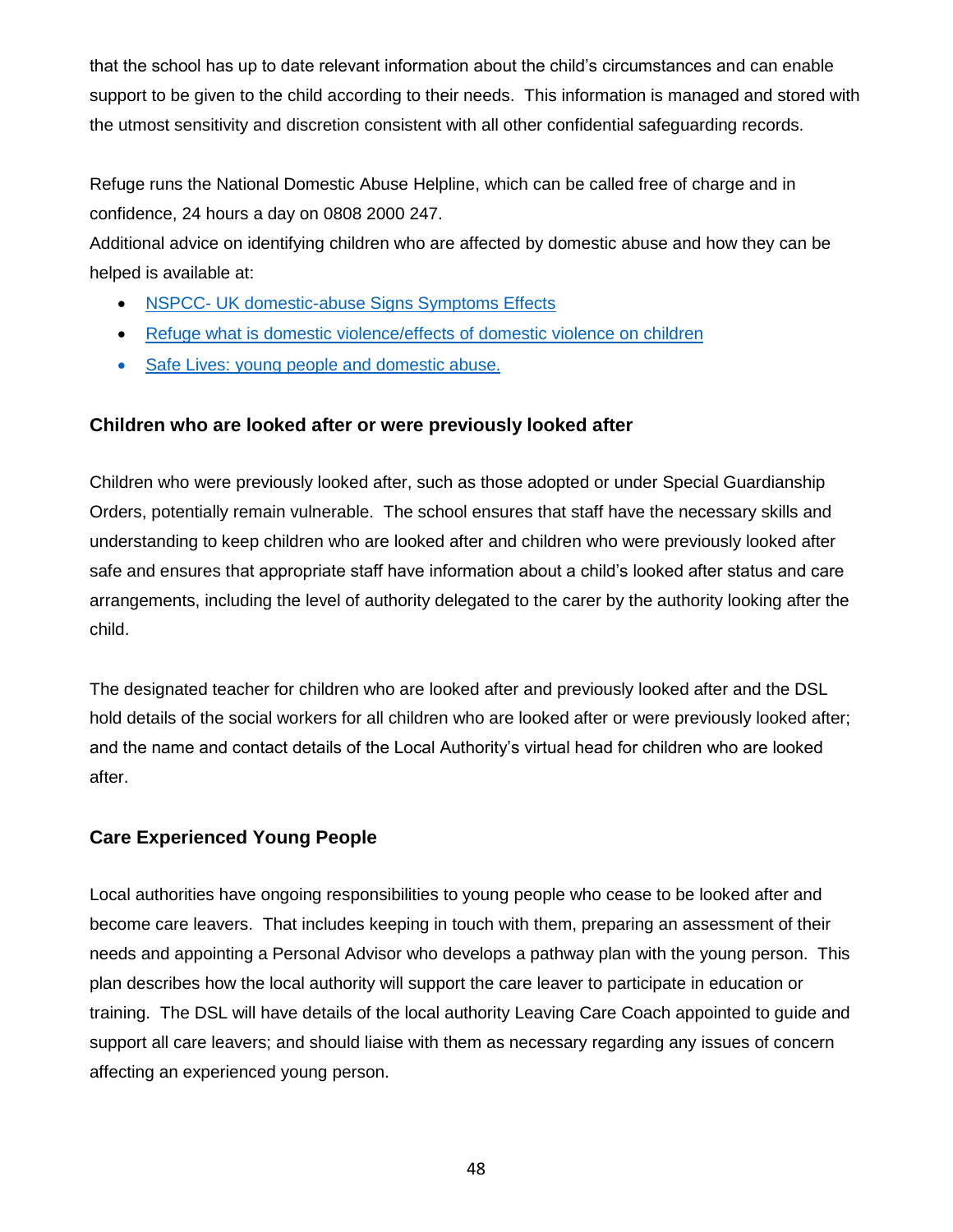## **Children with Special Educational Needs and Disability (SEND)**

Children with special educational needs (SEN) and/or disabilities can face additional safeguarding challenges. Additional barriers can exist when recognising abuse and neglect in this group of children, which can include:

- Assumptions that indicators of possible abuse such as behaviour, mood and injury relate to the child's disability without further exploration;
- The potential for children with SEN and disabilities being disproportionally impacted by behaviours such as bullying, without outwardly showing any signs; and
- Communication barriers and difficulties in overcoming these barriers.

Staff are trained to manage these additional barriers to ensure this group of children are appropriately safeguarded. Staff can recognise the additional risks that children with SEND face online, for example from online bullying, grooming and radicalisation and are confident they have the capacity to support SEND children to stay safe online.

## **Contextual Safeguarding**

Contextual safeguarding means that assessments of children should consider whether wider environmental factors which are present in a child's life that are a threat to their safety and/or welfare. Staff will listen to children and be vigilant about any signs or indicators that would suggest children may be at risk in the community and will share intelligence with the Police in order to prevent children suffering harm. **Heathcote School and Science College** will provide as much information as possible when asked to do so as part of a police investigation and/or when making referrals to Children's Social Care.

## **Child Criminal Exploitation (CCE)**

Waltham Forest has taken a public health approach to children and young people's criminal exploitation by organized criminal groups (OCGs) and gangs. CCE occurs where an individual or group takes advantage of an imbalance of power to coerce, manipulate or deceive a child or young person under the age of 18 into sexual and/or criminal activity:

- in exchange for something the victim needs or wants, and/or
- for the financial advantage or increased status of the perpetrator or facilitator.
- through violence or the threat of violence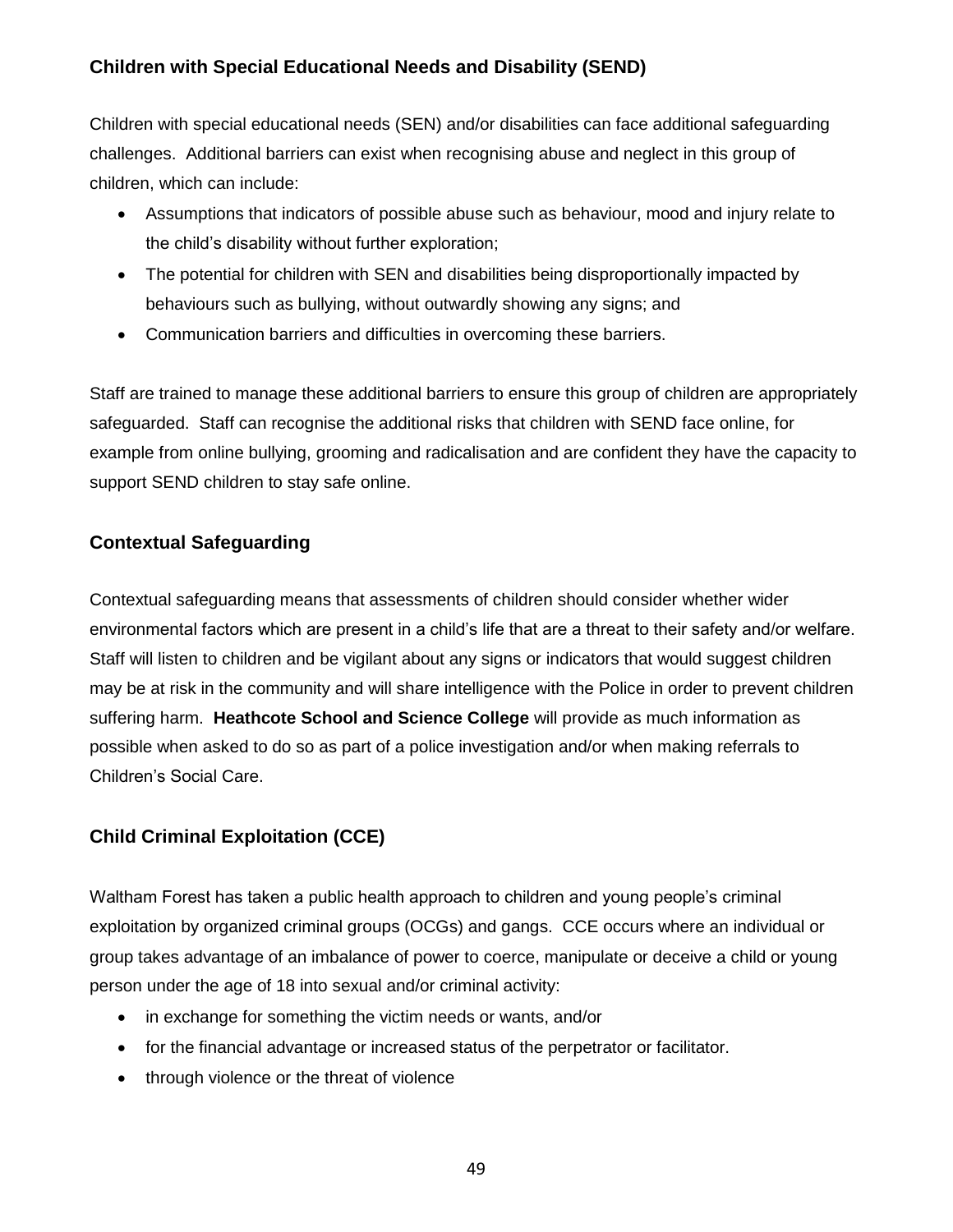The victim may have been criminally exploited even if child does not view themselves as a victim. CCE does not always involve physical contact; they can also occur using technology. CCE can include children being forced to work in cannabis factories, being coerced into moving drugs or money across the country (see section below on County Lines), forced to shoplift or pickpocket or to threaten other young people. Victims of CCE can be of any gender. Children and young people are often unwittingly drawn into criminal exploitation through the offer of friendship, relationships and care, gifts, drugs, alcohol, money and accommodation. Some of the following can be indicators of CCE.

- children who appear with unexplained gifts or new possessions
- children who associate with other young people involved in exploitation
- children who suffer from changes in emotional well-being
- children who misuse drugs and alcohol
- children who go missing for periods of time or regularly come home late
- children who regularly miss school or education or do not take part in education.

## **Child Sexual Exploitation (CSE)**

CSE occurs where an individual or group takes advantage of an imbalance of power to coerce, manipulate or deceive a child or young person under the age of 18 into sexual activity:

- in exchange for something the victim needs or wants, and/or
- for the financial advantage or increased status of the perpetrator or facilitator.

The victim may have been sexually exploited even if the sexual activity appears consensual. CSE does not always involve physical contact; they can also occur using technology. Victims of CSE can be of any gender, under the age of 18, including 16 and 17 years old who can legally consent to have sex. It can include both contact and non-contact sexually activity and may occur without the child or young person's immediate knowledge. Some of the indicators of CCE can also be indicators of CSE, as can:

- children who have older boyfriends/girlfriends
- children who suffer from sexually transmitted infections or become pregnant

Sexual exploitation is a serious crime and can have a long-lasting adverse impact on a child's physical and emotional health. It may also be linked to other criminal activity including trafficking and illegal drugs. Drug networks or gangs groom and exploit children and young people to carry drugs and money from urban areas to suburban and rural areas, market and seaside towns. The Department for Education have produced: [Child sexual exploitation: definition and guide for](https://www.gov.uk/government/publications/child-sexual-exploitation-definition-and-guide-for-practitioners)  [practitioners](https://www.gov.uk/government/publications/child-sexual-exploitation-definition-and-guide-for-practitioners)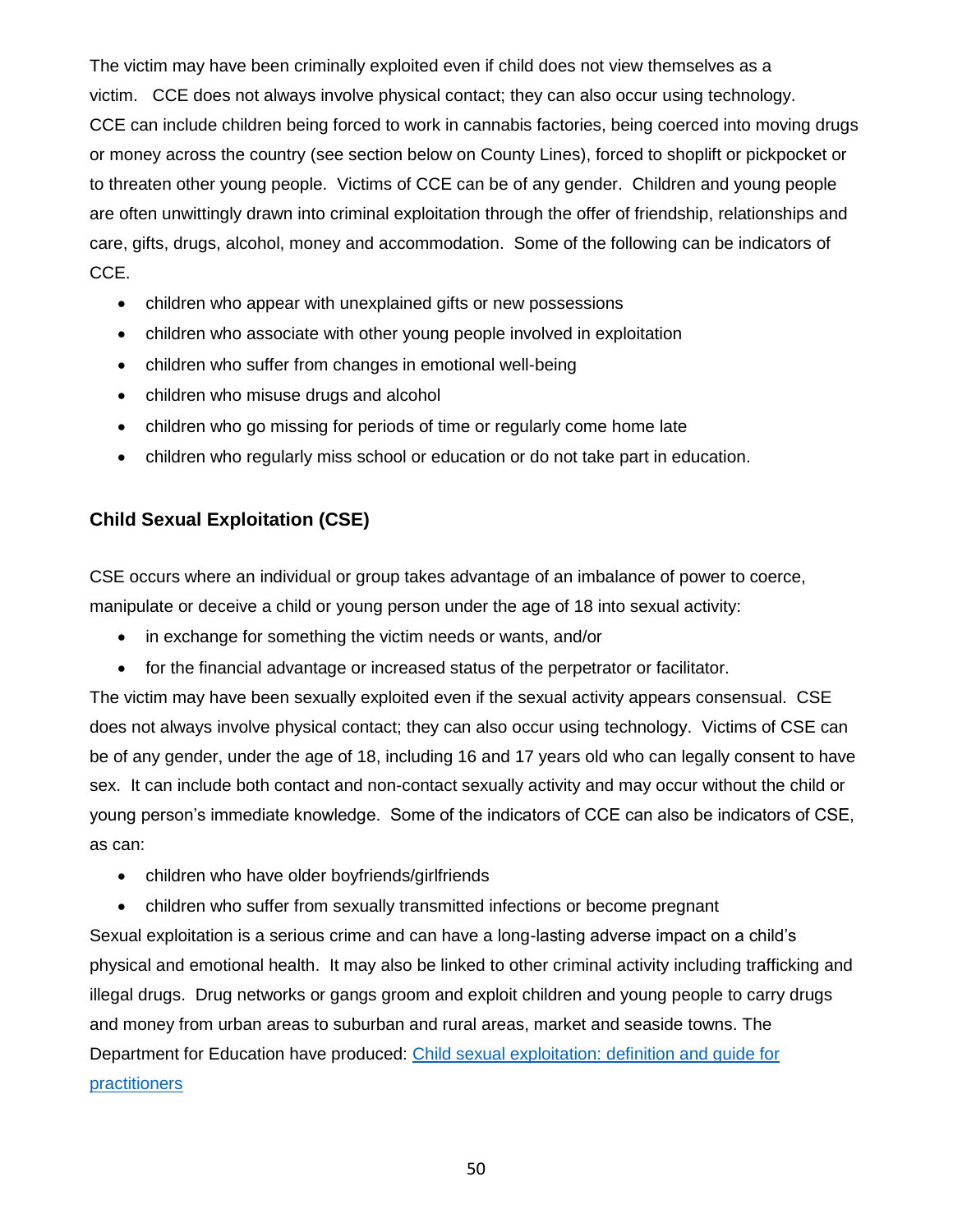## **County Lines**

County lines is a term used to describe gangs and organised criminal networks involved in exporting illegal drugs (primarily crack cocaine and heroin) into one or more importing areas [within the UK], using dedicated mobile phone lines or other form of "deal line". Exploitation is an integral part of the county lines offending model with children and vulnerable adults exploited to move [and store] drugs and money. Offenders will often use coercion, intimidation, violence (including sexual violence/harm) and weapons to ensure compliance of victims.

Children can be targeted and recruited into county lines in several locations including schools, further and higher educational institutions, pupil referral units, special educational needs schools, children's homes and care homes. Children are often recruited to move drugs and money between locations and are known to be exposed to techniques such as 'plugging', where drugs are concealed internally to avoid detection. Children can easily become trapped by this type of exploitation as county lines gangs create drug debts and can threaten serious violence and kidnap towards victims (and their families) if they attempt to leave the county lines network.

One of the ways of identifying potential involvement in county lines are missing episodes (both from home and school), when the victim may have been trafficked for the purpose of transporting drugs and a referral to the [National Referral Mechanism](https://www.nationalcrimeagency.gov.uk/what-we-do/crime-threats/modern-slavery-and-human-trafficking) should be considered.

All concerns about children suspected to be at risk of or involved in county lines will be reported to the DSL as with any other safeguarding concern. The DSL will respond to the report by consulting Children's Social Care in order to establish whether a referral is required. The Home Office has released guidance: [County lines: criminal exploitation of children](https://www.gov.uk/government/collections/county-lines-criminal-exploitation-of-children-and-vulnerable-adults) and vulnerable adults

#### **Serious Violence**

All staff are made aware of indicators that children are at risk from or are involved with serious violent crime; and are trained to record and report any concern about children at risk of or involved in perpetrating serious violence as with any other safeguarding concern.

Indicators may include increased absence, a change in friendships or relationships with older individuals or groups, a significant decline in performance, signs of self-harm or a significant change in wellbeing, or signs of assault or unexplained injuries. Unexplained gifts could also indicate that children have been approached by or are involved with individuals associated with criminal gangs.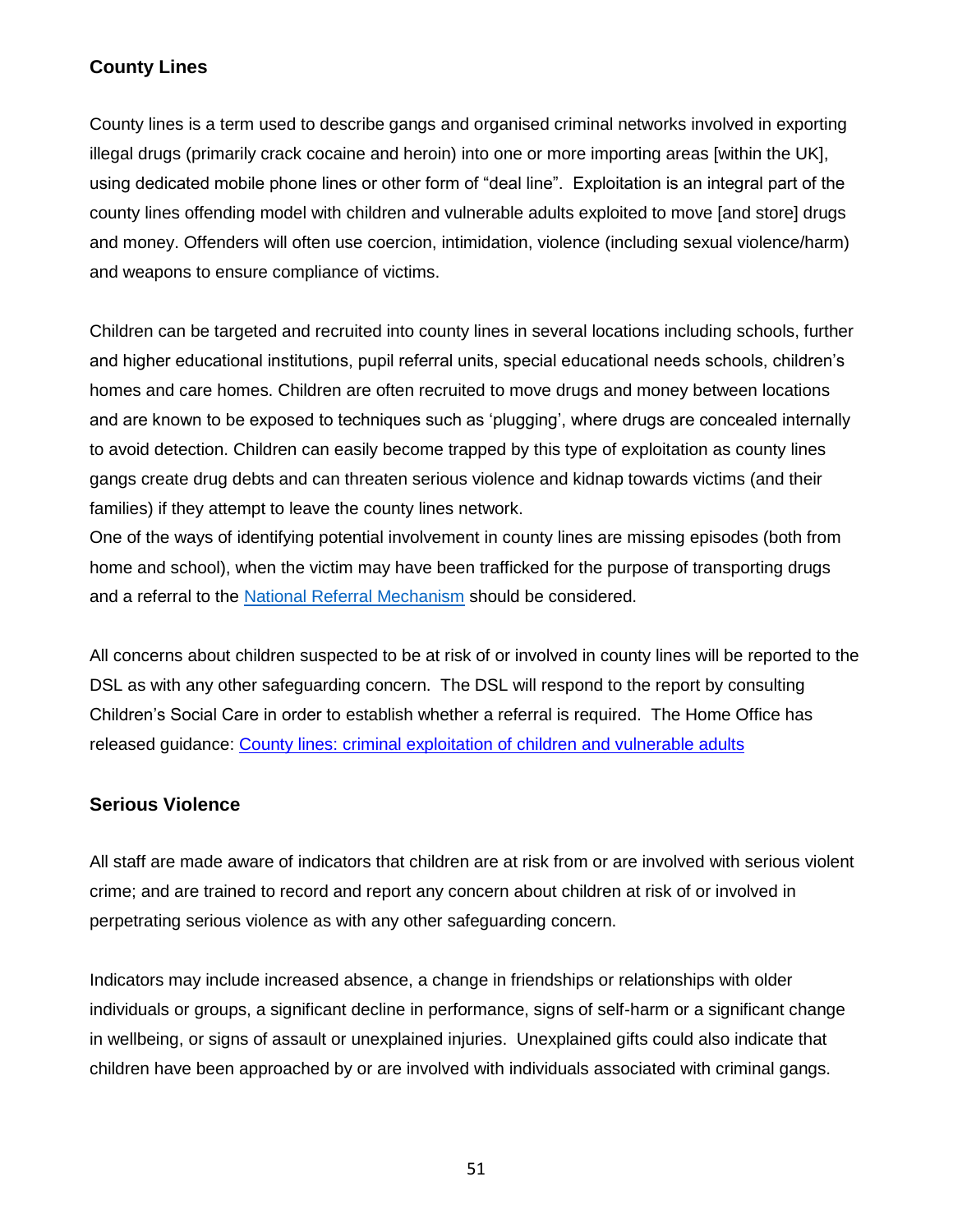## **Mental Health**

All staff should also be aware that mental health problems can, in some cases, be an indicator that a child has suffered or is at risk of suffering abuse, neglect or exploitation. Only appropriately trained professionals should attempt to make a diagnosis of a mental health problem. Staff, however, are well placed to observe children day-to-day and identify those whose behaviour suggests that they may be experiencing a mental health problem or be at risk of developing one.

Where children have suffered abuse and neglect, or other potentially traumatic adverse childhood experiences, this can have a lasting impact throughout childhood, adolescence and into adulthood. It is key that staff are aware of how these children's experiences, can impact on their mental health, behaviour and education. Immediate action should be taken with in response to any mental health concerns about a child that is also a safeguarding concern, through reporting the concern to the DSL as with any other safeguarding concern. The DSL will respond to the report by consulting Children's Social Care in order to establish whether a referral is required, or the situation should be managed by discussion with parents/carers and possibly the offer of early help.

Advice and guidance on [Preventing and Tackling Bullying,](https://assets.publishing.service.gov.uk/government/uploads/system/uploads/attachment_data/file/623895/Preventing_and_tackling_bullying_advice.pdf) and [Mental Health and Behaviour in](https://www.gov.uk/government/publications/mental-health-and-behaviour-in-schools--2)  [Schools](https://www.gov.uk/government/publications/mental-health-and-behaviour-in-schools--2) (which may also be useful for colleges) has been published. In addition, Public Health England has produced a range of resources to support secondary school teachers to promote positive health, wellbeing and resilience among young people including its guidance [Promoting children and](https://www.gov.uk/government/publications/promoting-children-and-young-peoples-emotional-health-and-wellbeing)  [young people's emotional health and wellbeing.](https://www.gov.uk/government/publications/promoting-children-and-young-peoples-emotional-health-and-wellbeing) Its resources include social media, forming positive relationships, smoking and alcohol. See [Rise Above](https://campaignresources.phe.gov.uk/schools/topics/rise-above/overview) for links to all materials and lesson plans.

#### **Children with family a member in prison**

Children and young people who have a family member in prison should be supported appropriately. Approximately 200,000 children have a parent sent to prison each year. These children are at risk of poor outcomes including poverty, stigma, isolation and poor mental health. [School/college] will seek to support pupils/students in this position through pastoral care, early help and discussions with parents/carers and other family members as appropriate.

For more information, see: [Action for Prisoners' Families.](https://www.prisonersfamilies.org/family-lives-action-prisoners-families-form-partnership-manage-offenders-families-helpline/) The Prisoners' Families Helpline is 0808 808 2003.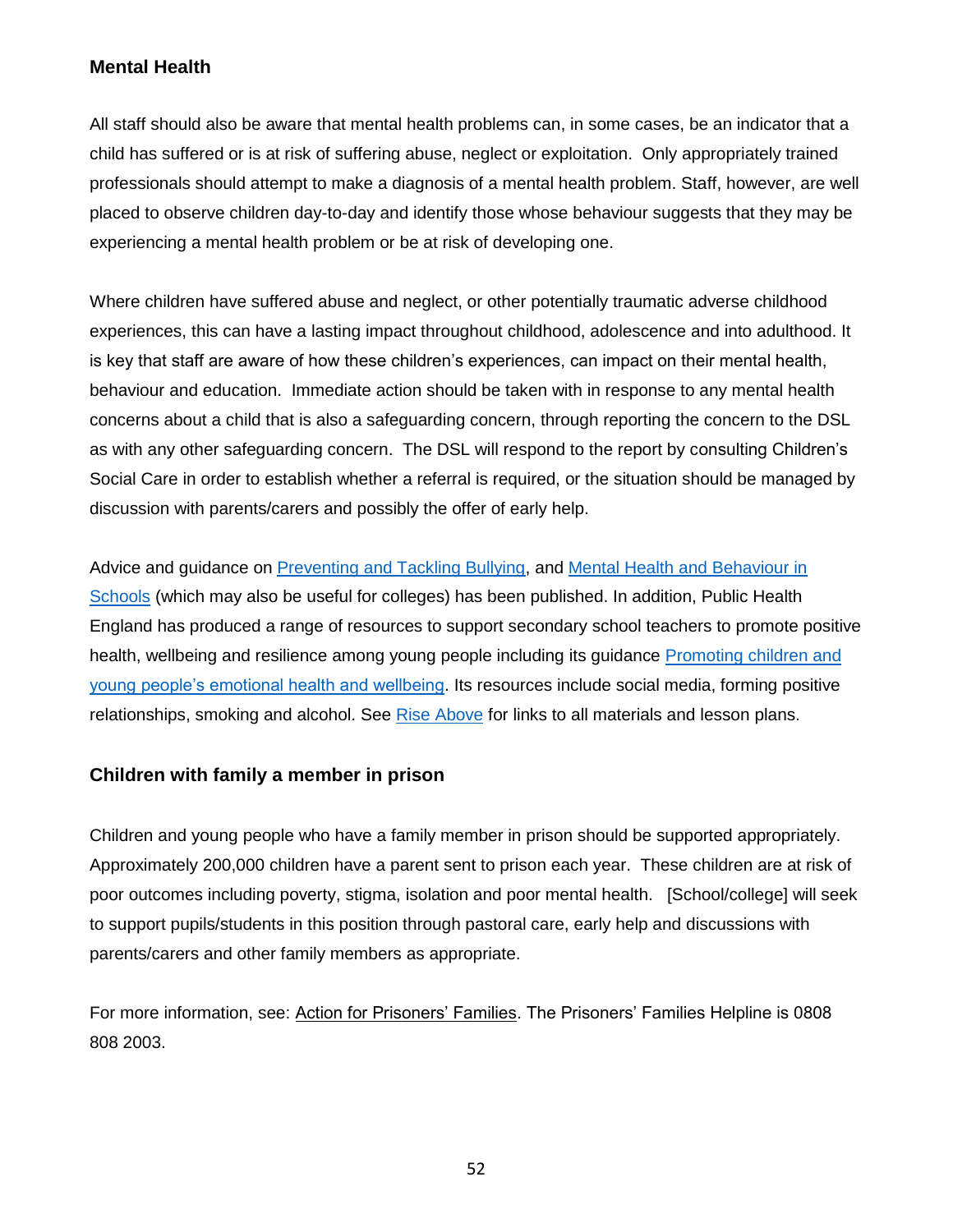## **Children Missing from Education**

Full attendance at **Heathcote School and Science College]** is important to the wellbeing of all pupils and enables them to access the opportunities made available to them at school. Non-attendance is also an indicator in all forms of abuse. The attendance policy is set out in a separate document and is reviewed regularly by the governing body. The school operates in accordance with statutory guidance [Children Missing Education \(DfE 2016\).](https://www.gov.uk/government/uploads/system/uploads/attachment_data/file/550416/Children_Missing_Education_-_statutory_guidance.pdf) All children, regardless of their circumstances, are entitled to an efficient, full-time education which is suitable to their age, ability, aptitude and any special educational needs they may have.

A child going missing from education is a potential indicator of abuse and neglect, including sexual abuse or exploitation, child criminal exploitation, radicalisation or mental health problems. Staff will also be alert to signs of children at risk of travelling to conflict zones, female genital mutilation and forced marriage.

Effective information sharing between parents, schools and local authorities is critical to ensuring that all children of compulsory school age are safe and receiving suitable education. Attendance, absence and exclusions are closely monitored, and same day checks are undertaken on the first morning of absences.

The DSL will monitor unauthorised absence and take appropriate action including notifying the local authority, particularly where children go missing repeatedly and/or are missing for periods during the school day.

A conversation should take place with the Home Education Lead in the local authority BACME service if DSL has concerns about children whose parents wish to elect to home educate. See the Attendance / Children Missing from Education policy.

#### **Children who run away or go missing from home or care**

Heathcote School and Science College recognises that children who run away or go missing (particularly repeatedly) and are thus absent from their normal residence are potentially vulnerable to abuse and neglect, which may include sexual abuse or exploitation and child criminal exploitation. It could also indicate mental health problems, risk of substance abuse, risk of travelling to conflict zones, risk of female genital mutilation or risk of forced marriage.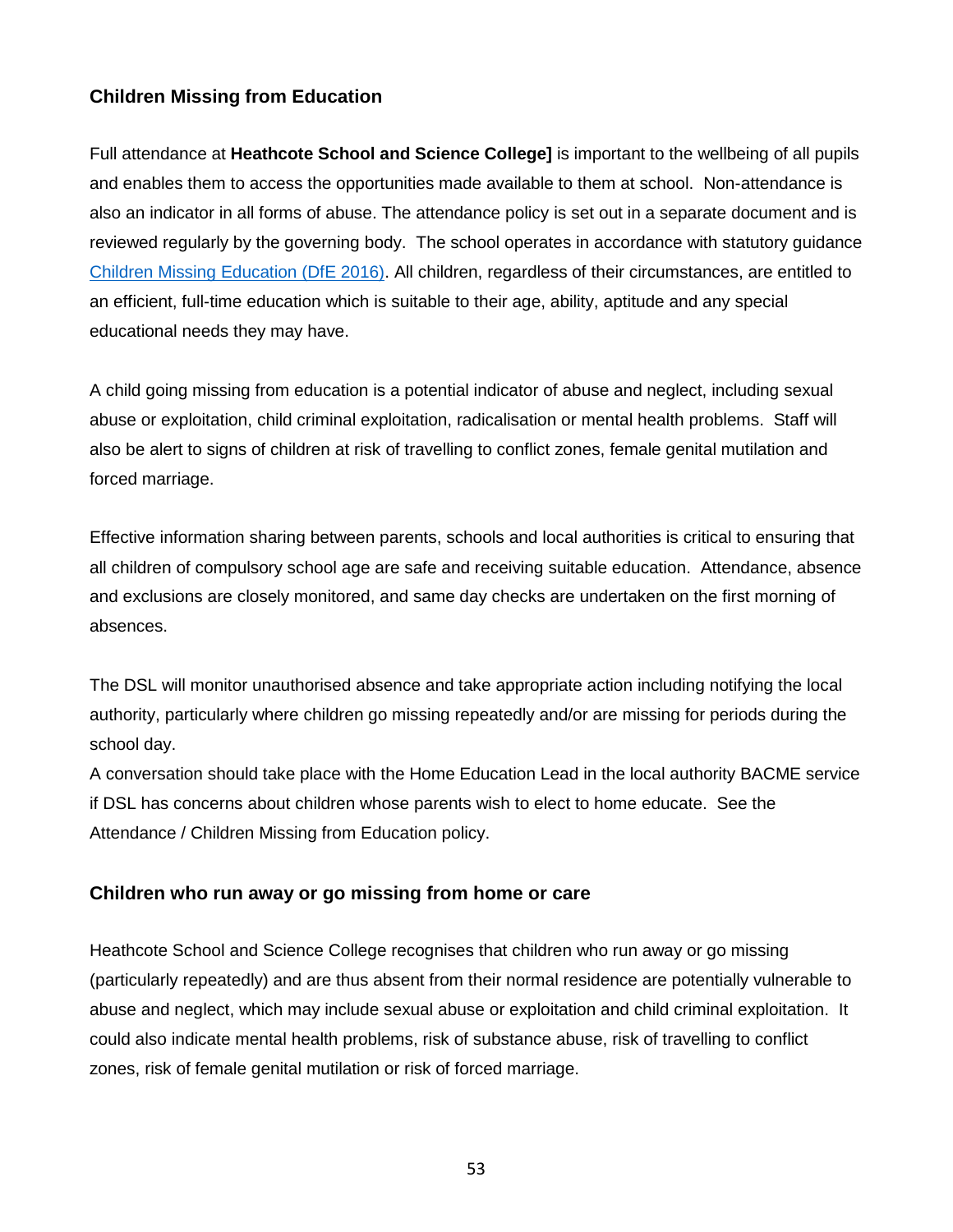[Keeping Children Safe in Education](https://www.gov.uk/government/publications/keeping-children-safe-in-education--2) 2021 highlights that [Statutory Guidance on Children who Run](https://www.gov.uk/government/publications/children-who-run-away-or-go-missing-from-home-or-care)  [Away or go Missing from Home or Care](https://www.gov.uk/government/publications/children-who-run-away-or-go-missing-from-home-or-care) 2014 requires that every child or young person who runs away or goes missing must be offered a Return Home Interview (RHI) within a period of 72 hours of their return. RHIs are intended to ascertain the factors that triggered the young person's absence. Those factors may include difficulties at home, in school and in the community. The short timescale of 72 hours is imposed in order to ensure that the RHI remains relevant to the young person and enables any required action to be initiated at the earliest opportunity. RHIs are undertaken by practitioners who are independent in order to facilitate a discussion with the young person that is as open as possible. As soon as the Local Authority receives notification that a young person has gone missing from home or care, a letter will be sent to parents/carers seeking their consent to an RHI with their son/daughter. Direct contact will then be made with parents/carers and the young person to plan for the interview. In order to fulfil the timescale of within 72 hours, it is essential that all opportunities to interview young people including times during the school/college day are utilised.

#### **Female Genital Mutilation (FGM)**

Female genital mutilation (FGM) is the collective name given to a range of procedures involving the partial or total removal of the external female genitalia for non-medical reasons or other injury to the female genital organs. It has no health benefits and harms girls and women in many ways. The practice, which is most carried out without anaesthetic, can cause intense pain and distress and longterm health consequences, including difficulties in childbirth and risks to the unborn child. FGM is carried out on girls of any age, from newborn to older teenagers and adult women, so school staff are trained to be aware of risk indicators. Many such procedures are carried out abroad and staff should be particularly alert to suspicions or concerns expressed by female pupils about going on a long holiday during the summer vacation period.

The practice is illegal under the [Female Genital Mutilation Act](http://www.legislation.gov.uk/ukpga/2003/31/contents) 2003. Any person found guilty of an offence under the [Female Genital Mutilation Act](http://www.legislation.gov.uk/ukpga/2003/31/contents) 2003 is liable to a maximum penalty of 14 years imprisonment or a fine, or both.

Teachers are subject to a statutory duty defined by Section 5B of the [Female Genital Mutilation Act](http://www.legislation.gov.uk/ukpga/2003/31/contents) 2003 (as inserted by section 74 of the [Serious Crime Act](http://www.legislation.gov.uk/ukpga/2015/9/contents/enacted) 2015) to report to the Police personally where they discover (e.g., by means of a disclosure) that an act of FGM appears to have been carried out on a girl who is aged under 18. This is known as mandatory reporting. Teachers in that situation will record their concerns and inform the DSL, who will support the teacher in making a direct report to the Police.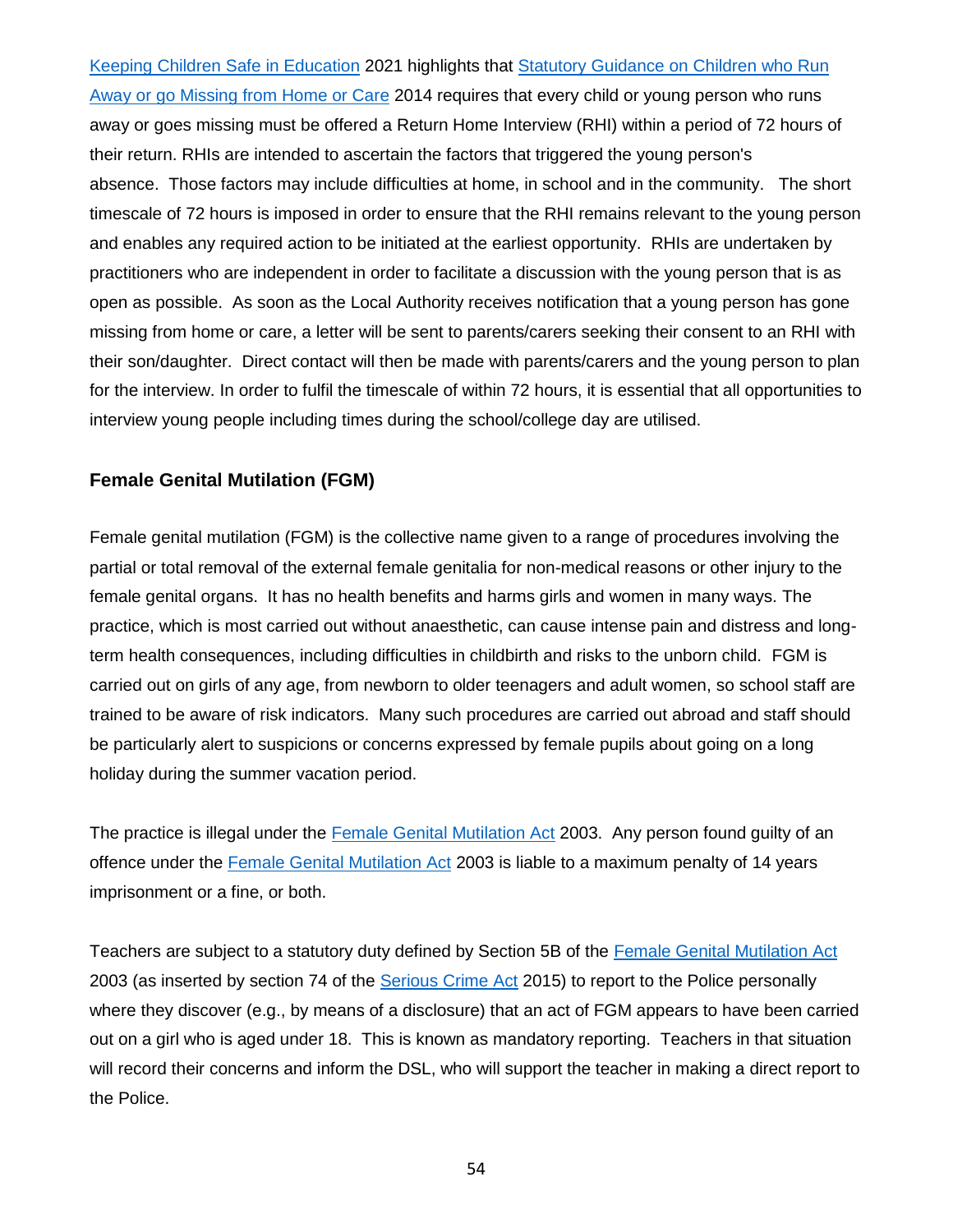### **Forced Marriage**

A forced marriage is a marriage in which a female (and sometimes a male) does not consent to the marriage but is coerced into it. Coercion may include physical, psychological, financial, sexual and emotional pressure. It may also involve physical or sexual violence/harm and abuse. A forced marriage is not the same as an arranged marriage. In an arranged marriage, which is common in several cultures, the families of both spouses take a leading role in arranging the marriage but the choice of whether to accept the arrangement remains with the prospective spouses.

Children may be married at a very young age, and well below the age of consent in England. School staff should be particularly alert to suspicions or concerns raised by a pupil about being taken abroad and not being allowed to return to England. Since June 2014 forcing someone to marry has become a criminal offence in England and Wales under the [Anti-Social Behaviour, Crime and Policing Act](http://www.legislation.gov.uk/ukpga/2014/12/contents/enacted) 2014*.* 

#### **Homelessness**

Being homeless or being at risk of becoming homeless presents a real risk to a child's welfare. The DSL (and any deputies) refer any concerns to the Local Housing Authority so they can raise/progress concerns at the earliest opportunity. Indicators that a family may be at risk of homelessness include household debt, rent arrears, domestic abuse and anti-social behaviour, as well as the family being asked to leave a property. Whilst referrals and or discussion with the Local Housing Authority should be progressed as appropriate, this does not replace a referral into Children's Social Care where a child has been harmed or is at risk of harm.

#### **Prevent: Protecting Children from Radicalisation & Extremism**

All schools and colleges are subject to a duty under section 26 of the [Counter-Terrorism and Security](http://www.legislation.gov.uk/ukpga/2015/6/contents/enacted)  [Act](http://www.legislation.gov.uk/ukpga/2015/6/contents/enacted) 2015 (the CTSA 2015), in the exercise of their functions, to have 'due regard to the need to prevent people from being drawn into terrorism'. This duty is known as the [Prevent duty.](https://www.gov.uk/government/publications/prevent-duty-guidance) Some children are vulnerable to extremist ideology and radicalisation. Protecting children from the risk of radicalisation is part of the school's wider safeguarding duties and is similar in nature to protecting children from other forms of harm and abuse. As such, the DSL is responsible for the school's strategy for protecting children from those risks.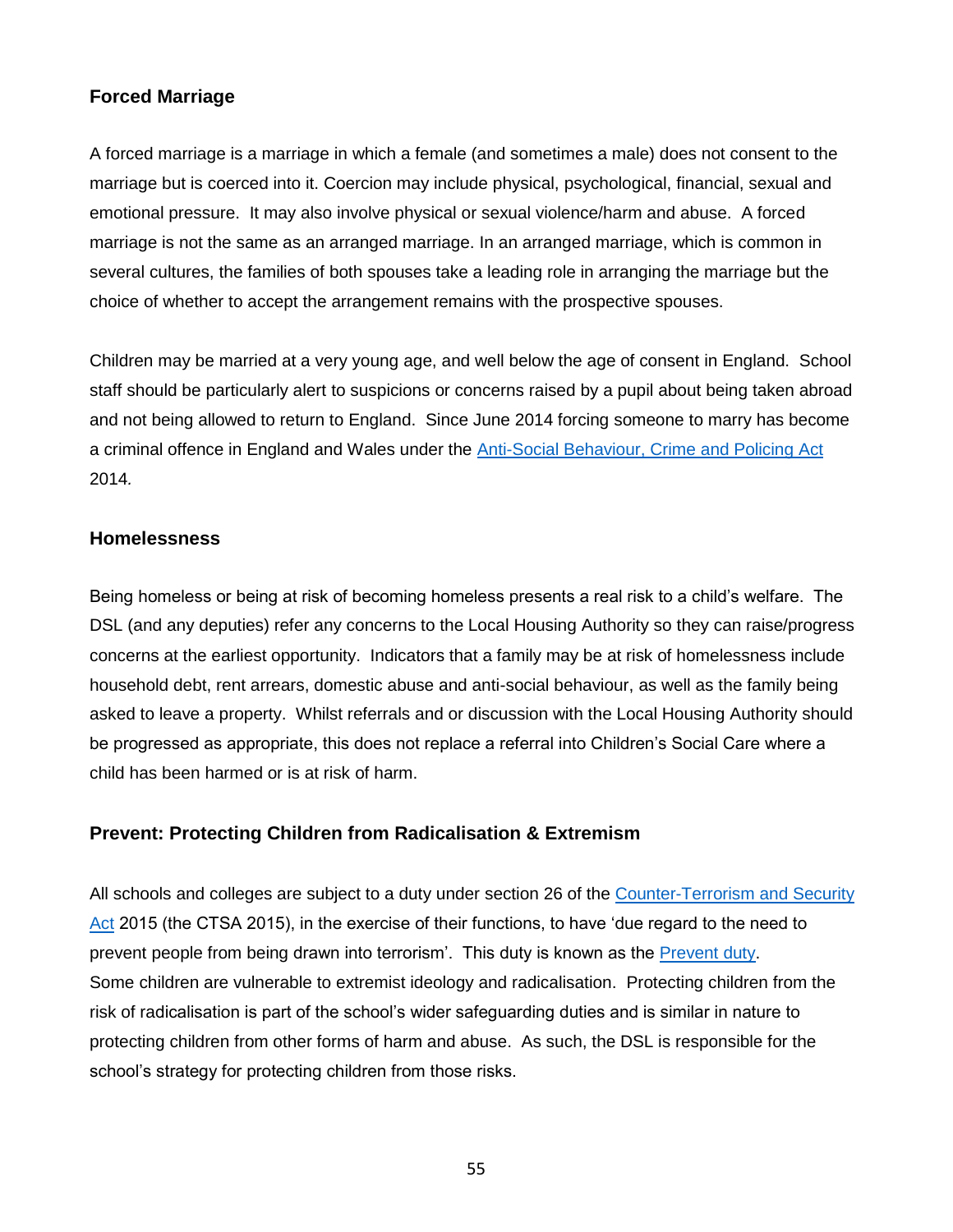Radicalisation refers to the process by which a person comes to support terrorism and extremist ideologies associated with terrorist groups. Extremism is the vocal or active opposition to fundamental values, including the rule of law, individual liberty and the mutual respect and tolerance of different faiths and beliefs. This also includes calling for the death of members of the armed forces. Even very young children have been exposed, in rare circumstances, to extremism at home and elsewhere including online. Terrorism is an action that endangers or causes serious violence to a person/people; causes serious damage to property; or seriously interferes or disrupts an electronic system. The use or threat must be designed to influence the government or to intimidate the public and is made for the purpose of advancing a political, religious or ideological cause.

As children get older, they look for adventure and excitement and they may start to ask questions about their identity and belonging. During that stage of their development they are vulnerable to extremist groups that may claim to offer answers, identity and a social network apparently providing a sense of belonging. Many of those extremist groups make sophisticated use of the internet and social media to target and groom young people. Young people who feel isolated or disaffected in some way are particularly vulnerable to radicalisation as they are other forms of abuse and exploitation.

**Heathcote School and Science College** has defined responsibilities to ensure that children are safe from terrorist and extremist material when accessing the internet in school. During the process of radicalisation, it is possible to intervene to prevent vulnerable people being radicalised. **Heathcote School and Science College** is committed to preventing pupils from being radicalised and drawn into any form of extremism or terrorism. **Heathcote School and Science College** promotes the values of democracy, the rule of law, individual liberty, mutual respect and tolerance of those with different faiths and beliefs by providing pupils with opportunities through the curriculum to discuss issues of religion, ethnicity and culture and learn how to discuss and debate points of view; and by ensuring that all pupils are valued and listened to within school.

Our school recognises the importance of providing a safe space for children to discuss controversial issues; and building their resilience and the critical thinking skills they need in order to challenge extremist perspectives. However, the DSL or DDSL will make appropriate referrals to the Police, PREVENT team and Channel programme in respect of any pupil whose behaviour or comments suggest that they are vulnerable to being radicalised and drawn into extremism and terrorism in order to ensure that children receive appropriate support.

Channel is a voluntary, confidential support programme which focuses on providing support at an early stage to people who are identified as being vulnerable to being drawn into terrorism. Prevent referrals may be considered at the Local Channel panel. The Channel panel is made up of multi-agency professionals who discuss the individuals referred to determine whether they are

56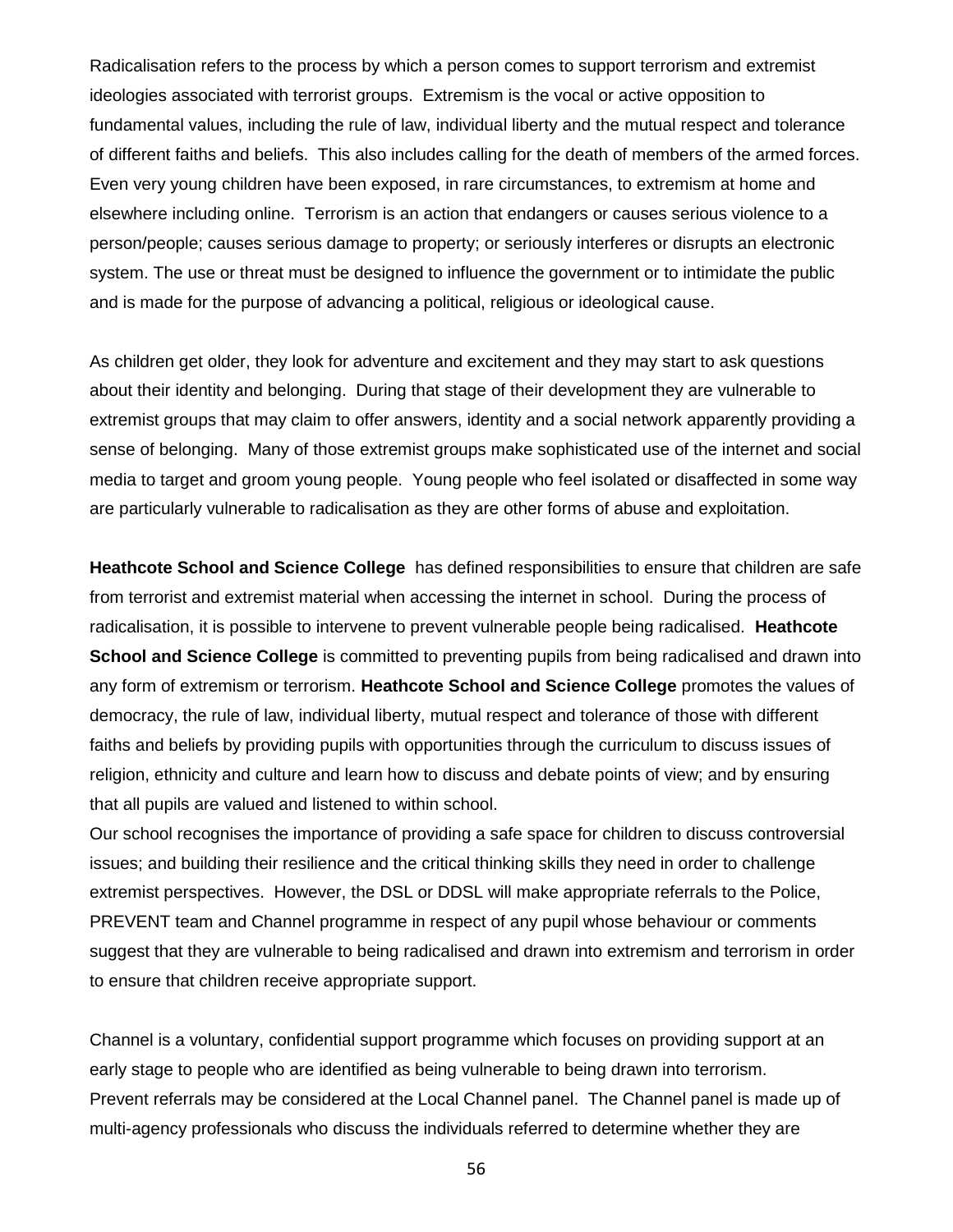vulnerable to being drawn into terrorism and consider the appropriate support required. The DSL may be asked to attend the Channel panel to help with this assessment. An individual's engagement with the programme is entirely voluntary at all stages.

Guidance on Channel is available at: [Channel guidance.](https://www.gov.uk/government/publications/channel-guidance)

The Home Office has developed three e-learning modules:

- [Prevent awareness](https://www.elearning.prevent.homeoffice.gov.uk/prevent_referrals/01-welcome.html) e-learning offers an introduction to the Prevent duty.
- [Prevent referrals](https://www.elearning.prevent.homeoffice.gov.uk/prevent_referrals/01-welcome.html) e-learning supports staff to make Prevent referrals that are robust, informed and with good intention.
- [Channel awareness](https://www.elearning.prevent.homeoffice.gov.uk/channel_awareness/01-welcome.html) e-learning is aimed at staff who may be asked to contribute to or sit on a multi-agency Channel panel.
- [Educate Against Hate](https://educateagainsthate.com/) is a government website designed to support schoolteachers and leaders to help them safeguard their students from radicalisation and extremism.
- The Education and Training Foundation (ETF) hosts the [Prevent for FE and Training.](https://preventforfeandtraining.org.uk/)

## **Private Fostering**

A [private fostering](https://www.gov.uk/government/publications/children-act-1989-private-fostering) arrangement occurs when someone other than a parent or a close relative cares for a child for a period of 28 days or more, with the agreement of the child's parents. It applies to children under the age of 16, or under 18 if the child is disabled. Private fostering occurs in all cultures, including British culture and children may be privately fostered at any age.

Most privately fostered children remain safe and well, but safeguarding concerns have been raised in some cases, so it is important that schools are alert to possible safeguarding issues, including the possibility that a child has been trafficked into the country.

By law, a parent, private foster carer or other persons involved in making a private fostering arrangement must notify Children's Social Care as soon as possible. When the school becomes aware of a private fostering arrangement for a pupil that has not been notified to Children's Social Care, the school will encourage parents and private foster carers to notify Children's Social Care and will share information with Children's Social Care as appropriate.

## **So-called 'honour based' abuse**

So-called 'honour-based' abuse (HBA) encompasses crimes which have been committed to protect or defend the honour of a family and/or community. Such crimes include Female Genital Mutilation (FGM), forced marriage, and practices such as breast ironing. Abuse committed in the context of

57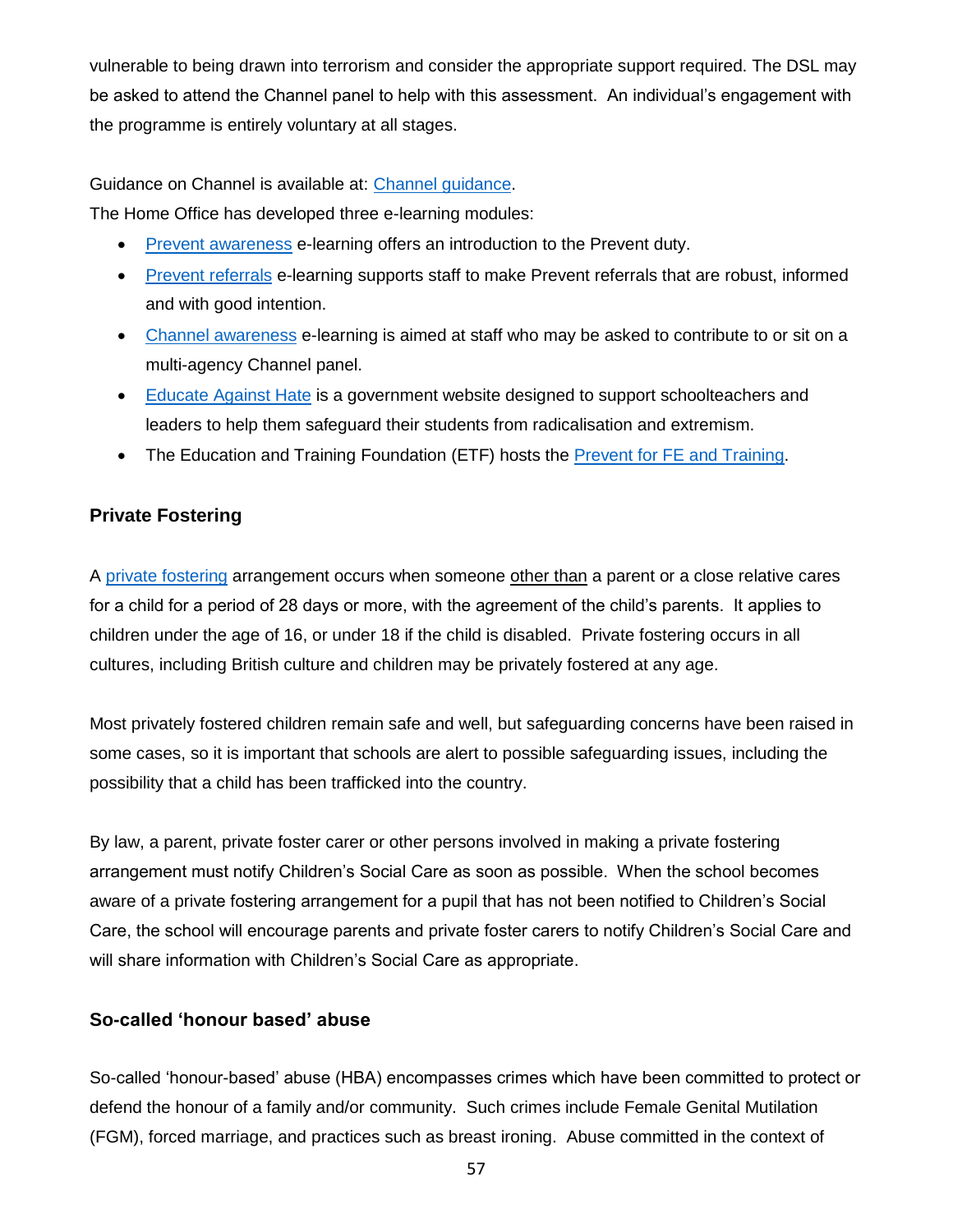preserving 'honour' often involves a wider network of family or community pressure and can include multiple perpetrators. It is important to be aware of this dynamic and additional risk factors when deciding what form of safeguarding action to take.

Staff will be alert to the possibility of a child being at risk of HBA or already having suffered HBA. Regardless of the motivation, staff will record and report any concerns about a child who might be at risk of HBA to the Designated Safeguarding Lead as with any other safeguarding concern. The DSL will consider the need to make a referral to the Police, and/or Children's Social Care as with any other child protection concern; and may also contact the Forced Marriage Unit for advice as necessary.

### **Bullying and peer on peer abuse**

**Heathcote School and Science College** believes that all children have a right to attend school and learn in a safe environment. Children should be free from harm, both from adults and other students in the school.

Children may be harmed by other children or young people; research suggests that 30% of child abuse is perpetrated by those under 18.

All staff recognise that children can abuse their peers and are trained to understand and implement the school's policy and procedures regarding peer on peer abuse. All peer on peer abuse is unacceptable and will be taken seriously. Advice and guidance has been produced [Preventing and](https://assets.publishing.service.gov.uk/government/uploads/system/uploads/attachment_data/file/623895/Preventing_and_tackling_bullying_advice.pdf) 

#### [Tackling Bullying](https://assets.publishing.service.gov.uk/government/uploads/system/uploads/attachment_data/file/623895/Preventing_and_tackling_bullying_advice.pdf)

It is most likely to include, but is not limited to:

- bullying (including cyberbullying);
- physical abuse such as hitting, kicking, shaking, biting, hair pulling, or otherwise causing physical harm;
- sexual violence/harm, such as rape, assault by penetration and sexual assault;
- sexual harassment, such as sexual comments, remarks, jokes and online sexual harassment, which may be stand-alone or part of a broader pattern of abuse;
- sexting including pressuring another person to send a sexual image or video content (also known as youth produced sexual imagery);
- Up skirting, is where someone takes a picture under a person's clothing (not necessarily a skirt) without their permission and or knowledge, with the intention of viewing their genitals or buttocks (with or without underwear) to obtain sexual gratification, or cause the victim humiliation, distress or alarm. It is a criminal offence, which comes under The Voyeurism (Offences) Act 2019. Anyone of any gender, can be a victim;
- teenage relationship abuse defined as a pattern of actual or threatened acts of physical, sexual or emotional abuse, perpetrated against a current or former partner;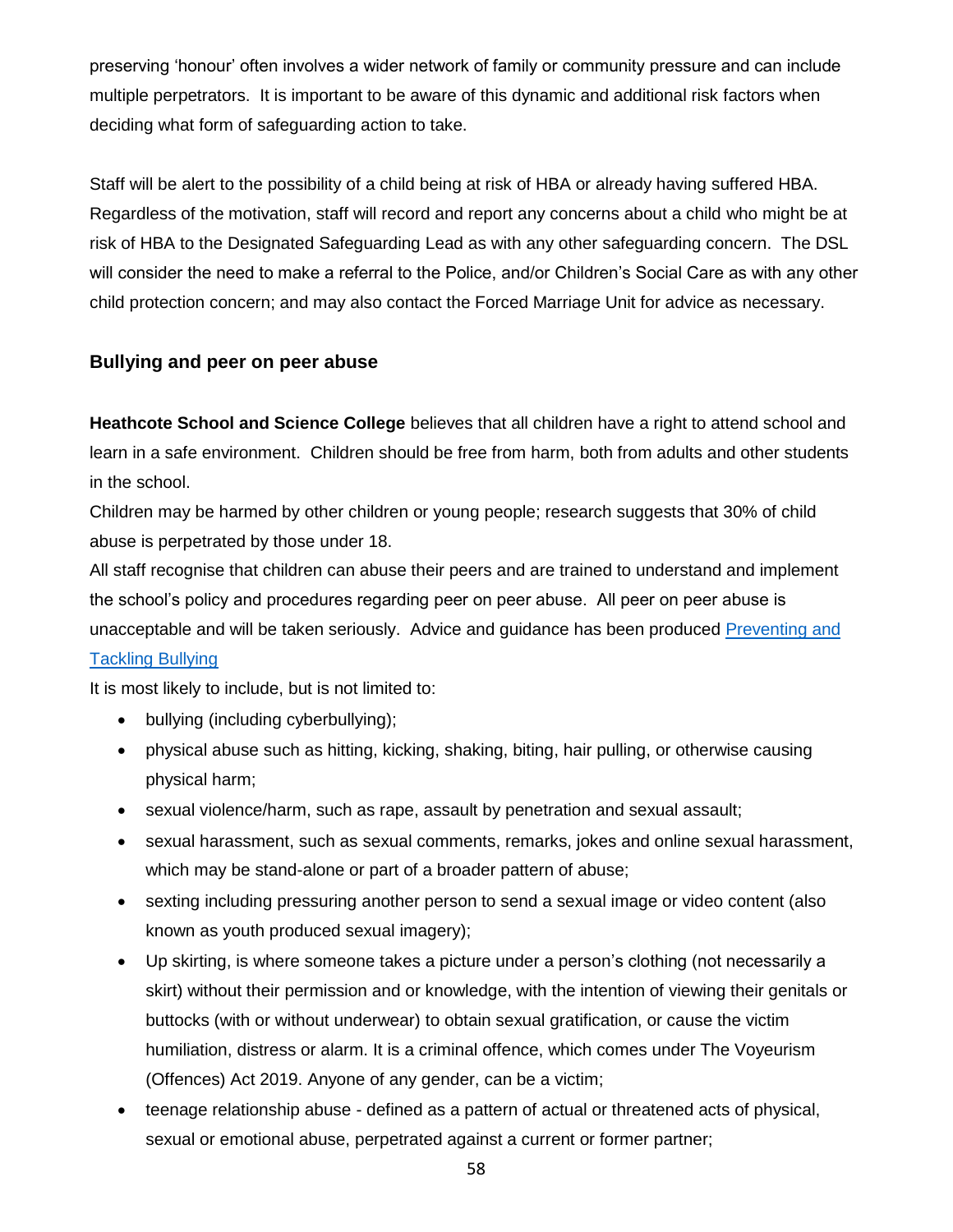- initiation/hazing used to induct newcomers into an organisation such as sports team or school groups by subjecting them to a series of potentially humiliating, embarrassing or abusing trials which promote a bond between them; and
- prejudiced behaviour a range of behaviours which causes someone to feel powerless, worthless or excluded and which relates to prejudices around belonging, identity and equality, prejudices linked to disabilities, special educational needs, ethnic, cultural and religious backgrounds, gender and sexual identity.

Bullying is a very serious issue that can cause children considerable anxiety and distress. At its most serious level, bullying can have a disastrous effect on a child's well-being and in very rare cases has been a feature in the suicide of some young people. All incidences of bullying, including cyberbullying and prejudice-based bullying should be reported and will be managed through the school's anti-bullying procedures.

All pupils and parents receive a copy of the procedures on joining the school and the subject of bullying is addressed at regular intervals in PSHE education. All members of staff receive a copy of the school's behaviour policy, which contains the anti-bullying procedures, as part of their induction and are trained to be aware of the harm caused by bullying and to respond to all incidents of bullying and peer on peer abuse proactively.

Abuse is abuse and will not be tolerated, minimised or dismissed as 'banter'; 'just having a laugh'; 'part of growing up'; 'boys being boys'; or 'girls being girls. It is important for the [ Heathcote School and Science College ] to consider the wider environmental factors and context within which peer on peer abuse occurs.

The **Heathcote School and Science College** will also consider the potential for the impact of the incident to extend further than the school /college's local community (e.g. for images or content to be shared around neighbouring schools/colleges) and for a victim (or alleged perpetrator) to become marginalised and excluded by both online and offline communities.

There is also the strong potential for repeat victimisation in the future if abusive content continues to exist somewhere online. Online concerns can be especially complicated. Support is available from The UK Safer Internet Centre at 0344 381 4772 and [helpline@saferinternet.org.uk](mailto:helpline@saferinternet.org.uk) and the Internet Watch Foundation at<https://www.iwf.org.uk/>

59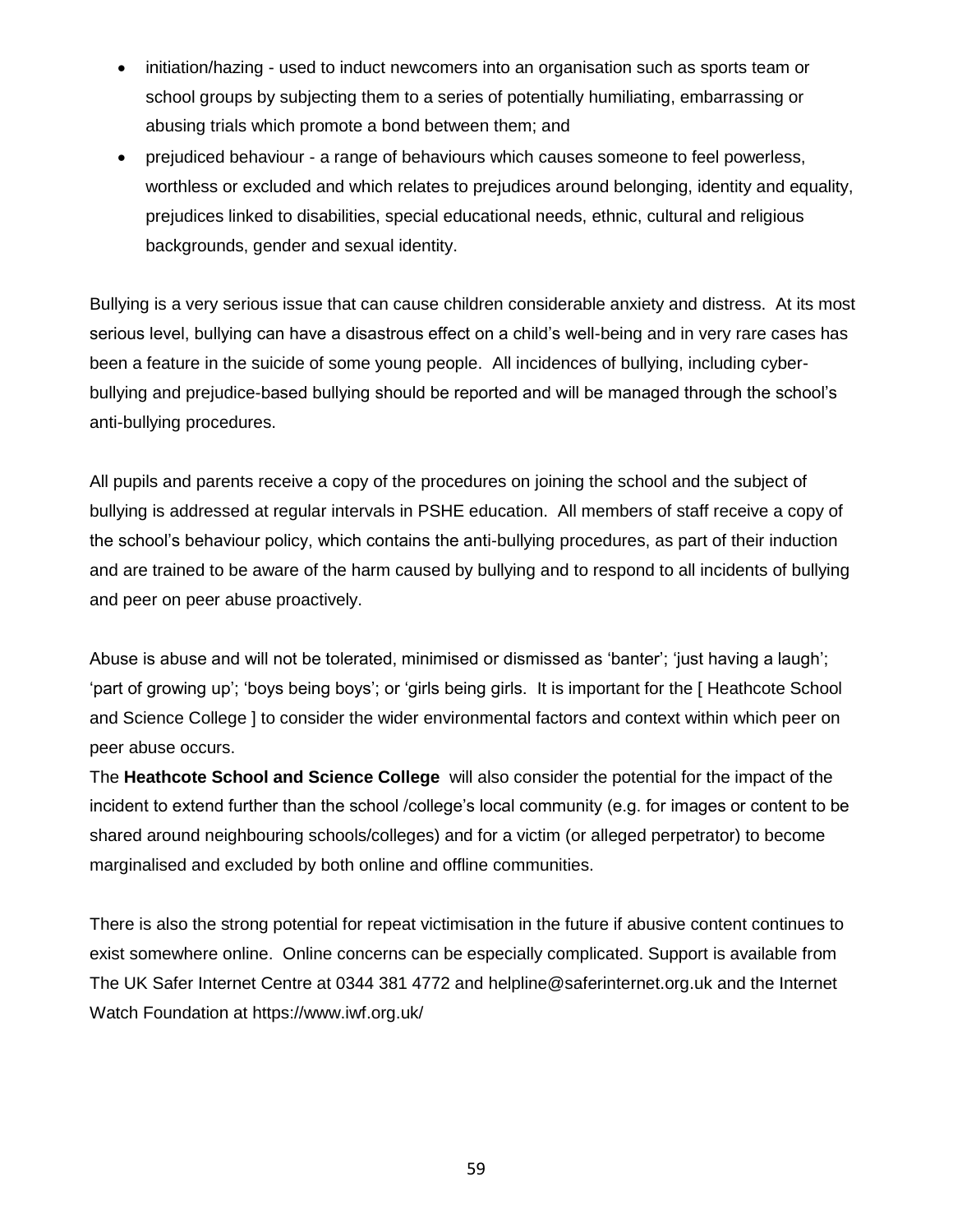#### **Sexual violence/harm/and sexual harassment**

Sexual violence/harm, sexual harm and sexual harassment can occur between two children of any age and gender and between children of the opposite or the same gender. They can also occur through a group of children sexually assaulting or sexually harassing a single child or group of children. Staff are aware of sexual violence/harm and the fact children can, and sometimes do, abuse their peers in this way. Sexual violence/harm and sexual harassment exist on a continuum and may overlap, they can occur online and offline (both physically and verbally) and are never acceptable.

Children who are victims of sexual violence/harm and sexual harassment will likely find the experience stressful and distressing. This will, likely, adversely affect their educational attainment. While it is important that all victims are taken seriously and offered appropriate support, staff are trained to be aware that it is more likely that girls, children with SEND and LGBT children are at greater risk of sexual violence/harm and sexual harassment and more likely it will be perpetrated by boys.

When referring to sexual violence/harm, this policy uses the definitions of sexual offences in the Sexual Offences Act 2003 as follows:

- Rape: A person (A) commits an offence of rape if: he intentionally penetrates the vagina, anus or mouth of another person (B) with his penis, B does not consent to the penetration and A does not reasonably believe that B consents.
- Assault by Penetration: A person (A) commits an offence if: s/he intentionally penetrates the vagina or anus of another person (B) with a part of her/his body or anything else, the penetration is sexual, B does not consent to the penetration and A does not reasonably believe that B consents.
- Sexual Assault: A person (A) commits an offence of sexual assault if: s/he intentionally touches another person (B), the touching is sexual, B does not consent to the touching and A does not reasonably believe that B consents.

Consent is about having the freedom and capacity to choose. Consent to sexual activity may be given to one sort of sexual activity but not another, e.g.to vaginal but not anal sex or penetration with conditions, such as wearing a condom. Consent can be withdrawn at any time during sexual activity and each time activity occurs. Someone consents to vaginal, anal or oral penetration only if s/he agrees by choice to that penetration and has the freedom and capacity to make that choice.

• A child under the age of 13 can never consent to any sexual activity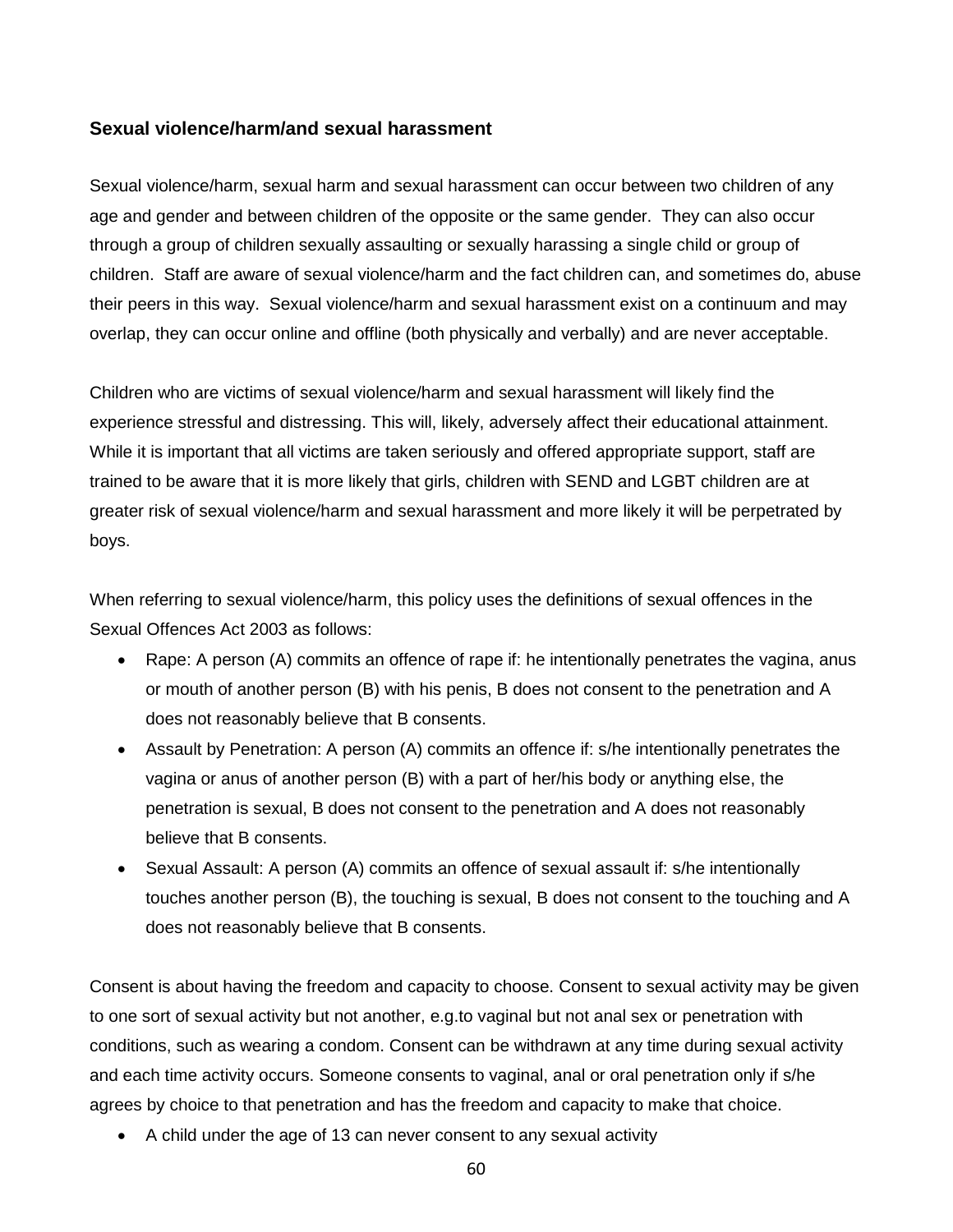- A child under 18 cannot consent to any sexual activity with a person in a position of trust
- The age of consent is 16.
- Sexual intercourse without consent is rape.

Sexual harassment is 'unwanted conduct of a sexual nature' that can occur online and offline. Sexual harassment is likely to: violate a child's dignity, and/or make them feel intimidated, degraded or humiliated and/or create a hostile, offensive or sexualised environment. Online sexual harassment may happen on its own or as part of a wider pattern of sexual harassment and/or sexual violence/harm.

Sexual harassment creates an atmosphere that, if not challenged, can normalise inappropriate behaviours and provide an environment that may lead to sexual violence/harm. **Heathcote School and Science College** therefore recognise the importance of recognising the nature of, identifying and challenging sexual violence/harm and sexual harassment in its wider approach to safeguarding and promoting the welfare of children; through policies; and through the curriculum. All staff recognise the importance of:

- making clear that sexual violence/harm and sexual harassment is not acceptable, will never be tolerated and is not an inevitable part of growing up
- not tolerating or dismissing sexual violence/harm or sexual harassment as "banter", "part of growing up", "just having a laugh" or "boys being boys"
- challenging behaviours (potentially criminal in nature), such as grabbing bottoms, breasts and genitalia, flicking bras, lifting skirts and up skirting.
- Dismissing or tolerating such behaviours risks normalising them.

The school will respond to reports in accordance with Part 5 of [Keeping Children Safe in Education](https://www.gov.uk/government/publications/keeping-children-safe-in-education--2) 2021*.* Schools may also find it useful to refer to the Farrer peer [on peer abuse toolkit.](https://www.farrer.co.uk/globalassets/clients-and-sectors/safeguarding/farrer--co-safeguarding-peer-on-peer-abuse-toolkit-2019.pdf) All responses to reports of sexual violence/harm will be subject to an immediate risk and needs assessment undertaken by the DSL (or a deputy), using their professional judgement and supported by other agencies, such as children's social care and the Police. The need for a risk and needs assessment in relation to reports of sexual harassment will be considered on a case-by-case basis.

#### **Risk Assessment**

- The risk and needs assessment will consider:
	- o the victim, especially their protection and support;
	- $\circ$  the alleged perpetrator/s (if she/he/they attend the same school/college); and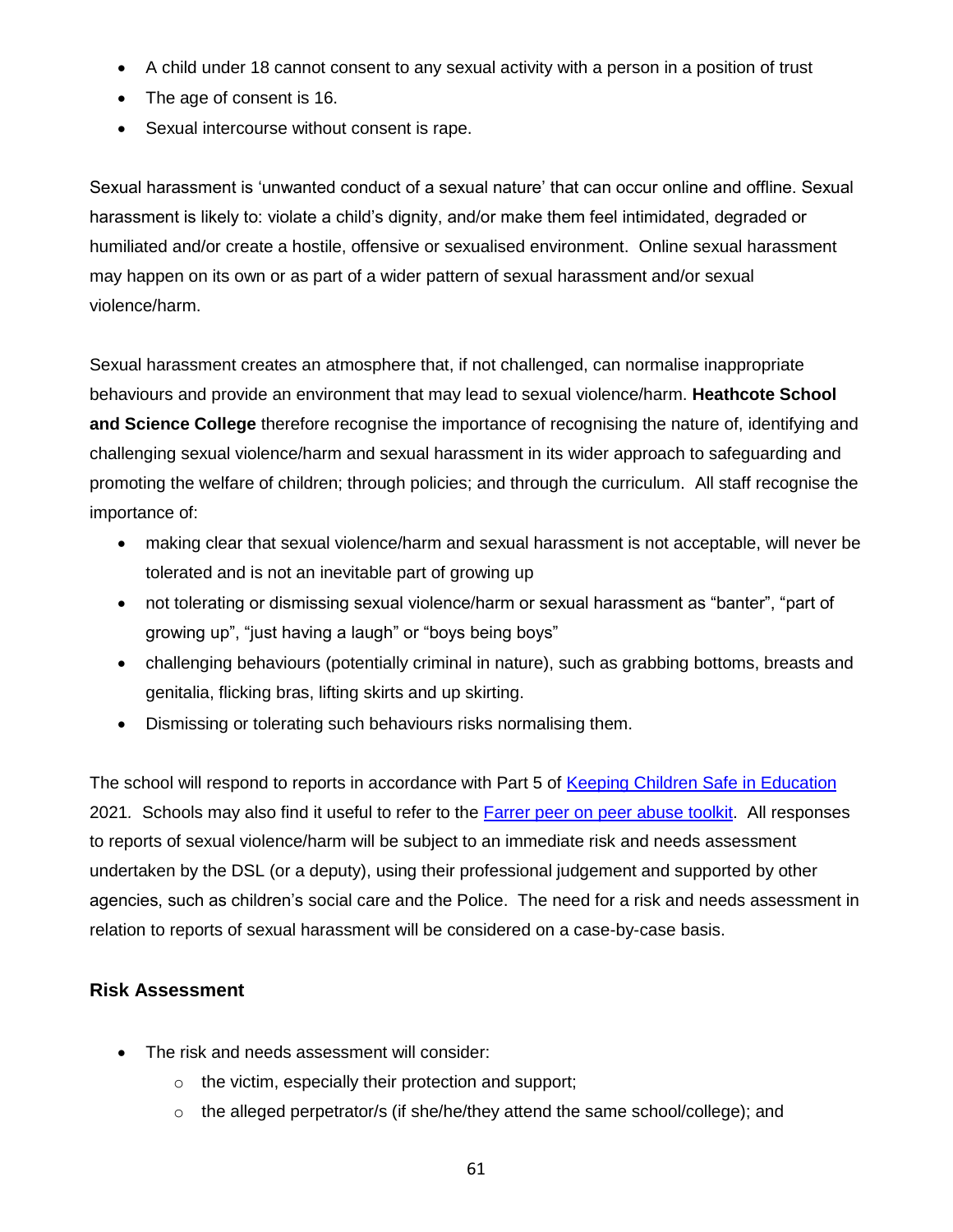- $\circ$  all the other children (and, if appropriate, adult students and staff) at the school or college, especially any actions that are appropriate to protect them.
- The DSL or DDSL should ensure they are engaging with children's social care and specialist services as required.
- Police are notified when a crime may have occurred.
- Where there has been a report of sexual violence/harm, it is likely that professional risk assessments by social workers and or sexual violence/harm specialists will be required.

# **Action following a report of sexual violence, harm and/ or sexual harassment - what to consider**

The designated safeguarding lead (or deputy) is likely to have a complete safeguarding picture and will therefore be the most appropriate person to lead the school/college's initial response. Important considerations will include:

- the wishes of the victim in terms of how they want to proceed. This is especially important in the context of sexual violence/harm and sexual harassment. Victims will be given as much control as is reasonably possible over decisions regarding how any investigation will be progressed and any support that they will be offered. However, if the victim asks the school/college not to tell anyone about the sexual violence/harm or sexual harassment, the DSL (or a deputy) will have to balance the victim's wishes against their duty to protect the victim and other children. It is likely to be justified and lawful to share the information if doing so is in the public interest, e.g. to protect the victim and other young people from harm and to promote the welfare of children;
- the nature of the alleged incident(s), including whether a crime may have been committed and consideration of harmful sexual behaviour;
- the ages of the children involved;
- the developmental stages of the children involved;
- any power imbalance between the children. For example, is the alleged perpetrator significantly older, more mature or more confident? Does the victim have a disability or learning difficulty?
- if the alleged incident is a one-off or a sustained pattern of abuse;
- whether there are ongoing risks to the victim, other children, adult students or school/college staff;
- informing parents/carers unless this would put the victim at greater risk);
- only sharing information with those staff who need to know in order to support the children involved and/or be involved in any investigation. For instance, vocational staff may be asked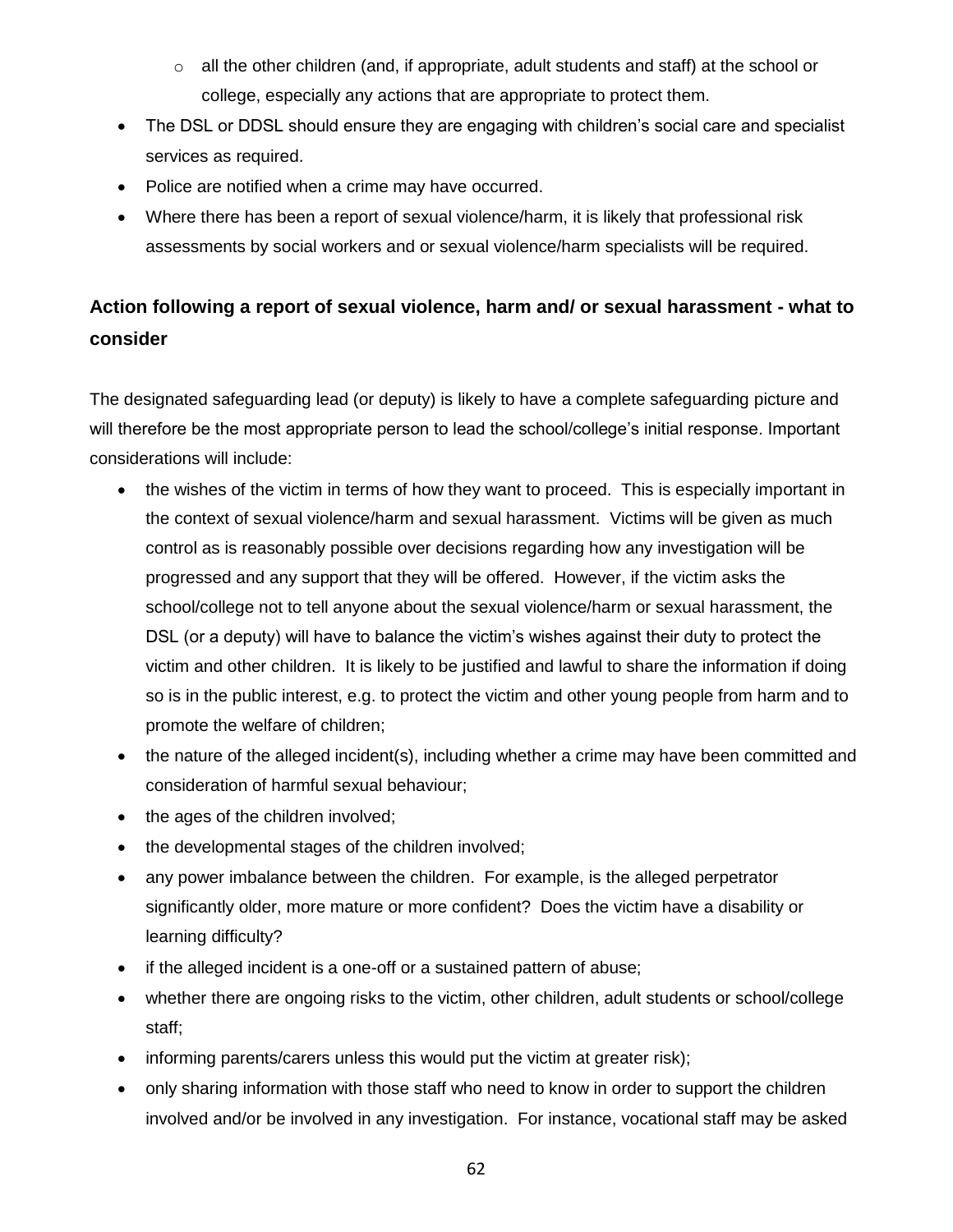to monitor the victim's welfare without needing to know that they are a victim of sexual violence/harm or harassment.

# **Children sharing a classroom - initial considerations following a report of sexual violence/harm/harassment**

Any report of sexual violence/harm or harassment is likely to be traumatic for the victim. However, reports of rape and assault by penetration are likely to be especially difficult regarding the victim and proximity with the alleged perpetrator is likely to be especially distressing. Whilst the school/college establishes the facts of the case and starts the process of liaising with Children's Social Care and the Police, the alleged perpetrator will usually be removed from any classes they share with the victim. Consideration will also be given to how best to keep the victim and alleged perpetrator a reasonable distance apart on school/college premises and on transport to and from the school/college, where appropriate. These actions are in the best interests of both children and should not be perceived to be a judgment on the guilt of the alleged perpetrator.

For other reports of sexual violence/harm and sexual harassment, the proximity of the victim and alleged perpetrator and considerations regarding shared classes, sharing school/college premises and transport, will be considered immediately. In all cases, the wishes of the victim, the nature of the allegations and the protection of all children in the school or college will be especially important when considering any immediate actions.

## **Youth produced sexual imagery YPSI) or 'sexting'**

The school will act in accordance with advice endorsed by DfE [Sexting in schools and colleges:](https://assets.publishing.service.gov.uk/government/uploads/system/uploads/attachment_data/file/609874/6_2939_SP_NCA_Sexting_In_Schools_FINAL_Update_Jan17.pdf)  [responding to incidents and safeguarding young people](https://assets.publishing.service.gov.uk/government/uploads/system/uploads/attachment_data/file/609874/6_2939_SP_NCA_Sexting_In_Schools_FINAL_Update_Jan17.pdf) [\(UK Council for Child Internet Safety](https://www.gov.uk/government/groups/uk-council-for-child-internet-safety-ukccis) 2017). All incidents of youth produced sexual imagery (YPSI) will be dealt with as safeguarding concerns. The primary concern always will be the welfare and protection of the young people involved. Young people (under 18) who share sexual imagery of themselves or their peers are breaking the law. Still, authorities will avoid criminalising young people unnecessarily.

All incidents of YPSI should be reported to the DSL. If there is a YPSI issue in relation to a device (e.g., mobile phone, tablet, digital camera), the member of staff will secure the device (i.e., it should be confiscated). This is consistent with DfE advice [Searching, Screening and Confiscation -](https://assets.publishing.service.gov.uk/government/uploads/system/uploads/attachment_data/file/674416/Searching_screening_and_confiscation.pdf) Advice [for headteachers, school staff and governing bodies](https://assets.publishing.service.gov.uk/government/uploads/system/uploads/attachment_data/file/674416/Searching_screening_and_confiscation.pdf) 2018*.* Staff will not look at (unless directed to do so by police), copy or print any indecent images as this would be a criminal offence. The confiscated device will be passed immediately to the DSL. The DSL will discuss the concerns with appropriate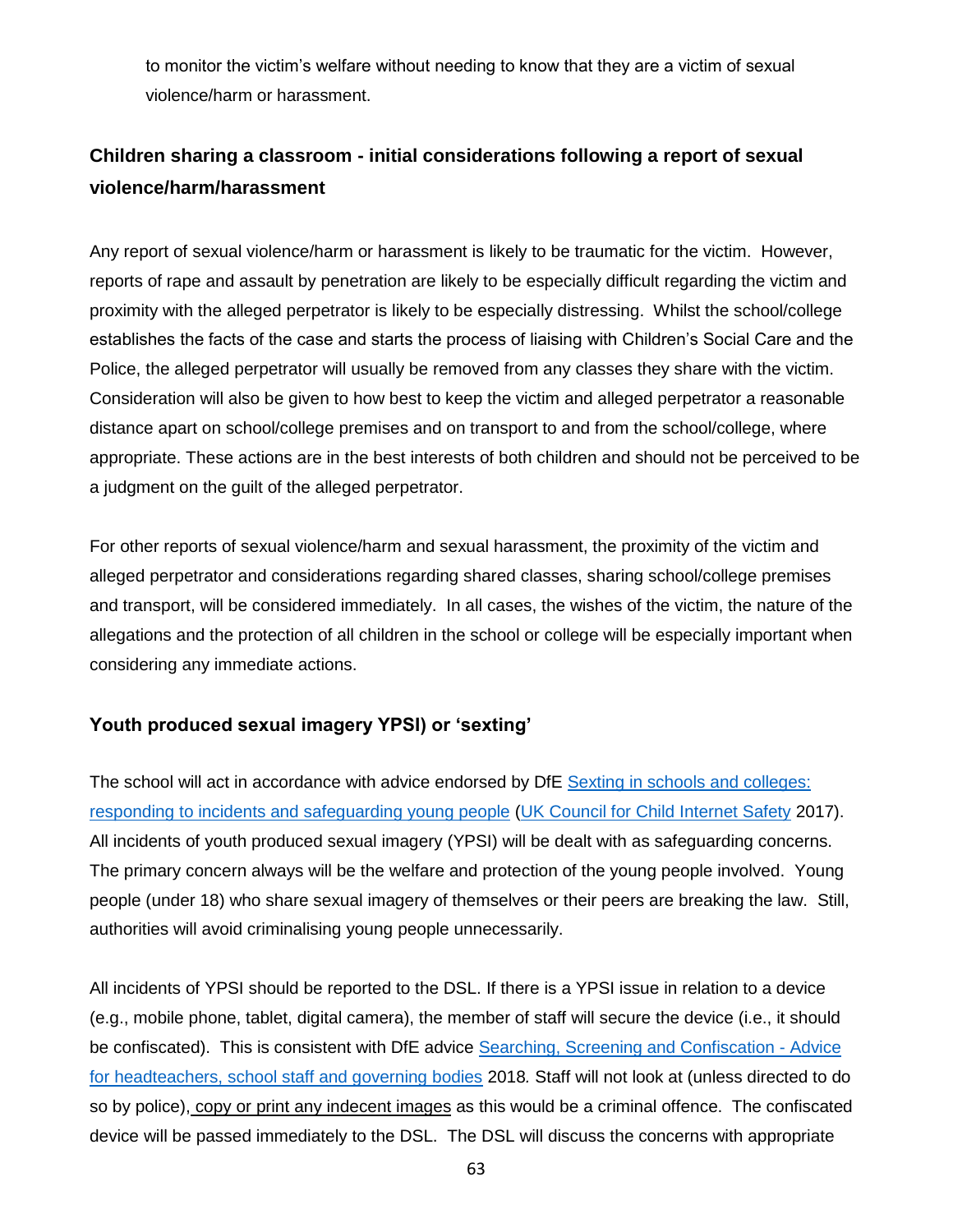staff and speak to young people involved as appropriate. Parents/carers will be informed at an early stage and involved in the process unless there is good reason to believe that involving parents would put the young person at risk of harm. If, at any point in the process, there is concern that a young person has been harmed or is at risk of harm a referral will be made to Children's Social Care and/or the Police via the MASH immediately. The Police will always be informed when there is reason to believe that indecent images involve sexual acts and any child in the imagery is under 13 years of age.

The DSL will make a judgement about whether a reported YPSI incident is experimental (e.g., a child sending an image to a child with whom they are romantically involved) or aggravated. Aggravated incidents involve criminal or abusive elements beyond the creation, sending or possession of sexual images created by young people. These include possible adult involvement or criminal or abusive behaviour by young people such as sexual abuse, extortion, threats, malicious conduct arising from personal conflicts, or creation or sending or showing of images without the knowledge or against the will of a young person who is pictured. Aggravated incidents of sexting will be referred to MASH.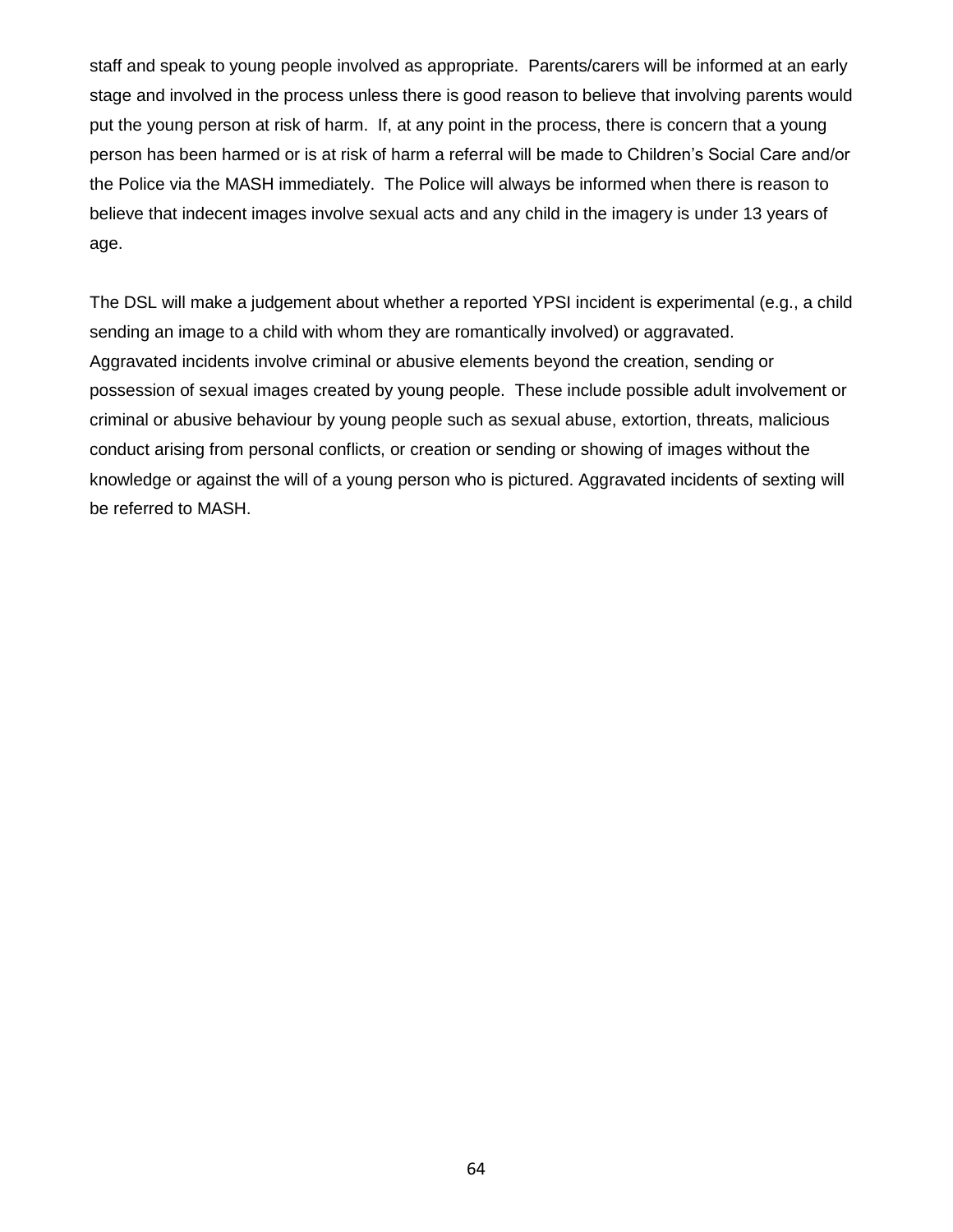# **Appendix 2 Thresholds for Social Care Intervention**



#### **Level 1 – Universal**

Universal services are key partners in the delivery of a preventative approach to improving outcomes for children and young people. Services delivered at the universal level meet the needs of most children and young people. These 'universal services' are those services (sometimes also referred to as mainstream services) that are provided to or are routinely available to, all children and their families. Universal services are designed to meet the sorts of needs that should enhance the lives and wellbeing of all our children.

Most children will not require intervention beyond the universal level of support within the borough available to all children – these will not require social care intervention.

#### **Level 2 – Vulnerable**

Vulnerable needs requiring targeted support, when the needs of the child can no longer be fully met within Universal provision. These children and their families may have low level additional needs that are likely to be short term and that are sometimes known but unmet. In this context, a Common Assessment should be completed with the family and child or young person. At this point the Team around the Child and Family processes should commence if support is required from more than one professional service. The team is coordinated by a Lead Professional to provide a consistent link for the family.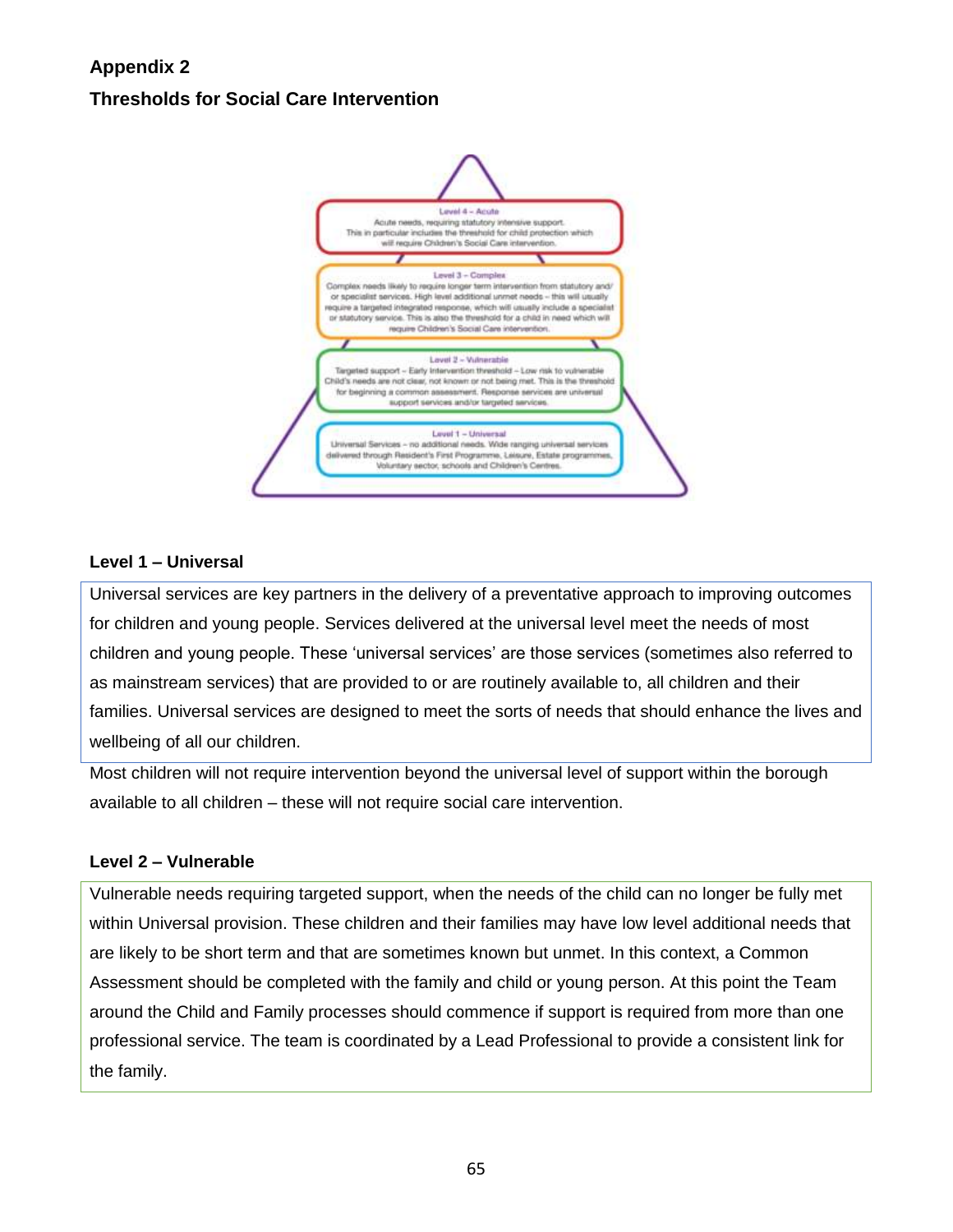WF [Early Help and Threshold Criteria for Intervention](https://branding.walthamforest.gov.uk/Documents/Early-Help-and-Threshold-Criteria-for-Intervention.pdf) lays out the agreed thresholds for intervention at different levels of risk to children and young people within Waltham Forest. Early Help intervention requires parental consent and engagement. Providing early help is more effective in promoting the welfare of children than reacting later. The aim is to prevent further issues arising and current issues escalating.

In cases where consent is not given for an early help assessment, practitioners should consider how the needs of the child might be met. If at any time it is considered that the child may be a child in need, or that the child has suffered significant harm or is likely to do so, a referral should be made immediately to [MASH.](https://directory.walthamforest.gov.uk/kb5/walthamforest/directory/advice.page?id=HztREMmHJIg)

#### **Level 3 – Complex**

For children and young people whose needs are complex, the lead professional will be a social worker who will work closely with the child and family to ensure a single assessment and deliver the right support and intervention. These children will be eligible for social care services, outlined in a Children in Need plan, because they are at risk of moving to a higher threshold for intervention from specialist services. In most cases the social worker will act as the lead professional to coordinate the work of all agencies with the child and family. "Asset" is the risk assessment tool used to assess the likelihood of a Young Person going on to commit an offence and to identify what areas of work need to be undertaken to reduce this risk.

Section 17 of the [Children Act 1989](https://assets.publishing.service.gov.uk/government/uploads/system/uploads/attachment_data/file/737289/Keeping_Children_Safe_in_Education_Sept_2018.pdfhttps:/www.legislation.gov.uk/ukpga/1989/41/contents) places a general duty on every Local Authority to safeguard and promote the welfare of children living within their area who are in need and to promote the upbringing of such children, wherever possible by their families, through providing an appropriate range of services. A child in need is defined under the Children Act 1989 as a child who is unlikely to achieve or maintain a reasonable level of health or development, or whose health and development is likely to be significantly or further impaired, without the provision of services; or a child who is disabled. Local authorities are required to provide services for children in need for the purposes of safeguarding and promoting their welfare. Children in need may be assessed under section 17 of the Children Act 1989.

#### **Level 4 – Acute**

Acute Specialist Services are required where the needs of the child or young person are so great that statutory and /or specialist help, and intervention is required to keep them safe or to ensure their continued development. These span the multi-agency partnership including; Children's Social Care, Child and Adolescent Mental Health Services and Level 3 and 4 Youth Offending Services. By effective integrated working in Waltham Forest, we aim to reduce the escalation of those children and families requiring targeted support to prevent more children requiring specialist and statutory interventions. To ensure the right support, in the right place at the right time.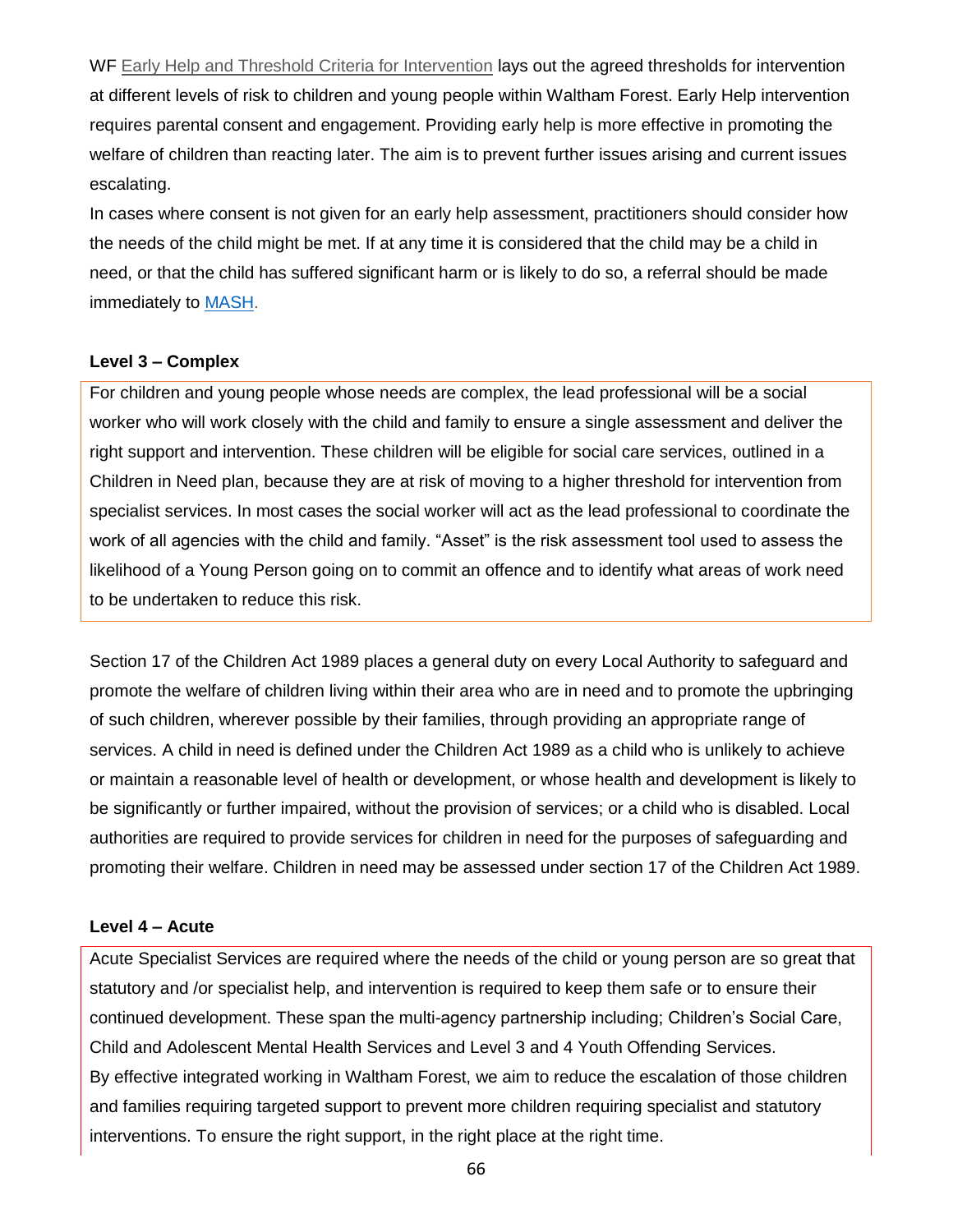In Waltham Forest we are developing a confident integrated workforce with a common core of knowledge and understanding to support and intervene effectively to safeguard children young people and families.

A very small number of children for whom targeted support will not be enough will have more significant and acute needs which meet the threshold for Stage 4 intervention. This includes children who are experiencing significant harm or where there is a likelihood of significant harm and children at risk of removal from home.

s47 or Child Protection intervention is the process for children where there is reasonable cause to suspect that the child is suffering or likely to suffer significant harm (this includes immediate protection for children at serious risk of harm).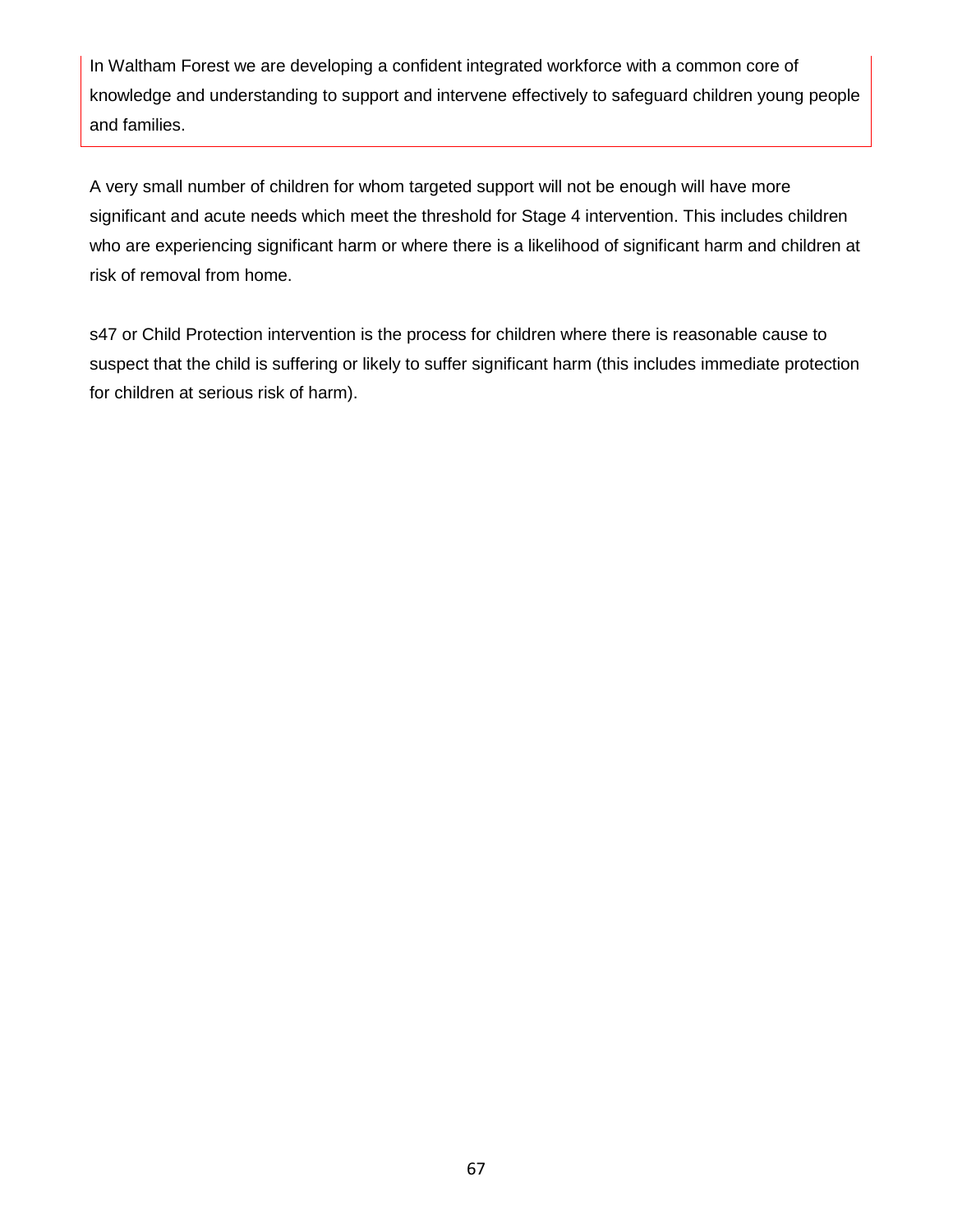## **Appendix 3**

## **Designated Safeguarding Lead**

A Designated Safeguarding Lead (DSL) is a member of the Senior Leadership Team, appointed to support the management of safeguarding cases within **Heathcote School and Science College**. The DSL should take lead responsibility for safeguarding and child protection (including online safety). The DSL should be given the time, funding, training, resources and support undertake duties as listed below. Whilst the activities of the DSL can be delegated to DDSLs, the ultimate lead responsibility for child protection remains with the DSL, this lead responsibility should not be delegated.

The DSL and DDSL should undergo training to provide them with the knowledge, skills and confidence required to carry out the role. This training should be updated every two years. In addition to the training, DSLs and DDSLs should update their knowledge and skills at regular intervals and at least annually. The Deputy Designated Safeguarding Lead/s (DDSL) are trained to the same level as the DSL and can take over seamlessly in the event of the DSL being absent.

During term time, the DSL and/or DDSL should always be available (during **Heathcote School and Science College** hours) for staff in the **Heathcote School and Science College** to support and/or discuss any safeguarding concerns.

A duty rota will be organised to provide staff with advice, information and signposting out of hours and over weekends / school holidays in the event of an emergency.

The DSL role includes, but is not limited by, the following:

## **Management of referrals**

- Refer cases of suspected abuse to children's social care and police as appropriate. [NPCC-](https://www.npcc.police.uk/documents/Children%20and%20Young%20people/When%20to%20call%20the%20police%20guidance%20for%20schools%20and%20colleges.pdf)[When to call the police](https://www.npcc.police.uk/documents/Children%20and%20Young%20people/When%20to%20call%20the%20police%20guidance%20for%20schools%20and%20colleges.pdf) should help DSLs to understand when they should consider calling the police and what to expect when they do.
- Refer cases to the Channel programme where there is a radicalisation concern as appropriate.
- Refer cases where a person is dismissed or left due to risk/harm to a child to the Disclosure and Barring Service as appropriate.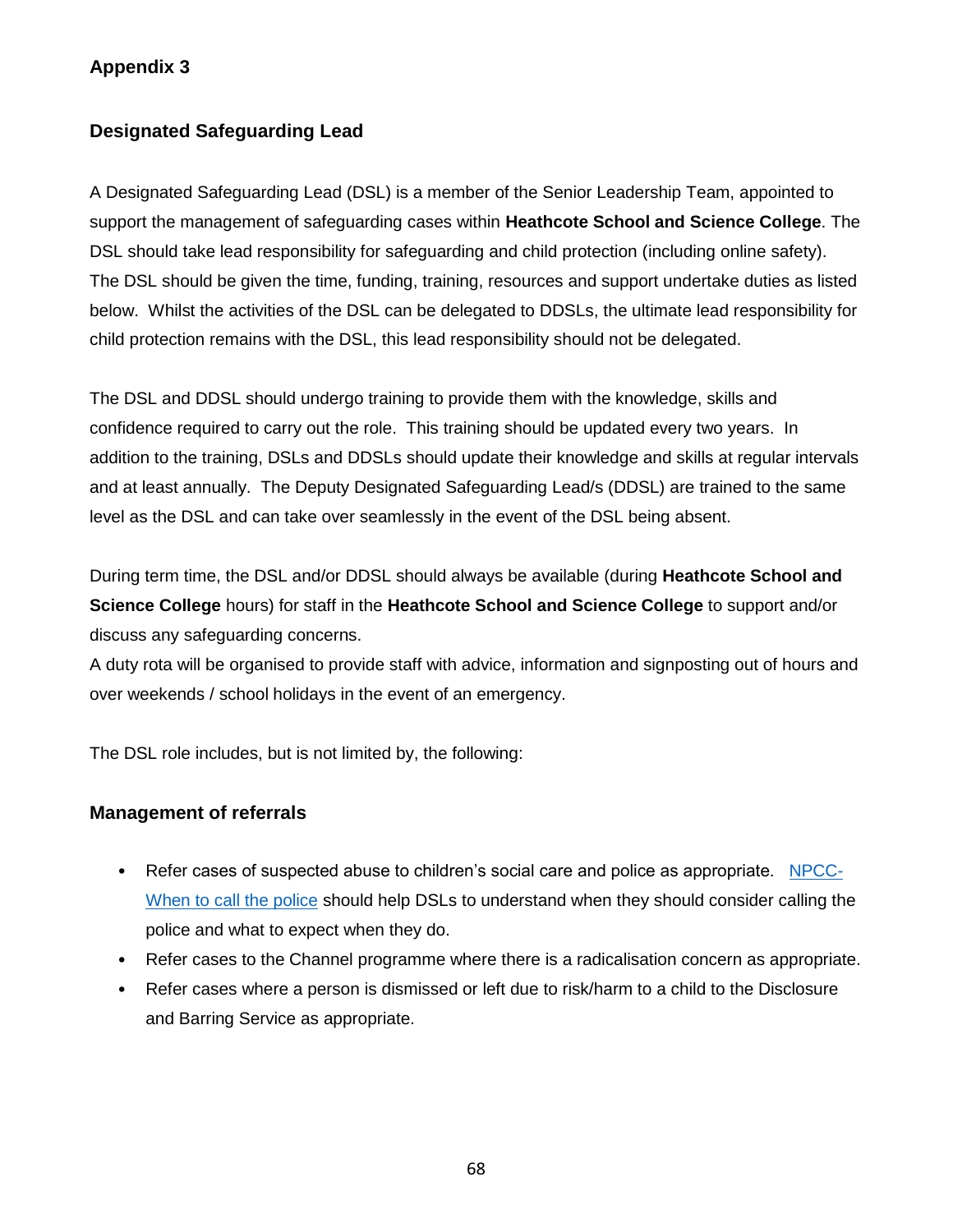## **Provides Advice and Support**

- Acts as a source of advice, support, expertise and liaison to the **Heathcote School and Science College** community.
- Liaise with the **Headteacher** to inform him or her of issues especially ongoing enquiries under section 47 of the Children Act 1989 and police investigation
- Liaises with staff (especially pastoral support staff, school nurses, IT Technicians, and SENCOs) on matters of safety and safeguarding (including online and digital safety) and when deciding whether to make a referral by liaising with relevant agencies.
- Support staff who make referrals to Children's Social Care
- Support staff who make referrals to the Channel programme

## **Provides Expertise**

- Has a working knowledge of relevant national guidance in respect of all specific safeguarding issues highlighted in Parts 1 & 5, and Annex A, B and C of [Keeping Children Safe in Education](https://www.gov.uk/government/publications/keeping-children-safe-in-education--2) 2021, ensuring that all staff receive necessary training, information and guidance
- Understands the assessment process for providing early help and statutory intervention, including the criteria making a referral to MASH.
- Has working knowledge of how a child protection case conference and a child protection review conference is undertaken by children's social care and be able to attend and contribute to these effectively when required to do so
- Understands relevant data protection legislation and regulations, especially the Data Protection Act 2018 and the General Data Protection Regulations;
- Understands the importance of information sharing, both within the school and college, and with the three safeguarding partners, other agencies, organisations and practitioners; [Data](https://assets.publishing.service.gov.uk/government/uploads/system/uploads/attachment_data/file/747620/Data_Protection_Toolkit_for_Schools_OpenBeta.pdf)  [protection: a toolkit for schools](https://assets.publishing.service.gov.uk/government/uploads/system/uploads/attachment_data/file/747620/Data_Protection_Toolkit_for_Schools_OpenBeta.pdf) 2018, guidance developed to support schools with data protection activity, including compliance with GDPR.
- Understands and supports the **Heathcote School and Science College** with regards to the requirements of the Prevent duty and are able to provide advice and support to staff on protecting children from the risk of radicalisation;
- Understands the unique risks associated with online safety and be confident that they have the relevant knowledge and up to date capability required to keep children safe whilst they are online at school or college;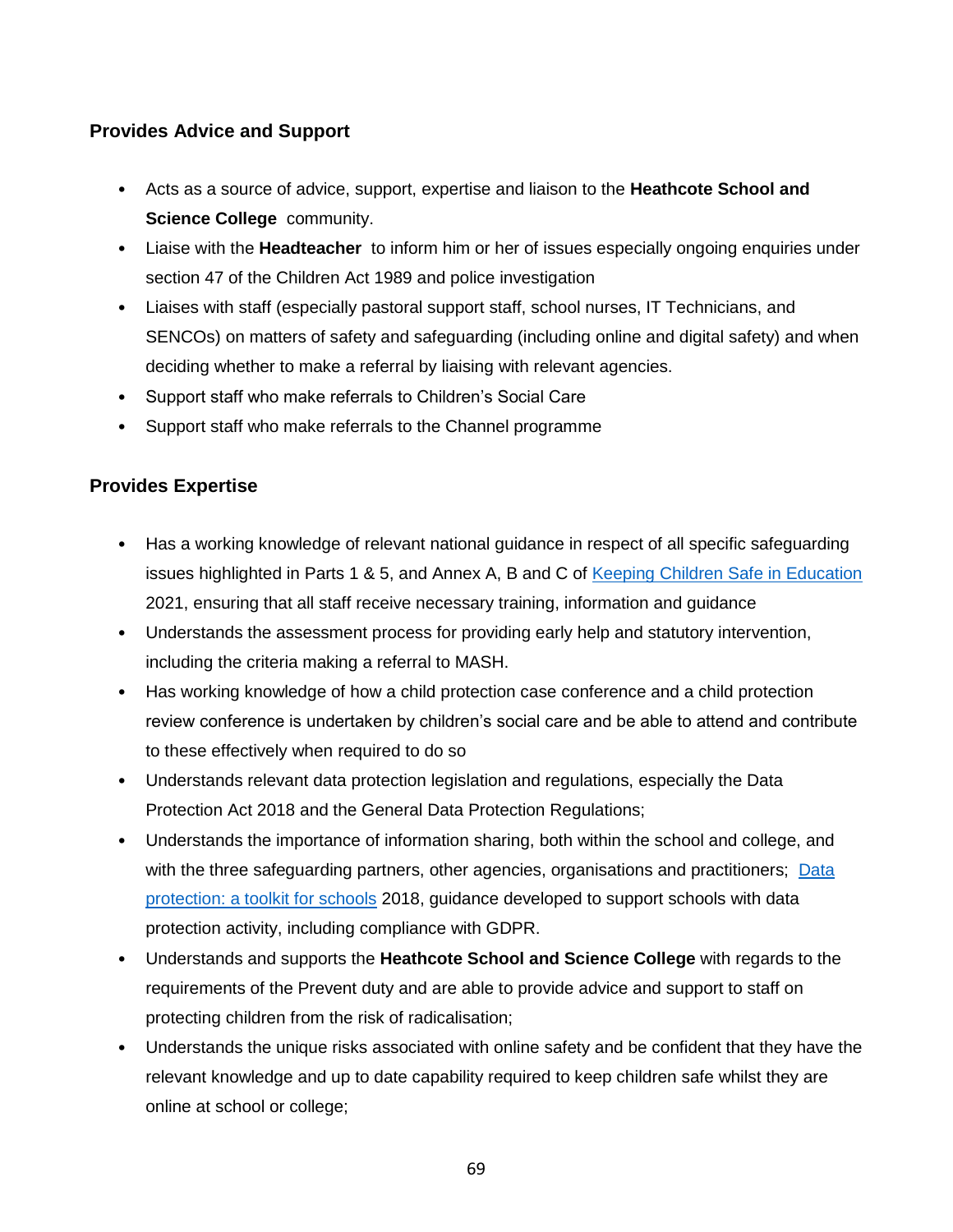- Can recognise the additional risks that children with SEN and disabilities (SEND) face online, for example, from online bullying, grooming and radicalisation and are confident they have the capability to support SEND children to stay safe online
- Understands that children can be at risk of abuse or exploitation in situations outside their families.
- Understands the local multi-agency safeguarding arrangements and procedures and links with the safeguarding partners to make sure staff are aware of any training opportunities and the latest local policies on local safeguarding arrangements..

## **Maintains & Manages Records**

- Keeps detailed records in confidential files, ideally via an online safeguarding recording system, that are separate from the main pupil file and stored securely. Files records need to be dated with a clear record of who entered the record
- Ensures that, when a pupil under the age of 18 years leaves **Heathcote School and Science College,** all child protection records are passed to the new setting (separately from the main pupil file and ensuring secure transit) and confirmation of receipt is obtained. If the child is the subject of an open case to Children's Social Care, the pupil's social worker is also informed.

## **Champions Children's Wellbeing**

- Encourages a culture of listening to and taking account of children's wishes and feelings.
- Is alert to the specific needs of children with special educational needs, children in need, children subject to child protection or care proceedings, children in care, young carers, children with particular vulnerabilities in order to provide effective pastoral support and liaison with other agencies.
- Ensures that children and young people are supported to be able to identify risk in their lives or those of their peers in an age-appropriate way, and that they know how they can report it.
- Is responsible for for promoting educational outcomes by knowing the welfare, safeguarding and child protection issues that children in need are experiencing, or have experienced, and identifies the impact that these issues might be having on children's attendance, engagement and achievement at **Heathcote School and Science College .**
- Oversees pastoral care in **Heathcote School and Science College.**
- Ensuring the appointment of a Designated Teacher for children who are looked after by the local authority and those who have left care through adoption, special guardianship or child arrangement orders, or who were adopted from state care outside of England.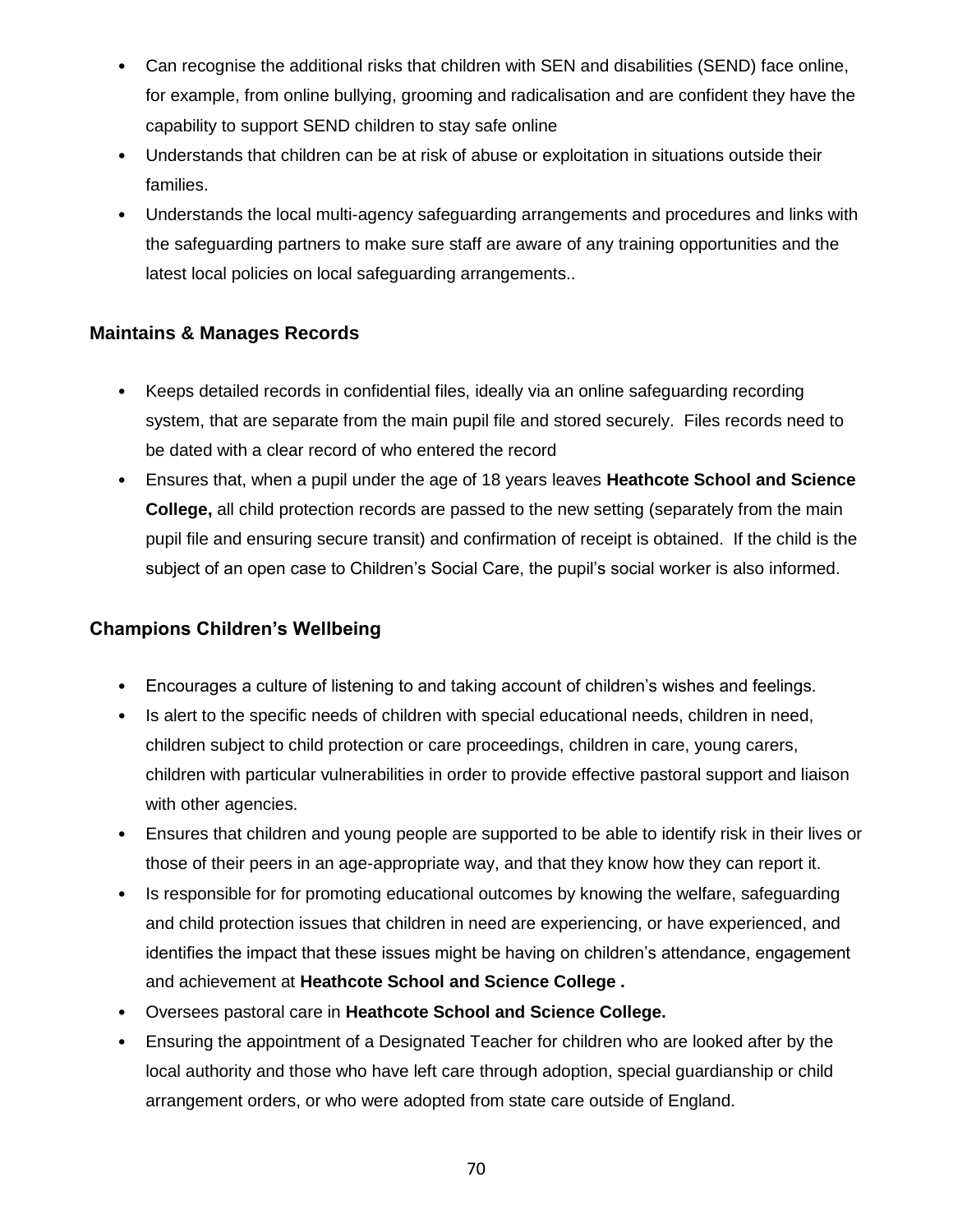- Helps promote educational outcomes by sharing the information about the welfare, safeguarding and child protection issues that children, including children with a social worker, are experiencing, or have experienced, with teachers and school and college leadership staff.
- Support teaching staff to identify the challenges that children who are experiencing or have experienced welfare, safeguarding and child protection issues might face and the additional academic support and adjustments that they could make to best support these children.
- Understands that children may find it difficult to approach staff to express their concerns therefore has put in place additional measures that help to support children to be able to do this.

## **Primary point of contact for safeguarding**

- Act as a point of contact with the three safeguarding partners
- Attends and/or contributes to child protection conferences, strategy meetings and multi-agency sexual exploitation (MASE) meetings.
- Co-ordinates **Heathcote School and Science College**'s contribution to child protection plans as part of core groups, attending and actively participating in core group meetings.
- Develops effective links with relevant statutory and voluntary agencies, including the local safeguarding partnership.
- Works in partnership with social workers and with safeguarding partnership to support the child.
- Notifies social care if a child on child protection is absent for more than two days.

## **Supports and Liaises with Parents, Carers & Families**

- Ensures parents are aware of the school/college's role in safeguarding and that referrals about suspected abuse and neglect may be made.
- Ensures that the safeguarding policies are made publicly available (e.g., on the website) and are easily accessible to all (staff, parents, children, those for whom English is not a first language).

## **Sets and Communicates Policy**

- Updates safeguarding policies (safeguarding, child protection, online safety, safer recruitment, code of conduct, etc) annually in line with the Local Safeguarding Partnership and statutory requirements
- Ensures that all staff sign to indicate that they have read and understood: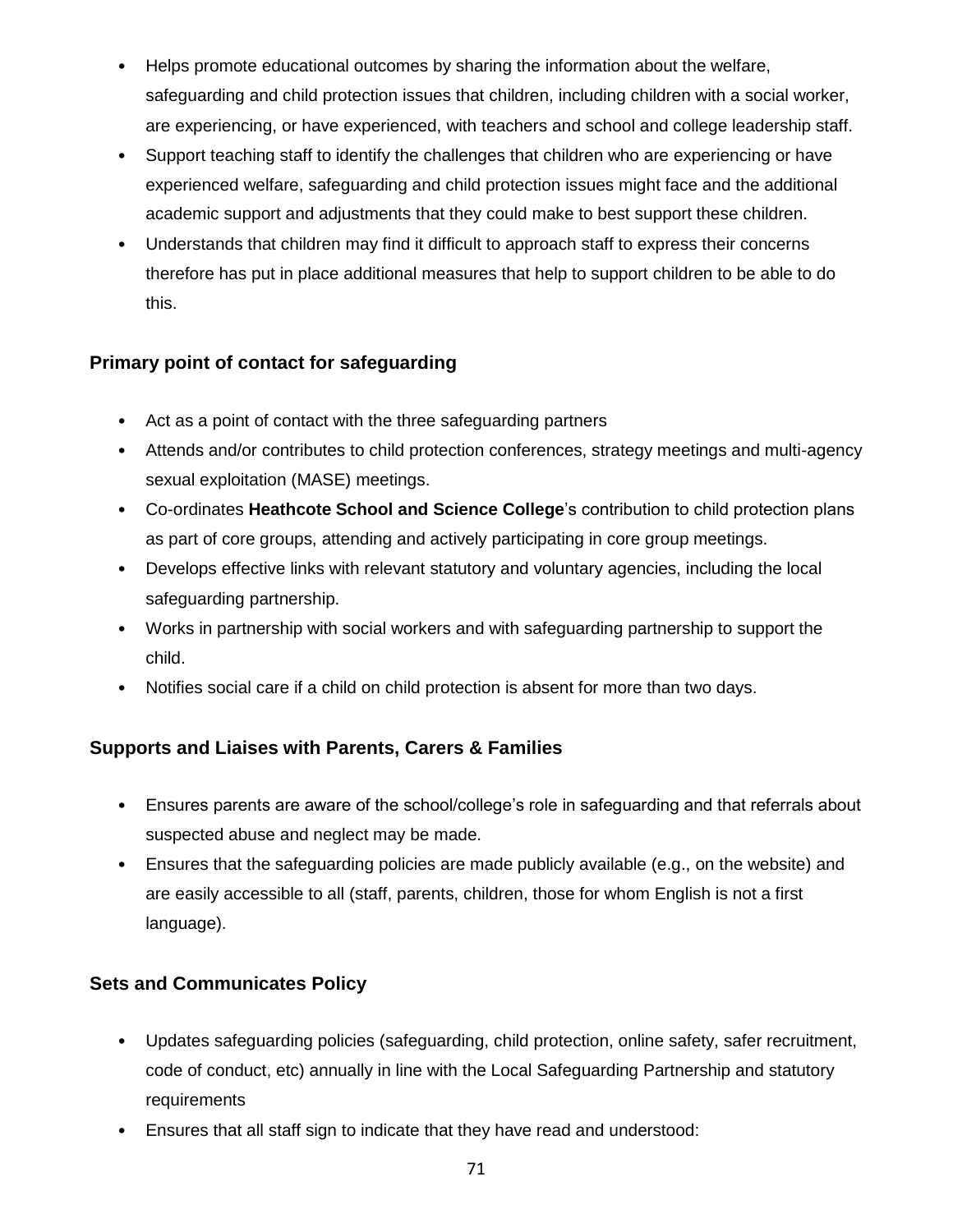- o [Keeping Children Safe in Education](https://www.gov.uk/government/publications/keeping-children-safe-in-education--2) 2021 (Part 1 for all staff; Part 1, Part 5, Annex A and C for all classroom-based staff)
- o The child protection and safeguarding policy
- o The staff behaviour policy (code of conduct)
- $\circ$  The behaviour policy including de-escalation tactics, and are trained on acceptable restraint
- o **Heathcote School and Science College's** safeguarding response to children who go missing from education
- $\circ$  The role of the designated safeguarding lead & how to get in touch
- Ensures that the child protection and safeguarding policy and procedures are reviewed and updated at least annually, working with the whole school/college community of pupils, parents, staff, volunteers and governors and/or proprietors regarding this.
- Keeps a record of staff attendance at child protection training.

## **Coordinates Training & Induction**

- Develops a training strategy to ensure that all staff obtain the appropriate training / updates, skills and knowledge to safeguard children effectively within the local Safer Partnership requirements.
- Undertakes appropriate training themselves, including attending regular DSL Forums, and is given appropriate time and resources to carry out the role.
- Ensures that all staff understand that if they have any concerns about a child's welfare, they should act on them immediately, either by speaking to the DSL or DDSL or, in exceptional circumstances, taking responsibility to make a referral to Children's Social Care.
- Ensures that all staff know how to make a referral to children's social care.
- Quality assures casework by other staff, possibly through supervision.
- Ensures each member of staff has access to, and understands, the school's or college's child protection policy and procedures, especially new and part time staff;

## **Ensures Safer Recruitment / Management of Allegations against Staff & Volunteers**

- Ensures Safer Recruitment as per the Safer Recruitment policy; develops safeguarding induction strategy for all new / temporary staff.
- Ensures all staff, including temporary staff and volunteers have read the school's safeguarding policy and the Code of Conduct / Behaviour Policy prior to access to children.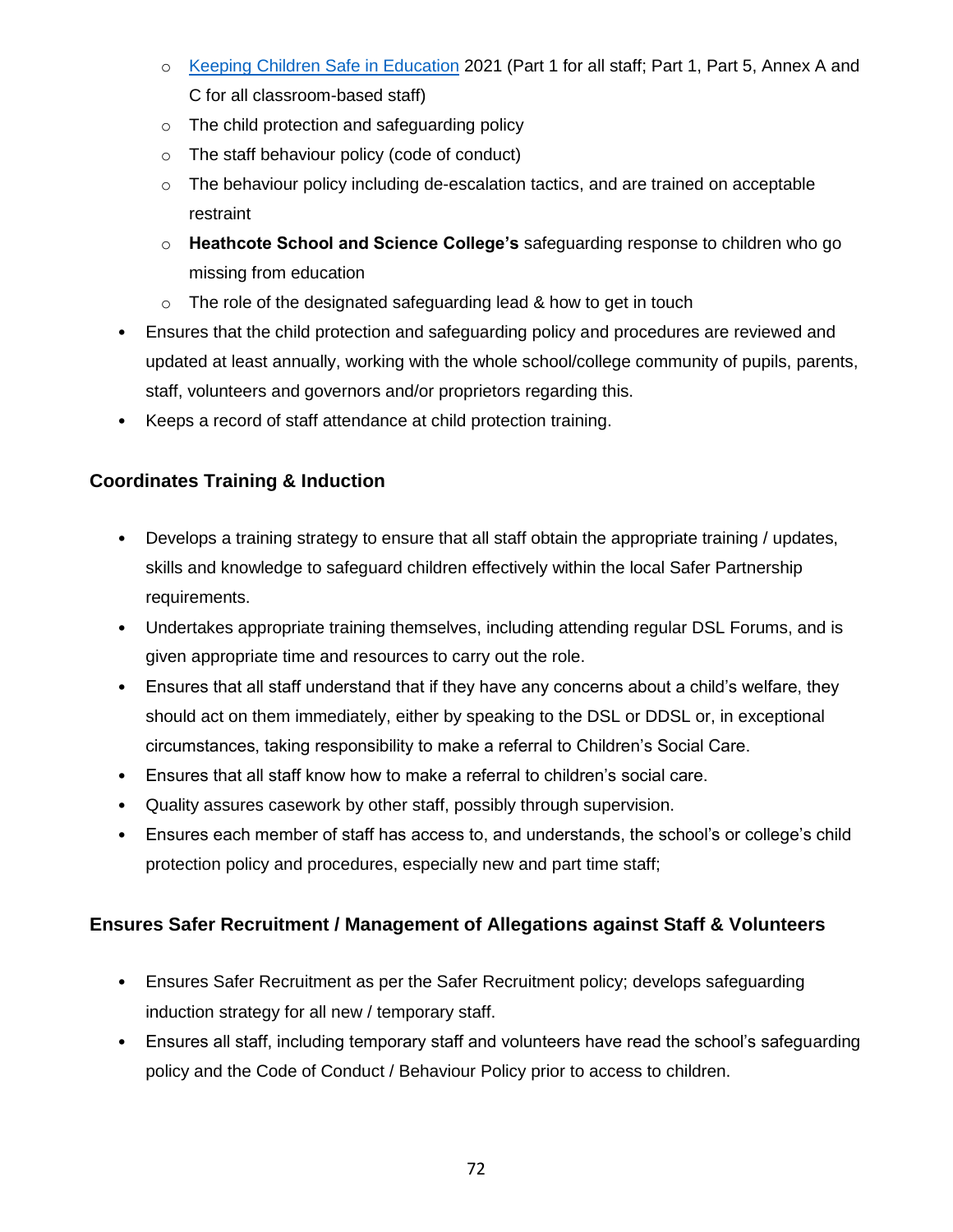Ensures that the headteacher is aware of the responsibility under [Working Together to Safeguard](https://www.gov.uk/government/publications/working-together-to-safeguard-children--2)  [Children](https://www.gov.uk/government/publications/working-together-to-safeguard-children--2) 2018 to refer all allegations that a child has been harmed by or that children may be at risk of harm from a member of staff (including supply staff) or volunteer to the Designated Officer in the Local Authority (LADO) within one working day prior to any internal investigation; and to the Disclosure and Barring Service (DBS) as appropriate.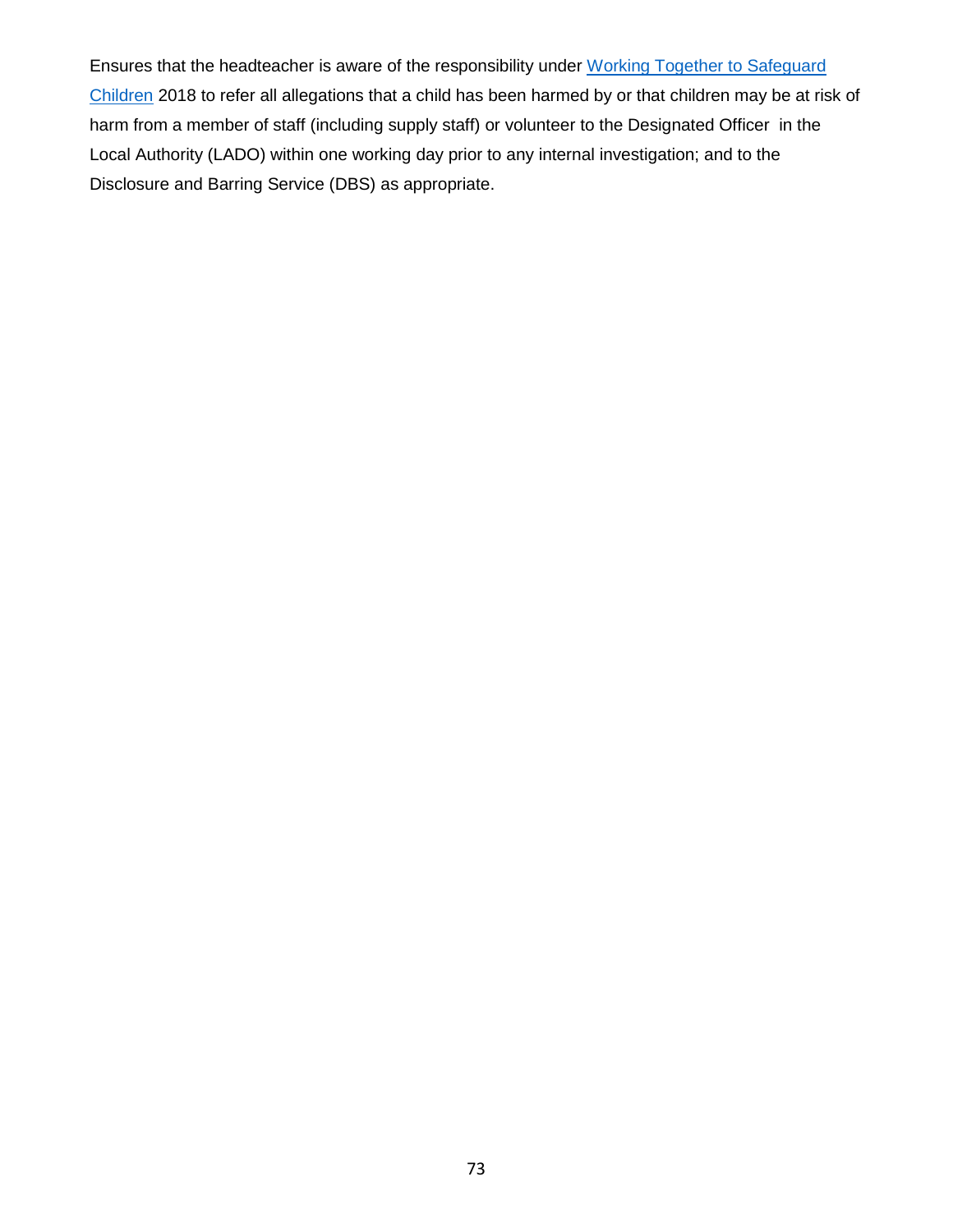### **Appendix 4**

### **Standards for Effective Child Protection Practice in Schools**

The school's child protection and safeguarding responsibilities are inspected under the 'Leadership and Management' judgement in Ofsted inspections. The following standards may assist schools in evaluating their practice. They should be used jointly by the Designated Safeguarding Lead and the Designated Link Governor for Safeguarding to ensure the school is effective in safeguarding and child protection matters.

In best practice, schools:

- Have an ethos in which children feel secure, their viewpoints are valued, and they are encouraged to talk and are listened to;
- Provide suitable support and guidance so that pupils have a range of appropriate adults to whom they can turn if they are worried or in difficulties;
- Work with parents to build an understanding of the school's responsibilities to safeguard and promote the welfare of all children and a recognition that this may occasionally require children to be referred to investigative agencies as a constructive and helpful measure;
- Ensure all staff can identify children who may benefit from early help; provide co-ordinated offers of early help; and ensure that children receive the right help at the right time to address concerns and risks and prevent issues escalating;
- Are vigilant in cases of suspected child abuse, recognising the signs and symptoms, have clear procedures whereby all members of staff report such cases to the Designated Safeguarding Lead or – in her/his absence – the deputy Designated Safeguarding Lead, and are aware of Local Authority and procedures so that information is passed on effectively to the relevant professionals;
- Monitor children who have been identified as in need of early help or at risk; maintain clear records of pupils' progress and welfare *in a secure place*; maintain sound policies on confidentiality; provide appropriate information to other professionals; and submit reports to and attend child protection conferences;
- Provide and support regular child protection training and updates for all school staff and ensure that Designated Safeguarding Leads attend refresher training every two years to ensure their skills and expertise are up to date; and ensure that targeted funding for this work is used solely for this purpose;
- Contribute to an inter-agency approach to safeguarding and child protection by developing effective and supportive liaison with other agencies;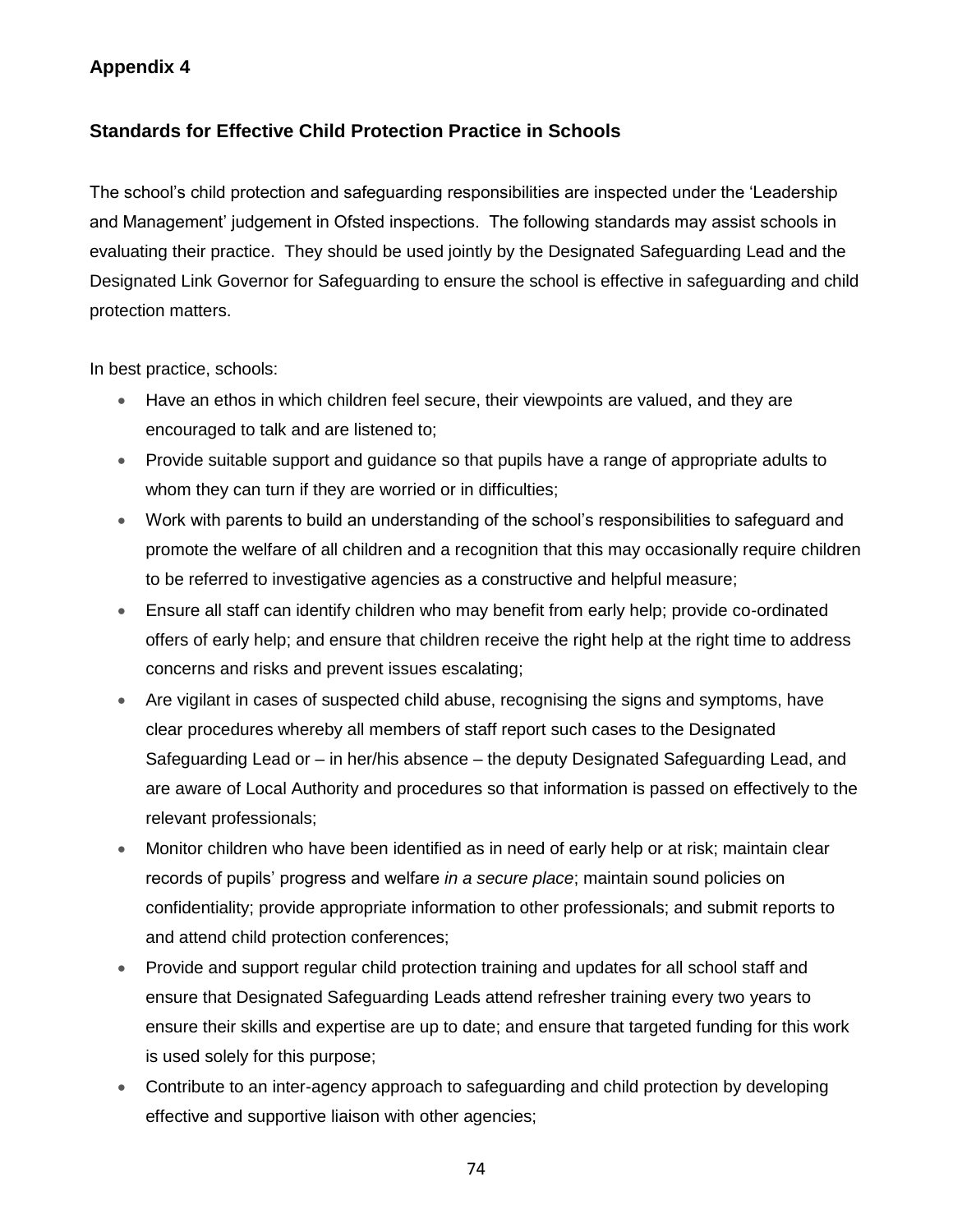- Use the curriculum to teach children about safeguarding and raise their awareness and build confidence so that pupils have a range of contacts and strategies to identify risk, know who they can talk to about anything causes them concern and understand the importance of protecting others;
- Provide clear policy statements for parents, staff and children and young people on this and on both positive behaviour policies and the school's approach to bullying;
- Have a clear understanding of the various types of bullying and peer on peer abuse face to face, online, physical, verbal, sexual, prejudice based and indirect - and act promptly and firmly to combat it, making sure that pupils are aware of the school's position on this issue and who they can contact for support;
- Have a clear understanding of the signs and impact of racist, disability, homophobic, transphobic and teenage relationship abuse; and a clear commitment to identifying and challenging those forms of abuse in order to safeguard children and maintain the safeguarding culture of the school.
- Take particular care that pupils with SEN in mainstream and special schools, who may be especially vulnerable to abuse, are supported effectively with attention paid to ensuring that those with communication difficulties are enabled to express themselves to a member of staff with appropriate communication skills;
- Have a clear policy about the handling of allegations of abuse by members of staff, ensuring that all staff are fully aware of the procedures and that they are followed correctly at all times, using the guidance set out in [Keeping Children Safe in Education](https://www.gov.uk/government/publications/keeping-children-safe-in-education--2) 2021 and [London Child](https://www.londoncp.co.uk/chapters/alleg_staff.html)  [Protection Procedures](https://www.londoncp.co.uk/chapters/alleg_staff.html) 2017.
- Have a written whole school safeguarding policy, which is produced, owned and regularly reviewed by all school staff, considering the views of children, parents/carers and governors, and which clearly outlines the school's position and positive action in respect of the standards;
- Ensure that specified information is passed on in a timely manner to the Local Authority for monitoring purposes;
- Have a Single Central Record in place that fully complies with the guidance in Keeping [Children Safe in Education](https://www.gov.uk/government/publications/keeping-children-safe-in-education--2) 2021.
- Ensure appropriate arrangements are in place in relation to external professionals visiting children on site including ensuring they have read and understood the child protection policy.

For advice and support about any safeguarding matter in school or for information about a range of safeguarding training courses, please contact the Education Safeguarding Service: Email: [safeguardingineducation@walthamforest.gov.uk](mailto:safeguardingineducation@walthamforest.gov.uk) Telephone: 020 8496 3646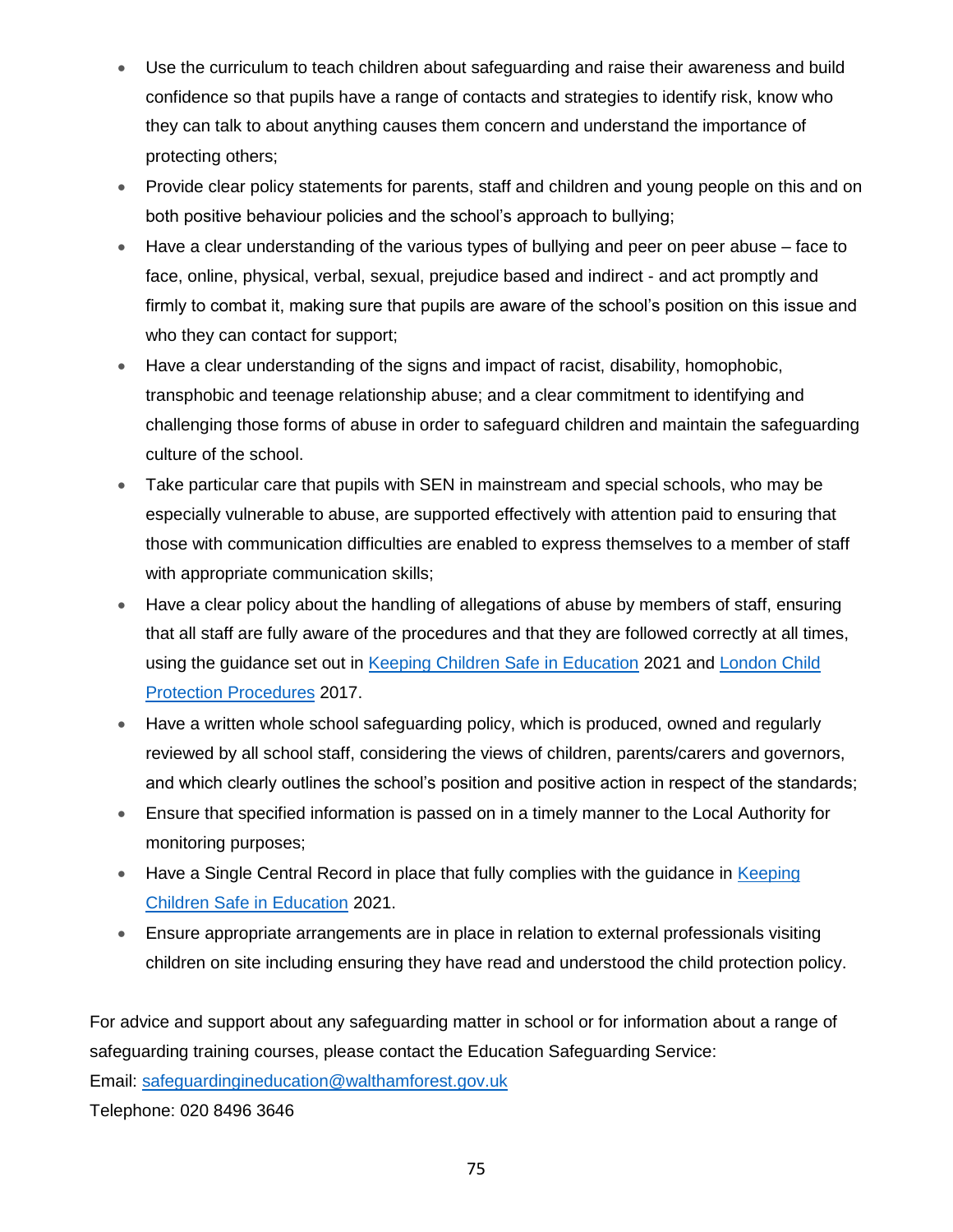Caroline Coyston, LADO and Safeguarding in Education Manager Chloe Pettigrew, LADO and Safeguarding in Education Assistant Manager (Schools Lead) Jennifer Knight, Education Safeguarding Early Years Lead

For Escalations contact: Gillian Nash, Head of Settings and Workforce Safeguarding Email: [Gillian.Nash@walthamforest.gov.uk](mailto:Gillian.Nash@walthamforest.gov.uk) Telephone: 020 8496 3682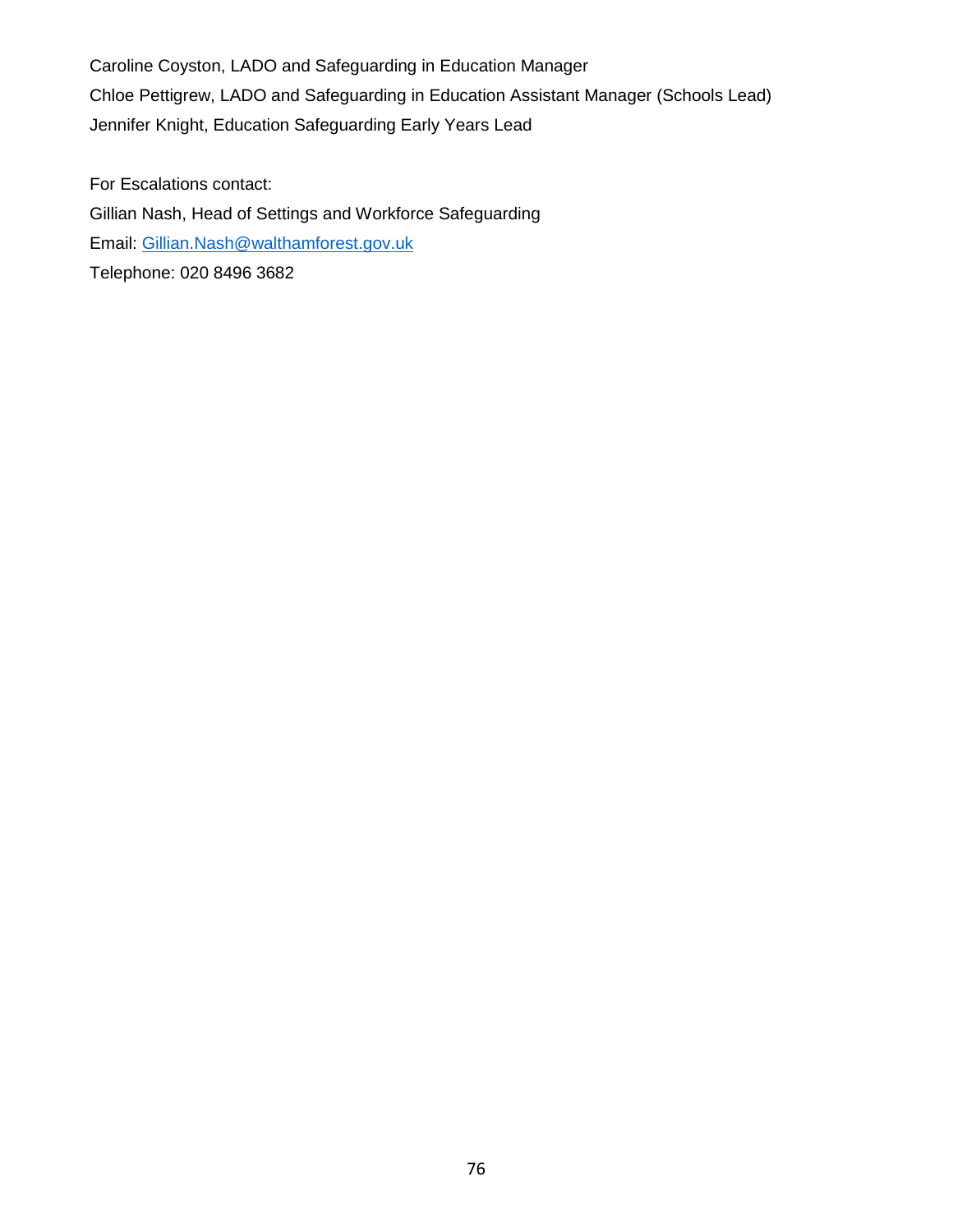### **Safer Recruitment**

**Heathcote School and Science College** will ensure that their Safer Recruitment policy is in place and updated annually, and that it is followed meticulously for the recruitment of all permanent and temporary staff and volunteers.

Safer recruitment means that the **school** will ensure the following:

- 1. Planning and Advertising
	- Every job description and person specification include responsibility for safeguarding
- 2. Interview
	- At least one interview question about attitude to safeguarding and working with children
	- Verify the preferred candidate's mental and physical fitness to carry out their work responsibilities
	- At least one member of each recruitment panel will have attended safer recruitment training
- 3. Vetting
	- Obtain references for all shortlisted candidates via reference proforma, including internal candidates, and follow up by phone
	- Carry out additional or alternative checks for applicants who have lived or worked outside the UK
	- Ensure that applicants for teaching posts are not subject to a prohibition order
	- *Academies, independent schools and free schools –* check that applicants for management positions are not the subject of a s128 direction prohibiting or restricting them from taking part in the management of an independent school, academy or free school.
	- Maintained schools check that governors are not the subject of a s128 direction prohibiting or restricting them from taking part in the management of an independent school, academy or free school because a person subject to one is disqualified from being a governor.
	- Applicants only begin work after providing DBS certificates. Exceptionally, if an individual starts work in the regulated activity before the DBS certificate is available, the individual must be appropriately supervised, and the employment remains conditional on suitably clear checks.
	- Barred List checks will always be taken prior to the individual starting to work in a school or college.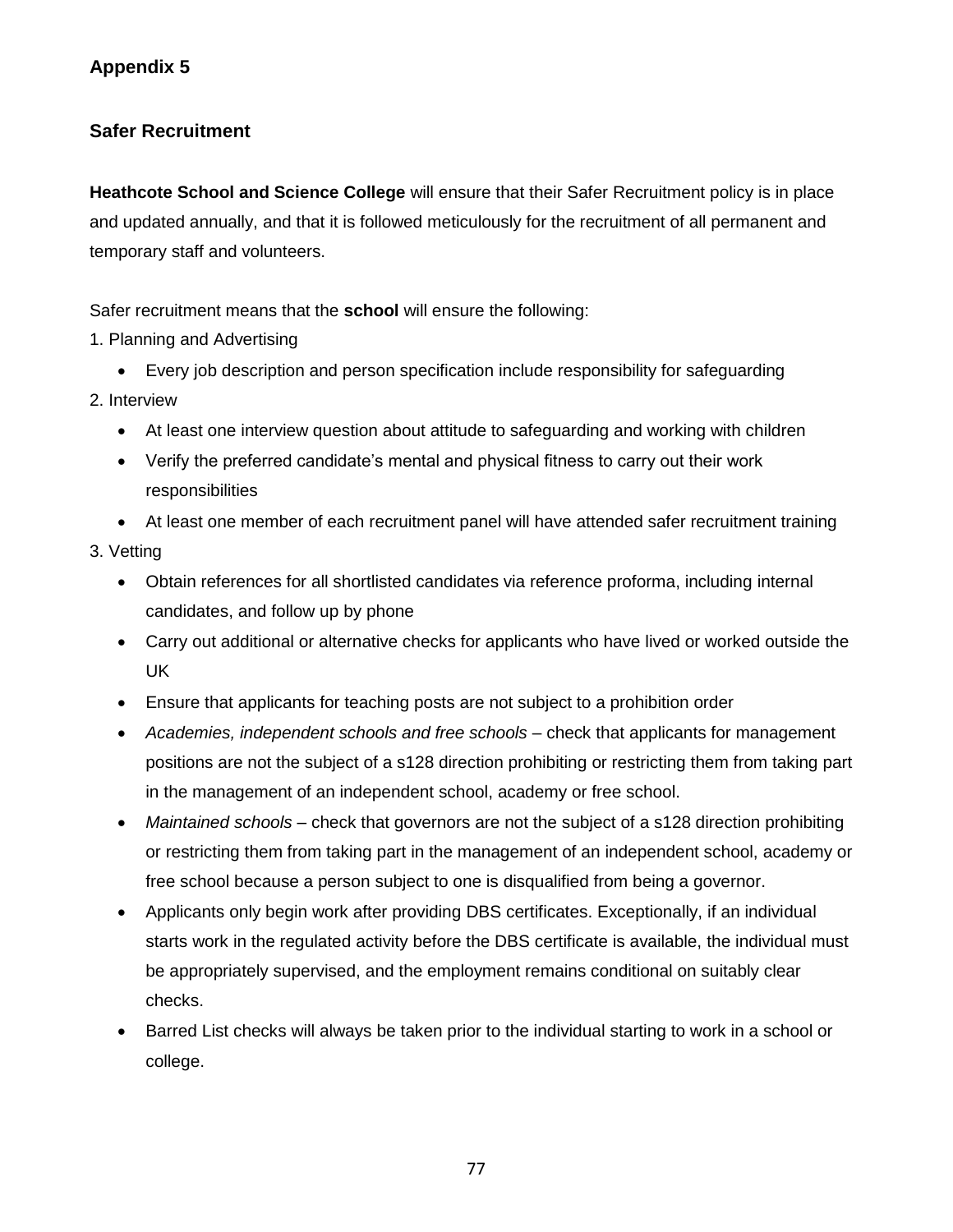- 4. Appointment
	- Offers of employment are fully conditional on unblemished DBS certificate (or a risk-assessed blemished DBS certificate that meets a high standard of safeguarding) and full references, using a references proforma (that requests whether candidates would be re-employed for the same post and whether there have ever been any safeguarding concerns), followed up by phone.
- 5. Induction
	- Once appointed, a full safeguarding induction process must be put in place for all new staff, that includes rigorous monitoring in order to pick up any concerns early.
	- All staff are required to sign to confirm they have received a copy of the safeguarding policy and Staff Behaviour Policy (code of conduct), and that they have read [Keeping Children Safe](https://www.gov.uk/government/publications/keeping-children-safe-in-education--2)  [in Education](https://www.gov.uk/government/publications/keeping-children-safe-in-education--2) 2021.
	- All relevant staff (teachers, teaching assistants, other classroom-based staff, lunchtime supervisors and members of the senior leadership team) and all those who work in before or after school care for children under eight are made aware of the disqualification legislation.
- 6. Third Party Organisations
	- **Heathcote School and Science College** obtains written confirmation from supply agencies and third party organisations that they have satisfactorily undertaken all appropriate checks in respect of individuals they provide to work in the school that the school would have undertaken if they were employing the individual directly; and that those individuals are suitable to work with children.
	- **Heathcote School and Science College** will ensure that any staff from third party organisations have suitable and up-to-date training in safeguarding.
	- Trainees and Students on placements should be subject to the same checks as other members of staff. However, fee-funded trainee teachers' checks should be carried out by the training provider and should be judged by the provider to be suitable to work with children. The school is not required to record details of fee-funded trainees on the Single Central Record. However, the **Heathcote School and Science College** requires written confirmation from the provider that these checks have been carried out and are satisfactory.
- 7. Recording
	- The school maintains a single central record of recruitment checks undertaken and ensures that the record is maintained in accordance with section 3 of [Keeping Children Safe in](https://www.gov.uk/government/publications/keeping-children-safe-in-education--2)  [Education](https://www.gov.uk/government/publications/keeping-children-safe-in-education--2) 2021 and guidance.
- 8. Ongoing training & management of concerns and allegations
	- See sections above

Safer recruitment means that all **job applicants** will: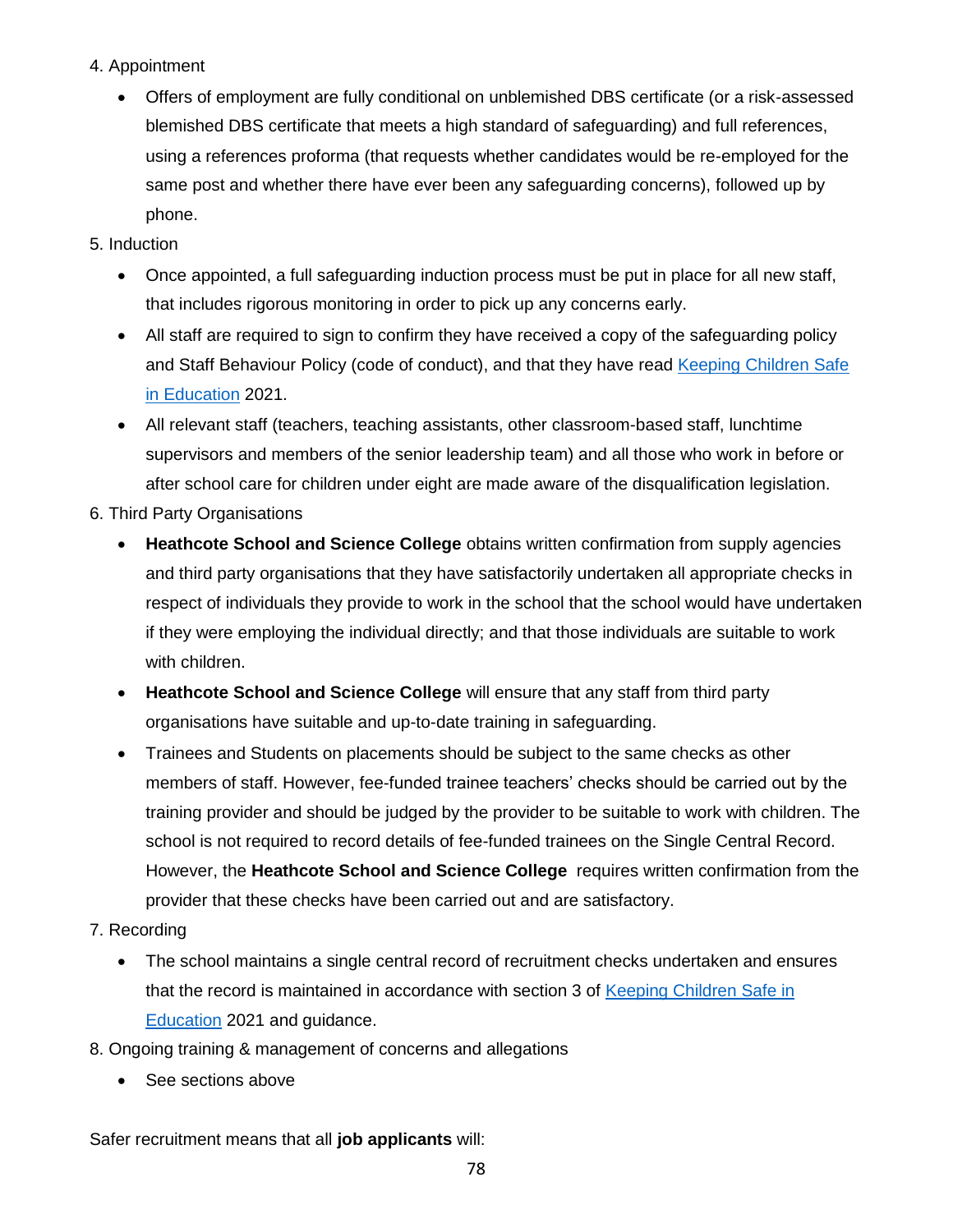- **Complete an application form** which includes their employment history and explains any gaps
- **Provide two referees**, including the current employer, and at least one who can comment on the applicant's suitability to work with children. References should be requested by using a proforma that asks directly about whether there have ever been any safeguarding concerns raised and whether the applicant would be hired again for the same position; references should be followed up by phone.
- **Provide evidence** of identity and qualifications
- **Be checked in accordance with the Disclosure and Barring Service (DBS)** regulations as appropriate to their role if offered employment. This will include:
	- $\circ$  an enhanced DBS check and a barred list check for those including unsupervised volunteers engaged in Regulated Activity;
	- $\circ$  an enhanced DBS check without a barred list check for all volunteers not involved in Regulated Activity but who have the opportunity of regular contact with children;
	- $\circ$  an enhanced DBS check for all governors (not including associate members), which will only include a barred list check for governors involved in Regulated Activity
- Provide evidence of their right to work in the UK, if offered employment
- Be interviewed by a panel of at least two school leaders/governors with at least one member of the panel trained in Safer Recruitment in the past three years, if shortlisted.

**Heathcote School and Science College** endeavours to only employ suitable staff and allow suitable volunteers to work with children by complying with the requirements of [Keeping Children Safe in](https://www.gov.uk/government/publications/keeping-children-safe-in-education--2)  [Education](https://www.gov.uk/government/publications/keeping-children-safe-in-education--2) 2021 together with the school's and the *Safer Recruitment* policy.

**Schools & Colleges** are 'specified places' which means that most staff and volunteers will be engaged in Regulated Activity.

### **Volunteers**

- Volunteers will undergo checks commensurate with their work in the school and contact with pupils. Under no circumstances will a volunteer who has not been appropriately checked be left unsupervised or be allowed to engage in regulated activity.
- Volunteers who work only in a supervised capacity and are not in regulated activity will undergo the safer recruitment checks appropriate to their role, in accordance with the school's risk assessment process and statutory guidance.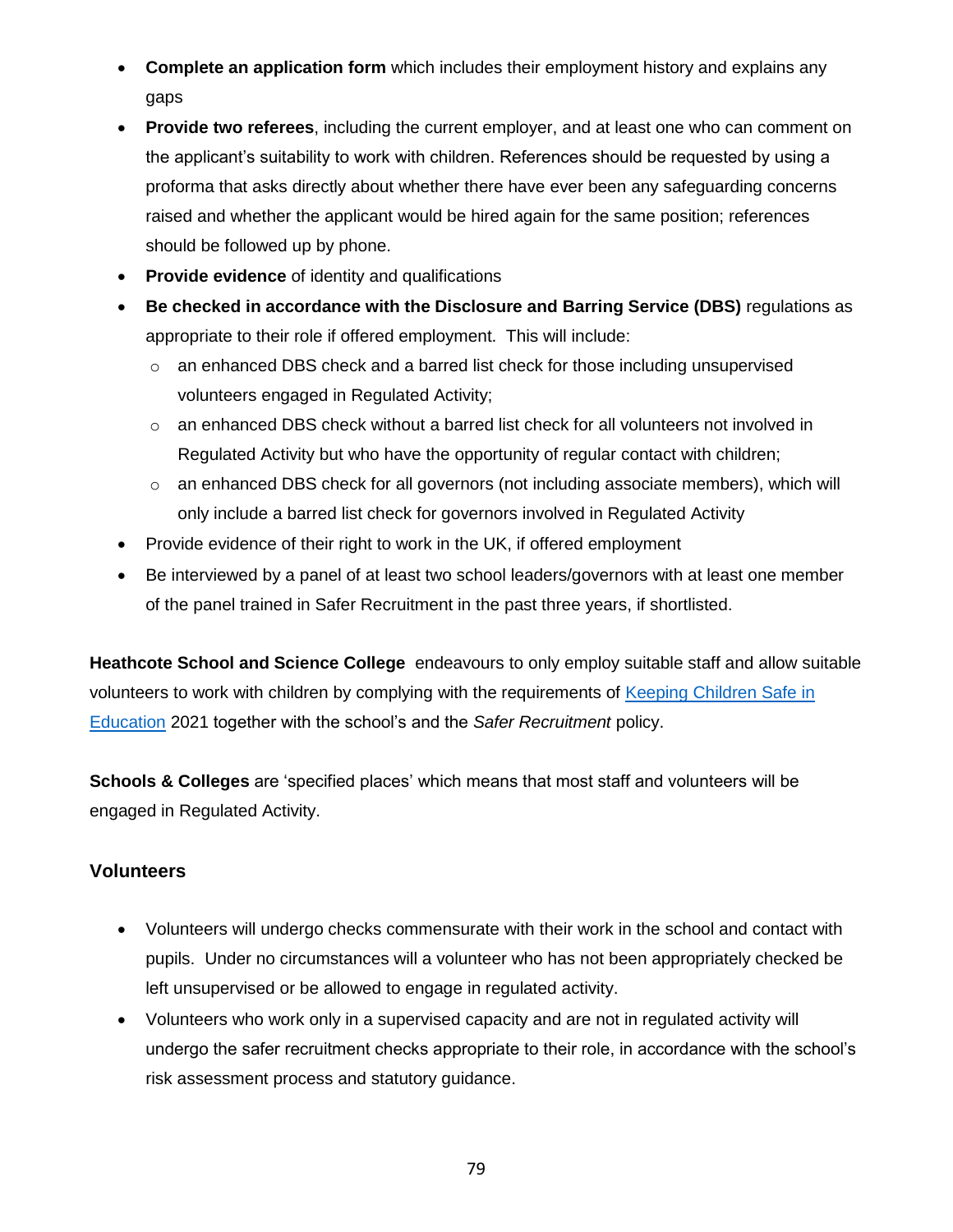### **Contractors**

• The school/college checks the identity of all contractors and their staff on arrival at the school/college and requests DBS checks where appropriate. As required by statutory guidance, where contractors and/or their staff are engaged in regulated activity, barred list checks are also requested.

Contractors who have not undergone checks will not be allowed to work unsupervised or in regulated activity.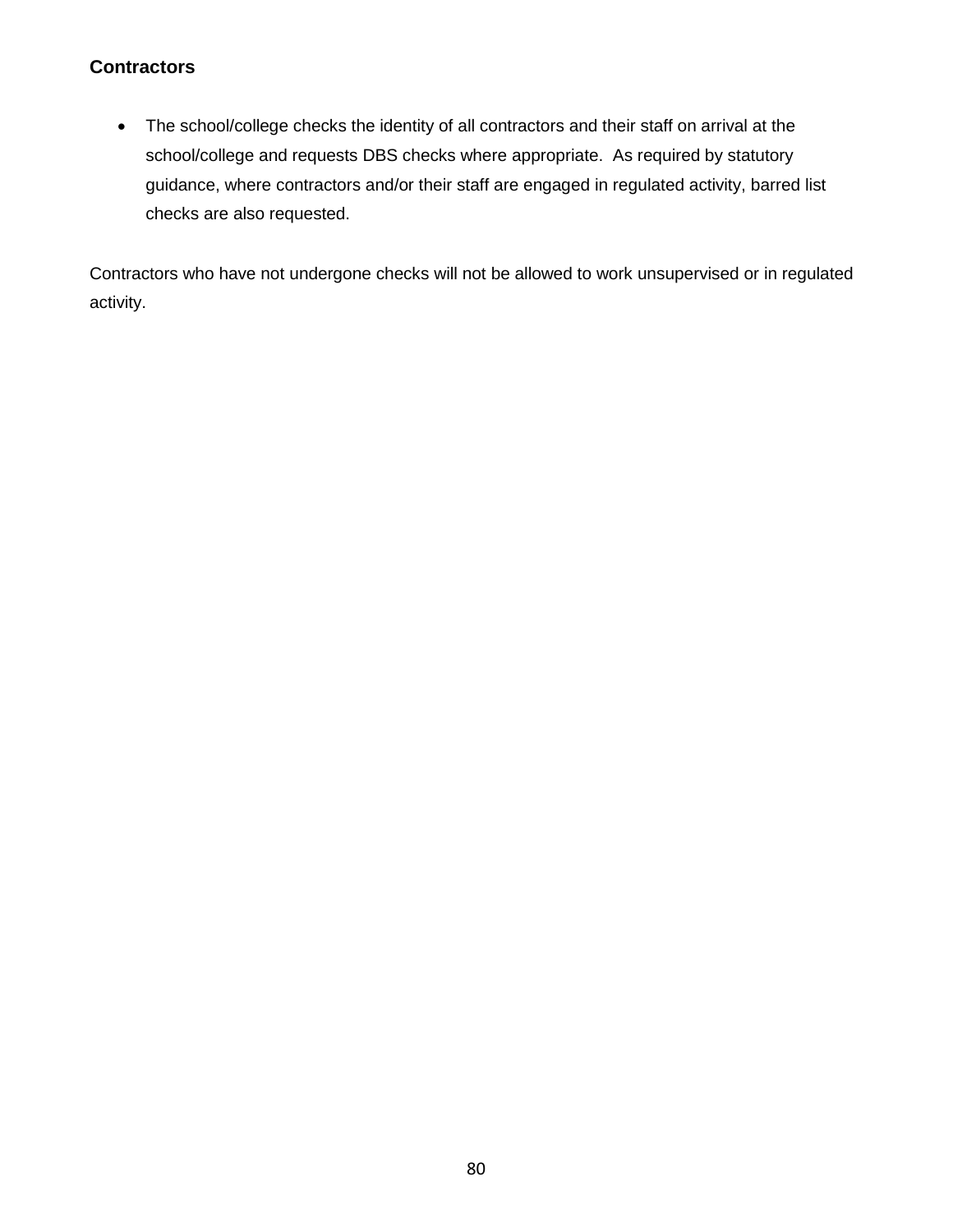# **Safer Recruitment Proforma: Model Reference Request Form**

| Name of Applicant:                                                                                                            |                                            |                             |            |        |                                                      |  |
|-------------------------------------------------------------------------------------------------------------------------------|--------------------------------------------|-----------------------------|------------|--------|------------------------------------------------------|--|
| Post Applied for:                                                                                                             |                                            |                             |            |        |                                                      |  |
| What is the name of your organisation?                                                                                        |                                            |                             |            |        |                                                      |  |
| What position do you hold in relation to the applicant?                                                                       |                                            |                             |            |        |                                                      |  |
| How long have you worked/did you work with the Applicant?                                                                     |                                            |                             |            |        |                                                      |  |
| Applicant's role and/or duties held                                                                                           |                                            |                             |            |        |                                                      |  |
| Applicant's dates of employment:                                                                                              |                                            |                             |            |        |                                                      |  |
| Employment                                                                                                                    |                                            |                             | Employment |        |                                                      |  |
| commenced:                                                                                                                    |                                            |                             | ended:     |        |                                                      |  |
| If the Applicant was dismissed, please explain the reason for the Applicant's dismissal and the<br>surrounding circumstances. |                                            |                             |            |        |                                                      |  |
| Please rate<br>the Applicant<br>against the<br>following<br>criteria:                                                         | <b>Needs</b><br>substantial<br>development | <b>Needs</b><br>development | Acceptable | Strong | Outstanding                                          |  |
| Attitude to                                                                                                                   |                                            |                             |            |        |                                                      |  |
| work<br>Reliability                                                                                                           |                                            |                             |            |        |                                                      |  |
| Working                                                                                                                       |                                            |                             |            |        |                                                      |  |
| relationships                                                                                                                 |                                            |                             |            |        |                                                      |  |
| <b>Skill</b>                                                                                                                  |                                            |                             |            |        |                                                      |  |
| Experience                                                                                                                    |                                            |                             |            |        |                                                      |  |
| Has the Applicant been the subject of<br>disciplinary proceedings (whether formal or                                          |                                            |                             |            |        | Yes / No *delete as appropriate, and provide details |  |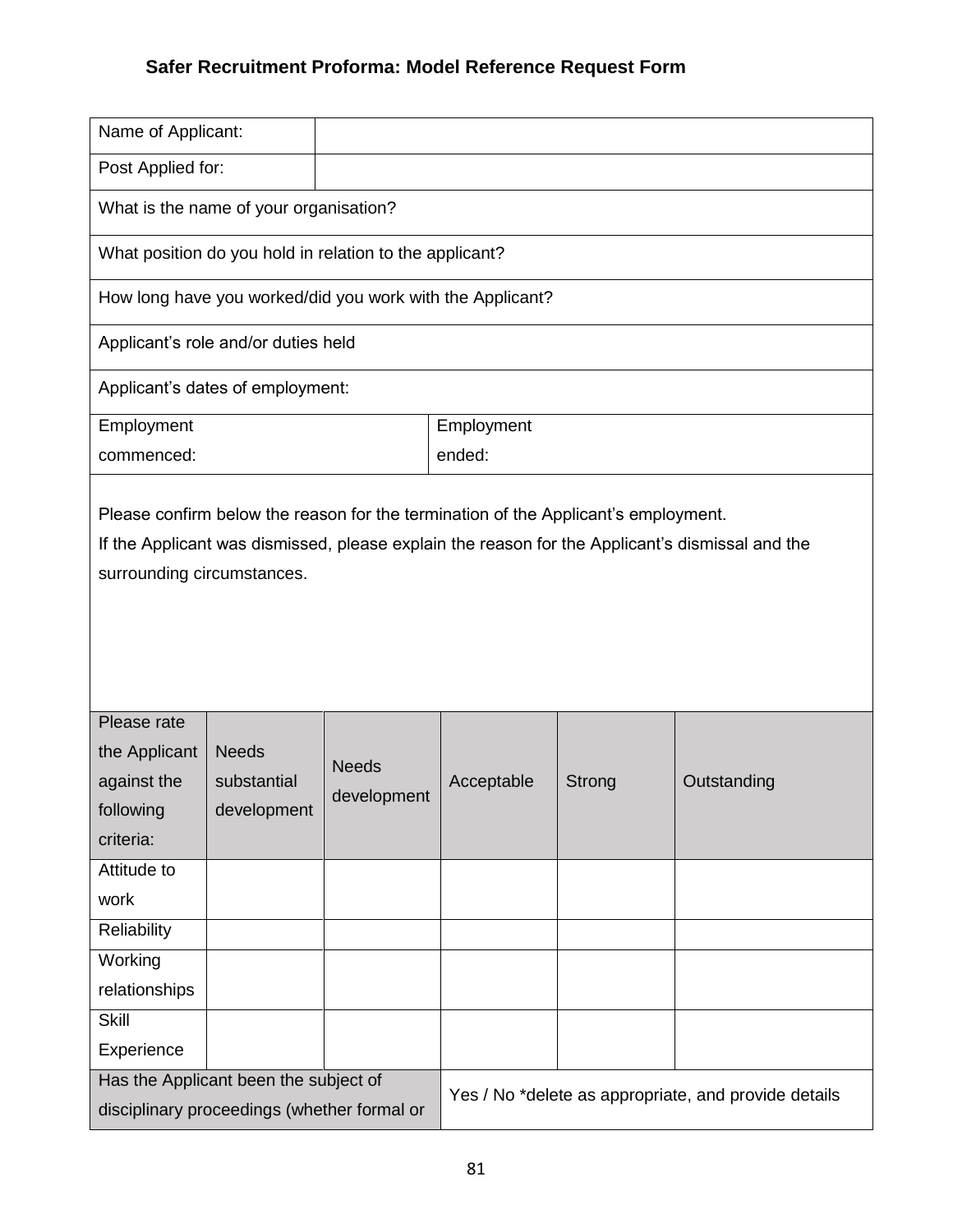| informal) during the last 12 months of their  |                                                      |  |
|-----------------------------------------------|------------------------------------------------------|--|
| employment? If so, please provide details     |                                                      |  |
| of the allegation(s) against the Applicant    |                                                      |  |
| and the outcome of the proceedings.           |                                                      |  |
| Has the Applicant been the subject of         |                                                      |  |
| allegations involving issues related to the   |                                                      |  |
| safety and welfare of children or young       | Yes / No *delete as appropriate, and provide details |  |
| people? If so, please provide details of the  |                                                      |  |
| allegation (s) against the Applicant and the  |                                                      |  |
| outcome of the proceedings.                   |                                                      |  |
| To the best of your knowledge, has the        |                                                      |  |
| applicant ever been subject to investigation  | Yes / No *delete as appropriate, and provide details |  |
| for a safeguarding reason? Please provide     |                                                      |  |
| details.                                      |                                                      |  |
| With reference to the attached job            |                                                      |  |
| description, are you satisfied that the       |                                                      |  |
| Applicant has the ability and is suitable to  | Yes / No *delete as appropriate, and provide details |  |
| undertake this role?                          |                                                      |  |
| If not, please give specific reasons for your |                                                      |  |
| concerns.                                     |                                                      |  |
| Are you completely satisfied that the         |                                                      |  |
| Applicant is suitable to work with children?  | Yes / No *delete as appropriate, and provide details |  |
| If, not please give specific reasons for your |                                                      |  |
| concerns.                                     |                                                      |  |
| Would you be willing to re-employ the         |                                                      |  |
| Applicant?                                    | Yes / No *delete as appropriate, and provide details |  |
| If your answer is "No", please explain why.   |                                                      |  |

Please include any other information which you consider may be relevant to the Applicant's application?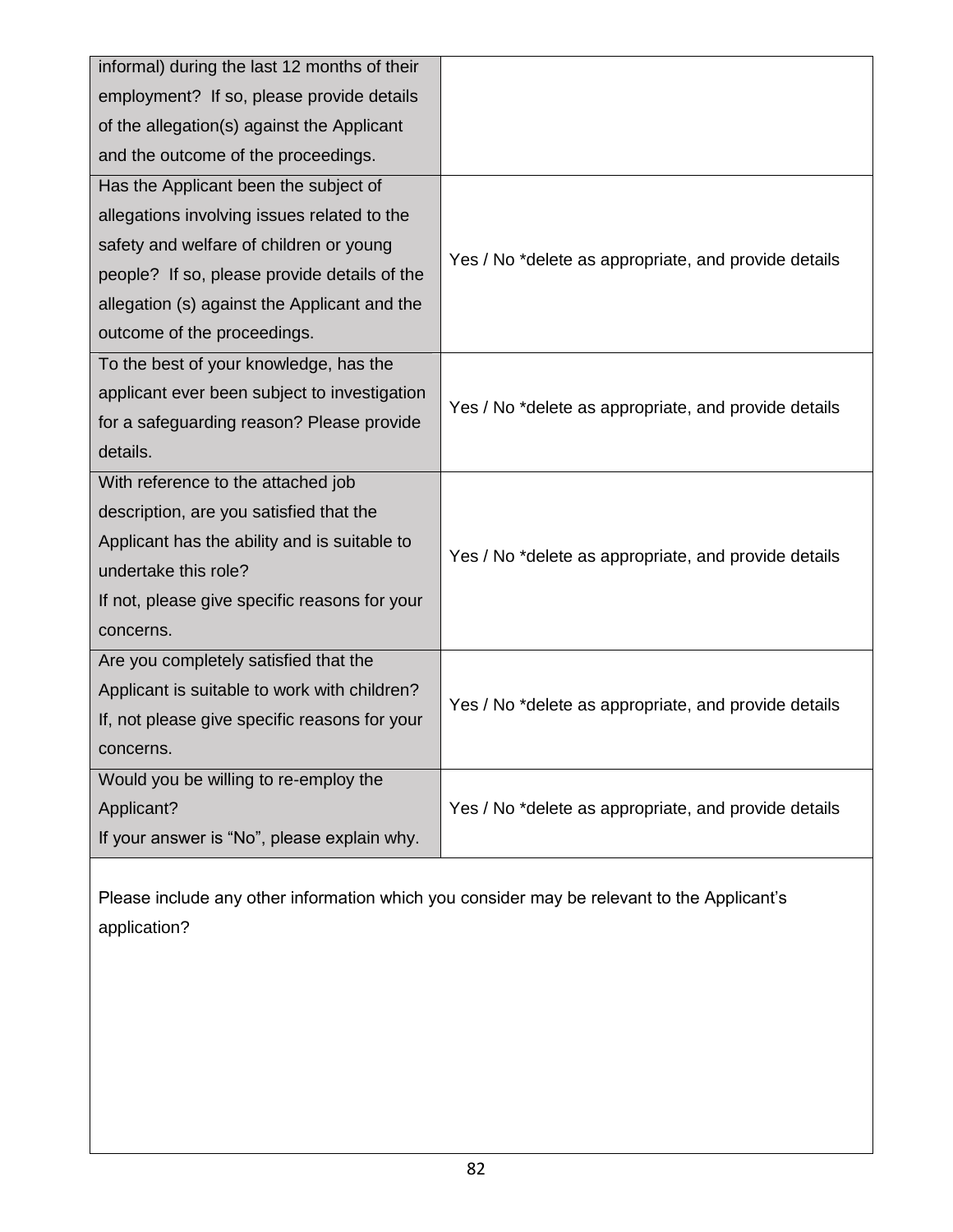| Signed:                                                                                | Please print name:                                                                                                    |  |  |  |
|----------------------------------------------------------------------------------------|-----------------------------------------------------------------------------------------------------------------------|--|--|--|
| Job Title:                                                                             | Dated:                                                                                                                |  |  |  |
| Telephone No:                                                                          | Extension:                                                                                                            |  |  |  |
| E-mail address:                                                                        |                                                                                                                       |  |  |  |
| Organisation `name and address:                                                        |                                                                                                                       |  |  |  |
| Official Stamp:                                                                        | If you do not have an official stamp, then please attach<br>this reference to signed headed paper/compliment<br>slip. |  |  |  |
| For Requesting School use only:                                                        |                                                                                                                       |  |  |  |
| (Record details of conversation, who had conversation, and date, upon phone follow up) |                                                                                                                       |  |  |  |
|                                                                                        |                                                                                                                       |  |  |  |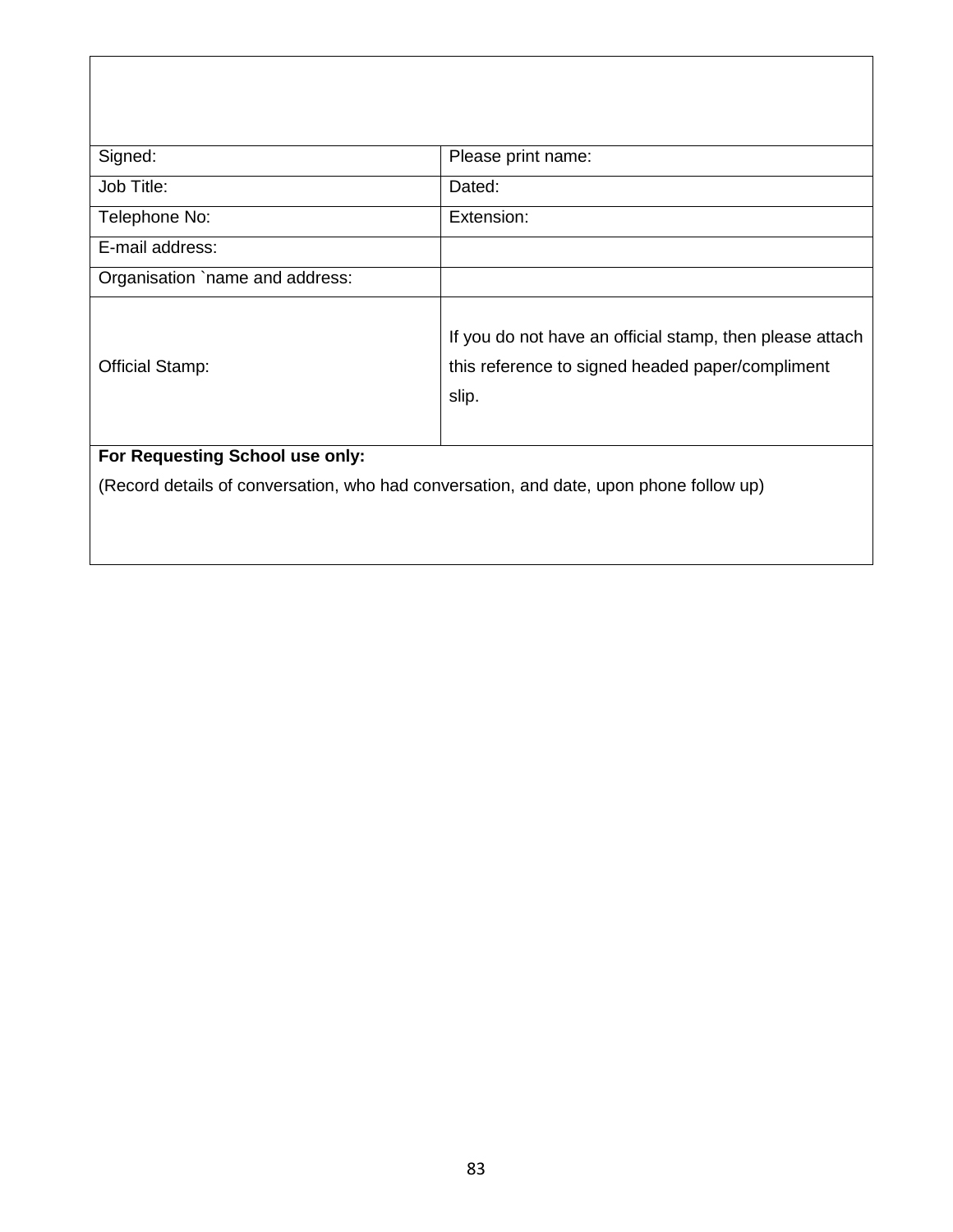## **Appendix 6**

## **Allegations Against Staff and Volunteers (ASV)**

If there are any concerns that a practitioner (including supply teachers) or volunteer has caused harm (emotional, physical, sexual, neglect) to a child, this represents an allegation against staff and volunteers.

All allegations against staff (including supply teachers) and volunteers must be reported to the Headteacher / Principal in the first instance. The person against whom the allegation is made should not be notified at this point.

The full procedures for dealing with allegations against staff can be found in Part 4 of Keeping [Children Safe in Education](https://www.gov.uk/government/publications/keeping-children-safe-in-education--2) 2021*,* and Part 7 of the [London Child Protection Procedures](https://www.londoncp.co.uk/chapters/alleg_staff.html) 2017.

Initial Action by person receiving or identifying an allegation or concern

- Whilst allegations may be false, malicious or misplaced, they may also be founded in truth; all staff must report allegations even if they reasonably believe them to be false.
- All allegations must be investigated properly, in line with agreed procedures and outcomes recorded.
- Staff must treat all allegations seriously and keep an open mind.
- All low-level concerns should be discussed and decided upon in conjunction with LADO in congruence with local procedures.
- Make a written record of the information, including the time, date and place of incident/s, persons present and what was said and sign and date this.
- Immediately report the matter to the headteacher/proprietor.
- Do not share allegations with any other member of staff, including the subject of the allegation.
- If the allegation is against the headteacher, staff must report to chair of governors / trustees.
- If there is a lack of faith in the safeguarding governance, all staff can contact the local authority's Designated Officers (also known as LADOs) directly, without delay: **020 8496 3646 / [lado@walthamforest.gov.uk](mailto:lado@walthamforest.gov.uk)**.

## **Threshold for statutory LADO involvement**

As required by [Working Together to Safeguard Children](https://www.gov.uk/government/publications/working-together-to-safeguard-children--2) 2018, all allegations in respect of an individual who works at the school that fulfil any of the following criteria will be reported to the Designated Officer in the Local Authority (LADO) within one working day: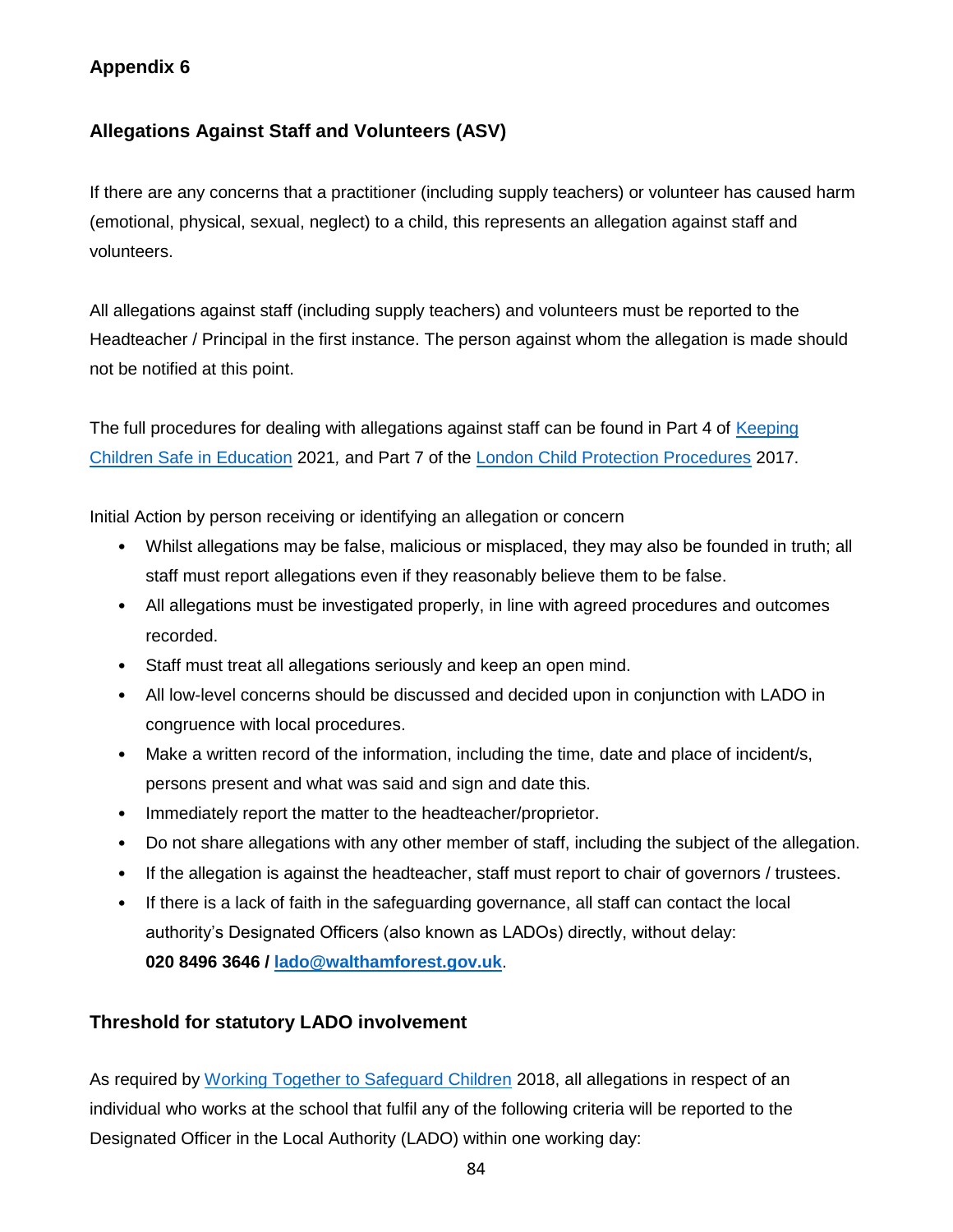- Behaved in a way that has harmed a child, or may have harmed a child
- Possibly committed a criminal offence against or related to a child
- Behaved towards a child or children in a way that indicates they may pose a risk of harm to children
- Behaved or may have behaved in a way that indicates they may not be suitable to work with children

Child / children (victims)

- If children are identified as victims of harm, they must be protected from harm.
- If children are believed to have suffered / likely to suffered significant harm, they must be referred to MASH.
- Concerns must be discussed with children's parents at the earliest opportunity; they must maintain confidentiality during the investigation phase of the LADO process.

Subject of allegations

- Staff who are the subject of an allegation have the right to have their case dealt with fairly, quickly and consistently and to be kept informed of its progress.
- **Heathcote School and Science College** will appoint a named contact person for the subject of the allegation, they will be advised to seek advice / support from a union rep; the employee assistance programme information will be shared.
- **Heathcote School and Science College** as employers have a duty of care to their employees. Effective support for anyone facing an allegation should be provided
- Where the **Heathcote School and Science College** are not the employer of an individual they still have responsibility to ensure allegations are dealt with appropriately, liaising with relevant parties (this includes supply teachers and volunteers,

Supply teachers

- **Heathcote School and Science College** will ensure allegations against supply teachers are dealt with properly. In no circumstances should **Heathcote School and Science College** decide to cease to use a supply teacher due to safeguarding concerns, without finding out the facts and liaising with the LADO to determine a suitable outcome.
- Governing bodies and proprietors should discuss with the agency whether it is appropriate to suspend the supply teacher, or redeploy them to another part of the school, whilst they carry out their investigation.
- Agencies should be fully involved and co-operate in any enquiries from the LADO, police and/or children's social services.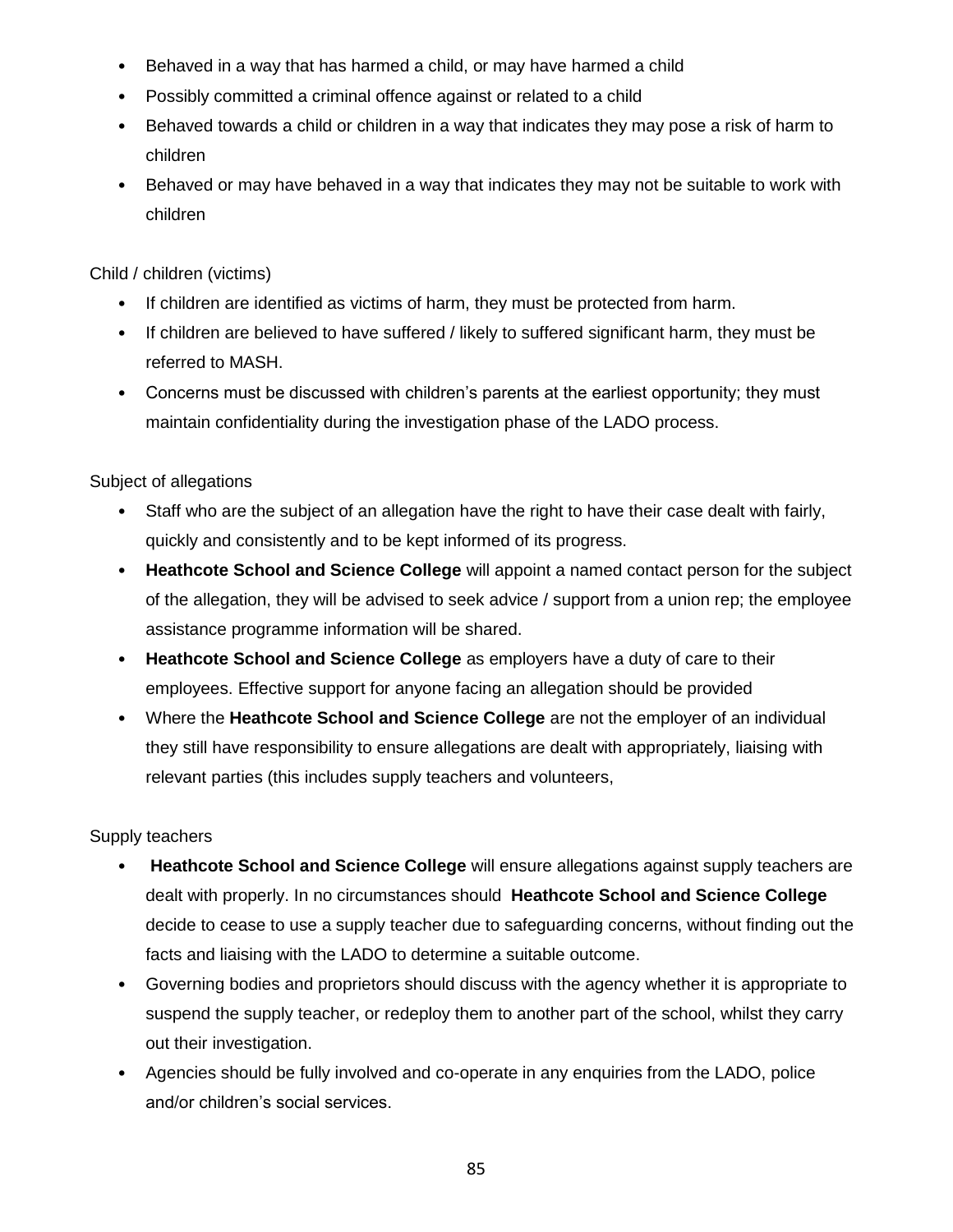- **Heathcote School and Science College** will take the lead because agencies do not have direct access to children or other school staff, so they will not be able to collect the facts when an allegation is made, nor do they have all the relevant information required by the LADO as part of the referral process.
- Supply teachers, whilst not employed by **Heathcote School and Science College**, are under the supervision, direction and control of the governing body or proprietor when working in the school or college. They should be advised to contact their trade union representative if they have one, or a colleague for support.
- The ASV meeting arranged by the LADO will address issues such as information sharing, to ensure that any previous concerns or allegations known to the agency are considered by the school during the investigation.
- When using an agency, **Heathcote School and Science College** should inform the agency of its process for managing allegations. This should include inviting the agency's human resource manager or equivalent to meetings and keeping them up to date with information about its policies.

#### **Suspension**

- Suspension is not the default option and alternatives to suspension will always be considered.
- It is usually preferable if the child/ren involved in allegation and the practitioner in question are not in contact.
- In some cases, staff may be suspended where this is deemed to be the best way to ensure that allegations are investigated fairly, quickly and consistently and that all parties are protected. In the event of suspension, the school will provide support and a named contact for the member of staff, who will be in touch periodically as agreed upon suspension.

#### **Confidentiality**

- Staff, parents and governors are reminded that publication of material that may lead to the identification of a teacher who is the subject of an allegation is prohibited by law. Publication includes verbal conversations or writing, including content placed on social media sites.
- In accordance with [Keeping Children Safe in Education](https://www.gov.uk/government/publications/keeping-children-safe-in-education--2) 2021*,* the school will make every effort to maintain confidentiality and guard against unwanted publicity while an allegation is being investigated or considered.

#### Non-recent / historical allegations

• Allegations concerning staff who no longer work at the school or historical allegations will be reported to the Police.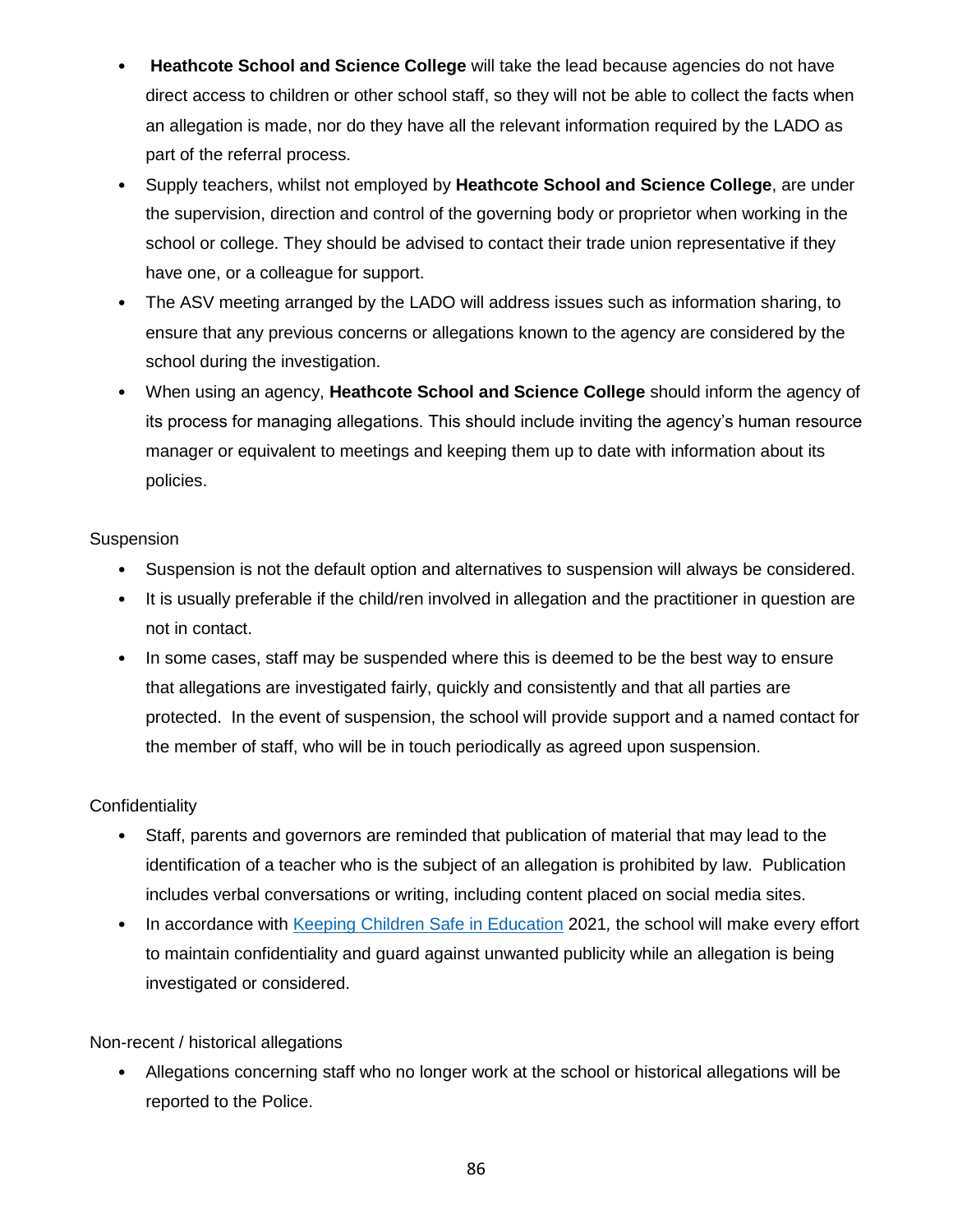False Allegations

- It is relatively rare for a child to make an entirely false or malicious allegation, although misunderstandings and misinterpretations of events do happen. If, following investigation, it transpires that a child has made a false allegation, there may be other concerns regarding their welfare that may need to be unpicked or assessed.
- If an adult makes a false allegation and they are employed, this will result in disciplinary procedures. If an individual makes false allegation and police are involved, they may charge them with 'wasting police time' or 'perverting the course of justice'.

#### Behaviour in Personal Life

• As well as concerns related to conduct towards children, practitioners must be alert to their behaviour and events occurring in their private life. For example, if practitioners' own children become subject to child protection investigations, or if they exhibit worrying violent or sexual behaviour that could impact on their suitability to work with children.

### **Disqualification**

### **Early Years & Childcare staff:**

- Under [Disqualification under the Childcare Act](https://www.gov.uk/government/publications/disqualification-under-the-childcare-act-2006/disqualification-under-the-childcare-act-2006) 2006, as amended 31/08/18, disqualification by association still applies to practitioners working in schools with children up to and including reception during the school day.
- For staff who work in childcare provision or who are directly concerned with the management of such provision, the school needs to ensure that checks are carried out to ensure that they are not disqualified under the [Childcare \(Disqualification\) Regulations](http://www.legislation.gov.uk/uksi/2009/1547/contents/made) 2009.
- Relevant / identified staff must self-declare that they are not disqualified.

#### **All Staff:**

- All practitioners must be alert to the amended guidance on disqualification which is no longer only in relation to staff working with children under 8 years. Their relationships and associations (including online) may have an implication for the safeguarding of pupils, and if there are concerns about that, practitioners must inform school.
- All staff should be alert to the fact that they are responsible for alerting school if their circumstances change.
- School will retain records of self-declarations on the Single Central Record.

#### Abuse of position of trust

• All school staff are aware that inappropriate behaviour towards pupils is unacceptable and that their conduct towards pupils must be beyond reproach.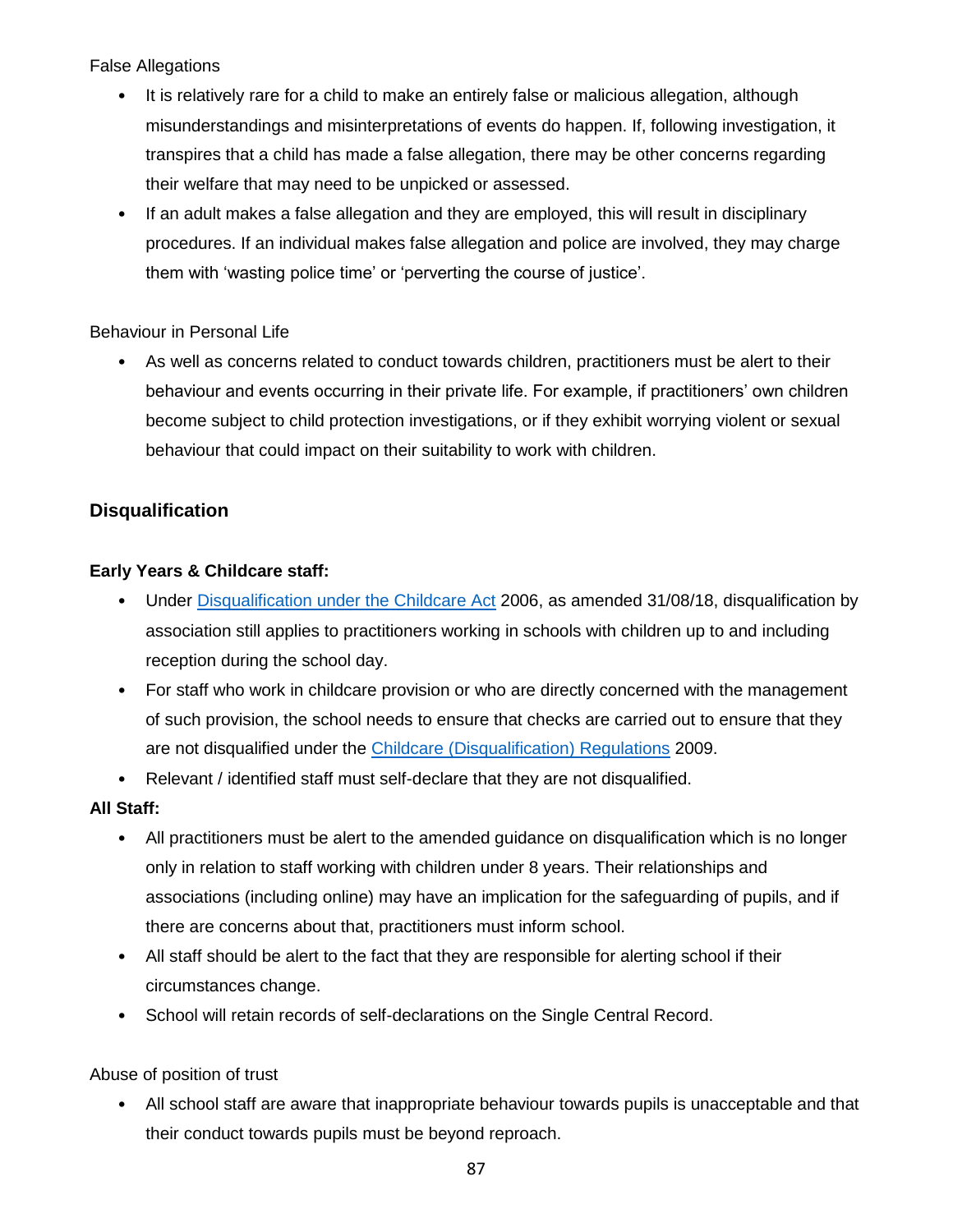- In addition, staff should understand that, under the **Sexual Offences Act 2003**, it is an offence for a person over the age of 18 to have a sexual relationship with a person under the age of 18, where that person is in a position of trust, even if the relationship is consensual. This means that any sexual activity between a member of the school staff and a pupil under 18 may be a criminal offence, even if that pupil is over the age of consent.
- Such a relationship will nonetheless always be viewed as a significant safeguarding concern and would constitute a reason for dismissal and referral to DBS for safeguarding reasons.

### **LADO Outcomes**

The following definitions should be used when determining the outcome of allegation investigations:

#### • *Substantiated allegations*

There is sufficient evidence to prove the allegation that a child has been harmed or there is a risk of harm.

If the facts of the incident are found to be true but it is not found that a child has been harmed or there is a risk of harm, then consideration should be given to deciding that the outcome is 'unsubstantiated' or 'unfounded'.

#### • *Malicious*

There is enough evidence to disprove the allegation and there has been a deliberate act to deceive. The police should be asked to consider what action may be appropriate in these circumstances.

#### • *False allegations*

There is enough evidence to disprove the allegation, however, there is no evidence to suggest that there was a deliberate intention to deceive.

False allegations may be an indicator of abuse elsewhere which requires further exploration. If an allegation is demonstrably false, the employer, in consultation with the LADO, should refer the matter to LA children's social care to determine whether the child needs services, or might have been abused by someone else.

#### • *Unsubstantiated allegations*

There is insufficient evidence to either prove or disprove the allegation. The term, therefore, does not imply guilt or innocence.

#### • *Unfounded*

The additional definition of 'unfounded' can be used to reflect cases where there is no evidence or proper basis which supports the allegation being made. It might also indicate that the person making the allegation misinterpreted the incident or was mistaken about what they saw. Alternatively, they may not have been aware of all the circumstances.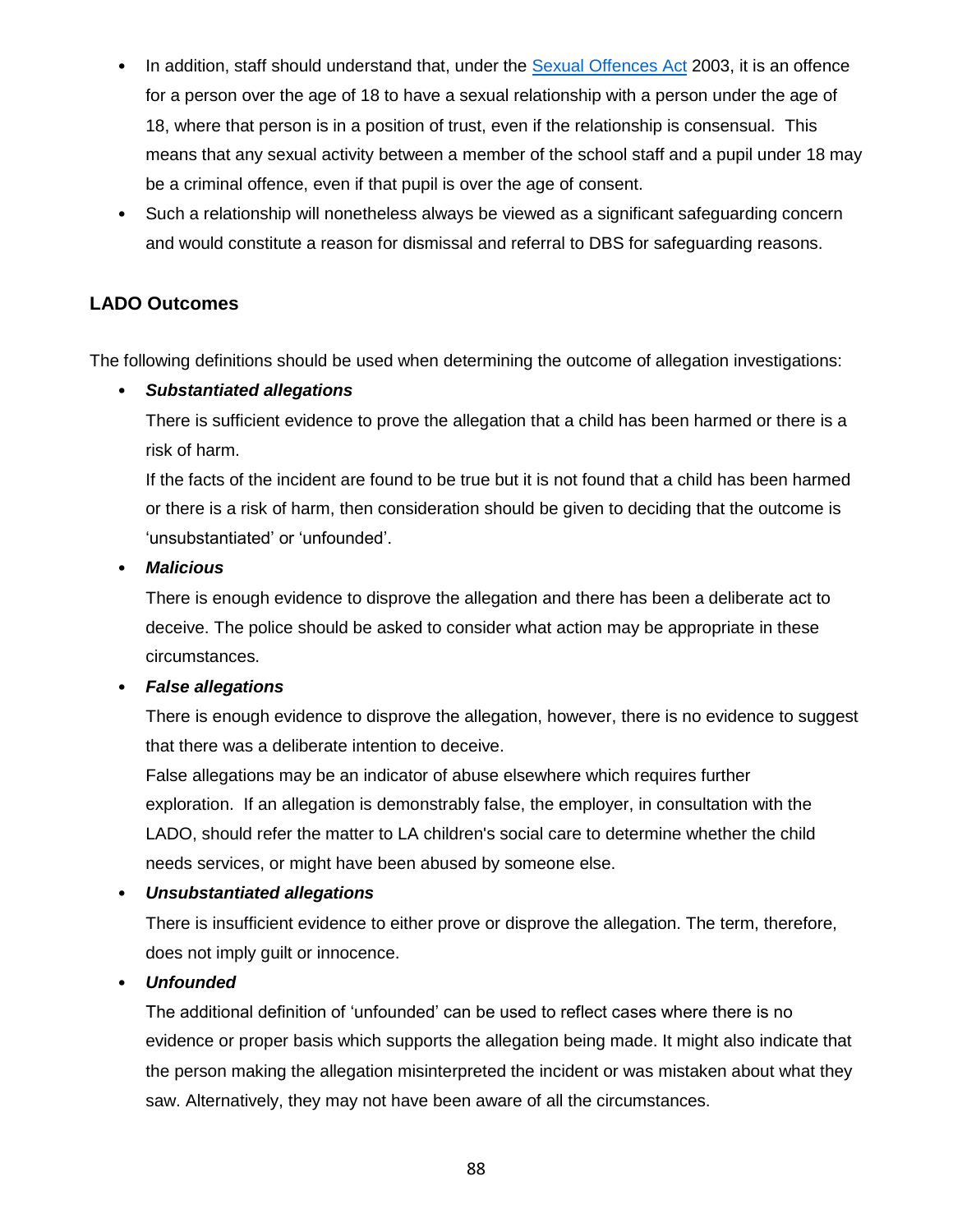The Chair of the meeting / discussion should make a record of the agreed outcome and forward this to the employer.

- References in cases where the allegation is false, unsubstantiated or malicious
	- $\circ$  Cases in which an allegation was proven to be false, unsubstantiated or malicious should not be included in employer references.
	- $\circ$  A history of repeated concerns or allegations which have all been found to be false, unsubstantiated or malicious should also not be included in any reference unless specifically asked for in a reference proforma. Please seek HR advice in this instance.

#### **Record keeping in relation to the outcome of an investigation**

- Details of allegations that are found to have been malicious should be removed from personnel records.
- For all other allegations, it is important that a clear and comprehensive summary of the allegation, details of how the allegation was followed up and resolved, and a note of any action taken and decisions reached, is kept on the confidential personnel file of the accused, and a copy provided to the person concerned.
- The purpose of the record is to enable accurate information to be given in response to any future request for a reference, where appropriate.
- It will provide clarification in cases where future DBS checks reveal information from the police about an allegation that did not result in a criminal conviction and it will help to prevent unnecessary re-investigation if, as sometimes happens, an allegation re-surfaces after a period.
- The record should be retained at least until the **accused has reached normal pension age or for a period of 10 years from the date of the allegation if that is longer**.

#### **DBS Referrals**

- **Heathcote School and Science College** has a legal duty to refer any person engaged to work in regulated activity in [ Heathcote School and Science College ] where the allegation has been substantiated, or where harm test has been met, irrespective of whether another body has made a referral to the DBS in relation to the same person; failure to do so is an offence.
- DBS referral can take place at any time during the Allegations / Disciplinary process it should take place at the earliest stage possible. There could be times when you consider that you should make a referral in the interests of safeguarding children or vulnerable adults even if you have not removed the person from working in regulated activity; this could include acting on advice of the police or a safeguarding professional, or in situations where you don't have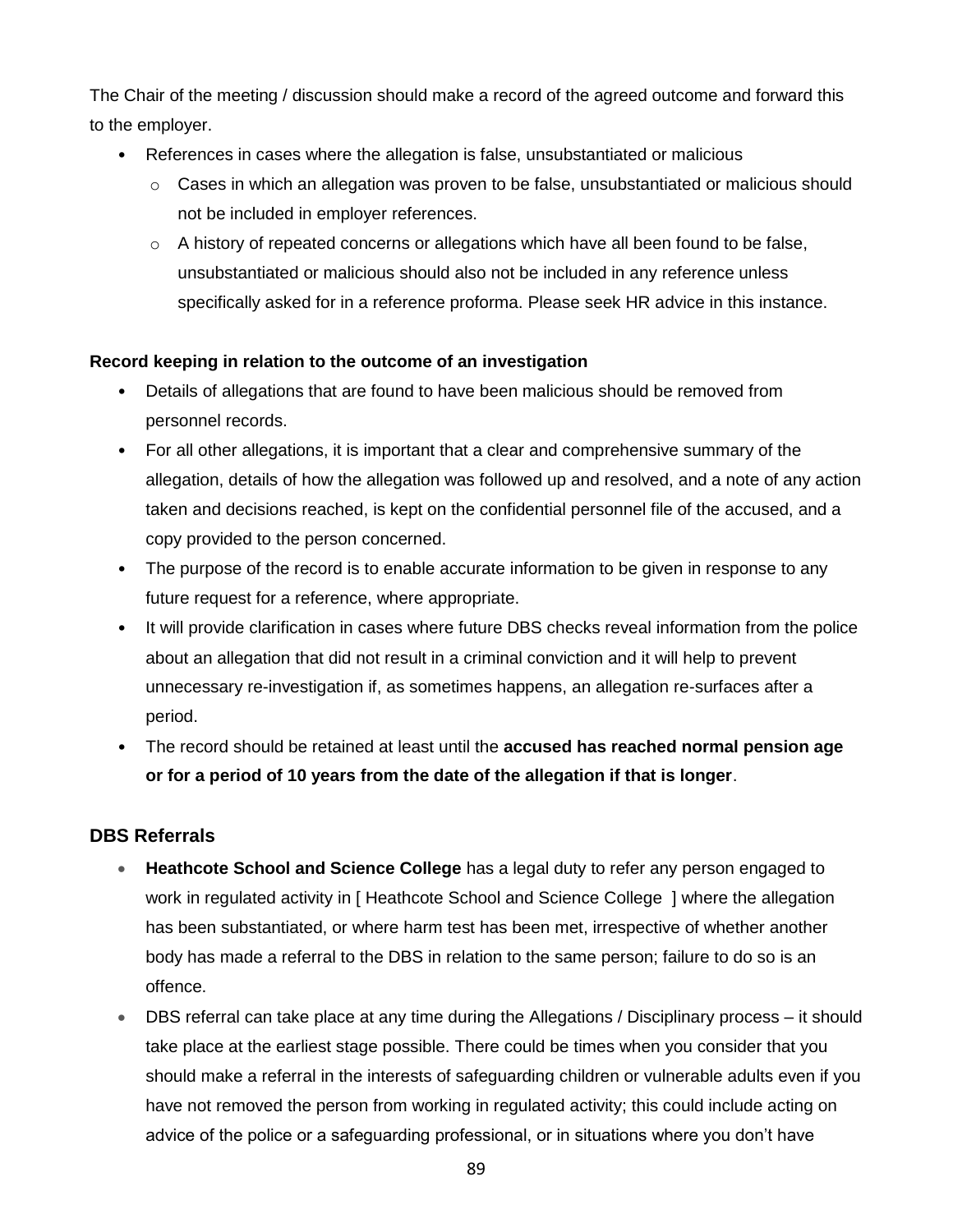enough evidence to dismiss or remove a person from working with vulnerable groups. Making DBS referrals where the referral conditions are not met, will be done in consideration of relevant employment and data protection laws.

- DBS are required by law to consider all information sent to us from any source. This includes information sent to us where the legal referral conditions are not met. DBS will use legal powers and barring processes to determine whether the person should be barred from working in regulated activity with children and / or vulnerable adults.
- Harm, in this case, is not defined in legislation. DBS view harm as its common understanding, or the definition you may find in a dictionary. Harm is considered in its widest context and may include (This is not a fully comprehensive list; harm can take many different forms):
	- o sexual harm
	- o physical harm
	- o financial harm
	- o neglect
	- o emotional harm
	- o psychological harm
	- o verbal harm

As an employer of practitioners and volunteers in a regulated activity, **Heathcote School and** 

**Science College** must make a referral when both of the following conditions have been met:

### **Condition 1**

- o Permission is withdrawn for a person to engage in regulated activity with children and/or vulnerable adults, including moving the person to another area of work that isn't regulated activity.
- $\circ$  This includes situations when you would have taken the above action, but the person was redeployed, resigned, retired, or left. For example, a teacher resigns when an allegation of harm to a student is first made.

### **Condition 2**

- $\circ$  You think the person has carried out one (1) of the following:
- $\circ$  engaged in relevant conduct in relation to children and/or adults. An action or inaction has harmed a child or vulnerable adult or put them at risk or harm, or;
- $\circ$  satisfied the harm test in relation to children and / or vulnerable adults. e.g., there has been no relevant conduct but a risk of harm to a child or vulnerable still exists, or;
- o been cautioned or convicted of a relevant (automatic barring either with or without the right to make representations) offence
- When employing agency staff, both **Heathcote School and Science College** and agency have a responsibility to refer as above.
- Relevant conduct in relation to a child (a person under 18 years of age) includes: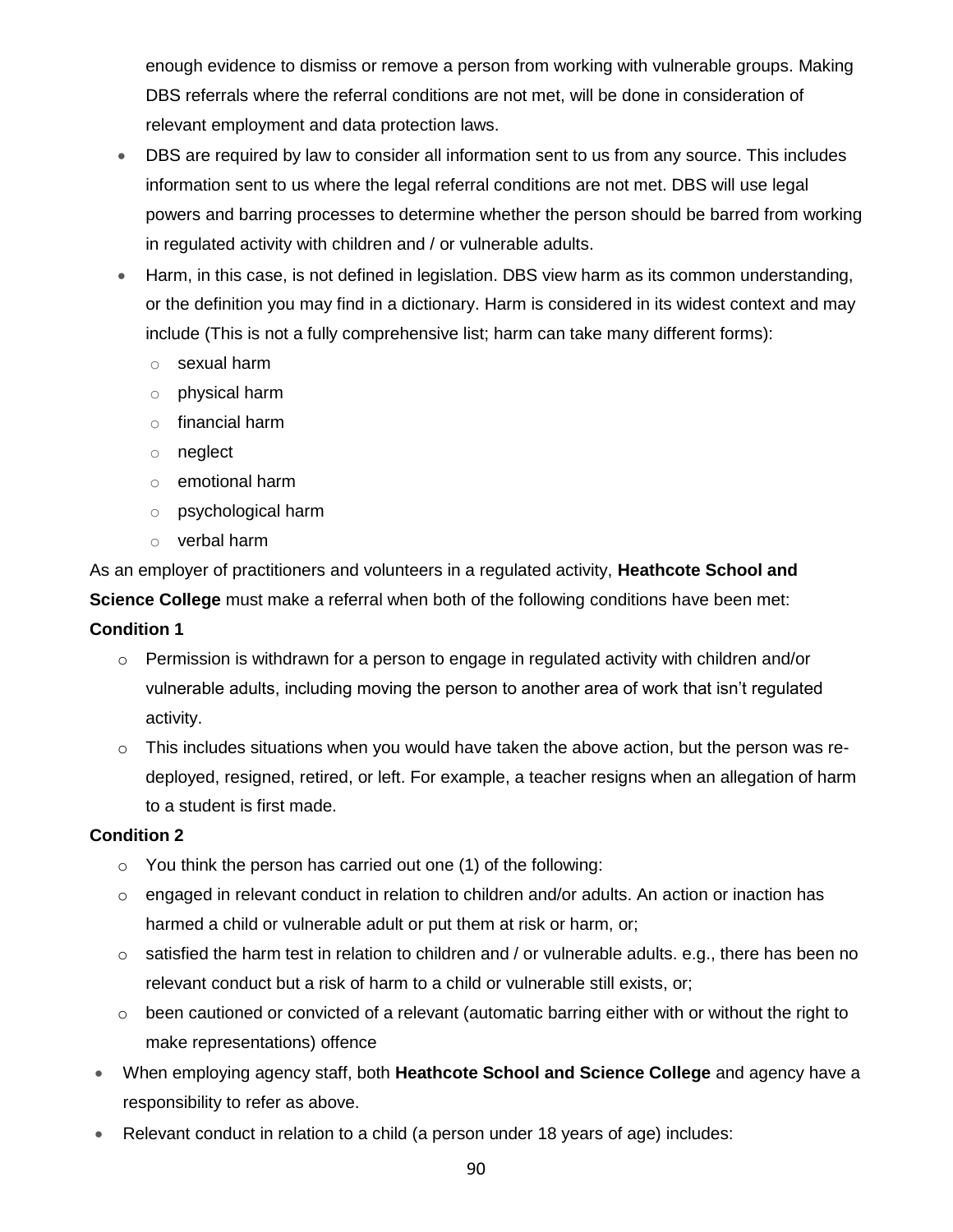- o endangers a child or is likely to endanger a child
- o if repeated against or in relation to a child would endanger the child or be likely to endanger the child
- o involves sexual material relating to children (including possession of such material)
- o involves sexually explicit images depicting violence against human beings (including possession of such images)
- o is of a sexual nature involving a child
- A person's conduct endangers a child if they:
	- o harm a child
	- o cause a child to be harmed
	- o put a child at risk of harm
	- o attempt to harm a child
	- o incite another to harm a child

The full procedures for dealing with allegations against staff can be found in Keeping Children Safe in [Education](https://www.gov.uk/government/uploads/system/uploads/attachment_data/file/550511/Keeping_children_safe_in_education.pdf) 2021.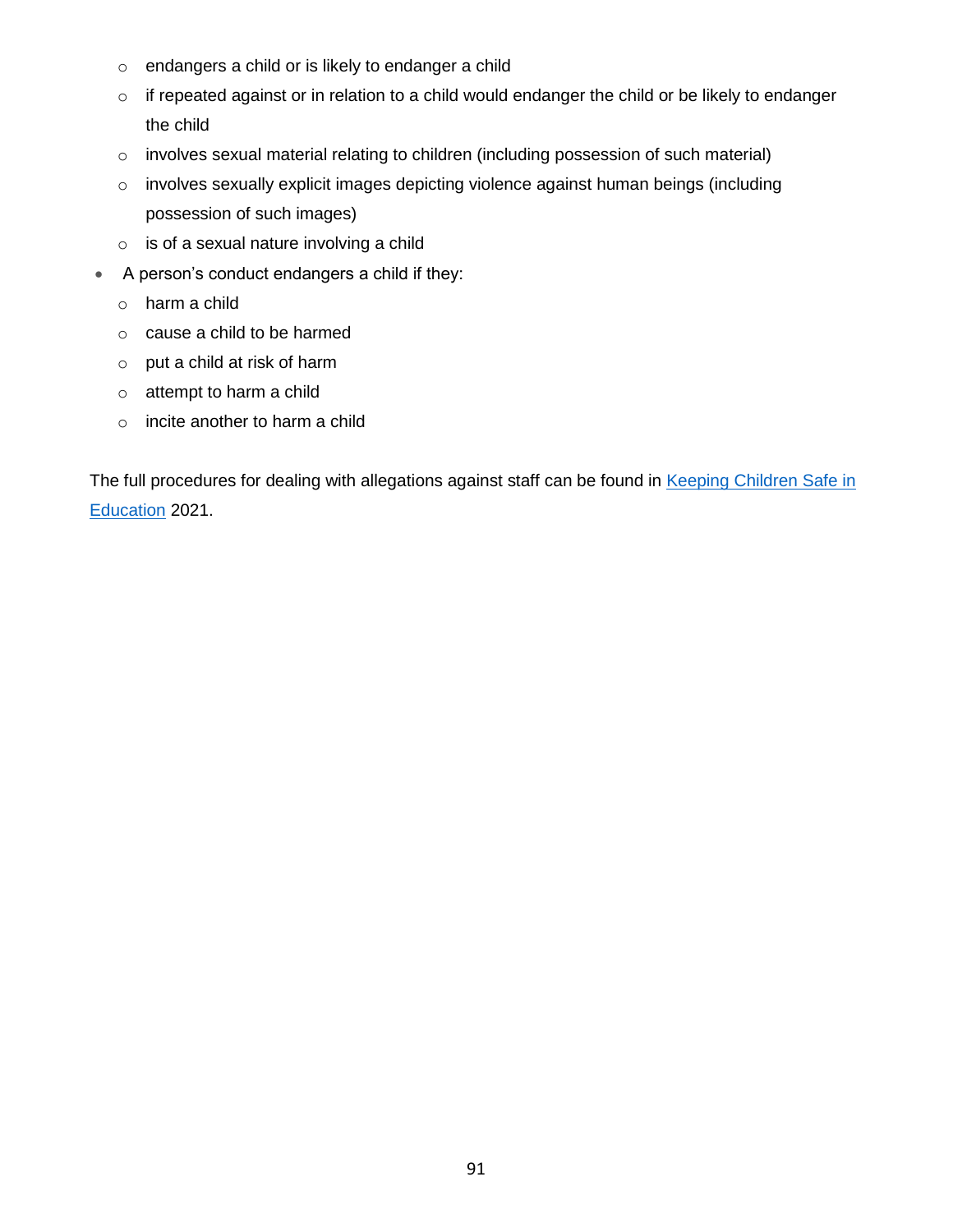## **Appendix 7**

## **Signed Confirmation**

I, \_\_\_\_\_\_\_\_\_\_\_\_\_\_\_\_\_\_\_\_\_\_\_\_\_ confirm that I have read Part One of Keeping Children Safe in Education 2021 **[delete as appropriate]** and Part 5 and Annex A and C in its entirety and understand my roles and responsibilities as set out in this guidance.

Signature:

Name:

Date: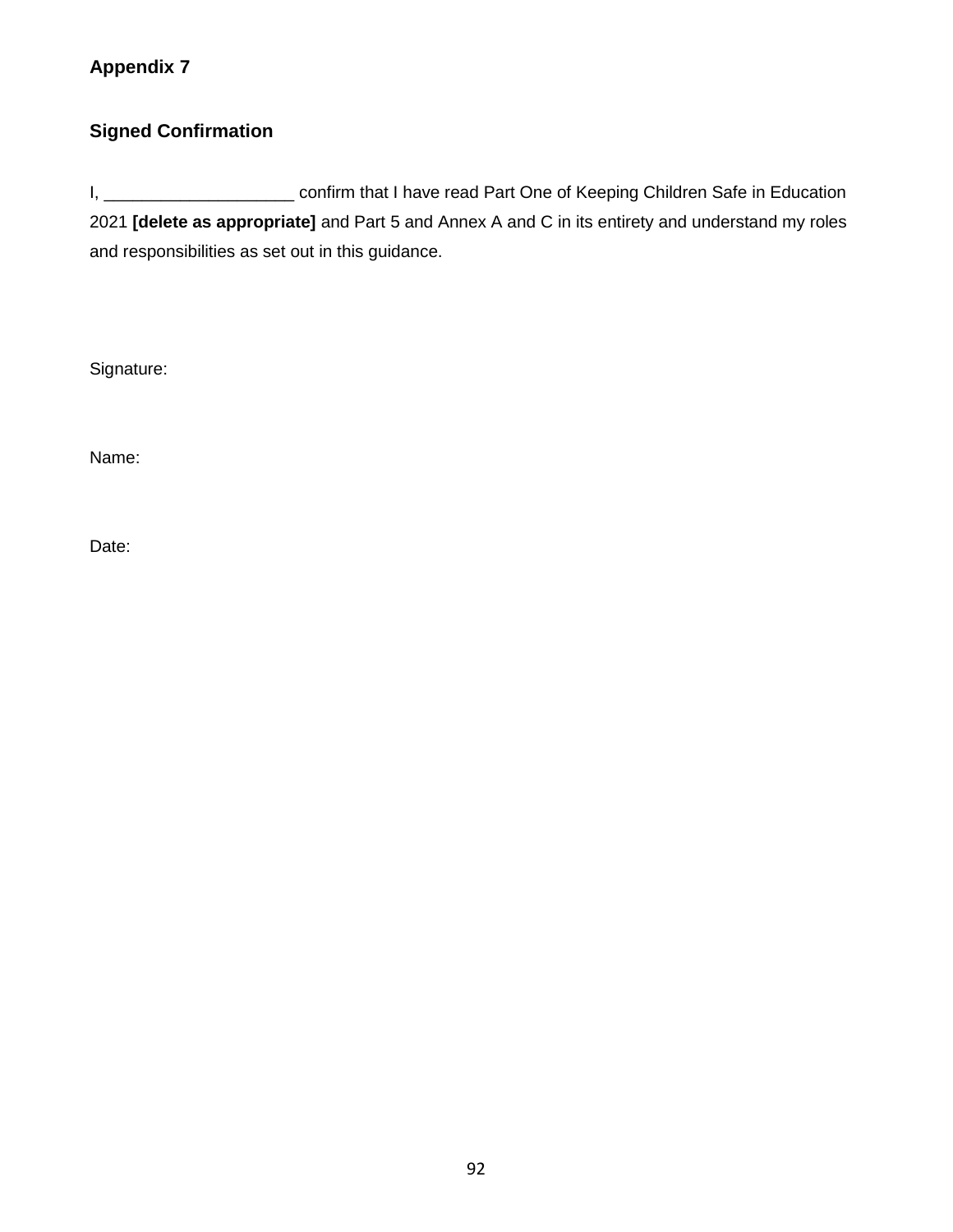## **Appendix 8**

### **Covid 19**

Keeping Children Safe in Education (KCSIE) remains in force throughout the response to coronavirus (COVID-19).

The Department for Education has issued non-statutory interim guidance on [safeguarding in schools,](https://www.gov.uk/government/publications/covid-19-safeguarding-in-schools-colleges-and-other-providers)  [colleges and other providers during the coronavirus outbreak.](https://www.gov.uk/government/publications/covid-19-safeguarding-in-schools-colleges-and-other-providers) This guidance supports governing bodies, proprietors, senior leadership teams and DSLs to continue to have appropriate regard to KCSIE and keep their children safe. It suggests where schools and colleges might consider safeguarding policy and process differently when compared to business as usual. [Latest COVID-19](https://thehub-beta.walthamforest.gov.uk/latest-covid-19-advice-and-information)  [advice and information](https://thehub-beta.walthamforest.gov.uk/latest-covid-19-advice-and-information) has been developed by Waltham Forest, which is updated according to any further changes.

Designated safeguarding leads (and deputies) should be provided with more time, especially in the first few weeks of term, to help them provide support to staff and children regarding any new safeguarding and welfare concerns and the handling of referrals to children's social care and other agencies where these are appropriate, and agencies and services should prepare to work together to actively look for signs of harm.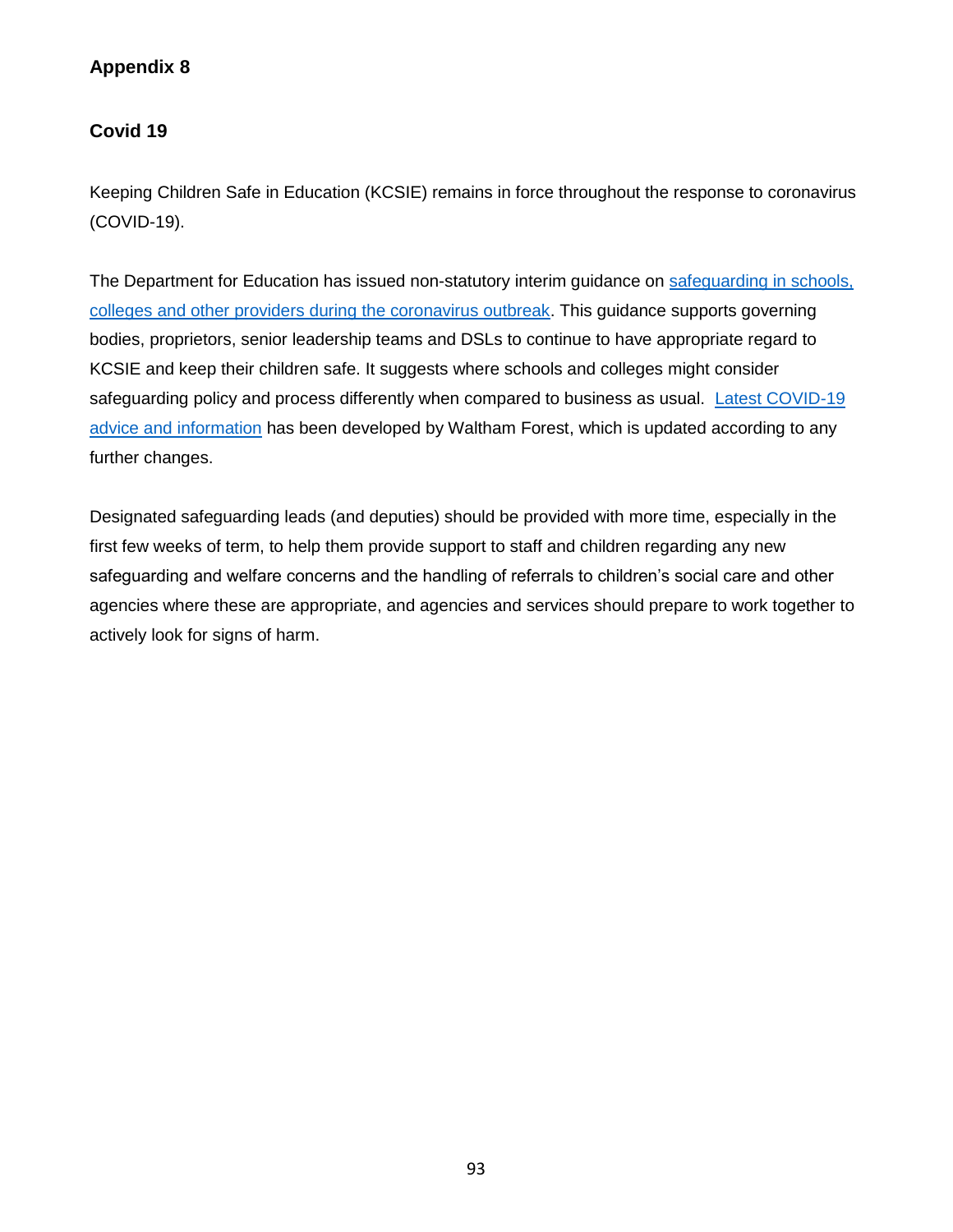## **Useful Contacts in Waltham Forest**

|                                        | Phone: 020 8496 2310                                               |
|----------------------------------------|--------------------------------------------------------------------|
| <b>Multi-Agency Safeguarding</b>       | Mon-Thurs, 9am-5.15pm and Fri, 9am-5pm                             |
| Hub (MASH)                             | Out of Hours: 020 8496 3000                                        |
|                                        | Email: MASHrequests@walthamforest.gov.uk                           |
| Single point of referral for Early     |                                                                    |
| Help, Child Protection and Adults'     | N.B.: If you cannot get through by phone, send an email with your  |
| Safeguarding in Waltham Forest         | contact details, and you will get a same-day phone response        |
|                                        | during normal business hours                                       |
|                                        | Phone: 020 8496 3646                                               |
| <b>LADO Team</b>                       | Email: lado@walthamforest.gov.uk                                   |
|                                        |                                                                    |
| Allegations against staff and          | N.B.: If you cannot get through by phone, send an email with your  |
| volunteers (ASV)                       | contact details, and you will get a same-day phone response        |
|                                        | during normal business hours                                       |
|                                        | Phone: 020 8496 3646                                               |
| <b>Safeguarding in Education</b>       | Email: safeguardingineducation@walthamforest.gov.uk                |
| <b>Team</b>                            |                                                                    |
| Consultations / Training / Support     | N.B.: If you cannot get through by phone, send an email with your  |
| (traded service)                       | contact details, and you will get a phone response within 24 hours |
|                                        | during normal business hours                                       |
| <b>Early Help</b>                      | Phone: 020 8496 1517                                               |
|                                        | Email: earlyhelp@walthamforest.gov.uk                              |
|                                        | Phone: 020 8496 1741                                               |
| <b>Virtual School</b>                  | Email: virtual.school@walthamforest.gov.uk                         |
|                                        | Head of Virtual School: fay.blyth@walthamforestgov.uk              |
| <b>Special Educational Needs &amp;</b> |                                                                    |
| <b>Disability (SEND) Service</b>       | Phone: 020 8496 6503                                               |
| [formerly known as Disability          | Email: senteam@walthamforest.gov.uk                                |
| Enablement Service (DES)]              |                                                                    |
| <b>Local Safeguarding Children</b>     | Email: strategicpartnerships@walthamforest.gov.uk                  |
| <b>Board (LSCB)</b>                    |                                                                    |